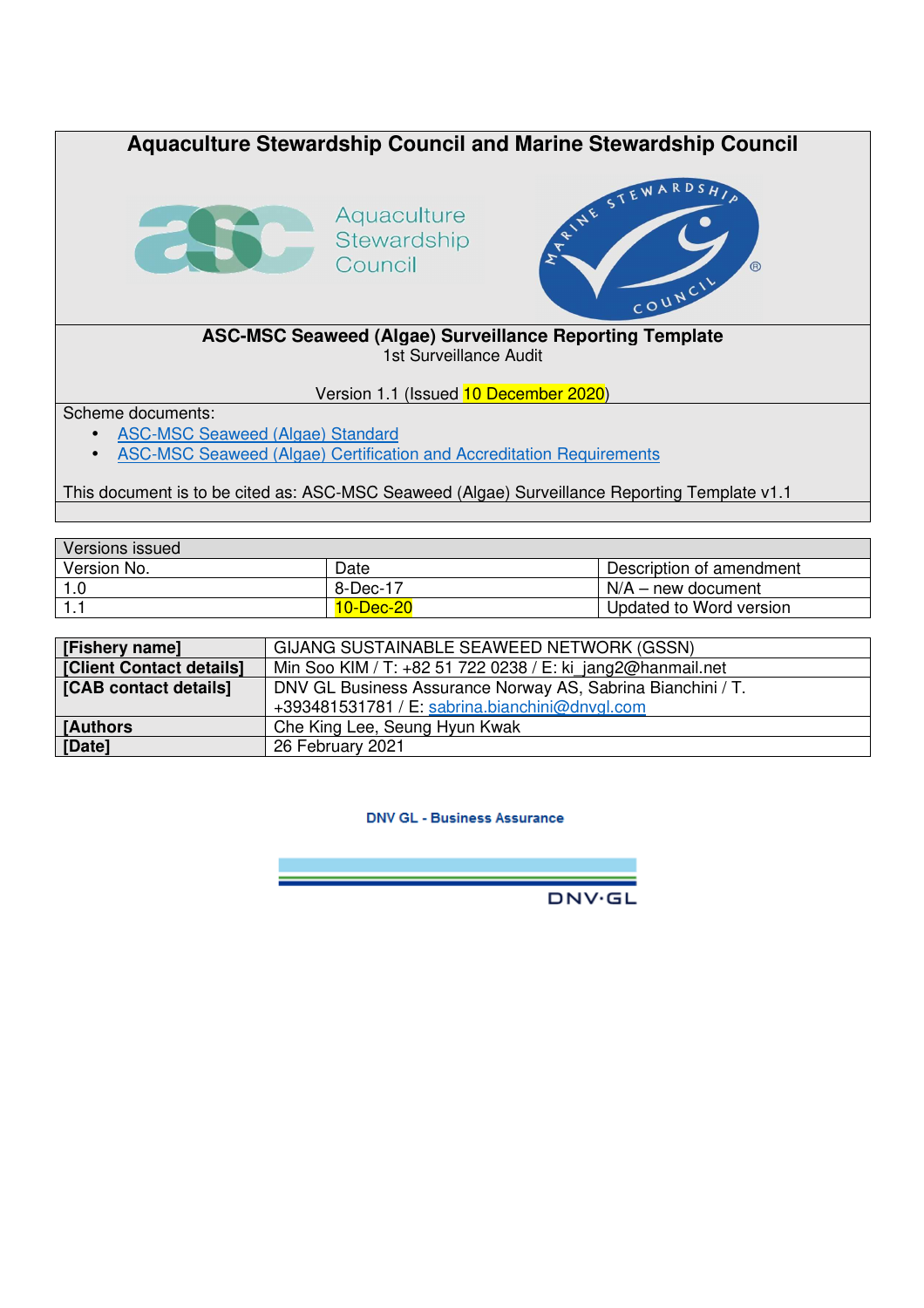### **Instructions**

This Reporting Template should be used for surveillance audits.

Each section has instructions of what is required within that section of that report. Sometimes an instruction can be traced to an individual requirement in the CAR or Standard. At other times, an instruction represents multiple requirements.

Additional supporting material can be attached as a PDF Annex.

Any references used to support statements in the evaluation tables of the reports shall be included in the "References" section of the table and an in-text reference (e.g., number or author, date), made to the relevant source.

Some words/phrases are underlined with a dotted underline; explanations for these words/phrases can be found by hovering over them.

#### **Name of the production unit** Gijang Sustainable Seaweed Network (GSSN) **Target species common name/s** Wakame **Species Latin name Undaria pinnatifida (Harvey) Suringar Species Latin name Production system Production system CH Off-shore aquaculture** / longline floating rope method **Location of the production unit** Gijang Sustainable Seaweed Network (GSSN): 30-16, Sinpyeong-gil, Ilgwang-myeon, Gijang-gun, Busan, Republic of Korea [GSSN Member Farms] 1. Mr. Yeongtae Kim's Farm (Farm 1) • Address on License: 585-1, Gijanghaean-ro, Gijangeup, Gijang-gun, Busan, Republic of Korea • Gijang County - Aquafarming License No#193 (Previously #123) • GPS coordinates for Licensed area on the license: 35° 12' 32.25, 129° 14' 19.36, 35° 12' 30.07, 129° 14' 28.88, 35° 12' 17.57, 129° 14' 24.64, 35° 12' 19.74, 129° 14' 15.11 • Location of the farm: Daebyeon-ri, Gijang-eup, Gijang-gun, Busan, Republic of Korea • GPS Coordinates for the farm measured by Farmer: 35°12'18.9, 129°14'21.1, 35°12'24.2, 129°14'22.5, 35°12'19.4, 129°14'16.7, 35°12'26.4, 129°14'18.4 2. Mr. Jaehong Jung's Farm (Farm 2) • Address on License: 17, Gongsu 3-gil, Gijang-eup, Gijang-gun, Busan, Republic of Korea • Gijang County - Aquafarming License No# 209 (Previously 139) • GPS coordinates for licensed area on the license: 35° 10' 42.97, 129° 13' 08.06, 35° 10' 38.25, 129° 13' 13.49, 35° 10' 31.56, 129° 13' 04.87, 35° 10' 36.28, 129° 12' 59.44 • Location of the farm: Sirang-ri Gijang-eup, Gijanggun, Busan, Republic of Korea

## 1 **General Information**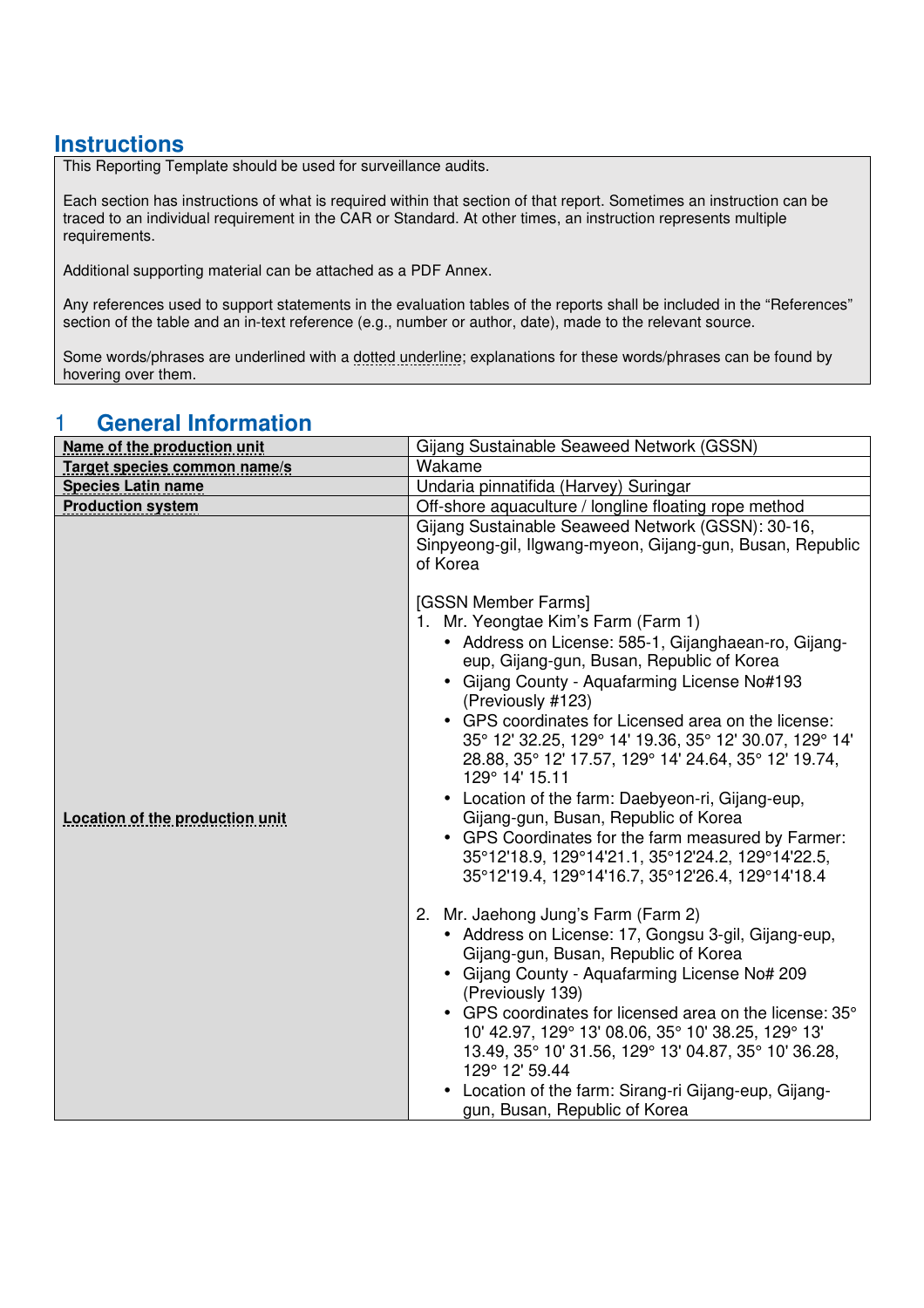|                                                    |                                                                                                        | • GPS Coordinates for the farm measured by Farmer:<br>35°10'39.2, 129°13'02.6, 35°10'36.4, 129°12'57.9,<br>35°10'30.7, 129°13'04.6, 35°10'33.6, 129°13'09.2                                                                                                                                                                                                     |  |
|----------------------------------------------------|--------------------------------------------------------------------------------------------------------|-----------------------------------------------------------------------------------------------------------------------------------------------------------------------------------------------------------------------------------------------------------------------------------------------------------------------------------------------------------------|--|
|                                                    |                                                                                                        | The following farm is withdrawn from the certification at the<br>1 <sup>st</sup> Surveillance.<br>3. Ms. Euna, Yoo<br>• Address on License: 26-14, Muyang 2-gil, Gijang-eup,<br>Gijang-gun, Busan, Republic of Korea<br>• Gijang County - Aquafarming License No#152<br>• Locations of the farm: Sirang-ri Gijang-eup, Gijang-<br>gun, Busan, Republic of Korea |  |
|                                                    |                                                                                                        | Total number of farms in UoA becomes 2.                                                                                                                                                                                                                                                                                                                         |  |
| <b>Stock Region</b><br><b>Receiving water body</b> |                                                                                                        | N/A<br>Gijang County Coast of the East Sea from Republic of<br>Korea                                                                                                                                                                                                                                                                                            |  |
| <b>Clients part of the production unit</b>         |                                                                                                        | Mr. MinSoo, Kim (Chairman of Gijang Sustainable Seaweed<br>Network)                                                                                                                                                                                                                                                                                             |  |
| <b>Facilities</b>                                  |                                                                                                        | Sea: culture equipment, rope, stone anchorage, float, boat                                                                                                                                                                                                                                                                                                      |  |
| <b>Unit of Certification (if different)</b>        |                                                                                                        | UoC includes UoA and Seaweed processing factory Gijang<br>Mulsan Co., Ltd. (Processing factory) located at 30-16,<br>Sinpyeong-gil, Ilgwang-myeon, Gijang-gun, Busan, Republic<br>of Korea                                                                                                                                                                      |  |
|                                                    | Name of the company                                                                                    | Gijang Sustainable Seaweed Network (GSSN)                                                                                                                                                                                                                                                                                                                       |  |
|                                                    | Name of first point of contact for<br>the assessment                                                   | Min Soo Kim                                                                                                                                                                                                                                                                                                                                                     |  |
| <b>Client</b>                                      | Position in the client organisation                                                                    | Chairman of Gijang Sustainable Seaweed Network                                                                                                                                                                                                                                                                                                                  |  |
|                                                    | Email address                                                                                          | ki jang2@hanmail.net                                                                                                                                                                                                                                                                                                                                            |  |
|                                                    | Phone number                                                                                           | +82 51 722 0238                                                                                                                                                                                                                                                                                                                                                 |  |
|                                                    | Mailing address                                                                                        | 30-16, Sinpyeong-gil, Ilgwang-myeon, Gijang-gun, Busan,<br>Republic of Korea                                                                                                                                                                                                                                                                                    |  |
|                                                    | Name of the CAB                                                                                        | DNV GL Business Assurance Norway AS                                                                                                                                                                                                                                                                                                                             |  |
|                                                    | Name of assessment team leader                                                                         | Che King Lee                                                                                                                                                                                                                                                                                                                                                    |  |
| <b>Conformity</b><br><b>Assessment</b>             | Name of first point of contact for<br>the assessment (if different from<br>the assessment team leader) | Seung Hyun Kwak                                                                                                                                                                                                                                                                                                                                                 |  |
| Body (CAB)                                         | Email address                                                                                          | seung.hyun.kwak@dnvgl.com                                                                                                                                                                                                                                                                                                                                       |  |
|                                                    | Phone number                                                                                           | +82 2 724 8413                                                                                                                                                                                                                                                                                                                                                  |  |
| Mailing address                                    |                                                                                                        | 18th Floor, Kyobo Building, 1, Jongno, Jongno-Gu, Seoul,<br>03154, Republic of Korea                                                                                                                                                                                                                                                                            |  |

| $\cdot$ certified $\cdot$ | 06<br>.<br>_<br>Date)<br>.<br>. .<br><b>NOVEI</b><br>прег<br>Ήſ<br>iitial<br>Lv<br>. . |
|---------------------------|----------------------------------------------------------------------------------------|
|                           | l st<br>ond<br><u>_</u>                                                                |

# **2 Audit Plan**

| Assessment team* | <b>Name</b>  | <b>Summary of qualifications</b>                                                                                                                                                  |
|------------------|--------------|-----------------------------------------------------------------------------------------------------------------------------------------------------------------------------------|
| Team leader      | Che King Lee | Che King Lee has more than 30 years of aquafarming<br>experience and he has worked in relevant industries<br>such as consultancy, feed manufacturing, seafood<br>processing, etc. |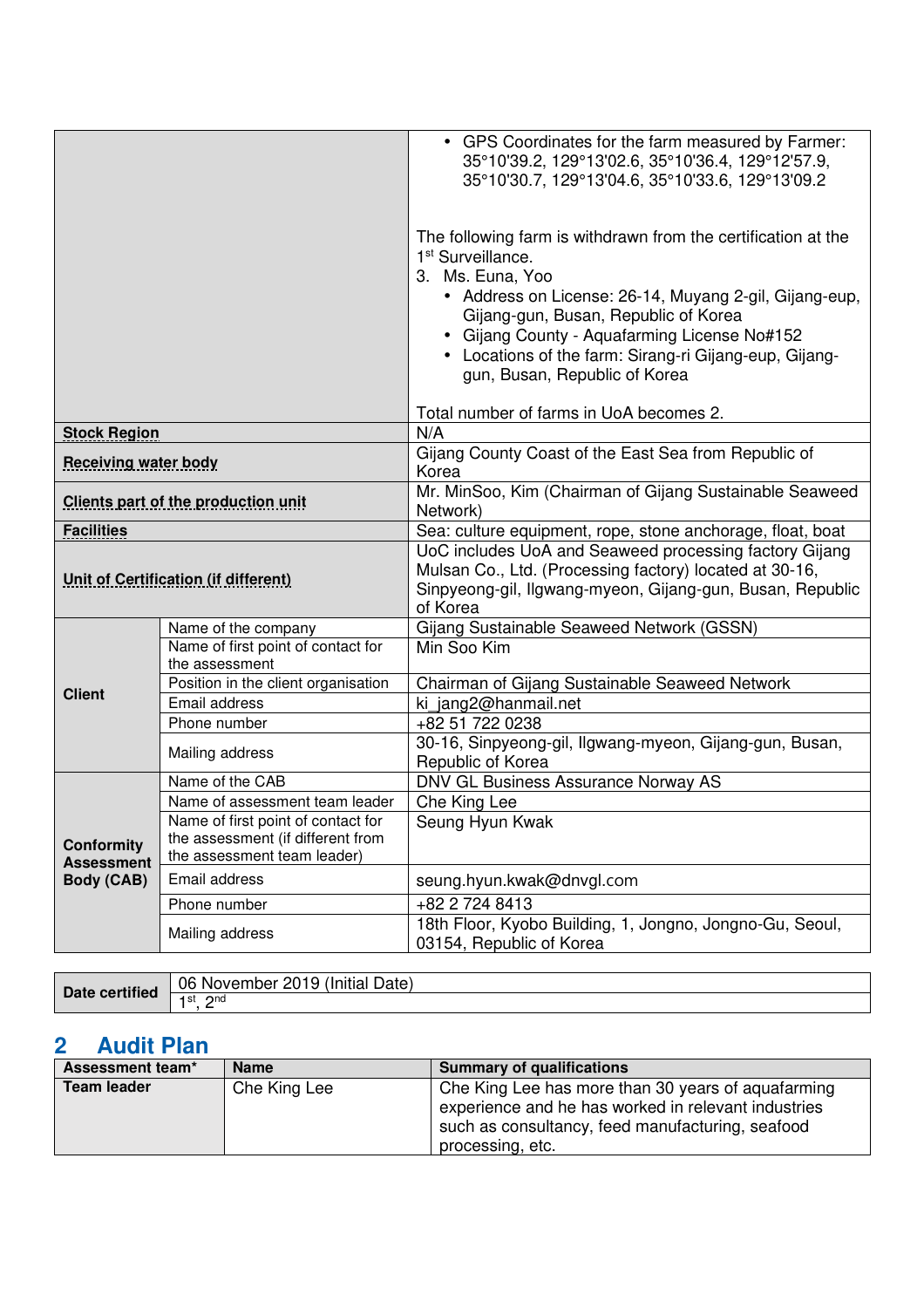|                                               |                 | He has completed ASC-MSC Seaweed auditor courses,<br>Bivalve, Salmon, Shrimp and Tilapia.<br>He is a qualified food safety and ASC, ASC CoC Auditor.                                                                                                                                                                                                                                                                                                                                                                                                                                                                                                                                                                                                                                                                                                                                                                                                                                                                                                                                                                                                                                                                                                                                                                                                                                                                                                               |
|-----------------------------------------------|-----------------|--------------------------------------------------------------------------------------------------------------------------------------------------------------------------------------------------------------------------------------------------------------------------------------------------------------------------------------------------------------------------------------------------------------------------------------------------------------------------------------------------------------------------------------------------------------------------------------------------------------------------------------------------------------------------------------------------------------------------------------------------------------------------------------------------------------------------------------------------------------------------------------------------------------------------------------------------------------------------------------------------------------------------------------------------------------------------------------------------------------------------------------------------------------------------------------------------------------------------------------------------------------------------------------------------------------------------------------------------------------------------------------------------------------------------------------------------------------------|
| <b>Team member</b><br><b>1/Social Auditor</b> | Seung Hyun Kwak | [Environmental assessor, Social assessor]<br>Seung Hyun Kwak has B. Eng. in Environmental<br>Engineering and MBA. He possesses work experience in<br>Environment, Health & Safety management for 8 years.<br>He has audit experiences for more than 13 years in<br>social compliance audit and Environment and Health &<br>Safety audit, ASC-MSC Seaweed certification audit, ASC<br>farm audit and the assurance on GHG emissions,<br>Sustainability report. He also conducts trainings in the<br>Health & Safety, Environment, Human Rights and social<br>compliance and management system. He has<br>successfully completed lead auditor training courses<br>based on ISO 19011 principles, including ISO 14001 lead<br>auditor course, OHSAS 18001 course, SA 8000 basic<br>course and advanced course, ASC auditor trainings for<br>Abalone and Bivalve and ASC-MSC Seaweed Auditor<br>training, MSC CoC auditor training. He also completed<br>EICC Labor & Ethics Lead auditor course and RBA<br>Auditor course. His core competence includes audit,<br>assurance and training on EHS, GHG, Sustainability, and<br>social compliance. Seung Hyun Kwak is a qualified RBA<br>(previously EICC) lead auditor. He has conducted more<br>than 100 social compliance audits including 20 RBA<br>audits. He has conducted 3 ASC-MSC Seaweed<br>certification audits and ASC Abalone certification audit.<br>He is also a qualified MSC CoC certification auditor. |
| <b>Translator</b>                             | Sung Kyung Kim  | Sung Kyung Kim has B. Eng. in Biotechnology and Food<br>Engineering and master's degree in biotechnology. He<br>worked the quality and food safety field for more than 11<br>years. He is a qualified FSSC 22000 Lead Auditor and<br>Trainer and a qualified FSC CoC Auditor. He has<br>completed ASC Auditor Training Course for Abalone,<br>ASC-MSC Seaweed Auditor Training, ISO 9001, ISO<br>14001 lead auditor trainings.                                                                                                                                                                                                                                                                                                                                                                                                                                                                                                                                                                                                                                                                                                                                                                                                                                                                                                                                                                                                                                     |

\*Add or delete rows as needed.

| Date of surveillance site visit | 1/5/2021                                                                                                                                                                                       |  |
|---------------------------------|------------------------------------------------------------------------------------------------------------------------------------------------------------------------------------------------|--|
| Location                        | Visit to Processing factory and production farms was made on 5-8<br>January 2021<br>Gijang Mulsan Co., Ltd.: 30-16, Sinpyeong-gil, Ilgwang-myeon,<br>۰<br>Gijang-gun, Busan, Republic of Korea |  |
|                                 | Mr. Yeongtae Kim's Farm (Farm 1)                                                                                                                                                               |  |
|                                 | Gijang County - Aquafarming License No#193 (Previously<br>#123)                                                                                                                                |  |
|                                 | Location of the farm: Daebyeon-ri, Gijang-eup, Gijang-gun,<br>Busan, Republic of Korea                                                                                                         |  |
|                                 | Mr. Jaehong Jung's Farm (Farm 2)<br>2.                                                                                                                                                         |  |
|                                 | Gijang County - Aquafarming License No# 209 (Previously<br>139)                                                                                                                                |  |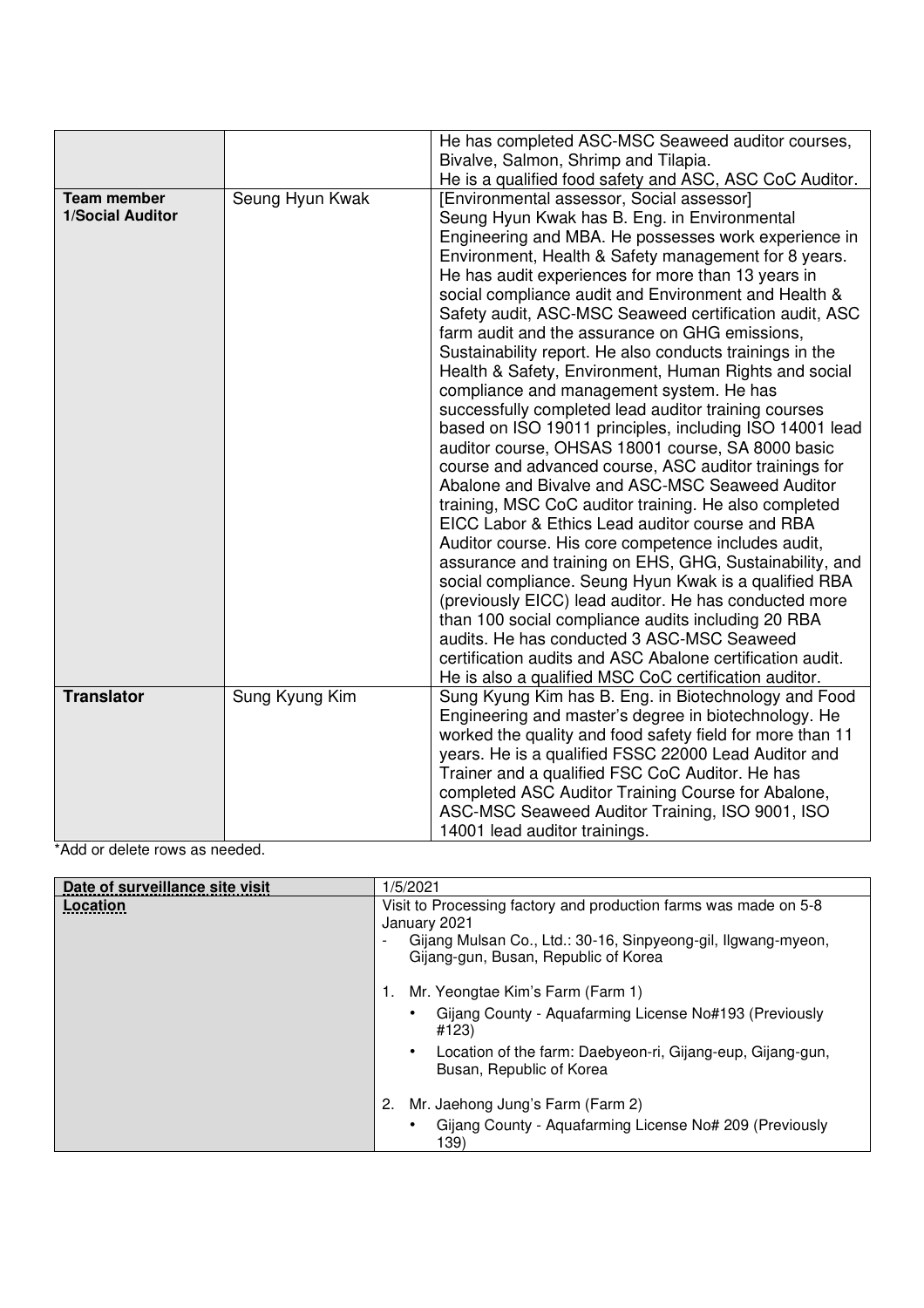|                                          | Location of the farm: Sirang-ri Gijang-eup, Gijang-gun, Busan,<br>Republic of Korea |
|------------------------------------------|-------------------------------------------------------------------------------------|
| Outline of other surveillance activities | The audit team interviewed stakeholders during the surveillance.                    |

## **Stakeholders interviewed**

| <b>Name</b>      | Organisation                                                                   | <b>Position</b>                                                                   | <b>Summary feedback received</b>                                                                                                                                                                                                                                                                                                                                                                                                                                                                                                                                                                                                                                                            |
|------------------|--------------------------------------------------------------------------------|-----------------------------------------------------------------------------------|---------------------------------------------------------------------------------------------------------------------------------------------------------------------------------------------------------------------------------------------------------------------------------------------------------------------------------------------------------------------------------------------------------------------------------------------------------------------------------------------------------------------------------------------------------------------------------------------------------------------------------------------------------------------------------------------|
| Sang Hak<br>Jang | <b>Gijang County Office</b>                                                    | Seafood<br><b>Industry Team</b><br>manager,<br>Ocean and<br>Fishery<br>Department | Waste generated by farmers is disposed by Gijang<br>county. Incident of Child labor in the farms in UoA<br>is not reported.<br>There are no ingenious people in the region.<br>Structures of farms are arranged in a uniform<br>orientation and position as per the licenses issued<br>to farmers.                                                                                                                                                                                                                                                                                                                                                                                          |
| Ji Yoon<br>Moon  | <b>Gijang County Office</b>                                                    | Fishery<br>resource<br>management<br>Team, Ocean<br>and Fishery<br>Department     | Incident of Child labor and Forced labor in UoA are<br>not reported.<br>Complaint or grievance on GSSN is not received.<br>the licenses issued to the farmers in UoA are valid.<br>Other resource users are allowed to access to<br>production units.<br>The GPS coordinates measured by farmers may<br>be different because the GPS coordinates in the<br>license are surveyed from the land by the 3rd party<br>expert, but the GPS coordinate measured by<br>farmers are using Mobile phone and measured on<br>the boat near the edge of the farm boundary. 100-<br>200 meters variation is acceptable as Gijang<br>County office monitors licensed area when the<br>license is renewed. |
| Hyun II Yoo      | Seaweed Research<br>Center under National<br>Institute of Fisheries<br>Science | Researcher,<br>Ph. D                                                              | Interviewed by Phone<br>Wakame (Sea Mustard) cultured in Korea are<br>same species with wild Wakame (Sea Mustard).<br>Wakame (Sea Mustard) has an early short-<br>growing season. It is often mixed planted and<br>doesn't interfere with the growth and maturation of<br>Kelp.                                                                                                                                                                                                                                                                                                                                                                                                             |
| Do Hoon<br>Kim   | Pukyong National<br>University                                                 | Professor,<br>Ph. D                                                               | Interviewed by Phone<br>Farming Wakame (Sea Mustard) is strategically<br>promoted in Gijang county. Gijang County is<br>appointed as a special region for seaweed in order<br>to upgrade and brand seaweed. Gijang seaweed<br>is a local special produce that is known<br>nationwide. Gijang County has established<br>Seaweed Breeding Fusion Research Center to<br>research on the costal ecology and good quality<br>seeds of seaweed.                                                                                                                                                                                                                                                   |
| Sun Jae<br>Kim   | Idong village                                                                  | Neighbour<br>fisherman                                                            | These days, farmers are well aware of legal<br>requirements on protection of marine environment<br>and ETP species. Illegal catch or bycatch doesn't<br>happen in the seaweeds farm. Fisherman can<br>access to seaweed farm. In the seaweed farm,<br>any additive, fertilizer or chemical is not applied.                                                                                                                                                                                                                                                                                                                                                                                  |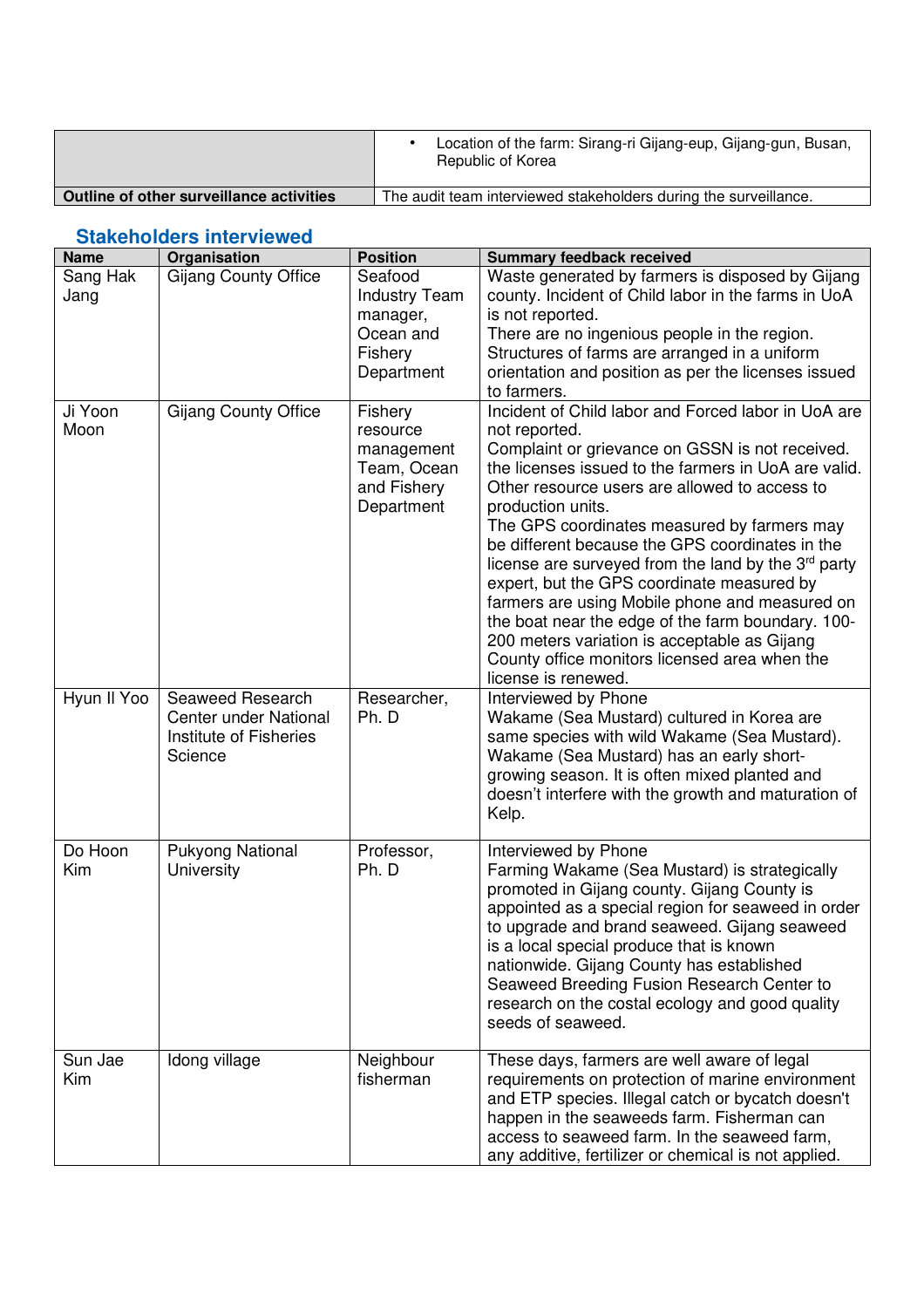|                  |                                                          |                                           | Seedling is purchased from local suppliers. Wild<br>seaweed is not used.                                                                                                                                                                                                                                                                                                                                                                                                             |
|------------------|----------------------------------------------------------|-------------------------------------------|--------------------------------------------------------------------------------------------------------------------------------------------------------------------------------------------------------------------------------------------------------------------------------------------------------------------------------------------------------------------------------------------------------------------------------------------------------------------------------------|
| Yun Ho<br>Kim    | Idong village<br>development<br>committee                | Chairman                                  | There is no dispute or conflict between Gijang<br>Sustainable Seaweed Network and local<br>community (GSSN). No complaint due to noise,<br>light, odour is received from the local people.<br>The farmers in the unit of assessment are doing<br>well with local community. He has not heard of any<br>human right abuse case associated with GSSN.<br>He is invited to the meeting arranged by GSSN<br>and he can say his opinion freely and GSSN<br>members listen to his opinion. |
| Doo Hyun<br>Park | <b>WWF</b>                                               | Senior Officer,<br>Sustainable<br>Fishery | Interviewed by Phone<br>He has requested to examine carefully if any ETP<br>species is observed or caught in aquaculture.<br>The audit team has verified during the audit that<br>ETP specifies reported in the Gijang county is only<br>in land.                                                                                                                                                                                                                                    |
| Mun Gyu<br>Oh    | Lotte mart                                               | Merchandiser,<br>dried food<br>team       | Interviewed by Phone<br>He states that the certification will help to promote<br>the ASC and/or MSC certified seafoods in the local<br>market. Recently, the interest in the certified<br>seafoods gets increased. He expects good result<br>of this audit and his company has a plan to supply<br>the certified seafoods to local market.                                                                                                                                           |
| Jun Hee<br>Lee   | Gijang office, Ulsan<br>Department,<br>Korea Coast Guard | Senior<br>Policeman                       | Incident of Child labor and Forced labor in UoA are<br>not reported.<br>Vessels should be operated at low speed within<br>port area to prevent accident. This actually helps<br>to minimize the noise level. Public complaint with<br>regards to noise, light or odour is not received.<br>Structures of farms are arranged in a uniform<br>orientation and position as per the licenses issued<br>to farmers.                                                                       |

Add or delete rows as needed.

#### **Stakeholders written submission received**

Note: All written submissions from stakeholders (if any) received during the audit should be attached as a PDF Annex.

| <b>Name</b> | Organisation | <b>Position</b> | <b>Summary feedback received</b> |
|-------------|--------------|-----------------|----------------------------------|
| None        |              |                 |                                  |
|             |              |                 |                                  |

Add or delete rows as needed.

### **Employees interviewed**

| <b>Name</b> | Organisation         | <b>Position</b> | <b>Summary feedback received</b>                  |
|-------------|----------------------|-----------------|---------------------------------------------------|
| Minsoo Kim  | GSSN / Gijang Mulsan | Chairman of     | GSSN members have been implementing the           |
|             |                      | GSSN,           | management system to comply with the Seaweed      |
|             |                      | President of    | standard. GSSN members are ready to improve       |
|             |                      | Gijang Mulsan   | the system and welcome more farmers to join       |
|             |                      |                 | GSSN so that the certified farms are increased in |
|             |                      |                 | Gijang County. He hopes that consumers get        |
|             |                      |                 | more aware of this certification and the market   |
|             |                      |                 | accommodate the certified seaweed more.           |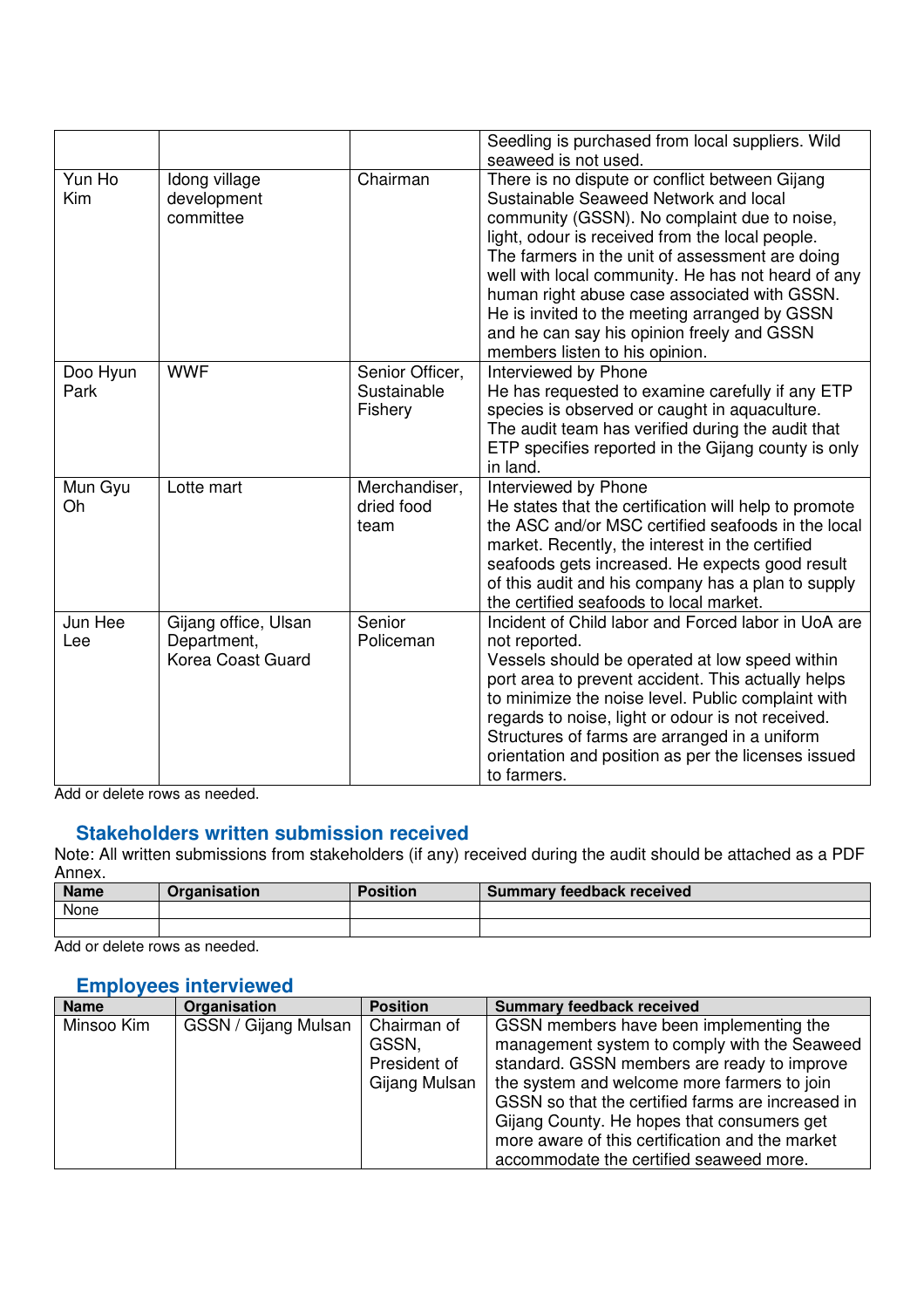| Yeongtae Kim        | <b>GSSN</b>                                                    | Farmer                       | Complying with the Seaweed standard is not<br>easy, but members do best to implement the                                                                                                                                                                                                                                                                                                |
|---------------------|----------------------------------------------------------------|------------------------------|-----------------------------------------------------------------------------------------------------------------------------------------------------------------------------------------------------------------------------------------------------------------------------------------------------------------------------------------------------------------------------------------|
| Jaehong Jung        | <b>GSSN</b>                                                    | Farmer                       | management system.<br>Complying with the Seaweed standard is not<br>easy, but members do best to implement the<br>management system.                                                                                                                                                                                                                                                    |
| Worker 1            | Farm in UoA in Gijang<br>Sustainable Seaweed<br><b>Network</b> | Farm worker                  | He confirms that he was over 18 years old when<br>first employed. He didn't observe any<br>child/juvenile worker in the farm. He signed the<br>employment contract with the farmer and no<br>deduction from wage was practiced. Wages and<br>accommodation are provided as agreed. He<br>didn't experience discrimination. Health and<br>Safety training and precautions were provided. |
| Worker <sub>2</sub> | Gijang Mulsan                                                  | Processing<br>factory worker | There is no specific issue regarding the working<br>environment including working hours, wage and                                                                                                                                                                                                                                                                                       |
| Worker <sub>3</sub> | Gijang Mulsan                                                  | Processing<br>factory worker | benefit. Regular health and safety trainings are<br>provided. Child labor and young labor are not                                                                                                                                                                                                                                                                                       |
| Worker 4            | Gijang Mulsan                                                  | Processing<br>factory worker | working in Gijang Mulsan.<br>Training on certified seaweed was provided.                                                                                                                                                                                                                                                                                                                |
| Worker 5            | Gijang Mulsan                                                  | Processing<br>factory worker | Gijang Mulsan is certified to CoC.                                                                                                                                                                                                                                                                                                                                                      |
| Worker <sub>6</sub> | Gijang Mulsan                                                  | Processing<br>factory worker |                                                                                                                                                                                                                                                                                                                                                                                         |

Add or delete rows as needed.

## **3 Background information**

| <b>Management system</b>                    | The farms are managed by individual local farmers with an aquafarming<br>license issued by Gijang County. Local famer in Gijang County with<br>legitimate aquaculture license is eligible to participate in Gijang<br>Sustainable Seaweed Network (GSSN) which currently consists of 3<br>member farmers with 4 eligible farms. GSSN has established the<br>management system document. It describes details for process and<br>procedure, responsibilities of members. GSSN regularly reviews the<br>current management system for continual improvement. |
|---------------------------------------------|------------------------------------------------------------------------------------------------------------------------------------------------------------------------------------------------------------------------------------------------------------------------------------------------------------------------------------------------------------------------------------------------------------------------------------------------------------------------------------------------------------------------------------------------------------|
| <b>Relevant regulations</b>                 | Conservation and Management of Marine Ecosystems Act<br>$\bullet$                                                                                                                                                                                                                                                                                                                                                                                                                                                                                          |
|                                             | Wildlife Protection and Management Act<br>$\bullet$                                                                                                                                                                                                                                                                                                                                                                                                                                                                                                        |
|                                             | Fishery Resource Management Act                                                                                                                                                                                                                                                                                                                                                                                                                                                                                                                            |
|                                             |                                                                                                                                                                                                                                                                                                                                                                                                                                                                                                                                                            |
|                                             | Act on the indication of the origin of agricultural and marine products                                                                                                                                                                                                                                                                                                                                                                                                                                                                                    |
|                                             | for the indication of the origin of aquaculture products                                                                                                                                                                                                                                                                                                                                                                                                                                                                                                   |
|                                             | Act on the Agricultural and Fishery Products Quality Control                                                                                                                                                                                                                                                                                                                                                                                                                                                                                               |
|                                             | Agriculture, Forestry and Fisheries Credit Guarantee Act                                                                                                                                                                                                                                                                                                                                                                                                                                                                                                   |
|                                             | Labor standard act                                                                                                                                                                                                                                                                                                                                                                                                                                                                                                                                         |
|                                             | Protection of Wild Fauna and Flora Act                                                                                                                                                                                                                                                                                                                                                                                                                                                                                                                     |
| <b>Personnel involved in the production</b> | Farmers: Mr. Yeongtae Kim, Mr. Jaehong Jung, Mr. Jeongmyeong Lee                                                                                                                                                                                                                                                                                                                                                                                                                                                                                           |
| unit                                        | Secretary: Mr. Kyung Yong Lee                                                                                                                                                                                                                                                                                                                                                                                                                                                                                                                              |
| Scientific base of information, including   | No use of natural seeds. The farms do not use wild stock (Seeds are                                                                                                                                                                                                                                                                                                                                                                                                                                                                                        |
| stock assessments                           | collected from same aquafarm for the next year production)                                                                                                                                                                                                                                                                                                                                                                                                                                                                                                 |
| Other new certified production units in     | None                                                                                                                                                                                                                                                                                                                                                                                                                                                                                                                                                       |
| the area                                    |                                                                                                                                                                                                                                                                                                                                                                                                                                                                                                                                                            |
| Any complaints or allegations of non-       | None                                                                                                                                                                                                                                                                                                                                                                                                                                                                                                                                                       |
| conformity with the ASC-MSC seaweed         |                                                                                                                                                                                                                                                                                                                                                                                                                                                                                                                                                            |
| requirements                                |                                                                                                                                                                                                                                                                                                                                                                                                                                                                                                                                                            |
| A sample of sites and records to verify     | Mr. Yeongtae Kim's Farm (Farm 1)                                                                                                                                                                                                                                                                                                                                                                                                                                                                                                                           |
| that the management systems are             | Mr. Jaehong Jung's Farm (Farm 2)                                                                                                                                                                                                                                                                                                                                                                                                                                                                                                                           |
|                                             |                                                                                                                                                                                                                                                                                                                                                                                                                                                                                                                                                            |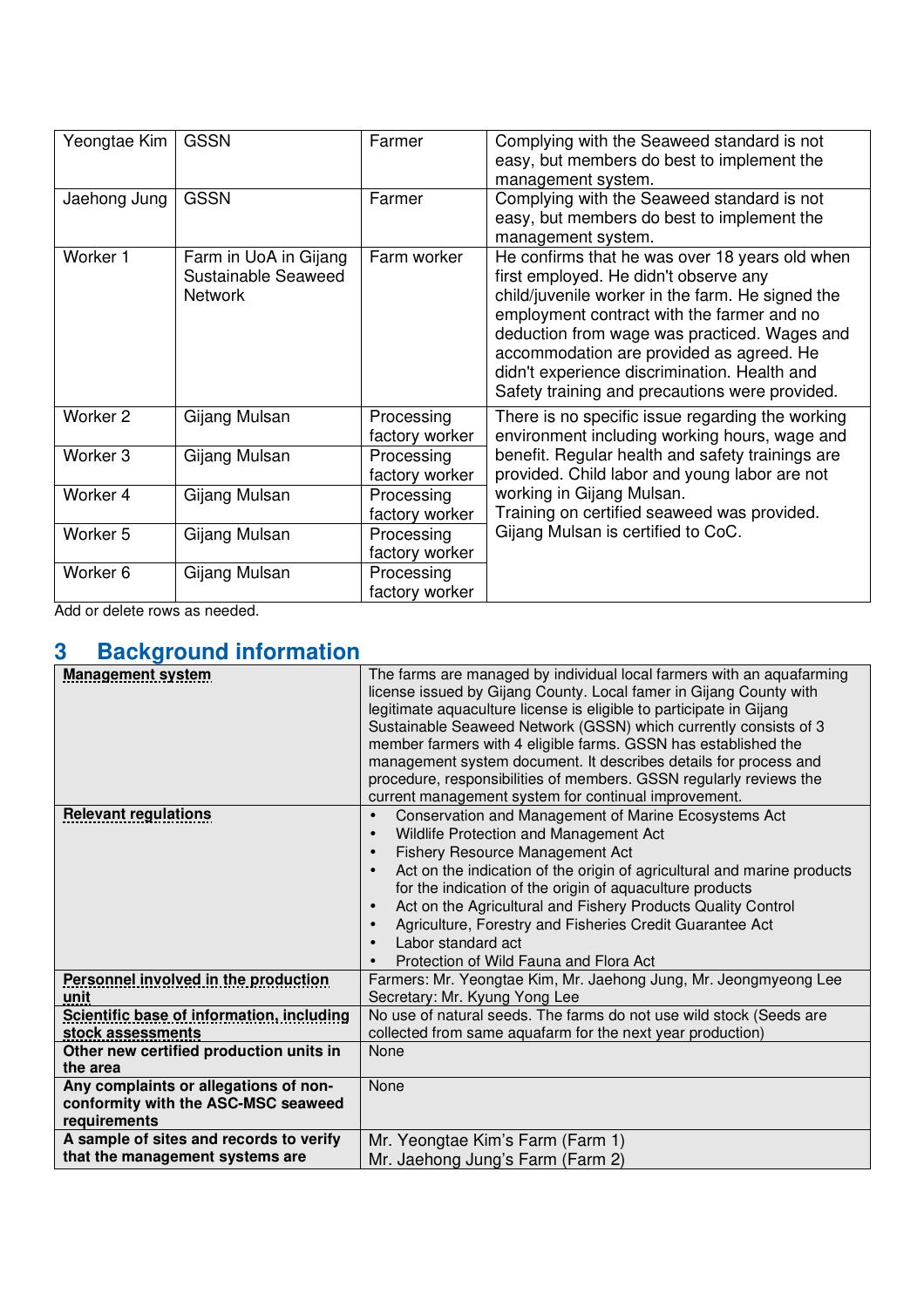| effective and consistent covering any<br>high-risk areas or personnel changes                                                                               |                                                                                                                                                                                                                                                                                                                                                                                                                                                                                                                                                                                                                                                                                                                                                                                                                                                                                                                                                                                                                                                                                                                                                                                                                                                                                                                                                                                              |
|-------------------------------------------------------------------------------------------------------------------------------------------------------------|----------------------------------------------------------------------------------------------------------------------------------------------------------------------------------------------------------------------------------------------------------------------------------------------------------------------------------------------------------------------------------------------------------------------------------------------------------------------------------------------------------------------------------------------------------------------------------------------------------------------------------------------------------------------------------------------------------------------------------------------------------------------------------------------------------------------------------------------------------------------------------------------------------------------------------------------------------------------------------------------------------------------------------------------------------------------------------------------------------------------------------------------------------------------------------------------------------------------------------------------------------------------------------------------------------------------------------------------------------------------------------------------|
| Any changes affecting the operation's<br>traceability, chain of custody, or the<br>ability to trace certified products back<br>to the unit of certification | There are changes of farms in UoA this year, Ms. Euna Yoo's Farm<br>withdraws from the certification from this year audit<br>The Gijang Sustainable Seaweed Network (GSSN) has member farmers<br>with legitimate aquaculture licenses issued by local government, Gijang<br>County. Farmers cultivate Wakame (Sea Mustard) during winter seasons.<br>Each farmer has his own transport equipment's including vessel and<br>truck. Daily harvest from each farm are identified and recorded by each<br>farmer in daily work log. It is defined as one batch for each farmer daily<br>harvested volume. Wakame (Sea Mustard) are transported by vessel<br>from farm to the processing factory (Gijang Muslan Co., Ltd.) which is<br>certified to ASC CoC (Certificate No. SWD-C-00003) or truck from<br>harbour to processing factory. Staff from processing factory conducts<br>inspection on each delivery of harvested Wakame (Sea Mustard). Receipt<br>on the supply issued by Gijang Mulsan and maintained both by Gijang<br>Mulsan and farmers.<br>Daily harvest by each member farmers consists of production batch. The<br>volume of harvested Wakame (Sea Mustard) is recorded in the work log<br>with batch information.                                                                                                                                                             |
| If no changes have been identified, that                                                                                                                    | Each production batch of Wakame (Sea Mustard) has detail harvesting<br>date, farmer's name and volume. It can be identified in the work operation<br>log. Once the order is received by Gijang Mulsan, farmers harvest<br>Wakame (Sea Mustard) and transport to Gijang Mulsan. The ownership<br>of the Wakame (Sea Mustard) is transferred when Gijang Mulsan<br>receives the delivery. Gijang Mulsan issues receiving invoice in which<br>harvesting date, farmer's name, volume. The invoice is co-signed by<br>Gijang Mulsan and farmer.<br>Record of Wakame (Sea Mustard) volume transfer such as farm name<br>and product harvested, date of harvest, date of dry and package and<br>dried and packaged volume are recorded in the daily work log.<br>Harvesting date, farmer's name, volume transferred are indicated in the<br>receiving invoice issued by Gijang Mulsan.<br>Certified Wakame (Sea Mustard) is harvested when the purchasing order<br>is placed by Gijang Mulsan. The harvested Wakame (Sea Mustard) is<br>transported from the farm or port to Gijang Mulsan directly. The received<br>Wakame (Sea Mustard) is put in big sized bag and tagged with<br>identification. The bag is stored in the designated area in the freezer in<br>Gijang Mulsan.<br>Harvested Wakame is transported directly to Gijang Mulsan which is a<br>processing factory.<br>Not Applicable |
| shall be stated here.                                                                                                                                       |                                                                                                                                                                                                                                                                                                                                                                                                                                                                                                                                                                                                                                                                                                                                                                                                                                                                                                                                                                                                                                                                                                                                                                                                                                                                                                                                                                                              |

# **4 Summary of scoring table**

|    |          | Principle Performance Indicator | <b>Level</b> | Number of<br>Conditions | <b>Pass</b> |
|----|----------|---------------------------------|--------------|-------------------------|-------------|
|    | ∶PI      | <b>Stock Status</b>             | IΝA          |                         | Pass        |
|    | P<br>1.2 | Harvest strategy                | IΝA          |                         |             |
|    | P<br>1.3 | Genetic impact on wild stock    | Target       |                         |             |
| l2 | っ        | Habitat                         | Target       |                         | Pass        |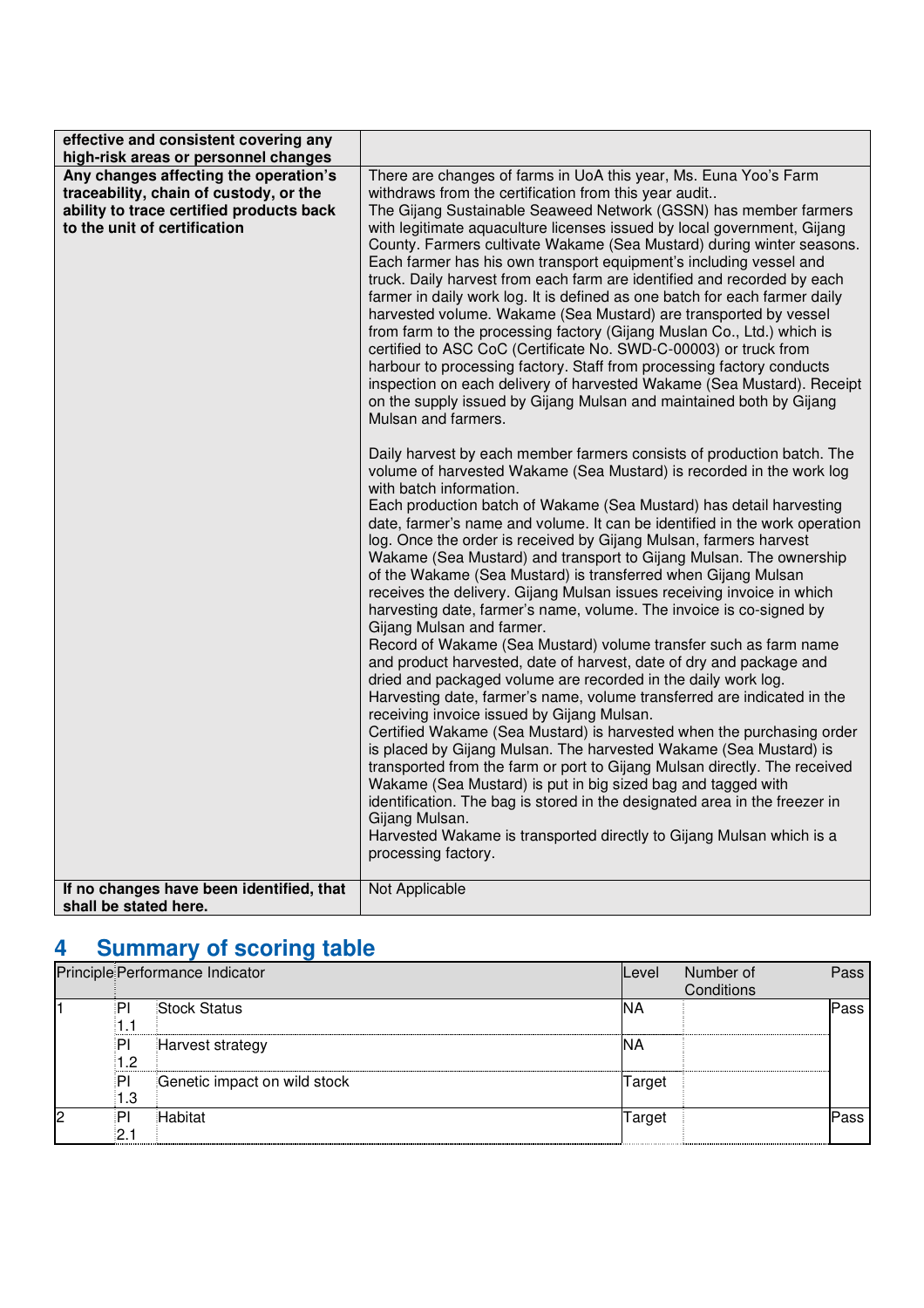|   | P <br>2.2                    | Ecosystem structure and function                                                               | Target                  |      |
|---|------------------------------|------------------------------------------------------------------------------------------------|-------------------------|------|
|   | PI<br>2.3                    | <b>ETP</b> species                                                                             | Target                  |      |
|   | P <sub>1</sub><br>2.4        | Other species                                                                                  | Target                  |      |
|   | PI<br>2.5                    | Waste management and pollution control                                                         | Target                  |      |
|   | PI<br>2.6                    | Pest(s) and disease(s) and management                                                          | Target                  |      |
|   | PI<br>2.7                    | Energy efficiency                                                                              | Target                  |      |
|   | P <sub>1</sub><br>2.8        | Translocations                                                                                 | <b>NA</b>               |      |
| 3 | PI<br>2.9<br>PI              | Introduction of alien species<br>Legal and/or customary framework                              | <b>NA</b>               | Pass |
|   | 3.1<br>PI                    | Decision-making processes                                                                      | Target<br>Target        |      |
|   | 3.2<br>PI                    | Compliance and enforcement                                                                     | Target                  |      |
| 4 | 3.3<br> P                    | Child labour                                                                                   | Target                  | Pass |
|   | 4.1<br>PI                    | Forced, bonded or compulsory labour                                                            | Target                  |      |
|   | 4.2<br>PI                    | Discrimination                                                                                 | Target                  |      |
|   | 4.3<br>PI                    | Health, safety and insurance                                                                   | Minimum 1               |      |
|   | 4.4<br>P <sub>1</sub><br>4.5 | Fair and decent wages                                                                          | Target                  |      |
|   | P <sub>1</sub><br>4.6        | Freedom of association and collective bargaining                                               | Target                  |      |
|   | PI<br>4.7                    | Disciplinary practices                                                                         | Target                  |      |
|   | PI<br>4.8                    | <b>Working hours</b>                                                                           | Target                  |      |
|   | PI<br>4.9                    | Environmental and social training                                                              | Target                  |      |
| 5 | PI<br>5.1                    | Community impacts                                                                              | Target                  | Pass |
|   | $\mathsf{PI}$<br>5.2         | Conflict resolution                                                                            | Target                  |      |
|   | PI<br>5.3<br>P <sub>1</sub>  | Rights of indigenous groups<br>Visibility, positioning and orientation of farms or water-based | Target                  |      |
|   | 5.4<br>P <sub>1</sub>        | structures<br>Identification and recovery of substantial gear                                  | Target<br><b>Target</b> |      |
|   | 5.5<br>PI                    | Noise, light and odour                                                                         | Target                  |      |
|   | 5.6<br>PI                    | Decommissioning of abandoned farms or water-based structures                                   | Target                  |      |
|   | 5.7                          |                                                                                                |                         |      |

Table 4. Maximum number of conditions allowed for a certified UoA. Production unit category (as in Table 2)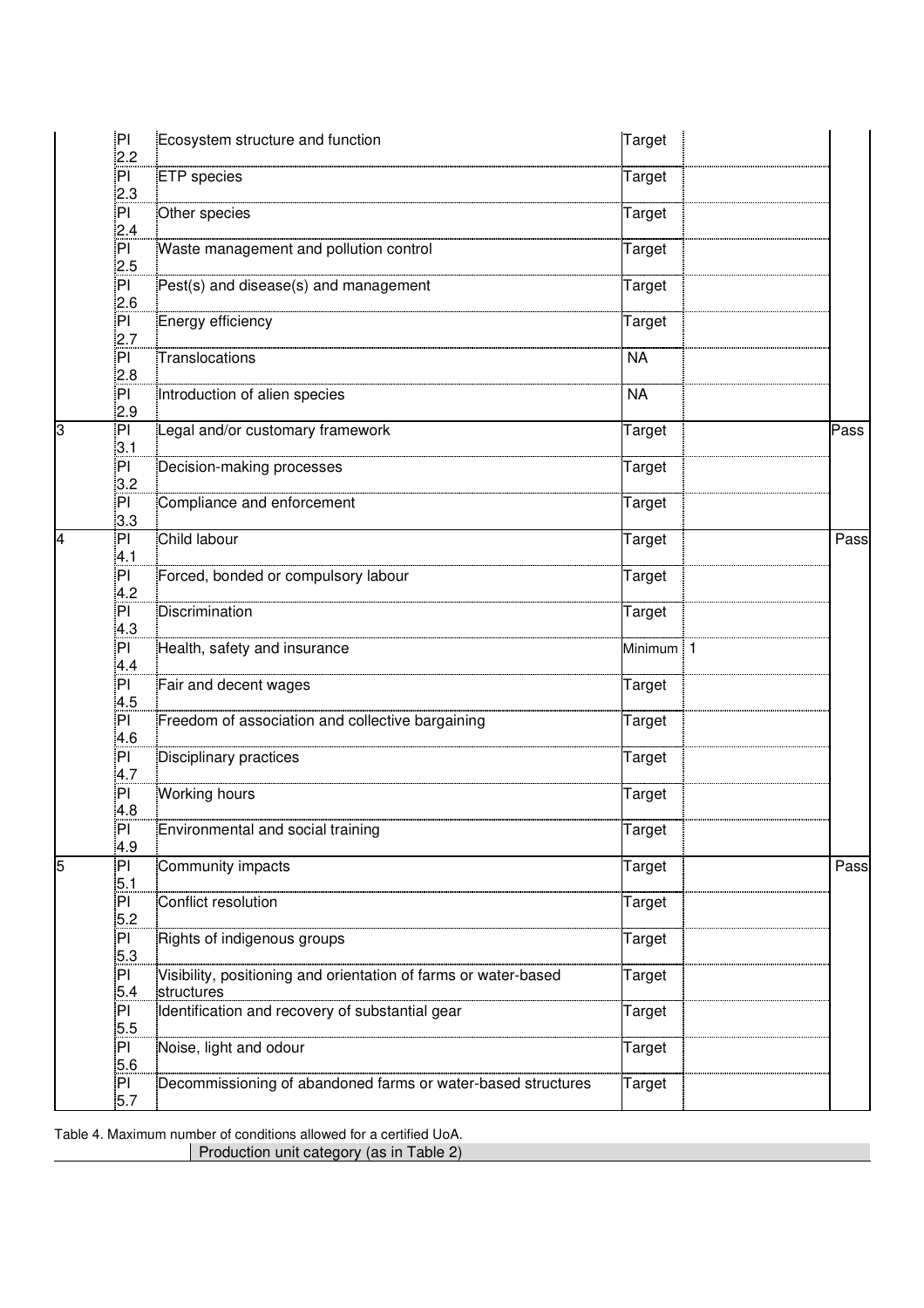| Principle      | ום | Bii | ◡ | $\sim$<br>ااب |
|----------------|----|-----|---|---------------|
| D <sub>1</sub> |    |     |   |               |
| P <sub>2</sub> |    |     |   |               |
| P3             |    |     |   |               |
| P <sub>4</sub> |    |     |   |               |
| P <sub>5</sub> |    |     |   |               |
| Total          |    |     |   |               |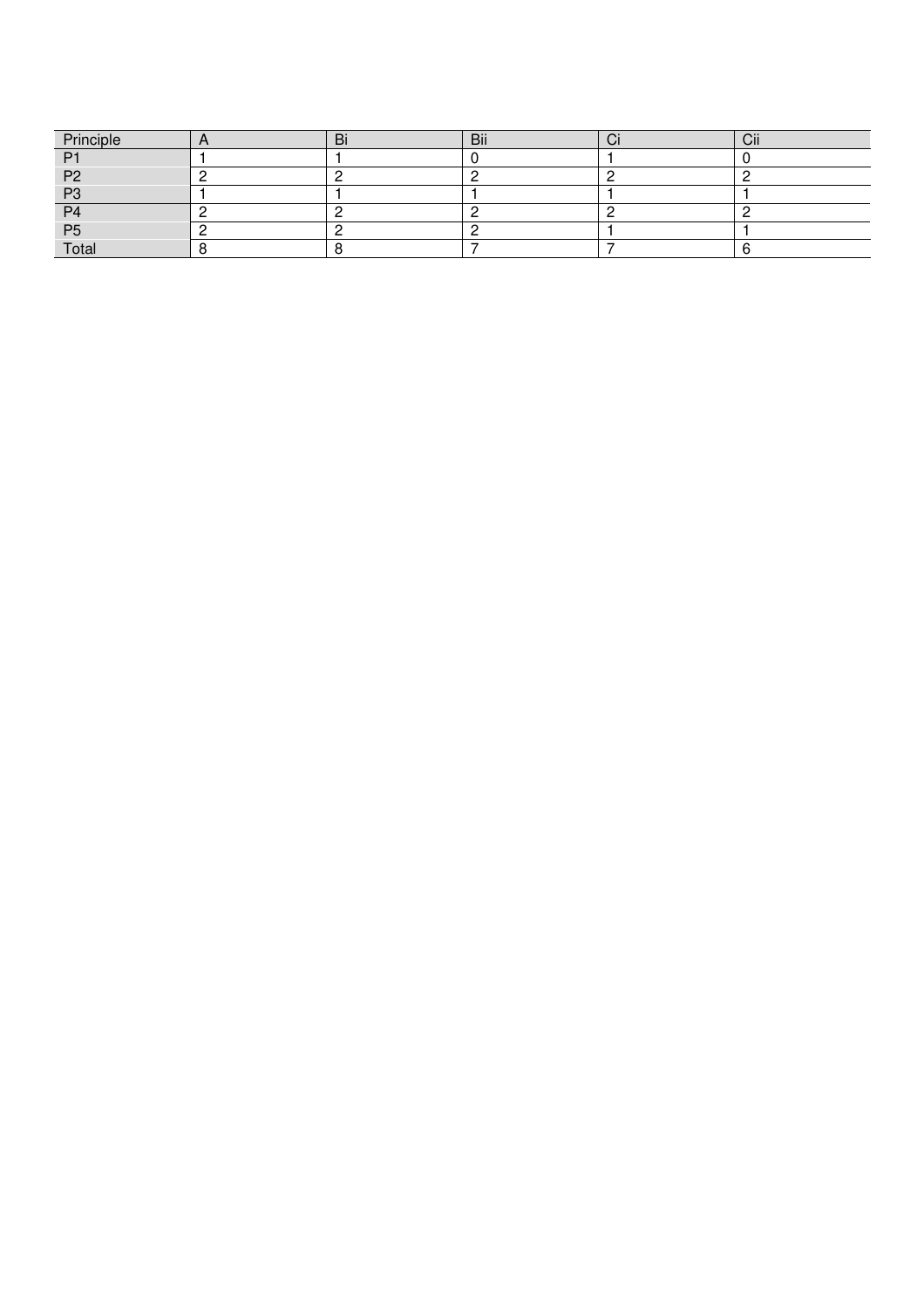# **5 Summary of condition**

| <b>Condition</b><br>number | <b>Condition</b>                                                                                                                                                    | <b>Timeframe</b>                                                                                                         | <b>Performance</b><br>Indicator | <b>Scoring</b><br>issue | <b>Related to</b><br>previously<br>raised<br>condition? | <b>Action Plan</b>                                                                                                                                                                                                                                                                                                                                                                                                                                                                                                                                                                    | <b>Wording</b><br>of<br>condition<br>change? | <b>Progress on Condition</b><br>[Year x]                                                                                                                                                                                                                                                                                                                                                                                                                                                                       | <b>Status of</b><br>condition |
|----------------------------|---------------------------------------------------------------------------------------------------------------------------------------------------------------------|--------------------------------------------------------------------------------------------------------------------------|---------------------------------|-------------------------|---------------------------------------------------------|---------------------------------------------------------------------------------------------------------------------------------------------------------------------------------------------------------------------------------------------------------------------------------------------------------------------------------------------------------------------------------------------------------------------------------------------------------------------------------------------------------------------------------------------------------------------------------------|----------------------------------------------|----------------------------------------------------------------------------------------------------------------------------------------------------------------------------------------------------------------------------------------------------------------------------------------------------------------------------------------------------------------------------------------------------------------------------------------------------------------------------------------------------------------|-------------------------------|
| 1                          | The<br>company<br>shall provide<br>information<br>of energy<br>use<br>monitoring<br>relative to<br>production<br>and ongoing<br>effort to<br>improve<br>efficiency. | Within one<br>year after<br>Public<br>Certification<br>Report is<br>issued. To<br>be checked<br>at next<br>surveillance. | 2.7.                            | a                       | Condition<br>raised from<br>the initial<br>audit        | We have<br>identified the<br>main sources<br>of energy use<br>as the fuel for<br>vessels. The<br>daily use of<br>fuel was<br>recorded in the<br>daily work log<br>to identify the<br>current status.<br>However, no<br>data was<br>available to<br>monitor<br>changes in<br>overall usage.<br><b>GSSN will</b><br>summary<br>energy use<br>monitoring<br>results (vessel<br>fuel) for next<br>year operation<br>cycled Feb.<br>2020 and<br>review during<br>organization<br>management<br>meeting.<br>Policies and<br>goals for<br>reducing<br>energy use are<br>already in<br>place. | N/A                                          | Energy use by respective<br>farmers and energy<br>consumption are<br>monitored. Consumption is<br>recorded in the work log<br>which is compared with tax<br>free fuel receipts.<br>The energy efficiency of<br>respective farmers was<br>reviewed in the GSSN<br>meeting on 6 April 2020.<br>The intensity target (Liter<br>Fuel consumption/on<br>harvest) was set in 2019<br>and it was met.<br>The details of energy<br>control procedure is<br>addressed in the Annex 11,<br><b>GSSN Governance Rules.</b> | Closed                        |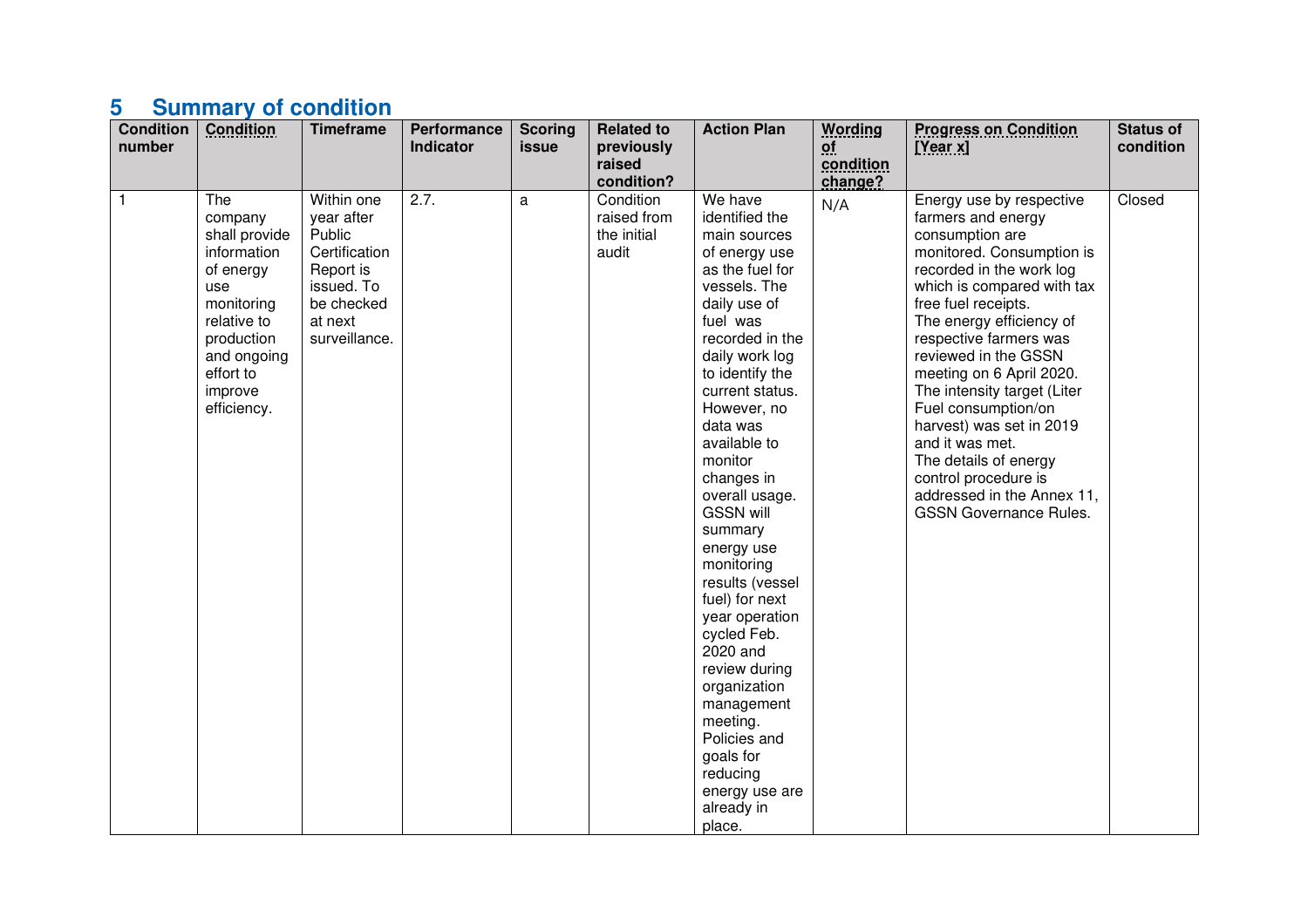| $\overline{c}$ | The           | Within one    | 3.2. | C | Condition   | We have          | N/A | Governance and decision       | Closed |
|----------------|---------------|---------------|------|---|-------------|------------------|-----|-------------------------------|--------|
|                | organization  | year after    |      |   | raised from | developed        |     | making process is             |        |
|                | shall         | Public        |      |   | the initial | decision-        |     | addressed in Chapter 10,      |        |
|                | establish     | Certification |      |   | audit       | making           |     | <b>GSSN Governance Rules.</b> |        |
|                | decision-     | Report is     |      |   |             | process which    |     | GSSN forms the general        |        |
|                | making        | issued. To    |      |   |             | invites          |     | council for decision making   |        |
|                | processes     | be checked    |      |   |             | important        |     | which consists of GSSN        |        |
|                | respond to    | at next       |      |   |             | opinion and      |     | members including             |        |
|                | all issues    | surveillance. |      |   |             | comments         |     | chairman, Stakeholders        |        |
|                | identified in |               |      |   |             | through          |     | and government body if        |        |
|                | relevant      |               |      |   |             | meeting          |     | necessary. GSSN have had      |        |
|                | research,     |               |      |   |             | participation of |     | the General council           |        |
|                | monitoring,   |               |      |   |             | member           |     | meetings every quarter.       |        |
|                | evaluation,   |               |      |   |             | farmers and      |     | Officer from Gijang county    |        |
|                | and           |               |      |   |             | other            |     | office, and stakeholders      |        |
|                | consultation, |               |      |   |             | stakeholders.    |     | such as local village         |        |
|                | in a          |               |      |   |             | Because          |     | representative were invited.  |        |
|                | transparent,  |               |      |   |             | aquafarm         |     | The meeting minutes show      |        |
|                | timely and    |               |      |   |             | management       |     | the participants and topic    |        |
|                | adaptive      |               |      |   |             | operates on a    |     | discussed in the meeting.     |        |
|                | manner, and   |               |      |   |             | busy schedule.   |     | The decision in the meeting   |        |
|                | take account  |               |      |   |             | However, It is   |     | has been made by voting       |        |
|                | of the wider  |               |      |   |             | difficult to     |     | among the participants in     |        |
|                | implications  |               |      |   |             | respond to       |     | the meeting.                  |        |
|                | of decisions. |               |      |   |             | wider issues in  |     |                               |        |
|                |               |               |      |   |             | a timely         |     |                               |        |
|                |               |               |      |   |             | manner. We       |     |                               |        |
|                |               |               |      |   |             | will revise      |     |                               |        |
|                |               |               |      |   |             | control manual   |     |                               |        |
|                |               |               |      |   |             | for decision-    |     |                               |        |
|                |               |               |      |   |             | making           |     |                               |        |
|                |               |               |      |   |             | process          |     |                               |        |
|                |               |               |      |   |             | respond to all   |     |                               |        |
|                |               |               |      |   |             | issues           |     |                               |        |
|                |               |               |      |   |             | identified in    |     |                               |        |
|                |               |               |      |   |             | relevant         |     |                               |        |
|                |               |               |      |   |             | research,        |     |                               |        |
|                |               |               |      |   |             | monitoring,      |     |                               |        |
|                |               |               |      |   |             | evaluation and   |     |                               |        |
|                |               |               |      |   |             | consultation, in |     |                               |        |
|                |               |               |      |   |             | a transparent,   |     |                               |        |
|                |               |               |      |   |             | timely and       |     |                               |        |
|                |               |               |      |   |             | adaptive         |     |                               |        |
|                |               |               |      |   |             | manner, and      |     |                               |        |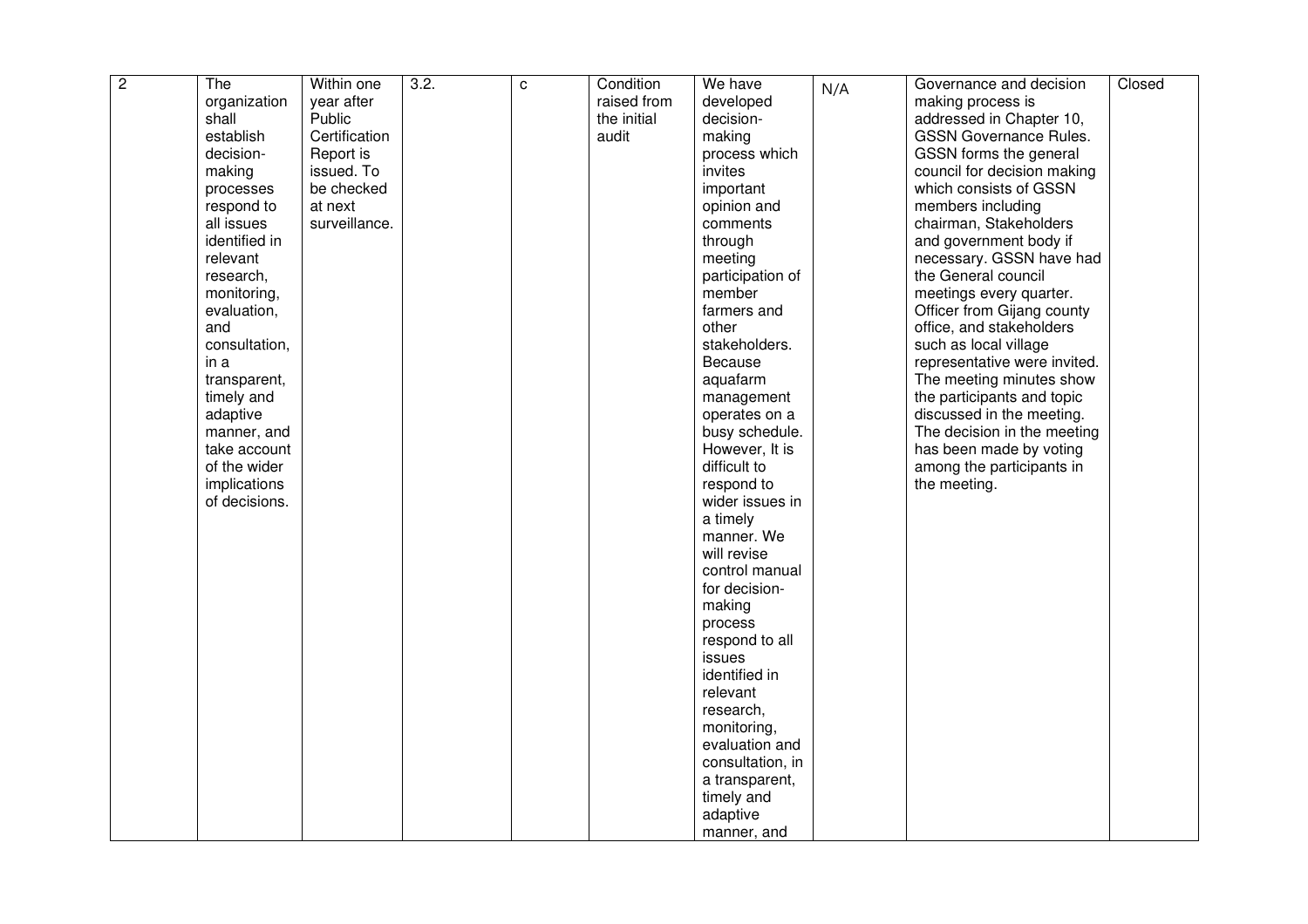|                |                                                                                        |                                                                                                                          |      |              |                                                                           | take account of<br>the wider<br>implications of<br>decisions until<br>Feb 2020.                                                                                                                                                                                                                                                                                                                                                                                                             |     |                                                                                                                                                                                                                                                                                                                                                                                                                      |        |
|----------------|----------------------------------------------------------------------------------------|--------------------------------------------------------------------------------------------------------------------------|------|--------------|---------------------------------------------------------------------------|---------------------------------------------------------------------------------------------------------------------------------------------------------------------------------------------------------------------------------------------------------------------------------------------------------------------------------------------------------------------------------------------------------------------------------------------------------------------------------------------|-----|----------------------------------------------------------------------------------------------------------------------------------------------------------------------------------------------------------------------------------------------------------------------------------------------------------------------------------------------------------------------------------------------------------------------|--------|
| ತ              | The<br>organisation<br>shall<br>calculate<br>and pay the<br>living wage<br>to workers. | Within one<br>year after<br>Public<br>Certification<br>Report is<br>issued. To<br>be checked<br>at next<br>surveillance. | 4.5. | a            | Condition<br>raised from<br>the initial<br>audit                          | Since payment<br>issues have<br>never been<br>reported and<br>all workers are<br>paid above<br>minimum<br>wages legally<br>required by<br>Korean law.<br>Farmers did<br>not fully aware<br>of the meaning<br>of a living<br>wage. We will<br>explain<br>workers "Living<br>wage<br>information"<br>and will<br>provide<br>workers with<br>policy and<br>create<br>calculation<br>data by Feb<br>2020. The<br>implementation<br>will be<br>reviewed at the<br>next<br>surveillance<br>audit. | N/A | GSSN has decided to apply<br>the living wage announced<br>by local government,<br>Gijang County office<br>(www.gijang.go.kr). The<br>Gijang County living wage<br>is more than 15% higher<br>than the minimum wage<br>announced by Minimum<br><b>Wage Commission</b><br>(www.minimumwage.go.kr).<br>The wages indicated in the<br>employment contracts are<br>observed higher than the<br>Gijang County living wage. | Closed |
| $\overline{4}$ | The ASC-<br><b>MSC</b><br>Seaweed<br>(Algae)<br>standard<br>requires Risk              | Within one<br>year.<br>To be<br>checked at<br>next<br>surveillance.                                                      | 4.4. | $\mathbf{C}$ | Condition is<br>raised at the<br>1 <sup>st</sup><br>surveillance<br>audit | To be<br>completed                                                                                                                                                                                                                                                                                                                                                                                                                                                                          | N/A | To be updated in the next<br>surveillance                                                                                                                                                                                                                                                                                                                                                                            | Open   |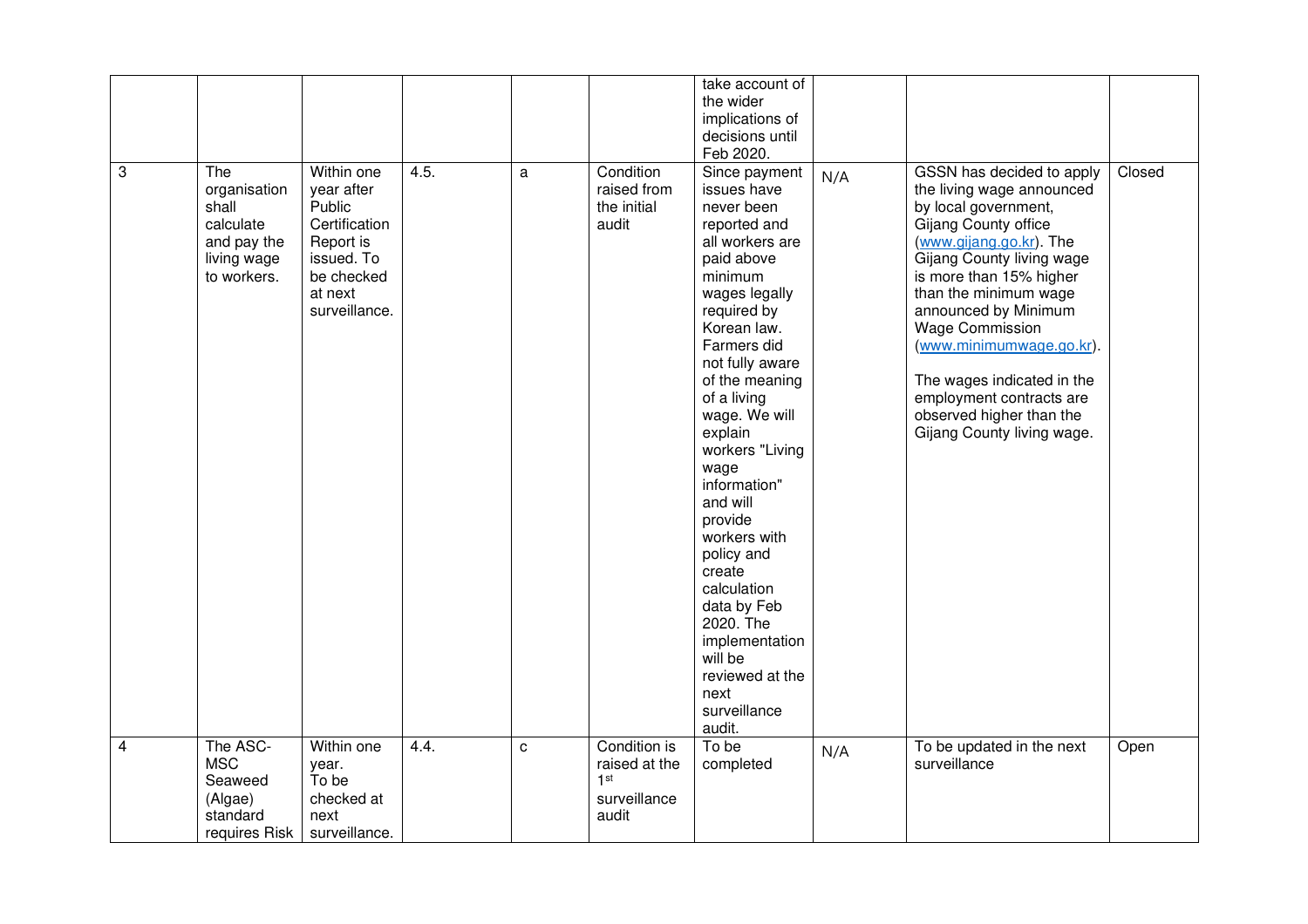|              | assessments    |  |  |  |  |
|--------------|----------------|--|--|--|--|
| are          |                |  |  |  |  |
|              | documented     |  |  |  |  |
| and/or       |                |  |  |  |  |
| certified if |                |  |  |  |  |
| processing   |                |  |  |  |  |
|              | of seaweeds    |  |  |  |  |
| are          |                |  |  |  |  |
| performed    |                |  |  |  |  |
|              | by the same    |  |  |  |  |
| people       |                |  |  |  |  |
| engaged in   |                |  |  |  |  |
| the          |                |  |  |  |  |
|              | harvesting or  |  |  |  |  |
| farming      |                |  |  |  |  |
| work,        |                |  |  |  |  |
|              | however the    |  |  |  |  |
| hazards      |                |  |  |  |  |
| associated   |                |  |  |  |  |
|              | with COVID-    |  |  |  |  |
|              | 19 Pandemic    |  |  |  |  |
| are not      |                |  |  |  |  |
|              | identified nor |  |  |  |  |
|              | the risks are  |  |  |  |  |
| evaluate in  |                |  |  |  |  |
| the risk     |                |  |  |  |  |
|              | assessment     |  |  |  |  |
| document.    |                |  |  |  |  |

|                | Production unit category (as in Table 2) |    |     |  |                 |  |  |  |
|----------------|------------------------------------------|----|-----|--|-----------------|--|--|--|
| Principle      |                                          | Bi | Bii |  | $\cdots$<br>Cii |  |  |  |
| P <sub>1</sub> |                                          |    |     |  |                 |  |  |  |
| P <sub>2</sub> |                                          |    |     |  |                 |  |  |  |
| P <sub>3</sub> |                                          |    |     |  |                 |  |  |  |
| P <sub>4</sub> |                                          |    |     |  |                 |  |  |  |
| P <sub>5</sub> |                                          |    |     |  |                 |  |  |  |
| Total          |                                          |    |     |  |                 |  |  |  |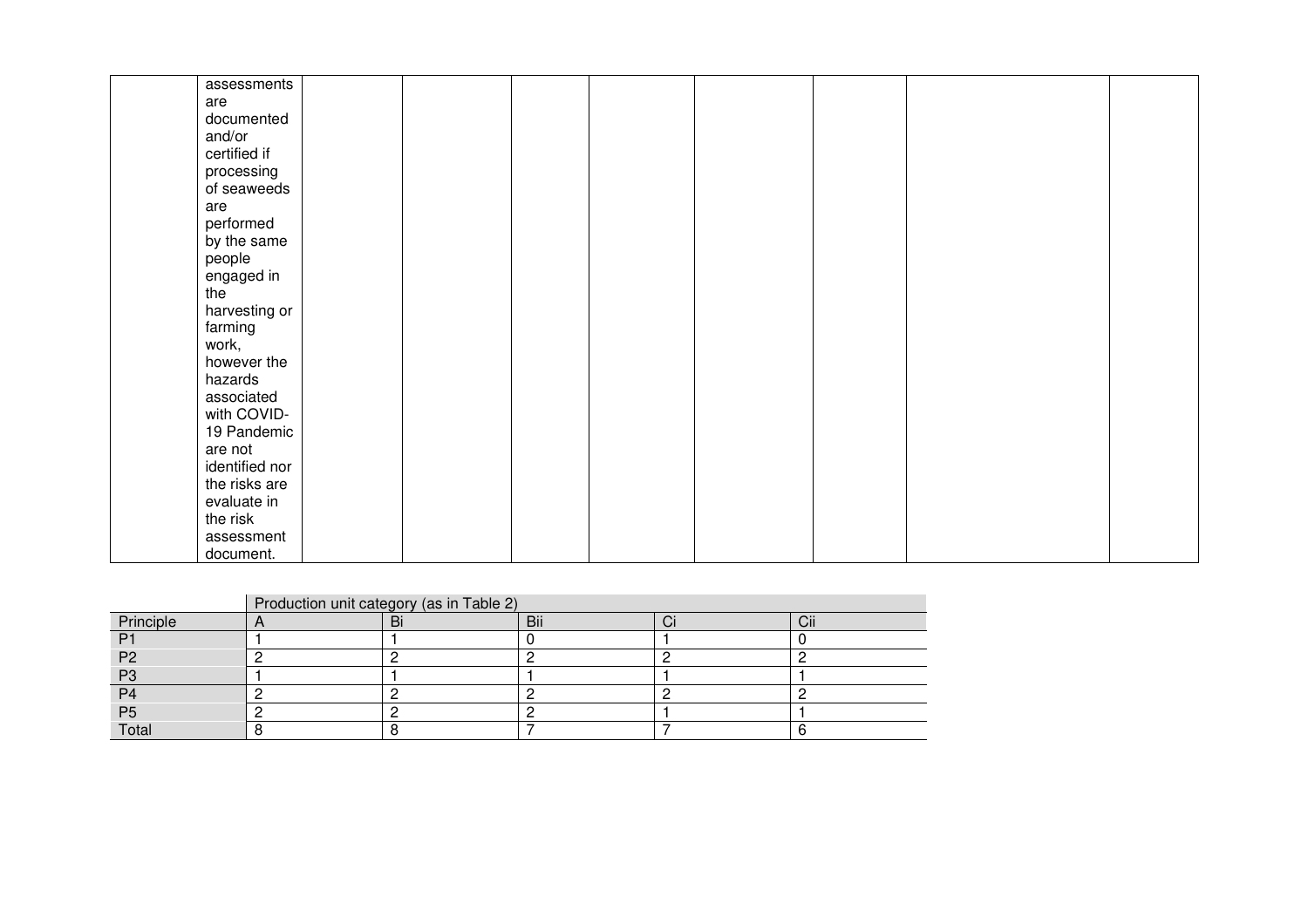## **6 Conclusion**

| <b>Summary of findings</b>                                    | One condition is raised during the 1 <sup>st</sup> surveillance.<br>The standard requires Risk assessments are documented and/or<br>certified. The client has conducted risk assessment and<br>documented it. The risk assessment is regularly reviewed,<br>however the hazards associated with COVID-19 Pandemic are not<br>identified, nor the risks are evaluated. |
|---------------------------------------------------------------|-----------------------------------------------------------------------------------------------------------------------------------------------------------------------------------------------------------------------------------------------------------------------------------------------------------------------------------------------------------------------|
| Include a statement confirming<br>the status of certification | Gijang Sustainable Seaweed Network is under 1st<br>surveillance audit, the UoC is compliant to all requirements<br>and the certificate will be maintained against the Seaweed<br>(Algae) standard for the production of Wakame (Sea<br>Mustard) (Undaria pinnatifida) with 2 farms in UoA.                                                                            |

## **7 References**

- 1) Chung S.H. 1986. Comparative studies on the relationship between the laver production and environmental characteristics of laver farming area in the Republic of Korea and Japan. Bulletin of Fisheries Research and Development Agency, 37, 157–178.
- 2) Statistics by Type of Fishery Published by National Statistical Office Korea in 2020 (https://kosis.kr)
- 3) Seaweed Cultivation & Utilization in Korea (https://kosis.kr)
- 4) Location Map of License#193(previously 123)/#209 (Previously 139)
- 5) License Certificate for #193(previously 123)/# 209 (Previously 139)
- 6) CULTURE OF UNDARIA PINATIFIDA IN KOREA (FAO). Cultured Aquatic Species Information Programme Undaria pinnatifida ((Harvey) Suringar, 1873) - FAO report
- 7) Sea Mustard Aquaculture farming standard manual (NIFS) issued April 2018
- 8) Seaweed cultivation & Utilization in Korea https://www.ealgae.org/journal/view.php?number=2912
- 9) Hatchery certificates
- 10) Marine Ecological Information Portal (http://www.ecosea.go.kr/) / Marine Ecosystem Protection Area info.
- 11) Ulsasn/Jinhae bay coastal ecosystem survey report / National Institute of Fishery Science / Feb 2018 (annual report)
- 12) The national law information center (www.law.go.kr)
- 13) Research for the conservation and management of marine organism 2017 (doc : 2017M00100 / National Museum of Marine Biology & Aquarium)
- 14) Korean Red List of Threatened Species (http://www.nationalredlist.org)
- 15) Report on marine ecosystem confounding research/management project results (Ministry of Maritime Affairs and Fisheries) / 2011 Report / South China Sea ecosystem confounding
- 16) The IUCN Red List of Threatened Species (https://www.iucnredlist.org/)
- 17) GSSN Governance Rules (dated on 1 April 2019)
- 18) Weather Data Open Portal (https://data.kma.go.kr/), Korea Meteorological Administration
- 19) Gijang County Living wage (www.gijang.go.kr)
- 20) Minimum wage (Minimum Wage Commission (www.minimumwage.go.kr))

## **8 Revised assessment tree scoring**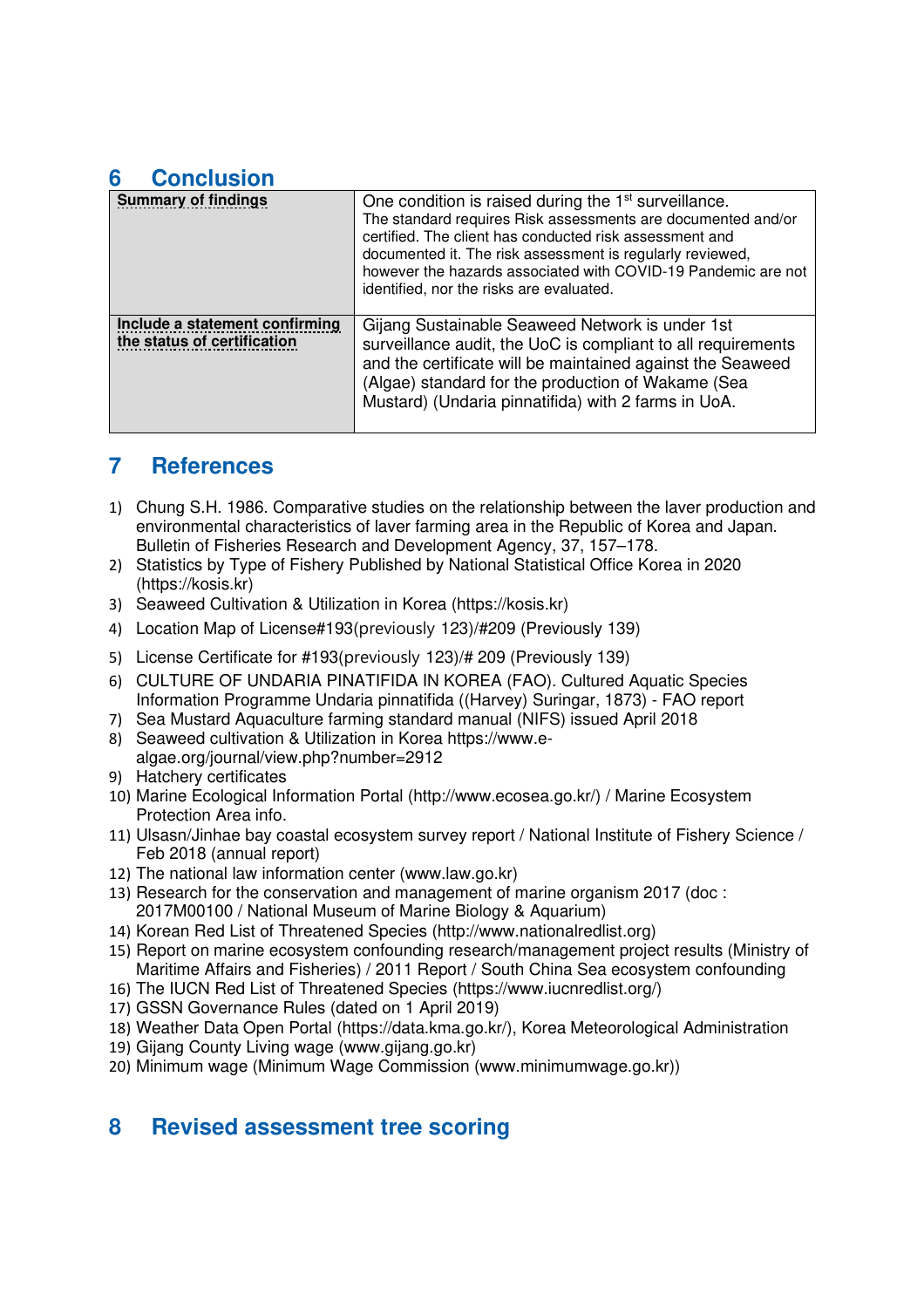### **Annex 2: Assessment tree – rescoring evaluation tables (if necessary)**

The final set of PIs to be included in the assessment tree shall be defined depending on the characteristics of the production unit in the UoA, as indicated in Table 3 of the Standard. Unless otherwise indicated, each PI shall be scored.

### **Principle 1: Sustainable wild seaweed populations**

| PI 1.1        | <b>Stock status</b> |                                                                                                                                                           |                                                                                                                                                                                                                                                                                   |
|---------------|---------------------|-----------------------------------------------------------------------------------------------------------------------------------------------------------|-----------------------------------------------------------------------------------------------------------------------------------------------------------------------------------------------------------------------------------------------------------------------------------|
| Scoring Issue |                     | Minimum                                                                                                                                                   | Target                                                                                                                                                                                                                                                                            |
|               |                     | Stock status relative to irreversible impact                                                                                                              |                                                                                                                                                                                                                                                                                   |
|               | Guide<br>post       | Available information indicates<br>that the wild stock is above the<br>point where the harvesting impact<br>is irreversible or very slowly<br>reversible. | The wild stock is at or fluctuating around<br>a level consistent with MSY (or proxy).<br><b>OR</b>                                                                                                                                                                                |
| a             |                     |                                                                                                                                                           | Available information indicates that<br>harvesting impact causes insignificant<br>change to the wild stock, which is<br>unlikely to be detectable against natural<br>variability for this population, or if<br>detectable is minimal and has no impact<br>on population dynamics. |
|               | Met?                | Yes                                                                                                                                                       | Yes                                                                                                                                                                                                                                                                               |
|               | Rationale           | N/A. The farms do not use wild<br>stock (Seeds are collected from<br>same aquafarm for the next year<br>production)                                       | N/A. The farms do not use wild stock<br>(Seeds are collected from same<br>aquafarm for the next year production)                                                                                                                                                                  |

#### PI 1.2 – Harvest strategy

|                          | <b>PI</b> 1.2 Harvest strategy |                                                                                                                                                                 |                                                                                                                                                                                                                                     |
|--------------------------|--------------------------------|-----------------------------------------------------------------------------------------------------------------------------------------------------------------|-------------------------------------------------------------------------------------------------------------------------------------------------------------------------------------------------------------------------------------|
| Minimum<br>Scoring Issue |                                | Target                                                                                                                                                          |                                                                                                                                                                                                                                     |
|                          |                                | Harvest strategy design                                                                                                                                         |                                                                                                                                                                                                                                     |
| а                        | Guide<br>post                  | The harvest strategy is expected<br>to achieve stock management<br>objectives reflected in the stock<br>status target (PI 1.1), based on<br>plausible argument. | The harvest strategy is responsive to the<br>state of the stock, and the elements of<br>the harvest strategy work together<br>towards achieving stock management<br>objectives reflected in the stock status<br>target $(PI 1.1)$ . |
|                          | Met?                           | Yes                                                                                                                                                             | Yes                                                                                                                                                                                                                                 |
|                          | Rationale                      | N/A. The farms do not use wild<br>stock (Seeds are collected from<br>same aquafarm for the next year<br>production)                                             | N/A. The farms do not use wild stock<br>(Seeds are collected from same<br>aquafarm for the next year production)<br>does not use wild stock)                                                                                        |

|       |      | Harvest strategy evaluation            |                                             |
|-------|------|----------------------------------------|---------------------------------------------|
| Guide |      | The harvest strategy may not have been |                                             |
|       | post |                                        | fully tested but evidence exists that it is |
|       |      |                                        | achieving its objectives.                   |
|       | Met? |                                        | Yes                                         |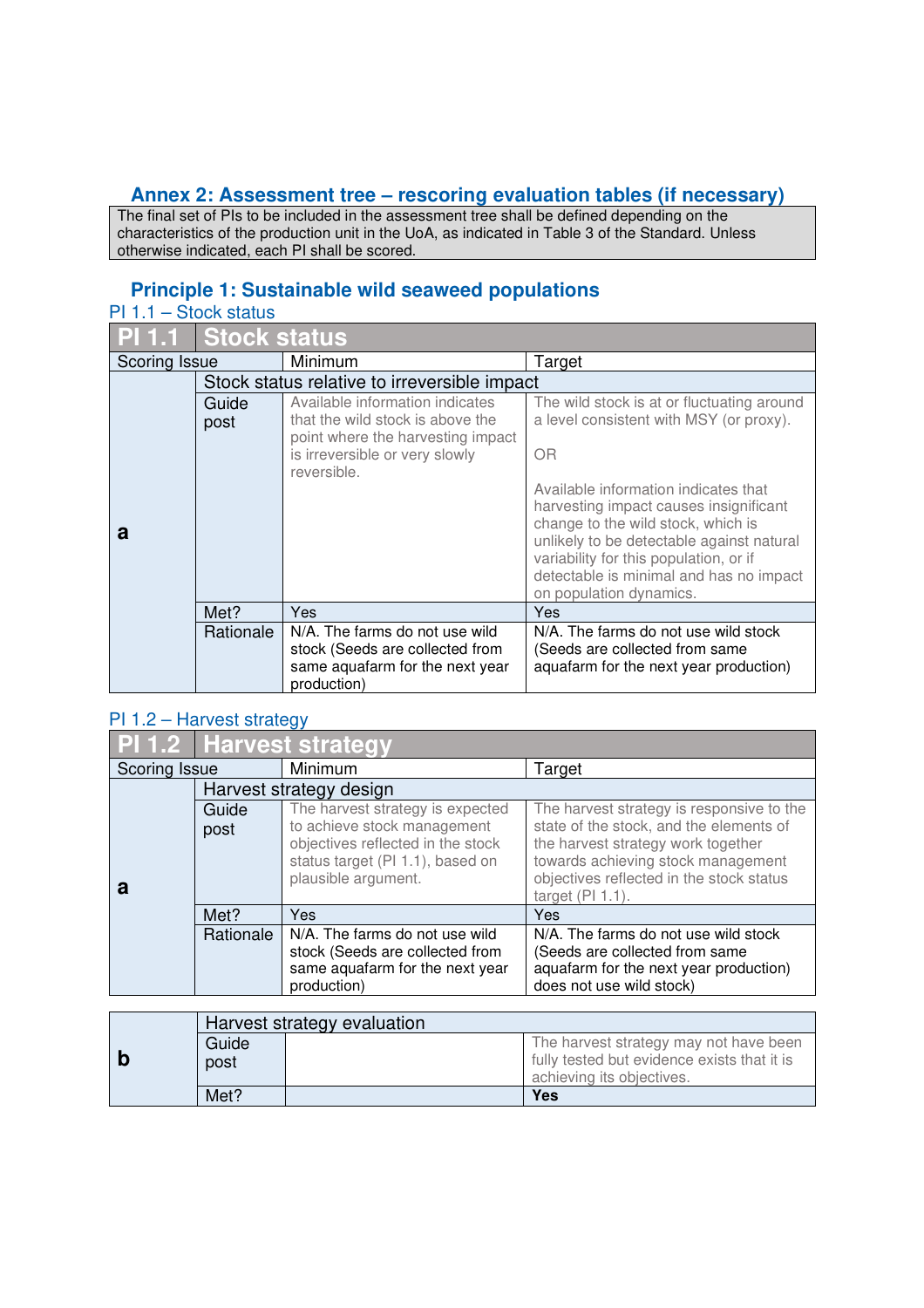| Rationale | N/A. The farms do not use wild stock<br>(Seeds are collected from same |
|-----------|------------------------------------------------------------------------|
|           | aquafarm for the next year)                                            |

#### PI 1.3 – Genetic impact on wild stock

|                      |                 | Genetic impact on wild stock                                                                                                                                                      |                                                                                                                                                                                                                                                                                                                                                                                                                                                                                                                                                                                                                                                                                                                                                      |
|----------------------|-----------------|-----------------------------------------------------------------------------------------------------------------------------------------------------------------------------------|------------------------------------------------------------------------------------------------------------------------------------------------------------------------------------------------------------------------------------------------------------------------------------------------------------------------------------------------------------------------------------------------------------------------------------------------------------------------------------------------------------------------------------------------------------------------------------------------------------------------------------------------------------------------------------------------------------------------------------------------------|
| <b>Scoring Issue</b> |                 | Minimum                                                                                                                                                                           | Target                                                                                                                                                                                                                                                                                                                                                                                                                                                                                                                                                                                                                                                                                                                                               |
|                      | Genetic outcome |                                                                                                                                                                                   |                                                                                                                                                                                                                                                                                                                                                                                                                                                                                                                                                                                                                                                                                                                                                      |
|                      | Guide<br>post   | The harvesting or farming activity<br>is unlikely to impact the genetic<br>structure of wild populations.                                                                         | The harvesting or farming activity is<br>highly unlikely to impact the genetic<br>structure of wild populations.                                                                                                                                                                                                                                                                                                                                                                                                                                                                                                                                                                                                                                     |
|                      | Met?            | Yes                                                                                                                                                                               | Yes                                                                                                                                                                                                                                                                                                                                                                                                                                                                                                                                                                                                                                                                                                                                                  |
|                      | Rationale       | Wild population is the same<br>genetic species. and wild<br>species is indigenous. Sea-<br>mustard farming has been in<br>operation for more than 40 years<br>in the same region. | Based on the research paper on<br>Wakame (Sea Mustard) Aquaculture<br>history, it is same indigenous species<br>using in entire seashore of Korea within<br>these decades. Seeds are collected<br>from the same aquafarm for the next<br>year production. To grow seaweed,<br>seedlings are tied to a rope and lowered<br>from the sea level, and this method is<br>found to have little impact on the<br>surrounding ecological environment.<br>The farming activity is highly unlikely to<br>impact the genetic structure of wild<br>populations.                                                                                                                                                                                                  |
| a                    |                 |                                                                                                                                                                                   | Reference:<br>Chung S.H. 1986. Comparative<br>studies on the relationship between<br>the laver production and<br>environmental characteristics of laver<br>farming area in the Republic of Korea<br>and Japan. Bulletin of Fisheries<br>Research and Development Agency,<br>37, 157-178.<br>Statistics by Type of Fishery<br>$\overline{a}$<br>Published by National Statistical<br>Office Korea in 2020, details that<br>Wakame harvested since 1970.<br>(https://kosis.kr)<br>- Seaweed Cultivation & Utilization in<br>Korea (https://kosis.kr)<br>Location Map of License#192/#209<br>License Certificate for #192/#209.<br>Wakame Aquaculture Farming<br>Standard Manual (NIFS) issued April<br>2018<br>Laminaria japonica (Areschoug,<br>1851) |

|  | Genetic impact management |
|--|---------------------------|
|--|---------------------------|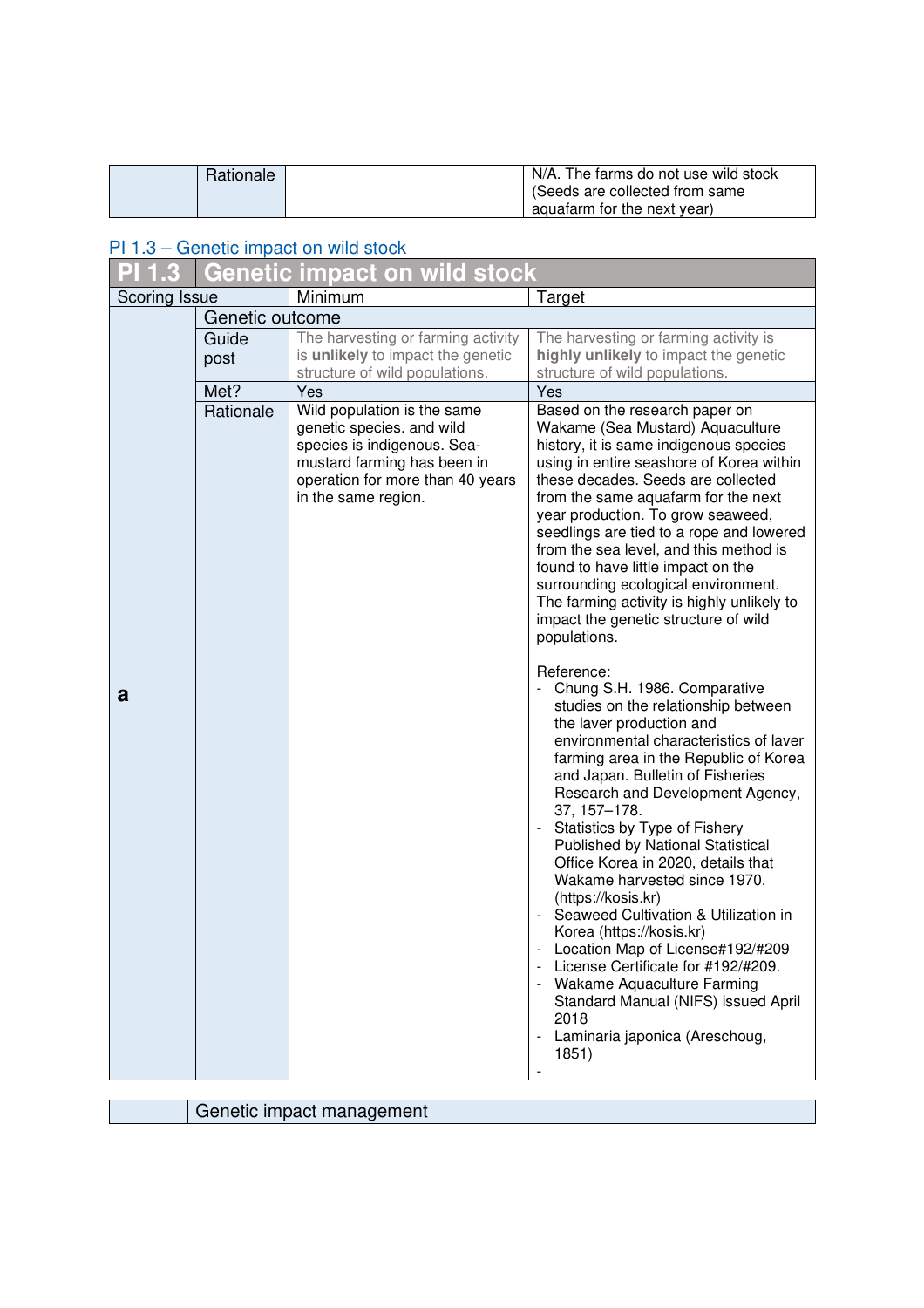| which are expected to maintain<br>is expected to maintain the genetic structure<br>post<br>the genetic structure of the wild<br>of the wild population at levels compatible<br>population at levels compatible<br>with the target genetic outcome level of<br>with the target genetic outcome<br>performance.<br>level of performance.<br>Met?<br>Yes<br>Yes<br>Rationale<br>Wild population is the same<br>Based on the research paper on Korea<br>genetic species. and wild<br>Wakame (Sea Mustard) Aquaculture history,<br>species is indigenous. Sea-<br>It is same indigenous species using in entire<br>mustard farming has been in<br>seashore of Korea. Translocation is not<br>operation for more than 40<br>occurring in the aquafarming sites.<br>years in the same region.<br>However, seeding (spores) are collected<br>from their original farming sites. The mature<br>sporophytes are brought into land-based<br>tank facilities for nursing operations. This is<br>why this PI should be scored. There is<br>contact with marine environment. However,<br>the impact is considered negligible because,<br>floating rope method is used for the farming<br>operation and no use of any ingredients or<br>feeds. This method is found to have very<br>little impact on the surrounding ecological<br>environment. Audit team confirmed genetic<br>impact was limited and negligible. Wakame<br>(Sea mustard)<br>farming has been in operation for more than<br>40 years in the same region and there is no<br>issue reported genetic impact on wild<br>populations.<br>Hatchery certificates are verified stating that<br>the seedling are produced from the spores<br>provided.;<br>Hatchery certificate to Famer, Yeongtae<br>Kim<br>Name of Hatchery<br>Jae Geun Lee<br>Certificate number<br>201023<br>Wakame (Sea Mustard)<br><b>Species</b><br>23 October 2020<br>Date of supply<br>Name of Hatchery<br>Jeongin Hatchery<br>Certificate number<br>201110<br>Wakame (Sea Mustard)<br>Species<br>10 November 2020<br>Date of supply<br>Hatchery certificate to Famer, Jaehong<br>Jung<br>Name of Hatchery<br>Young Ja Kim<br>Certificate number<br>200122<br>Species<br>Wakame (Sea Mustard)<br>22 January 2020<br>Date of supply<br>Reference:<br><b>CULTURE OF UNDARIA PINATIFIDA IN</b> |   | Guide | There are <b>measures</b> in place, | There is a <b>partial strategy</b> in place, which |  |
|---------------------------------------------------------------------------------------------------------------------------------------------------------------------------------------------------------------------------------------------------------------------------------------------------------------------------------------------------------------------------------------------------------------------------------------------------------------------------------------------------------------------------------------------------------------------------------------------------------------------------------------------------------------------------------------------------------------------------------------------------------------------------------------------------------------------------------------------------------------------------------------------------------------------------------------------------------------------------------------------------------------------------------------------------------------------------------------------------------------------------------------------------------------------------------------------------------------------------------------------------------------------------------------------------------------------------------------------------------------------------------------------------------------------------------------------------------------------------------------------------------------------------------------------------------------------------------------------------------------------------------------------------------------------------------------------------------------------------------------------------------------------------------------------------------------------------------------------------------------------------------------------------------------------------------------------------------------------------------------------------------------------------------------------------------------------------------------------------------------------------------------------------------------------------------------------------------------------------------------------------------------------------------------------------------------|---|-------|-------------------------------------|----------------------------------------------------|--|
|                                                                                                                                                                                                                                                                                                                                                                                                                                                                                                                                                                                                                                                                                                                                                                                                                                                                                                                                                                                                                                                                                                                                                                                                                                                                                                                                                                                                                                                                                                                                                                                                                                                                                                                                                                                                                                                                                                                                                                                                                                                                                                                                                                                                                                                                                                               | b |       |                                     |                                                    |  |
|                                                                                                                                                                                                                                                                                                                                                                                                                                                                                                                                                                                                                                                                                                                                                                                                                                                                                                                                                                                                                                                                                                                                                                                                                                                                                                                                                                                                                                                                                                                                                                                                                                                                                                                                                                                                                                                                                                                                                                                                                                                                                                                                                                                                                                                                                                               |   |       |                                     |                                                    |  |
|                                                                                                                                                                                                                                                                                                                                                                                                                                                                                                                                                                                                                                                                                                                                                                                                                                                                                                                                                                                                                                                                                                                                                                                                                                                                                                                                                                                                                                                                                                                                                                                                                                                                                                                                                                                                                                                                                                                                                                                                                                                                                                                                                                                                                                                                                                               |   |       |                                     |                                                    |  |
|                                                                                                                                                                                                                                                                                                                                                                                                                                                                                                                                                                                                                                                                                                                                                                                                                                                                                                                                                                                                                                                                                                                                                                                                                                                                                                                                                                                                                                                                                                                                                                                                                                                                                                                                                                                                                                                                                                                                                                                                                                                                                                                                                                                                                                                                                                               |   |       |                                     |                                                    |  |
|                                                                                                                                                                                                                                                                                                                                                                                                                                                                                                                                                                                                                                                                                                                                                                                                                                                                                                                                                                                                                                                                                                                                                                                                                                                                                                                                                                                                                                                                                                                                                                                                                                                                                                                                                                                                                                                                                                                                                                                                                                                                                                                                                                                                                                                                                                               |   |       |                                     |                                                    |  |
|                                                                                                                                                                                                                                                                                                                                                                                                                                                                                                                                                                                                                                                                                                                                                                                                                                                                                                                                                                                                                                                                                                                                                                                                                                                                                                                                                                                                                                                                                                                                                                                                                                                                                                                                                                                                                                                                                                                                                                                                                                                                                                                                                                                                                                                                                                               |   |       |                                     |                                                    |  |
|                                                                                                                                                                                                                                                                                                                                                                                                                                                                                                                                                                                                                                                                                                                                                                                                                                                                                                                                                                                                                                                                                                                                                                                                                                                                                                                                                                                                                                                                                                                                                                                                                                                                                                                                                                                                                                                                                                                                                                                                                                                                                                                                                                                                                                                                                                               |   |       |                                     |                                                    |  |
|                                                                                                                                                                                                                                                                                                                                                                                                                                                                                                                                                                                                                                                                                                                                                                                                                                                                                                                                                                                                                                                                                                                                                                                                                                                                                                                                                                                                                                                                                                                                                                                                                                                                                                                                                                                                                                                                                                                                                                                                                                                                                                                                                                                                                                                                                                               |   |       |                                     |                                                    |  |
|                                                                                                                                                                                                                                                                                                                                                                                                                                                                                                                                                                                                                                                                                                                                                                                                                                                                                                                                                                                                                                                                                                                                                                                                                                                                                                                                                                                                                                                                                                                                                                                                                                                                                                                                                                                                                                                                                                                                                                                                                                                                                                                                                                                                                                                                                                               |   |       |                                     |                                                    |  |
|                                                                                                                                                                                                                                                                                                                                                                                                                                                                                                                                                                                                                                                                                                                                                                                                                                                                                                                                                                                                                                                                                                                                                                                                                                                                                                                                                                                                                                                                                                                                                                                                                                                                                                                                                                                                                                                                                                                                                                                                                                                                                                                                                                                                                                                                                                               |   |       |                                     |                                                    |  |
|                                                                                                                                                                                                                                                                                                                                                                                                                                                                                                                                                                                                                                                                                                                                                                                                                                                                                                                                                                                                                                                                                                                                                                                                                                                                                                                                                                                                                                                                                                                                                                                                                                                                                                                                                                                                                                                                                                                                                                                                                                                                                                                                                                                                                                                                                                               |   |       |                                     |                                                    |  |
|                                                                                                                                                                                                                                                                                                                                                                                                                                                                                                                                                                                                                                                                                                                                                                                                                                                                                                                                                                                                                                                                                                                                                                                                                                                                                                                                                                                                                                                                                                                                                                                                                                                                                                                                                                                                                                                                                                                                                                                                                                                                                                                                                                                                                                                                                                               |   |       |                                     |                                                    |  |
|                                                                                                                                                                                                                                                                                                                                                                                                                                                                                                                                                                                                                                                                                                                                                                                                                                                                                                                                                                                                                                                                                                                                                                                                                                                                                                                                                                                                                                                                                                                                                                                                                                                                                                                                                                                                                                                                                                                                                                                                                                                                                                                                                                                                                                                                                                               |   |       |                                     |                                                    |  |
|                                                                                                                                                                                                                                                                                                                                                                                                                                                                                                                                                                                                                                                                                                                                                                                                                                                                                                                                                                                                                                                                                                                                                                                                                                                                                                                                                                                                                                                                                                                                                                                                                                                                                                                                                                                                                                                                                                                                                                                                                                                                                                                                                                                                                                                                                                               |   |       |                                     |                                                    |  |
|                                                                                                                                                                                                                                                                                                                                                                                                                                                                                                                                                                                                                                                                                                                                                                                                                                                                                                                                                                                                                                                                                                                                                                                                                                                                                                                                                                                                                                                                                                                                                                                                                                                                                                                                                                                                                                                                                                                                                                                                                                                                                                                                                                                                                                                                                                               |   |       |                                     |                                                    |  |
|                                                                                                                                                                                                                                                                                                                                                                                                                                                                                                                                                                                                                                                                                                                                                                                                                                                                                                                                                                                                                                                                                                                                                                                                                                                                                                                                                                                                                                                                                                                                                                                                                                                                                                                                                                                                                                                                                                                                                                                                                                                                                                                                                                                                                                                                                                               |   |       |                                     |                                                    |  |
|                                                                                                                                                                                                                                                                                                                                                                                                                                                                                                                                                                                                                                                                                                                                                                                                                                                                                                                                                                                                                                                                                                                                                                                                                                                                                                                                                                                                                                                                                                                                                                                                                                                                                                                                                                                                                                                                                                                                                                                                                                                                                                                                                                                                                                                                                                               |   |       |                                     |                                                    |  |
|                                                                                                                                                                                                                                                                                                                                                                                                                                                                                                                                                                                                                                                                                                                                                                                                                                                                                                                                                                                                                                                                                                                                                                                                                                                                                                                                                                                                                                                                                                                                                                                                                                                                                                                                                                                                                                                                                                                                                                                                                                                                                                                                                                                                                                                                                                               |   |       |                                     |                                                    |  |
|                                                                                                                                                                                                                                                                                                                                                                                                                                                                                                                                                                                                                                                                                                                                                                                                                                                                                                                                                                                                                                                                                                                                                                                                                                                                                                                                                                                                                                                                                                                                                                                                                                                                                                                                                                                                                                                                                                                                                                                                                                                                                                                                                                                                                                                                                                               |   |       |                                     |                                                    |  |
|                                                                                                                                                                                                                                                                                                                                                                                                                                                                                                                                                                                                                                                                                                                                                                                                                                                                                                                                                                                                                                                                                                                                                                                                                                                                                                                                                                                                                                                                                                                                                                                                                                                                                                                                                                                                                                                                                                                                                                                                                                                                                                                                                                                                                                                                                                               |   |       |                                     |                                                    |  |
|                                                                                                                                                                                                                                                                                                                                                                                                                                                                                                                                                                                                                                                                                                                                                                                                                                                                                                                                                                                                                                                                                                                                                                                                                                                                                                                                                                                                                                                                                                                                                                                                                                                                                                                                                                                                                                                                                                                                                                                                                                                                                                                                                                                                                                                                                                               |   |       |                                     |                                                    |  |
|                                                                                                                                                                                                                                                                                                                                                                                                                                                                                                                                                                                                                                                                                                                                                                                                                                                                                                                                                                                                                                                                                                                                                                                                                                                                                                                                                                                                                                                                                                                                                                                                                                                                                                                                                                                                                                                                                                                                                                                                                                                                                                                                                                                                                                                                                                               |   |       |                                     |                                                    |  |
|                                                                                                                                                                                                                                                                                                                                                                                                                                                                                                                                                                                                                                                                                                                                                                                                                                                                                                                                                                                                                                                                                                                                                                                                                                                                                                                                                                                                                                                                                                                                                                                                                                                                                                                                                                                                                                                                                                                                                                                                                                                                                                                                                                                                                                                                                                               |   |       |                                     |                                                    |  |
|                                                                                                                                                                                                                                                                                                                                                                                                                                                                                                                                                                                                                                                                                                                                                                                                                                                                                                                                                                                                                                                                                                                                                                                                                                                                                                                                                                                                                                                                                                                                                                                                                                                                                                                                                                                                                                                                                                                                                                                                                                                                                                                                                                                                                                                                                                               |   |       |                                     |                                                    |  |
|                                                                                                                                                                                                                                                                                                                                                                                                                                                                                                                                                                                                                                                                                                                                                                                                                                                                                                                                                                                                                                                                                                                                                                                                                                                                                                                                                                                                                                                                                                                                                                                                                                                                                                                                                                                                                                                                                                                                                                                                                                                                                                                                                                                                                                                                                                               |   |       |                                     |                                                    |  |
|                                                                                                                                                                                                                                                                                                                                                                                                                                                                                                                                                                                                                                                                                                                                                                                                                                                                                                                                                                                                                                                                                                                                                                                                                                                                                                                                                                                                                                                                                                                                                                                                                                                                                                                                                                                                                                                                                                                                                                                                                                                                                                                                                                                                                                                                                                               |   |       |                                     |                                                    |  |
|                                                                                                                                                                                                                                                                                                                                                                                                                                                                                                                                                                                                                                                                                                                                                                                                                                                                                                                                                                                                                                                                                                                                                                                                                                                                                                                                                                                                                                                                                                                                                                                                                                                                                                                                                                                                                                                                                                                                                                                                                                                                                                                                                                                                                                                                                                               |   |       |                                     |                                                    |  |
|                                                                                                                                                                                                                                                                                                                                                                                                                                                                                                                                                                                                                                                                                                                                                                                                                                                                                                                                                                                                                                                                                                                                                                                                                                                                                                                                                                                                                                                                                                                                                                                                                                                                                                                                                                                                                                                                                                                                                                                                                                                                                                                                                                                                                                                                                                               |   |       |                                     |                                                    |  |
|                                                                                                                                                                                                                                                                                                                                                                                                                                                                                                                                                                                                                                                                                                                                                                                                                                                                                                                                                                                                                                                                                                                                                                                                                                                                                                                                                                                                                                                                                                                                                                                                                                                                                                                                                                                                                                                                                                                                                                                                                                                                                                                                                                                                                                                                                                               |   |       |                                     |                                                    |  |
|                                                                                                                                                                                                                                                                                                                                                                                                                                                                                                                                                                                                                                                                                                                                                                                                                                                                                                                                                                                                                                                                                                                                                                                                                                                                                                                                                                                                                                                                                                                                                                                                                                                                                                                                                                                                                                                                                                                                                                                                                                                                                                                                                                                                                                                                                                               |   |       |                                     |                                                    |  |
|                                                                                                                                                                                                                                                                                                                                                                                                                                                                                                                                                                                                                                                                                                                                                                                                                                                                                                                                                                                                                                                                                                                                                                                                                                                                                                                                                                                                                                                                                                                                                                                                                                                                                                                                                                                                                                                                                                                                                                                                                                                                                                                                                                                                                                                                                                               |   |       |                                     |                                                    |  |
|                                                                                                                                                                                                                                                                                                                                                                                                                                                                                                                                                                                                                                                                                                                                                                                                                                                                                                                                                                                                                                                                                                                                                                                                                                                                                                                                                                                                                                                                                                                                                                                                                                                                                                                                                                                                                                                                                                                                                                                                                                                                                                                                                                                                                                                                                                               |   |       |                                     |                                                    |  |
|                                                                                                                                                                                                                                                                                                                                                                                                                                                                                                                                                                                                                                                                                                                                                                                                                                                                                                                                                                                                                                                                                                                                                                                                                                                                                                                                                                                                                                                                                                                                                                                                                                                                                                                                                                                                                                                                                                                                                                                                                                                                                                                                                                                                                                                                                                               |   |       |                                     |                                                    |  |
|                                                                                                                                                                                                                                                                                                                                                                                                                                                                                                                                                                                                                                                                                                                                                                                                                                                                                                                                                                                                                                                                                                                                                                                                                                                                                                                                                                                                                                                                                                                                                                                                                                                                                                                                                                                                                                                                                                                                                                                                                                                                                                                                                                                                                                                                                                               |   |       |                                     |                                                    |  |
|                                                                                                                                                                                                                                                                                                                                                                                                                                                                                                                                                                                                                                                                                                                                                                                                                                                                                                                                                                                                                                                                                                                                                                                                                                                                                                                                                                                                                                                                                                                                                                                                                                                                                                                                                                                                                                                                                                                                                                                                                                                                                                                                                                                                                                                                                                               |   |       |                                     |                                                    |  |
|                                                                                                                                                                                                                                                                                                                                                                                                                                                                                                                                                                                                                                                                                                                                                                                                                                                                                                                                                                                                                                                                                                                                                                                                                                                                                                                                                                                                                                                                                                                                                                                                                                                                                                                                                                                                                                                                                                                                                                                                                                                                                                                                                                                                                                                                                                               |   |       |                                     |                                                    |  |
|                                                                                                                                                                                                                                                                                                                                                                                                                                                                                                                                                                                                                                                                                                                                                                                                                                                                                                                                                                                                                                                                                                                                                                                                                                                                                                                                                                                                                                                                                                                                                                                                                                                                                                                                                                                                                                                                                                                                                                                                                                                                                                                                                                                                                                                                                                               |   |       |                                     |                                                    |  |
|                                                                                                                                                                                                                                                                                                                                                                                                                                                                                                                                                                                                                                                                                                                                                                                                                                                                                                                                                                                                                                                                                                                                                                                                                                                                                                                                                                                                                                                                                                                                                                                                                                                                                                                                                                                                                                                                                                                                                                                                                                                                                                                                                                                                                                                                                                               |   |       |                                     |                                                    |  |
|                                                                                                                                                                                                                                                                                                                                                                                                                                                                                                                                                                                                                                                                                                                                                                                                                                                                                                                                                                                                                                                                                                                                                                                                                                                                                                                                                                                                                                                                                                                                                                                                                                                                                                                                                                                                                                                                                                                                                                                                                                                                                                                                                                                                                                                                                                               |   |       |                                     |                                                    |  |
|                                                                                                                                                                                                                                                                                                                                                                                                                                                                                                                                                                                                                                                                                                                                                                                                                                                                                                                                                                                                                                                                                                                                                                                                                                                                                                                                                                                                                                                                                                                                                                                                                                                                                                                                                                                                                                                                                                                                                                                                                                                                                                                                                                                                                                                                                                               |   |       |                                     |                                                    |  |
|                                                                                                                                                                                                                                                                                                                                                                                                                                                                                                                                                                                                                                                                                                                                                                                                                                                                                                                                                                                                                                                                                                                                                                                                                                                                                                                                                                                                                                                                                                                                                                                                                                                                                                                                                                                                                                                                                                                                                                                                                                                                                                                                                                                                                                                                                                               |   |       |                                     |                                                    |  |
|                                                                                                                                                                                                                                                                                                                                                                                                                                                                                                                                                                                                                                                                                                                                                                                                                                                                                                                                                                                                                                                                                                                                                                                                                                                                                                                                                                                                                                                                                                                                                                                                                                                                                                                                                                                                                                                                                                                                                                                                                                                                                                                                                                                                                                                                                                               |   |       |                                     |                                                    |  |
|                                                                                                                                                                                                                                                                                                                                                                                                                                                                                                                                                                                                                                                                                                                                                                                                                                                                                                                                                                                                                                                                                                                                                                                                                                                                                                                                                                                                                                                                                                                                                                                                                                                                                                                                                                                                                                                                                                                                                                                                                                                                                                                                                                                                                                                                                                               |   |       |                                     |                                                    |  |
|                                                                                                                                                                                                                                                                                                                                                                                                                                                                                                                                                                                                                                                                                                                                                                                                                                                                                                                                                                                                                                                                                                                                                                                                                                                                                                                                                                                                                                                                                                                                                                                                                                                                                                                                                                                                                                                                                                                                                                                                                                                                                                                                                                                                                                                                                                               |   |       |                                     |                                                    |  |
|                                                                                                                                                                                                                                                                                                                                                                                                                                                                                                                                                                                                                                                                                                                                                                                                                                                                                                                                                                                                                                                                                                                                                                                                                                                                                                                                                                                                                                                                                                                                                                                                                                                                                                                                                                                                                                                                                                                                                                                                                                                                                                                                                                                                                                                                                                               |   |       |                                     |                                                    |  |
|                                                                                                                                                                                                                                                                                                                                                                                                                                                                                                                                                                                                                                                                                                                                                                                                                                                                                                                                                                                                                                                                                                                                                                                                                                                                                                                                                                                                                                                                                                                                                                                                                                                                                                                                                                                                                                                                                                                                                                                                                                                                                                                                                                                                                                                                                                               |   |       |                                     |                                                    |  |
|                                                                                                                                                                                                                                                                                                                                                                                                                                                                                                                                                                                                                                                                                                                                                                                                                                                                                                                                                                                                                                                                                                                                                                                                                                                                                                                                                                                                                                                                                                                                                                                                                                                                                                                                                                                                                                                                                                                                                                                                                                                                                                                                                                                                                                                                                                               |   |       |                                     |                                                    |  |
|                                                                                                                                                                                                                                                                                                                                                                                                                                                                                                                                                                                                                                                                                                                                                                                                                                                                                                                                                                                                                                                                                                                                                                                                                                                                                                                                                                                                                                                                                                                                                                                                                                                                                                                                                                                                                                                                                                                                                                                                                                                                                                                                                                                                                                                                                                               |   |       |                                     |                                                    |  |
|                                                                                                                                                                                                                                                                                                                                                                                                                                                                                                                                                                                                                                                                                                                                                                                                                                                                                                                                                                                                                                                                                                                                                                                                                                                                                                                                                                                                                                                                                                                                                                                                                                                                                                                                                                                                                                                                                                                                                                                                                                                                                                                                                                                                                                                                                                               |   |       |                                     |                                                    |  |
|                                                                                                                                                                                                                                                                                                                                                                                                                                                                                                                                                                                                                                                                                                                                                                                                                                                                                                                                                                                                                                                                                                                                                                                                                                                                                                                                                                                                                                                                                                                                                                                                                                                                                                                                                                                                                                                                                                                                                                                                                                                                                                                                                                                                                                                                                                               |   |       |                                     |                                                    |  |
|                                                                                                                                                                                                                                                                                                                                                                                                                                                                                                                                                                                                                                                                                                                                                                                                                                                                                                                                                                                                                                                                                                                                                                                                                                                                                                                                                                                                                                                                                                                                                                                                                                                                                                                                                                                                                                                                                                                                                                                                                                                                                                                                                                                                                                                                                                               |   |       |                                     |                                                    |  |
|                                                                                                                                                                                                                                                                                                                                                                                                                                                                                                                                                                                                                                                                                                                                                                                                                                                                                                                                                                                                                                                                                                                                                                                                                                                                                                                                                                                                                                                                                                                                                                                                                                                                                                                                                                                                                                                                                                                                                                                                                                                                                                                                                                                                                                                                                                               |   |       |                                     |                                                    |  |
|                                                                                                                                                                                                                                                                                                                                                                                                                                                                                                                                                                                                                                                                                                                                                                                                                                                                                                                                                                                                                                                                                                                                                                                                                                                                                                                                                                                                                                                                                                                                                                                                                                                                                                                                                                                                                                                                                                                                                                                                                                                                                                                                                                                                                                                                                                               |   |       |                                     |                                                    |  |
|                                                                                                                                                                                                                                                                                                                                                                                                                                                                                                                                                                                                                                                                                                                                                                                                                                                                                                                                                                                                                                                                                                                                                                                                                                                                                                                                                                                                                                                                                                                                                                                                                                                                                                                                                                                                                                                                                                                                                                                                                                                                                                                                                                                                                                                                                                               |   |       |                                     |                                                    |  |
|                                                                                                                                                                                                                                                                                                                                                                                                                                                                                                                                                                                                                                                                                                                                                                                                                                                                                                                                                                                                                                                                                                                                                                                                                                                                                                                                                                                                                                                                                                                                                                                                                                                                                                                                                                                                                                                                                                                                                                                                                                                                                                                                                                                                                                                                                                               |   |       |                                     |                                                    |  |
|                                                                                                                                                                                                                                                                                                                                                                                                                                                                                                                                                                                                                                                                                                                                                                                                                                                                                                                                                                                                                                                                                                                                                                                                                                                                                                                                                                                                                                                                                                                                                                                                                                                                                                                                                                                                                                                                                                                                                                                                                                                                                                                                                                                                                                                                                                               |   |       |                                     | KOREA (FAO). Cultured Aquatic Species              |  |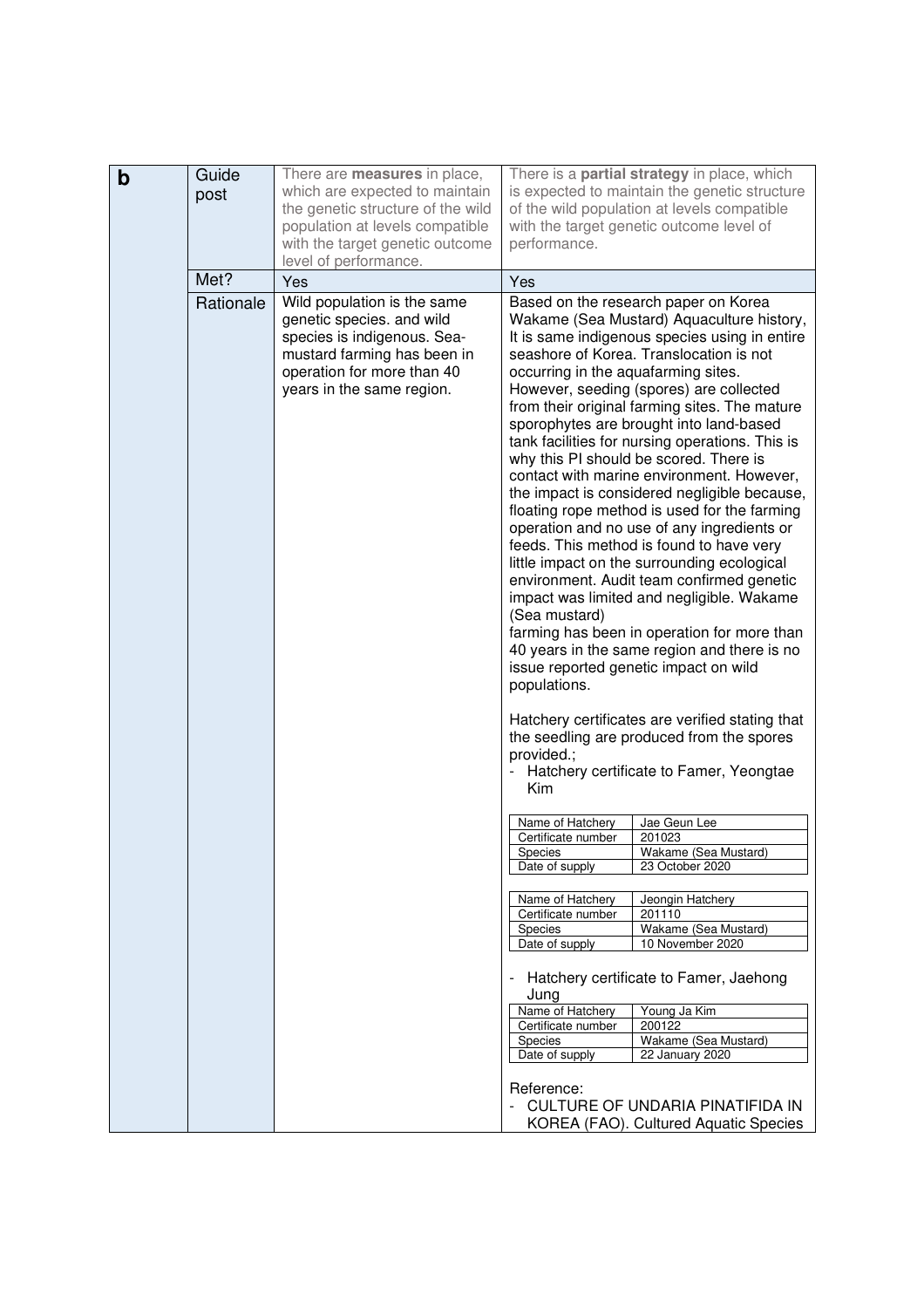| Information Programme Undaria<br>pinnatifida ((Harvey) Suringar, 1873) -<br>FAO report<br>Sea Mustard Aquaculture farming<br>standard manual (NIFS) issued April<br>2018 |
|--------------------------------------------------------------------------------------------------------------------------------------------------------------------------|
| Seaweed cultivation & Utilization in Korea<br>https://www.e-<br>algae.org/journal/view.php?number=2912<br>Hatchery certificates                                          |

### **Principle 2: Environmental impacts**

#### PI 2.1 - Habitats

|               | <b>Habitats</b> |                                                                                                                                                                                |                                                                                                                                                                                                                                                                                                                                                                                                                                                                                                                                                                                                                                                                                                                                                                                                                                                                                                                                                                                                                                                                                                                                                                                                |
|---------------|-----------------|--------------------------------------------------------------------------------------------------------------------------------------------------------------------------------|------------------------------------------------------------------------------------------------------------------------------------------------------------------------------------------------------------------------------------------------------------------------------------------------------------------------------------------------------------------------------------------------------------------------------------------------------------------------------------------------------------------------------------------------------------------------------------------------------------------------------------------------------------------------------------------------------------------------------------------------------------------------------------------------------------------------------------------------------------------------------------------------------------------------------------------------------------------------------------------------------------------------------------------------------------------------------------------------------------------------------------------------------------------------------------------------|
| Scoring Issue |                 | Minimum                                                                                                                                                                        | Target                                                                                                                                                                                                                                                                                                                                                                                                                                                                                                                                                                                                                                                                                                                                                                                                                                                                                                                                                                                                                                                                                                                                                                                         |
|               |                 | Seaweed-habitat status                                                                                                                                                         |                                                                                                                                                                                                                                                                                                                                                                                                                                                                                                                                                                                                                                                                                                                                                                                                                                                                                                                                                                                                                                                                                                                                                                                                |
|               | Guide<br>post   | The UoA is unlikely to reduce<br>structure and function of the<br>habitat created by the target<br>seaweed to a point where there<br>would be serious or irreversible<br>harm. | The UoA is highly unlikely to reduce<br>structure and function of the habitat<br>created by the target seaweed to a<br>point where there would be serious or<br>irreversible harm.                                                                                                                                                                                                                                                                                                                                                                                                                                                                                                                                                                                                                                                                                                                                                                                                                                                                                                                                                                                                             |
|               | Met?            | Yes                                                                                                                                                                            | Yes                                                                                                                                                                                                                                                                                                                                                                                                                                                                                                                                                                                                                                                                                                                                                                                                                                                                                                                                                                                                                                                                                                                                                                                            |
| a             | Rationale       | Referred to justification in Target<br>Level.                                                                                                                                  | The GSSN (Gijang Sustainable<br>Seaweed Network, hereafter the GSSN)<br>farmers handle Wakame<br>that are cultivated in their sea-based<br>farms. The stock was collecting from<br>the farmers' farm, and nursing in<br>outsourcing company, no wild stock is<br>used. The cultivation is based on fixed<br>ropes in the same area for more than<br>40 years. Thus, the commonly<br>encountered habitats are only the small<br>area in the cultivation area. and rope is<br>hanged by float horizontally at the sea<br>level. there is no direct contract for<br>Wakame to bottom habitats. Harvesting<br>operation uses small vessels and the<br>type of harvest does not impact the<br>habitat.<br>2018 Annual Survey Report of the<br>Marine Ecosystem (littoral sea) and<br>Fishery Environment Monitoring report,<br>Wakame Aquaculture farming standard<br>manual (NIFS), the seaweed farming in<br>UoA is unlikely to reduce structure and<br>function of the habitat.<br>Hence there is no risk of any negative<br>impact on wild stocks. Therefore, the<br>UoA is highly unlikely (Highly unlikely<br>=< 30th %ile) to reduce structure and<br>function of the habitat created by the |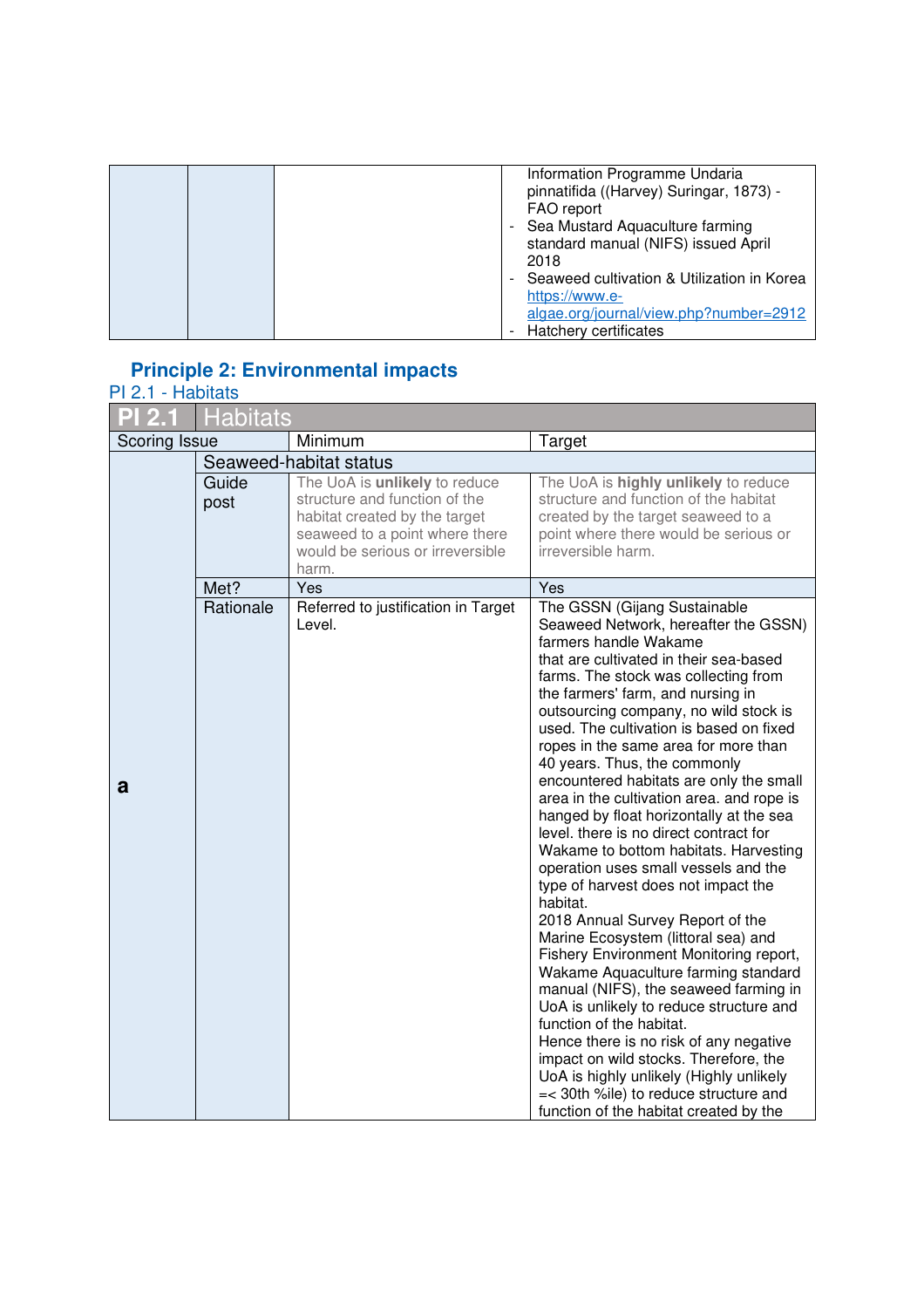|  | target seaweed to a point where there<br>would be serious or irreversible harm.                                                                                                                                                                                                                                                                                                                                                                                                                                                                                                                                                                                                                                                               |
|--|-----------------------------------------------------------------------------------------------------------------------------------------------------------------------------------------------------------------------------------------------------------------------------------------------------------------------------------------------------------------------------------------------------------------------------------------------------------------------------------------------------------------------------------------------------------------------------------------------------------------------------------------------------------------------------------------------------------------------------------------------|
|  | Reference:<br>Chung S.H. 1986. Comparative<br>studies on the relationship between<br>the laver production and<br>environmental characteristics of laver<br>farming area in the Republic of Korea<br>and Japan. Bulletin of Fisheries<br>Research and Development Agency,<br>37, 157-178.<br>Location Map of License #193/#209#<br>$\overline{\phantom{0}}$<br>License Certificate for #193/#209<br>$\overline{a}$<br>Certificate of Seed Nursing from<br>$\overline{\phantom{a}}$<br>Nursery: Jeongin (Wakame)<br>Seaweed Nursing<br>Jeongin to farm #209 dated 2020.2.1,<br>species Wakame, Doc # 200204 /<br>Seeding no#19425, quantity: 50<br>cases.<br>Wakame Aquaculture Farming<br>$\frac{1}{2}$<br>Standard Manual (NIFS) issued April |
|  | 2018                                                                                                                                                                                                                                                                                                                                                                                                                                                                                                                                                                                                                                                                                                                                          |

|   |           | Other commonly encountered habitat status     |                                                                                                                                                                                                                                                                                                                                                                                                                                                                                                                                                                                                                                                                                                                                             |
|---|-----------|-----------------------------------------------|---------------------------------------------------------------------------------------------------------------------------------------------------------------------------------------------------------------------------------------------------------------------------------------------------------------------------------------------------------------------------------------------------------------------------------------------------------------------------------------------------------------------------------------------------------------------------------------------------------------------------------------------------------------------------------------------------------------------------------------------|
|   | Guide     | The UoA is unlikely to reduce                 | The UoA is highly unlikely to                                                                                                                                                                                                                                                                                                                                                                                                                                                                                                                                                                                                                                                                                                               |
|   | post      | structure and function of other               | reduce structure and function of                                                                                                                                                                                                                                                                                                                                                                                                                                                                                                                                                                                                                                                                                                            |
|   |           | commonly encountered habitats                 | other commonly encountered                                                                                                                                                                                                                                                                                                                                                                                                                                                                                                                                                                                                                                                                                                                  |
|   |           | to a point where there would be               | habitats to a point where there would                                                                                                                                                                                                                                                                                                                                                                                                                                                                                                                                                                                                                                                                                                       |
|   |           | serious or irreversible harm.                 | be serious or irreversible harm.                                                                                                                                                                                                                                                                                                                                                                                                                                                                                                                                                                                                                                                                                                            |
|   | Met?      | Yes                                           | Yes                                                                                                                                                                                                                                                                                                                                                                                                                                                                                                                                                                                                                                                                                                                                         |
| b | Rationale | Referred to justification in Target<br>Level. | Cultivation is based on fixed ropes in<br>the same area for many years. Small<br>size vessels are used, and the gear<br>does not interact with the bottom<br>habitat. Thus, the commonly<br>encountered habitats are only the small<br>area in the bottom of the cultivation<br>area.<br>Based on the government research<br>report on cost ecosystem analysis<br>report. No big changes from previous<br>year report. The seaweed aquaculture<br>exist many years is the UoA, therefore,<br>the UoA is highly unlikely (Highly<br>unlikely $=<$ 30th %ile) to reduce<br>structure and function of other<br>commonly encountered habitats.<br>Reference:<br>Article 25 (Designation and<br>$\blacksquare$<br>Management of Protected Marine |
|   |           |                                               | Areas), Conservation and<br>Management of Marine Ecosystems                                                                                                                                                                                                                                                                                                                                                                                                                                                                                                                                                                                                                                                                                 |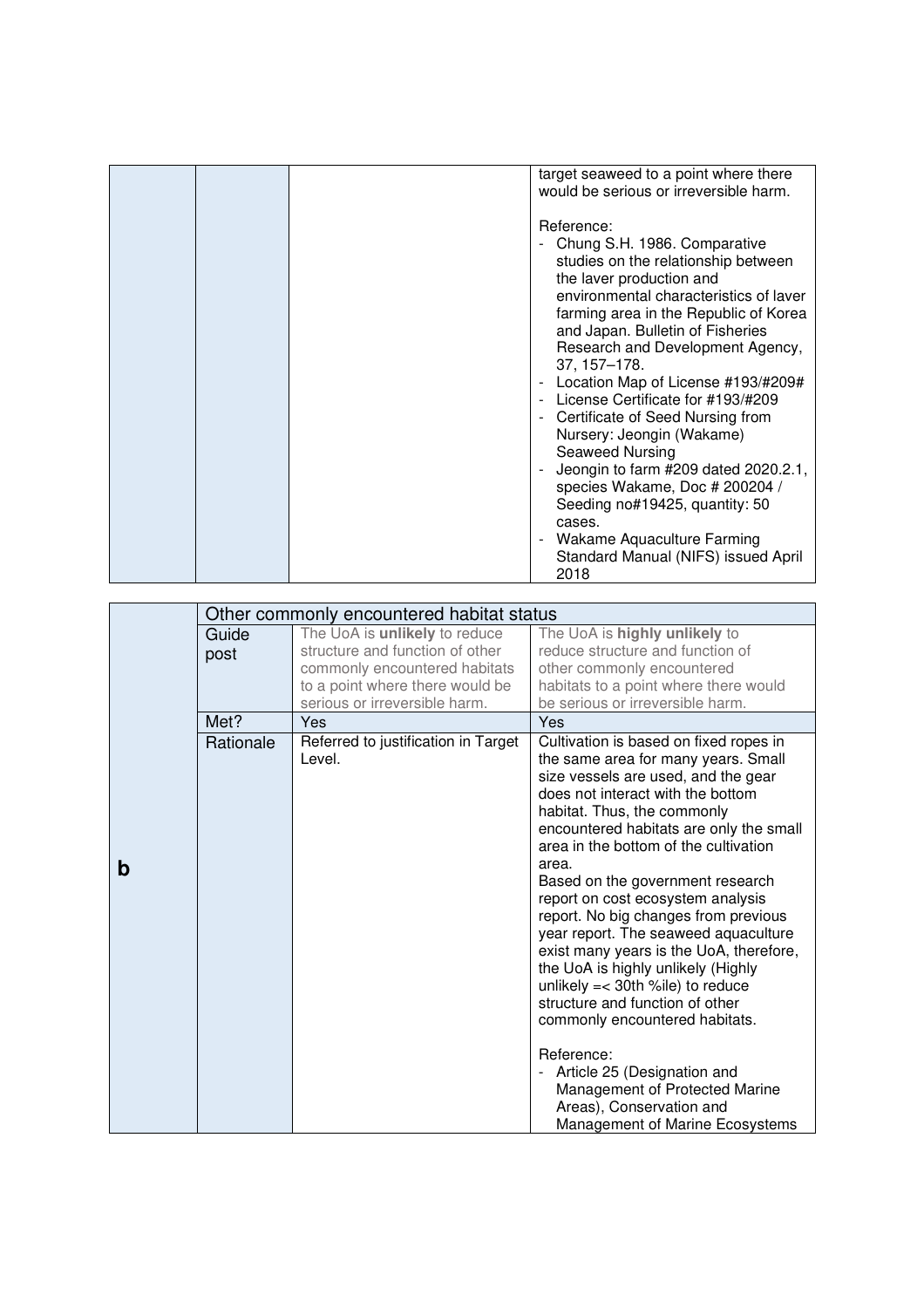|  | Act [Enforcement Date 29. May,         |
|--|----------------------------------------|
|  | 2018.] [Act No.15135, 28. Nov,         |
|  | 2017., Partial Amendment]              |
|  | - Marine Ecological Information Portal |
|  | (http://www.ecosea.go.kr/) / Marine    |
|  | Ecosystem Protection Area info.        |

|   |           | Vulnerable Marine Ecosystem (VME) status                   |                                                                                          |
|---|-----------|------------------------------------------------------------|------------------------------------------------------------------------------------------|
|   | Guide     | The UoA is unlikely to reduce                              | The UoA is highly unlikely to reduce                                                     |
|   | post      | structure and function of the                              | structure and function of the VME                                                        |
|   |           | VME habitats to a point where<br>there would be serious or | habitats to a point where there would be<br>serious or irreversible harm.                |
|   |           | irreversible harm.                                         |                                                                                          |
|   | Met?      | Yes                                                        | Yes                                                                                      |
|   | Rationale | Referred to justification in Target                        | VME possibly affected is the ecosystem                                                   |
|   |           | Level.                                                     | of coral reefs in the sea area of the                                                    |
|   |           |                                                            | farm. Studies from KMI, NITS, MMAS                                                       |
|   |           |                                                            | (report/government) have confirmed no                                                    |
|   |           |                                                            | change in the population of corals in                                                    |
|   |           |                                                            | recent years.<br>There is no activity (e.g. direct contact,                              |
|   |           |                                                            | fishing in the UoA) Therefore it is                                                      |
|   |           |                                                            | considered highly unlikely that the farm                                                 |
|   |           |                                                            | is causing any serious or irreversible                                                   |
|   |           |                                                            | harm to the structure and function of                                                    |
| C |           |                                                            | VME habitats. It is unlikely to cause                                                    |
|   |           |                                                            | such harm in the future either. The<br>GSSN does not implement any activities            |
|   |           |                                                            | (fishing, extraction, etc.) which are                                                    |
|   |           |                                                            | subjected to law regulations. Therefore,                                                 |
|   |           |                                                            | the UoA is highly unlikely (Highly                                                       |
|   |           |                                                            | unlikely $=<$ 30th %ile) to reduce the<br>structure and function of the VME              |
|   |           |                                                            | habitats to a point where there would be                                                 |
|   |           |                                                            | serious or irreversible harm.                                                            |
|   |           |                                                            |                                                                                          |
|   |           |                                                            | Reference:<br>Ulsasn/Jinhae bay coastal ecosystem                                        |
|   |           |                                                            | survey report / National Institute of                                                    |
|   |           |                                                            | Fishery Science / Feb 2018 (annual                                                       |
|   |           |                                                            | report)                                                                                  |
|   |           |                                                            | Sea Mustard Aquaculture farming<br>$\blacksquare$<br>standard manual (NIFS) issued April |
|   |           |                                                            | 2018                                                                                     |
|   |           |                                                            | Laminaria japonica (Areschoug,                                                           |
|   |           |                                                            | 1851)                                                                                    |

## PI 2.2 – Ecosystem structure and function

|                          | <b>PL2.2 Ecosystem structure and function</b> |                                |                                       |
|--------------------------|-----------------------------------------------|--------------------------------|---------------------------------------|
| Scoring Issue<br>Minimum |                                               |                                | Target                                |
| Ecosystem status         |                                               |                                |                                       |
|                          | Guide                                         | The UoA is unlikely to disrupt | The UoA is highly unlikely to disrupt |
|                          | post                                          | the key elements underlying    | the key elements underlying ecosystem |
|                          |                                               | ecosystem structure and        | structure and function to the point   |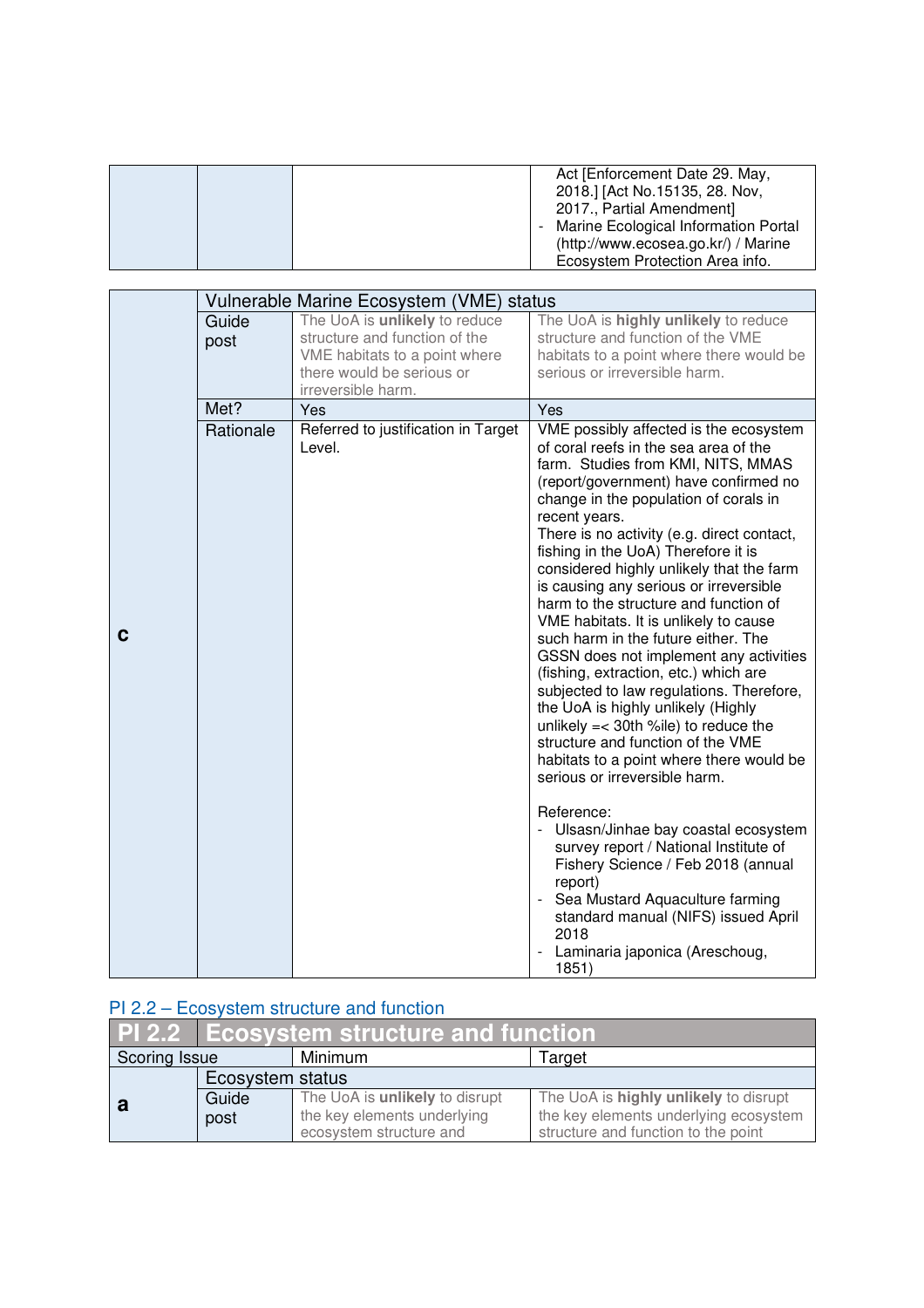|           | function to the point where there             | where there would be serious or                                                                                                                                                                                                                                                                                                                                                                                                                                                                                                                                                                                                                                                                                                                                                                                                                                                                                                                                                                                                          |
|-----------|-----------------------------------------------|------------------------------------------------------------------------------------------------------------------------------------------------------------------------------------------------------------------------------------------------------------------------------------------------------------------------------------------------------------------------------------------------------------------------------------------------------------------------------------------------------------------------------------------------------------------------------------------------------------------------------------------------------------------------------------------------------------------------------------------------------------------------------------------------------------------------------------------------------------------------------------------------------------------------------------------------------------------------------------------------------------------------------------------|
|           | would be serious or irreversible              | irreversible harm.                                                                                                                                                                                                                                                                                                                                                                                                                                                                                                                                                                                                                                                                                                                                                                                                                                                                                                                                                                                                                       |
|           | harm.                                         |                                                                                                                                                                                                                                                                                                                                                                                                                                                                                                                                                                                                                                                                                                                                                                                                                                                                                                                                                                                                                                          |
| Met?      | Yes                                           | Yes                                                                                                                                                                                                                                                                                                                                                                                                                                                                                                                                                                                                                                                                                                                                                                                                                                                                                                                                                                                                                                      |
| Rationale | Referred to justification in Target<br>Level. | Based on research report, Wakame<br>does not behave like an invasive<br>species. And the characteristics of both<br>species regardless of the size of<br>farming area. It doesn't give any<br>negative impact surrounding marine<br>environment in the UoA. Farmers don't<br>use additives or fertilizer in the water to<br>increase production or treat the<br>disease. Wakame is naturally grown in<br>the sea. During harvesting operations,<br>small size vessels are used, and it is<br>highly unlikely to impact on surrounding<br>environments. Therefore, it is<br>considered the UoA is highly unlikely<br>(Highly unlikely = < 30th %ile) to disrupt<br>the key elements underlying ecosystem<br>structure and function to the point<br>where there would be serious or<br>irreversible harm.<br>Reference:<br>Ulsasn/Jinhae bay coastal<br>ecosystem survey report / National<br>Institute of Fishery Science / Feb<br>2018 (annual report)<br>Sea Mustard Aquaculture farming<br>standard manual (NIFS) issued April<br>2018 |
|           |                                               | www.nifs.go.kr                                                                                                                                                                                                                                                                                                                                                                                                                                                                                                                                                                                                                                                                                                                                                                                                                                                                                                                                                                                                                           |

## PI 2.3 – ETP species

| <b>PI 2.3</b> | <b>ETP</b> species |                                                                    |                                                                          |
|---------------|--------------------|--------------------------------------------------------------------|--------------------------------------------------------------------------|
| Scoring Issue |                    | Minimum                                                            | Target                                                                   |
|               |                    |                                                                    | Effects of the UoA on population/stocks within national or international |
|               |                    | limits, where applicable                                           |                                                                          |
|               | Guide              | Where national and/or                                              | Where national and/or international                                      |
|               | post               | international requirements set                                     | requirements set limits for impacts on                                   |
|               |                    | limits for impact on ETP species,<br>the effects of the UoA on the | ETP species, the combined effects of                                     |
|               |                    | population/stock are known and                                     | the UoAs and any other certified<br>seaweed UoA on the population/stock  |
|               |                    | likely to be within these limits.                                  | are known and highly likely to be                                        |
| a             |                    |                                                                    | within these limits.                                                     |
|               | Met?               | <b>Yes</b>                                                         | Yes                                                                      |
|               | Rationale          | Referred to justification in                                       | There is no applicable national                                          |
|               |                    | Target Level.                                                      | legislation or international agreements                                  |
|               |                    |                                                                    | that set limits for protection or rebuilding                             |
|               |                    |                                                                    | of ETP species. Korea's fisheries law<br>does not specify specific legal |
|               |                    |                                                                    | responsibility for protecting ETPs in                                    |
|               |                    |                                                                    | aquafarms. However, the Environment                                      |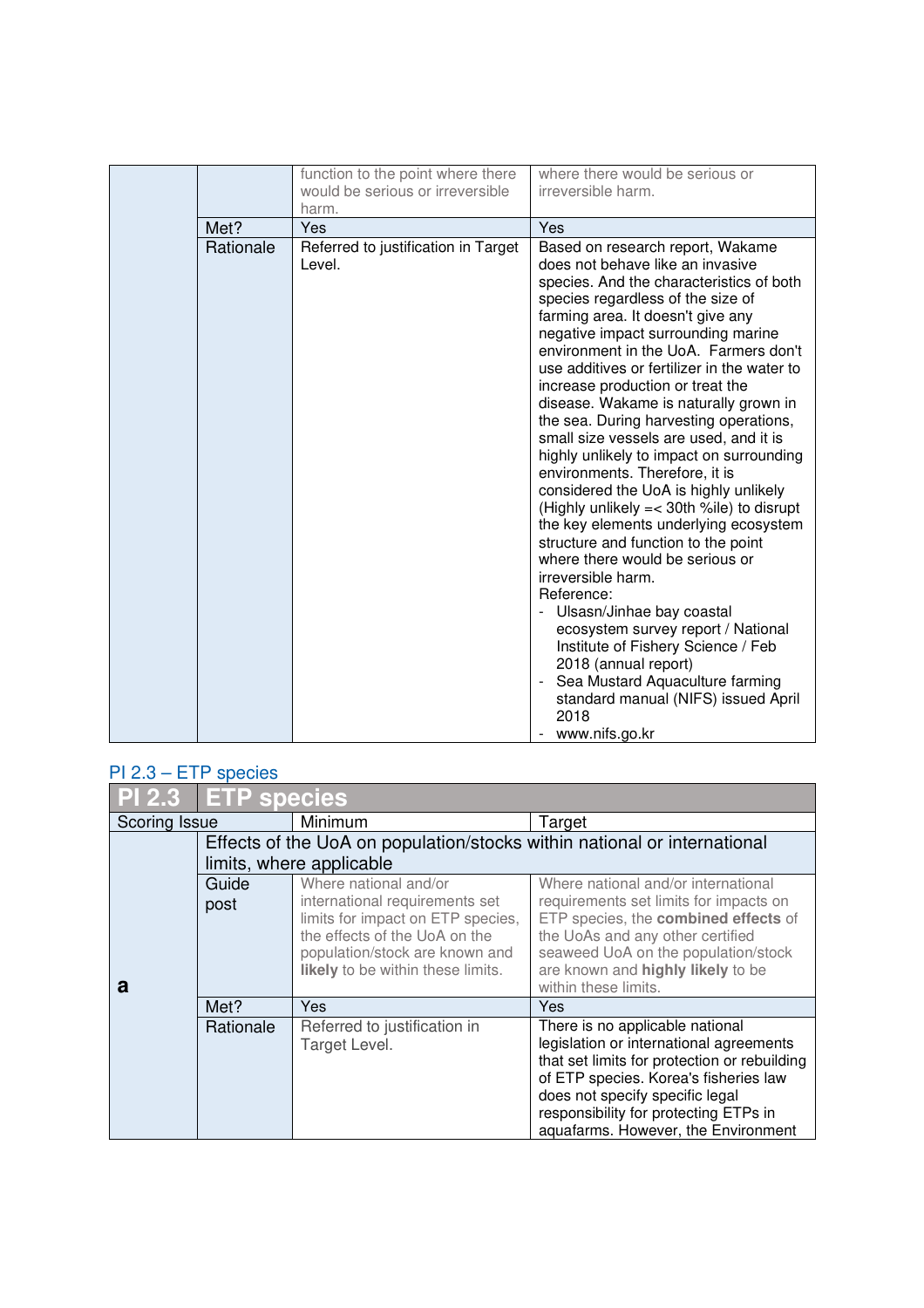|  | law defines ETP species and guides<br>them to their protective duties.<br>The ETP species in the surrounding<br>coastal areas are corals, seaweeds,<br>sea grasses, and sea turtles. Korea<br>legal regulations on the protection of<br>ETPs and IUCN RED LIST, and other<br>various survey results in the<br>surrounding coastal areas were<br>referenced. One species [Apostichopus<br>japonicus (Japanese Spiky Sea<br>Cucumber)] was listed as "Endangered<br>(EN)" and the other three species<br>[Euprymna morsei (Mimka Bobtail<br>Squid), Ibacus ciliatus (Japanese Fan<br>Lobster), and Sepia esculenta (Golden<br>Cuttlefish)] were listed as "Data<br>Deficient (DD)" from IUCN Red List of<br>Threatened Species. Based on the<br>above, four potential ETP species can<br>be specified.<br>Threatened Species. Based on the<br>above, four potential ETP species can<br>be specified. |
|--|----------------------------------------------------------------------------------------------------------------------------------------------------------------------------------------------------------------------------------------------------------------------------------------------------------------------------------------------------------------------------------------------------------------------------------------------------------------------------------------------------------------------------------------------------------------------------------------------------------------------------------------------------------------------------------------------------------------------------------------------------------------------------------------------------------------------------------------------------------------------------------------------------|
|  | Reference:<br>The national law information center<br>(www.law.go.kr)<br>Interview: Farmers in UoA, Officers<br>from Gijang county<br>Site observation: Production units                                                                                                                                                                                                                                                                                                                                                                                                                                                                                                                                                                                                                                                                                                                            |
|  |                                                                                                                                                                                                                                                                                                                                                                                                                                                                                                                                                                                                                                                                                                                                                                                                                                                                                                    |

|   | Direct effects |                                                                                                |                                                                                                                                                                                                                                                                                                                                                                                                                                                                                                                                                                                                                                                                       |
|---|----------------|------------------------------------------------------------------------------------------------|-----------------------------------------------------------------------------------------------------------------------------------------------------------------------------------------------------------------------------------------------------------------------------------------------------------------------------------------------------------------------------------------------------------------------------------------------------------------------------------------------------------------------------------------------------------------------------------------------------------------------------------------------------------------------|
|   | Guide<br>post  | Known direct effects of the UoA<br>are <b>likely</b> to not hinder recovery<br>of ETP species. | Direct effects of the UoA are highly<br>likely to not hinder recovery of ETP<br>species.                                                                                                                                                                                                                                                                                                                                                                                                                                                                                                                                                                              |
|   | Met?           | Yes                                                                                            | <b>Yes</b>                                                                                                                                                                                                                                                                                                                                                                                                                                                                                                                                                                                                                                                            |
| b | Rationale      | Referred to justification in Target<br>Level.                                                  | The farming facilities are at sea, and no<br>feeding required. Hence there is no<br>obvious direct impact on surrounding<br>land and marine environment. Seaweed<br>farm uses rope hanging method and<br>there is very low risk direct contact from<br>Wakame with other species. There is no<br>other certified seaweed UoA in the<br>region so there are no combined effects<br>on ETP species. Therefore, the direct<br>effects of the UoA are highly likely<br>(Highly likely $=$ > 80th %ile) to not<br>hinder the recovery of ETP species<br>Reference:<br>Article 20 (Prohibitions against<br>$\overline{\phantom{0}}$<br>Capturing or Collecting, etc. Marine |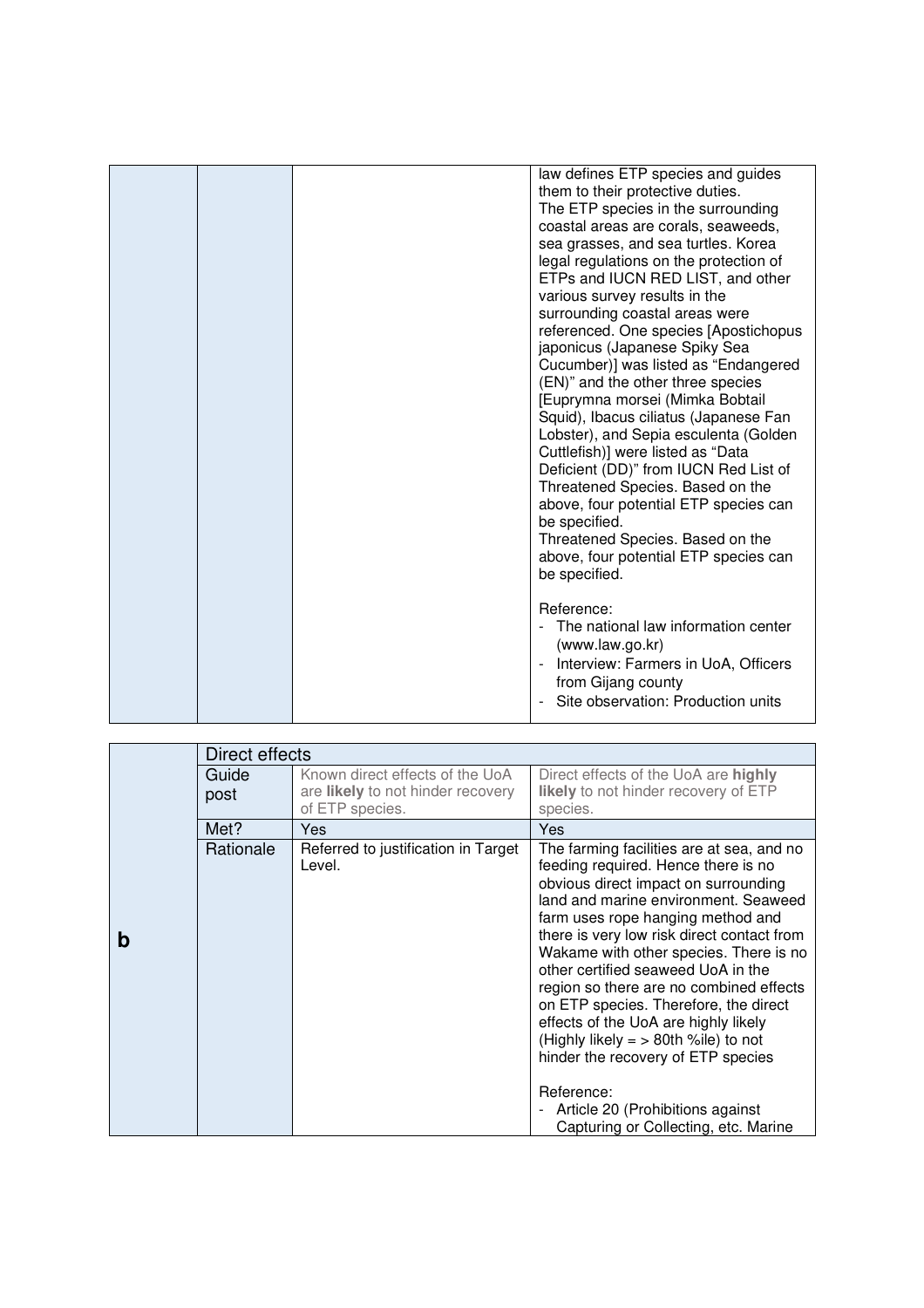|  | Organisms under Protection),<br>Conservation and management of<br>Marine Ecosystems Act /<br>Research for the conservation and<br>management of marine organism<br>2017 (doc: 2017M00100 / National<br>Museum of Marine Biology &<br>Aquarium)<br>Korean Red List of Threatened<br><b>Species</b><br>(http://www.nationalredlist.org)<br>Report on marine ecosystem<br>confounding research/management<br>project results (Ministry of Maritime<br>Affairs and Fisheries) / 2011 Report /<br>South China Sea ecosystem<br>confounding<br>The IUCN Red List of Threatened<br>Species (https://www.iucnredlist.org/)<br>Wildlife Protection and Management<br>Act [Enforcement Date 27. Jan,<br>2016.] [Act No.13882, 27. Jan 2016.,<br>Partial Amendment]<br>Epibenthic invertebrate fauna in the<br>southern coast of the East Sea, |
|--|-------------------------------------------------------------------------------------------------------------------------------------------------------------------------------------------------------------------------------------------------------------------------------------------------------------------------------------------------------------------------------------------------------------------------------------------------------------------------------------------------------------------------------------------------------------------------------------------------------------------------------------------------------------------------------------------------------------------------------------------------------------------------------------------------------------------------------------|
|  | Korea / Joo Myun Park, Sung-Hoi<br>Huh / 2018                                                                                                                                                                                                                                                                                                                                                                                                                                                                                                                                                                                                                                                                                                                                                                                       |

|   | Indirect effects |                                                                                                                                                                                                                                                                                                                                                                                                                                                                                                                                                                                                                                                                                                                                                                                                                                           |
|---|------------------|-------------------------------------------------------------------------------------------------------------------------------------------------------------------------------------------------------------------------------------------------------------------------------------------------------------------------------------------------------------------------------------------------------------------------------------------------------------------------------------------------------------------------------------------------------------------------------------------------------------------------------------------------------------------------------------------------------------------------------------------------------------------------------------------------------------------------------------------|
|   | Guide<br>post    | Indirect effects have been considered<br>for the UoA and are thought to be highly<br>likely to not create unacceptable<br>impacts.                                                                                                                                                                                                                                                                                                                                                                                                                                                                                                                                                                                                                                                                                                        |
|   | Met?             | <b>Yes</b>                                                                                                                                                                                                                                                                                                                                                                                                                                                                                                                                                                                                                                                                                                                                                                                                                                |
| C | Rationale        | The only possibility that GSSN's<br>activities have a negative impact on<br>ETP species is fuel pollution and vessel<br>noise. The farmer prevents the spill of<br>fuel both on the boat and in land; and<br>the noise is negligible since it's from a<br>small boat. The seaweed farming is at<br>sea and no feeding at all. Therefore,<br>there is no significant direct impact on<br>the surrounding land and the marine<br>environment. There is no light or noise<br>on the shore. According to the<br>Ulsan/Jinhae bay coastal ecosystem<br>survey report / National Institute of<br>Fishery Science / Feb 2018. Given the<br>available evidence, the environment<br>and habitants does not change<br>significantly, and the negative impact of<br>farms is unlikely, so UoA considers<br>indirect effects and is considered highly |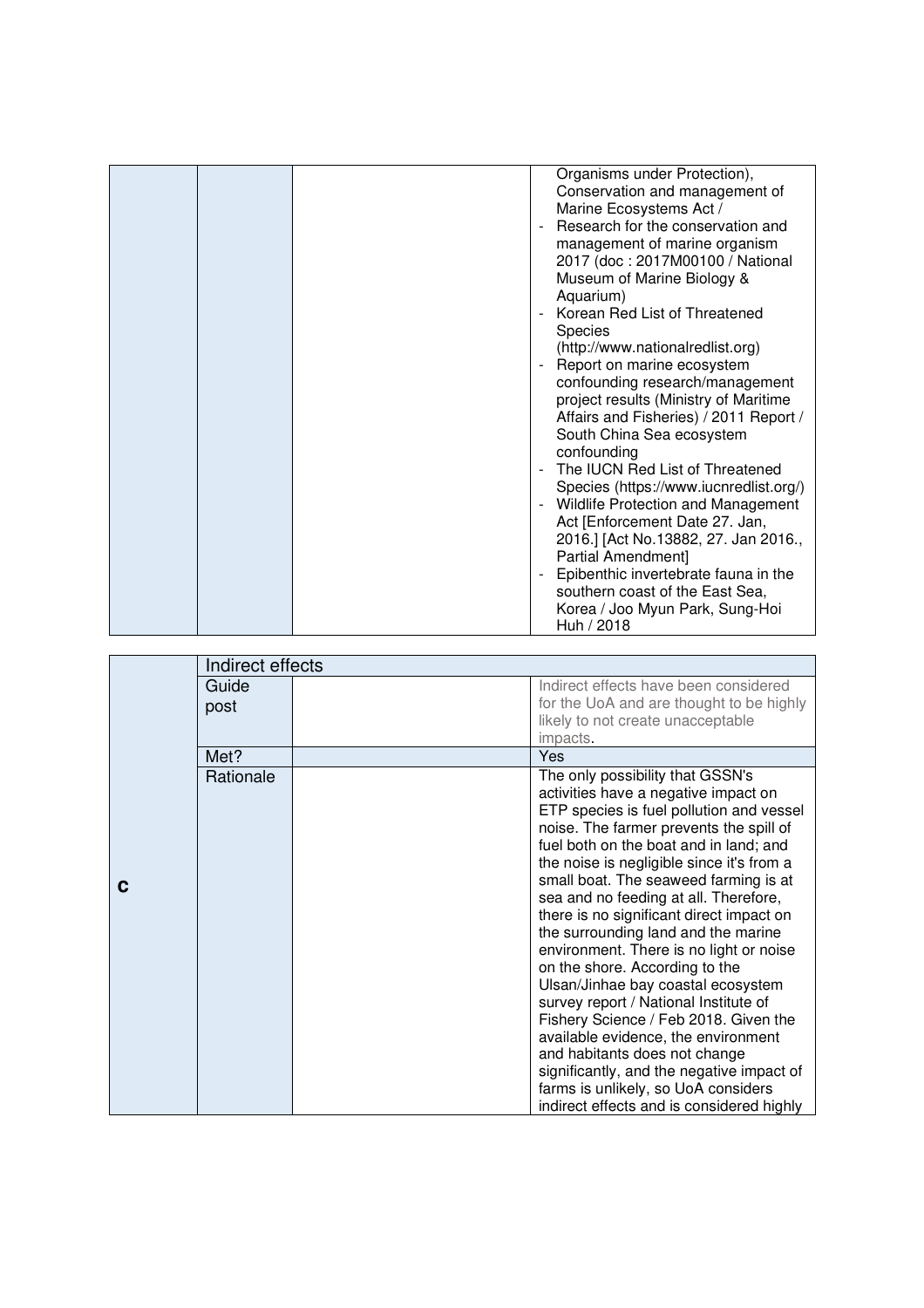|   |           |                                     | likely (Highly likely => 80% ile) to be           |
|---|-----------|-------------------------------------|---------------------------------------------------|
|   |           |                                     | unacceptable Impact.                              |
|   |           |                                     |                                                   |
|   |           |                                     | Reference:                                        |
|   |           |                                     |                                                   |
|   |           |                                     | - GSSN Governance Rules (dated on                 |
|   |           |                                     | 1 April 2019)                                     |
|   |           |                                     | Location Map of License: #193/#209                |
|   |           |                                     | License Certificate for: #193/#209                |
|   |           |                                     |                                                   |
|   |           |                                     | - Certificate of Seed Nursing from                |
|   |           |                                     | Nursery: Jeongin (Wakame)                         |
|   |           |                                     | Seaweed Nursing                                   |
|   |           |                                     | Jeongin to farm #209 dated 2020.2.1,              |
|   |           |                                     | species Wakame, Doc # 200204 /                    |
|   |           |                                     | Seeding no#19425, quantity: 50                    |
|   |           |                                     |                                                   |
|   |           |                                     | cases.                                            |
|   |           |                                     | 2017 Annual Survey Report of the                  |
|   |           |                                     | Marine Ecosystem (littoral sea)                   |
|   |           |                                     | Sea Mustard Aquaculture farming<br>$\blacksquare$ |
|   |           |                                     | standard manual (NIFS) issued April               |
|   |           |                                     | 2018                                              |
|   |           |                                     | Interview: Farmers in UoA, officers               |
|   |           |                                     |                                                   |
|   |           |                                     | from Gijang                                       |
|   |           |                                     | <b>Observation: Production units</b>              |
|   |           | Management strategy in place        |                                                   |
|   | Guide     | There are measures in place         | There is a strategy in place for                  |
|   |           | that minimise the UoA-related       | managing the impact of the UoA on                 |
|   | post      |                                     |                                                   |
|   |           | impact on ETP species, and it is    | ETP species, including measures to                |
|   |           | expected to be highly likely to     | minimise mortality, which is designed to          |
|   |           | achieve national and                | be highly likely to achieve national and          |
|   |           | international requirements for      | international requirements for the                |
|   |           | the protection of ETP species.      | protection of ETP species.                        |
|   |           | <b>OR</b>                           | OR                                                |
|   |           |                                     |                                                   |
|   |           | Where there are no                  | Where there are no requirements for               |
|   |           | requirements for protection and     | protection and rebuilding provided                |
|   |           | rebuilding provided through         | through national ETP legislation or               |
|   |           | national ETP legislation or         | international agreements, there is a              |
|   |           |                                     |                                                   |
| a |           | international agreements, there     | strategy in place that is expected to             |
|   |           | are measures in place that are      | ensure the UoA does not hinder the                |
|   |           | expected to ensure the UoA          | recovery of ETP species.                          |
|   |           | does not hinder the recovery of     |                                                   |
|   |           | ETP species.                        |                                                   |
|   | Met?      | Yes                                 | Yes                                               |
|   | Rationale | Referred to justification in Target | The farms are in same area assigned               |
|   |           | Level.                              | by the government that do not overlap             |
|   |           |                                     | with the ETP species. In addition, the            |
|   |           |                                     | harvest method (ropes) ensures there is           |
|   |           |                                     | little interaction with the ETP species in        |
|   |           |                                     |                                                   |
|   |           |                                     | the area. Additional measures have                |
|   |           |                                     | been implemented to minimize the                  |
|   |           |                                     | impact on the indirect effects on ETP.            |
|   |           |                                     | The farmer prevents the spill of fuel             |
|   |           |                                     | both on the boat and in land; and the             |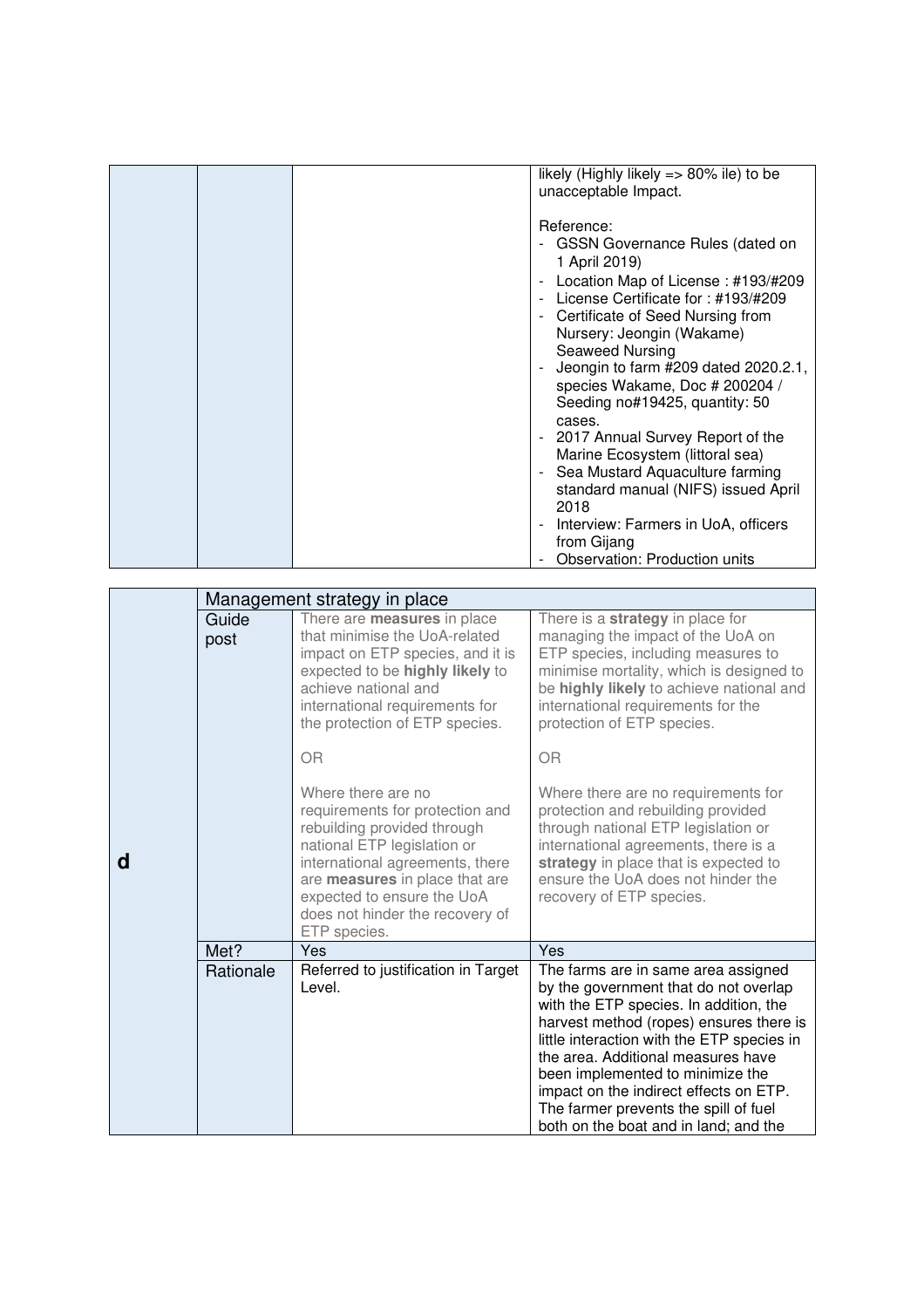|  | noise using small boat. The seaweed<br>farming does not use any additive or<br>feed. The farmers are committed to"<br>Zero impact on ETPs" which is<br>mentioned in GSSN Manuel/ ETP<br>control and management (2018.06.04).<br>These measures can be considered a<br>strategy expected not to hinder<br>recovery of ETP species.                                                                                     |
|--|-----------------------------------------------------------------------------------------------------------------------------------------------------------------------------------------------------------------------------------------------------------------------------------------------------------------------------------------------------------------------------------------------------------------------|
|  | Reference:<br>- GSSN Governance Rules (dated on<br>1 April 2019)<br>Strategy on impact management of<br>ETP species<br>Location Map of License #193/#209<br>License Certificate for #193/#209<br>- 2017 Annual Survey Report of the<br>Marine Ecosystem (littoral sea)<br>Sea Mustard Aquaculture farming<br>standard manual (NIFS) issued April<br>2018<br>Interview: Farmers in UoA, Officers<br>from Gijang county |
|  | Site observation: Production units                                                                                                                                                                                                                                                                                                                                                                                    |

|   |               | Management strategy evaluation                                                        |                                                                                                                                                                                                                                                                                                                                                                                                                                                                                                                                                                                                                                                                                                                                              |
|---|---------------|---------------------------------------------------------------------------------------|----------------------------------------------------------------------------------------------------------------------------------------------------------------------------------------------------------------------------------------------------------------------------------------------------------------------------------------------------------------------------------------------------------------------------------------------------------------------------------------------------------------------------------------------------------------------------------------------------------------------------------------------------------------------------------------------------------------------------------------------|
|   | Guide<br>post | The <b>measures</b> are considered<br>likely to work, based on plausible<br>argument. | There is an objective basis for<br>confidence that the measures/strategy<br>will work, based on information directly<br>about the UoA and/or the species<br>involved.                                                                                                                                                                                                                                                                                                                                                                                                                                                                                                                                                                        |
|   | Met?          | Yes                                                                                   | Yes                                                                                                                                                                                                                                                                                                                                                                                                                                                                                                                                                                                                                                                                                                                                          |
| е | Rationale     | Referred to justification in Target<br>Level.                                         | There is no interaction with ETP<br>species found in the UoA working<br>records. Farmers controlled and<br>minimized to prevent effects about ETP<br>species. Daily working log has section<br>about which ETPs found during farming<br>operations. According to the<br>management of ETP strategy, there is<br>an objective basis for confidence that<br>the measures/strategy will work, based<br>on information about the UoA and the<br>species involved.<br>Reference:<br><b>GSSN Governance Rules (dated on</b><br>1 April 2019)<br>Strategy on impact management of<br>ETP species<br>Location Map of License #193/#209<br>- License Certificate for #193/#209<br>2017 Annual Survey Report of the<br>Marine Ecosystem (littoral sea) |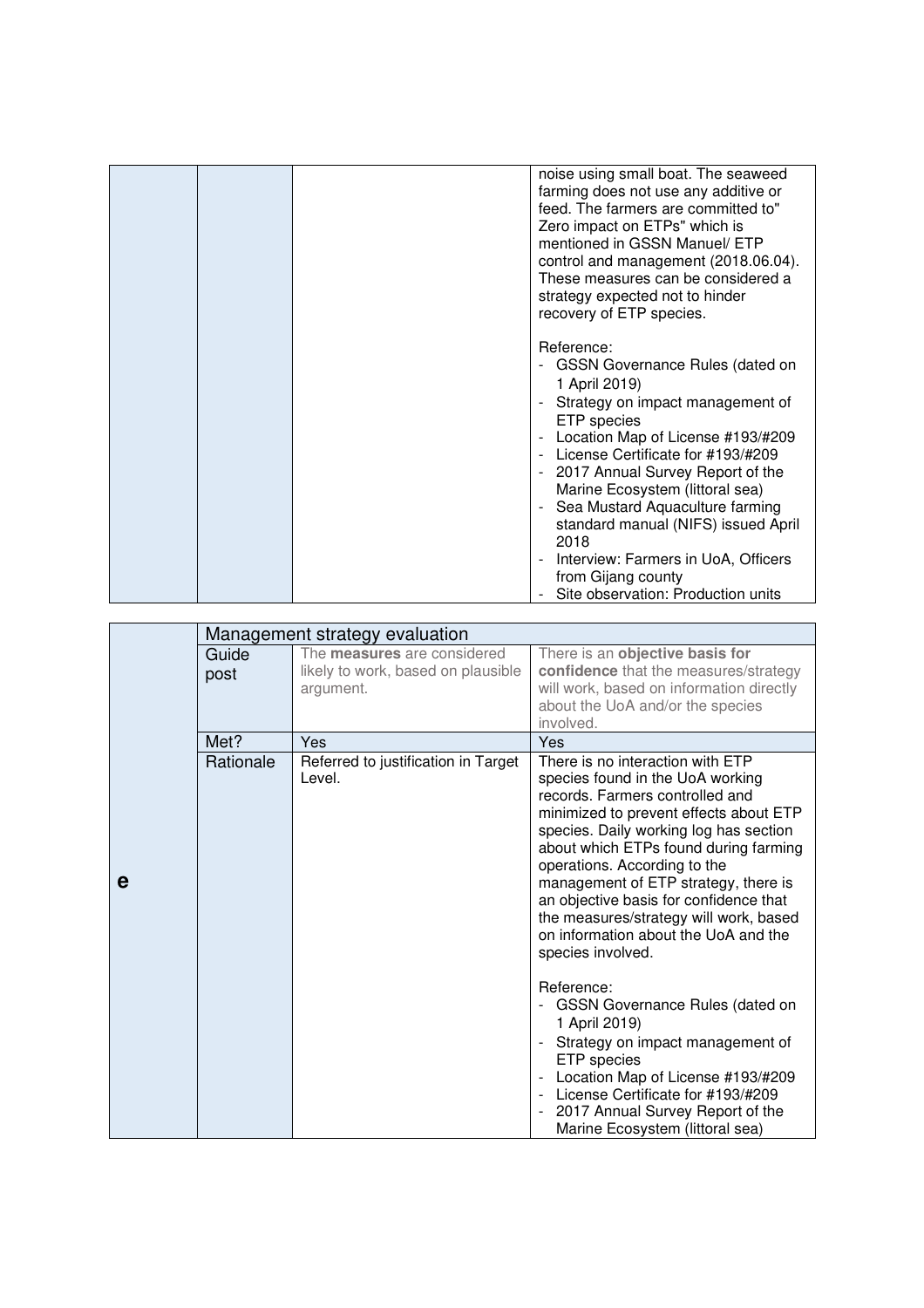|  | - Sea Mustard Aquaculture farming<br>standard manual (NIFS) issued April<br>2018                  |
|--|---------------------------------------------------------------------------------------------------|
|  | Interview: Farmers in UoA, Officers<br>from Gijang county<br>- Site observation: Production units |

|  | Management strategy implementation |  |                                                                                                                                                                                                                                                                                                                                                                                                                                                                                                                                                                                                                  |
|--|------------------------------------|--|------------------------------------------------------------------------------------------------------------------------------------------------------------------------------------------------------------------------------------------------------------------------------------------------------------------------------------------------------------------------------------------------------------------------------------------------------------------------------------------------------------------------------------------------------------------------------------------------------------------|
|  | Guide                              |  | There is some evidence that the<br>measures/ strategy is being                                                                                                                                                                                                                                                                                                                                                                                                                                                                                                                                                   |
|  | post                               |  | implemented successfully.                                                                                                                                                                                                                                                                                                                                                                                                                                                                                                                                                                                        |
|  | Met?                               |  | Yes                                                                                                                                                                                                                                                                                                                                                                                                                                                                                                                                                                                                              |
|  | Rationale                          |  | Famers are controlled and minimized to<br>prevent effects of ETP species. The<br>daily working log has a section to record<br>ETPs species found during farming<br>operations. The organization's regular<br>meetings summarize the daily work log,<br>review any cases of ETP species found<br>and review future strategies.                                                                                                                                                                                                                                                                                    |
|  |                                    |  | Reference:<br><b>GSSN Governance Rules (dated on</b><br>1 April 2019)<br>Location Map of License #193/#209<br>License Certificate for #193/#209<br>2017 Annual Survey Report of the<br>$\overline{\phantom{a}}$<br>Marine Ecosystem (littoral sea)<br>Sea Mustard Aquaculture farming<br>$\qquad \qquad \blacksquare$<br>standard manual (NIFS) issued April<br>2018<br>Operation Daily Log: Farm #178<br>$\overline{a}$<br>JeongMyoeng Lee, Farm #193<br>YeongTae Kim for month Feb 2020,<br>no ETP species.<br>Interview: Farmers in UoA, Officers<br>from Gijang county<br>Site observation: Production units |

| Review of alternative measures to minimise mortality of ETP species |                                    |                                          |
|---------------------------------------------------------------------|------------------------------------|------------------------------------------|
| Guide                                                               | There is a review of the potential | There is a regular review of the         |
| post                                                                | effectiveness and practicality of  | potential effectiveness and practicality |
|                                                                     | alternative measures to minimise   | of alternative measures to minimise      |
|                                                                     | UoA-related mortality of ETP       | UoA-related mortality of ETP species     |
|                                                                     | species.                           | and they are implemented as              |
|                                                                     |                                    | appropriate.                             |
| Met?                                                                | Yes                                | Yes                                      |
| Rationale                                                           | N/A. There is no death of ETP      | N/A. There is no death of ETP species    |
|                                                                     | species caused by the UoA.         | caused by the UoA.                       |

## PI 2.4 – Other species

|               | <b>PI 2.4 Other species</b> |         |       |
|---------------|-----------------------------|---------|-------|
| Scoring Issue |                             | Minimum | arget |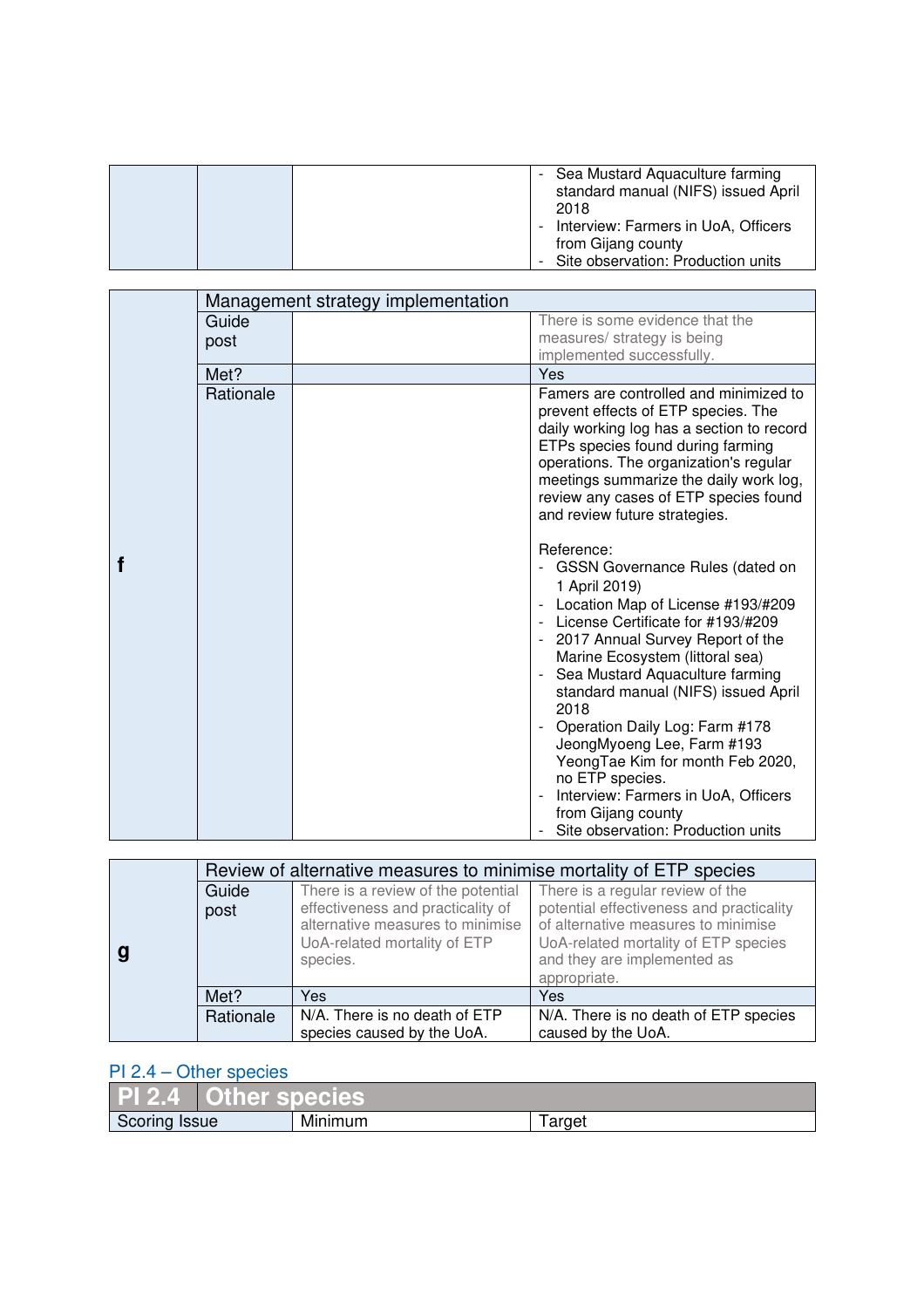|   |               | Main species stock status                                                                                                                                                 |                                                                                                                                                                                                                                                                                                                                                                                                                                                                                                                 |
|---|---------------|---------------------------------------------------------------------------------------------------------------------------------------------------------------------------|-----------------------------------------------------------------------------------------------------------------------------------------------------------------------------------------------------------------------------------------------------------------------------------------------------------------------------------------------------------------------------------------------------------------------------------------------------------------------------------------------------------------|
|   | Guide<br>post | Main species are likely to be<br>above biologically based limits.                                                                                                         | Main species are highly likely to be<br>above biologically based limits.                                                                                                                                                                                                                                                                                                                                                                                                                                        |
|   |               | <b>OR</b>                                                                                                                                                                 | <b>OR</b>                                                                                                                                                                                                                                                                                                                                                                                                                                                                                                       |
|   |               | If the main species are below<br>biologically based limits, there<br>are measures in place expected<br>to ensure that the UoA does not<br>hinder recovery and rebuilding. | If the main species are below<br>biologically based limits there is either<br>evidence of recovery or a<br>demonstrably effective strategy in<br>place between the UoA and any other<br>certified seaweed UoAs, which<br>categorise these species as main, to<br>ensure that they collectively do not<br>hinder recovery and rebuilding.                                                                                                                                                                        |
|   | Met?          | Yes                                                                                                                                                                       | Yes                                                                                                                                                                                                                                                                                                                                                                                                                                                                                                             |
| a | Rationale     | Referred to justification in Target<br>Level.                                                                                                                             | There is no influence on main species<br>because they are using rope hanging<br>method in cultivating facilities and no<br>bycatch occur.<br>Entire rope with seaweed (Wakame) will<br>be removed during harvesting<br>operation.                                                                                                                                                                                                                                                                               |
|   |               |                                                                                                                                                                           | Reference:<br>- GSSN Governance Rules (dated on<br>1 April 2019)<br>Location Map of License #193/#209<br>- License Certificate for #193/#209<br>- 2017 Annual Survey Report of the<br>Marine Ecosystem (littoral sea)<br>Sea Mustard Aquaculture farming<br>$\overline{\phantom{a}}$<br>standard manual (NIFS) issued April<br>2018<br>- Laminaria japonica (Areschoug,<br>1851)<br>Interview: Farmers in UoA, Officers<br>$\overline{\phantom{a}}$<br>from Gijang county<br>Site observation: Production units |

| Management strategy in place |                                                                   |                                                                                    |
|------------------------------|-------------------------------------------------------------------|------------------------------------------------------------------------------------|
| Guide                        | There are <b>measures</b> in place, if                            | There is a partial strategy in place for                                           |
| post                         | necessary, which are expected                                     | the UoA, if necessary, which is                                                    |
|                              | to maintain or not hinder                                         | expected to maintain or to not hinder                                              |
|                              | rebuilding of main species at/to                                  | rebuilding of the main species at/to                                               |
|                              | levels, which are highly likely to<br>be above biologically based | levels, which are highly likely to be<br>above the biologically based limits or to |
|                              | limits or to ensure that the UoA                                  | ensure that the UoA does not hinder                                                |
|                              | does not hinder their recovery.                                   | their recovery.                                                                    |
| Met?                         | Yes.                                                              | Yes                                                                                |
| Rationale                    | Referred to justification in Target                               | There is no influence on main species                                              |
|                              | Level.                                                            | because seaweeds are using rope                                                    |
|                              |                                                                   | hanging method in cultivating facilities                                           |
|                              |                                                                   | and no bycatch occur.                                                              |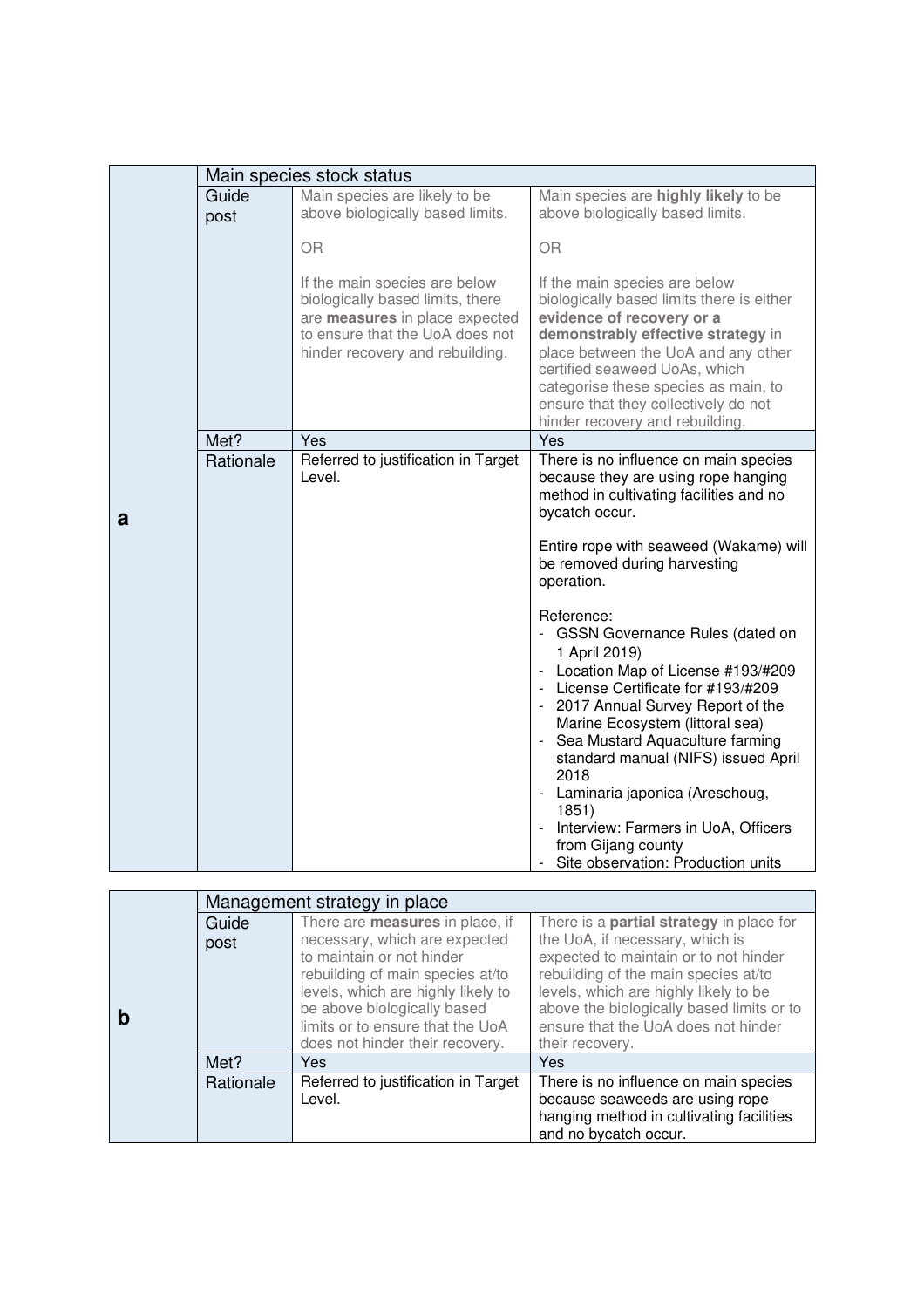|  | The farmers are cultivating seaweed in<br>different season. Entire rope with<br>seaweed (Wakame) will be removed<br>during harvesting operation.<br>Given the available evidence, the<br>strategy in the UoA is expected to<br>maintain or to not hinder rebuilding of<br>the main species at/to levels which are<br>highly likely (Highly likely $=$ > 80th %ile)<br>to be above the biologically based limits<br>or to ensure that the UoA does not<br>hinder their recovery. |
|--|---------------------------------------------------------------------------------------------------------------------------------------------------------------------------------------------------------------------------------------------------------------------------------------------------------------------------------------------------------------------------------------------------------------------------------------------------------------------------------|
|  | Reference:<br>GSSN Governance Rules (dated on<br>1 April 2019)<br>Location Map of License #193/#209<br>License Certificate for 193/#209<br>2017 Annual Survey Report of the<br>Marine Ecosystem (littoral sea)<br>Sea Mustard Aquaculture farming<br>standard manual (NIFS) issued April<br>2018<br>Laminaria japonica (Areschoug,<br>1851)<br>Interview: Farmers in UoA, Officers<br>from Gijang county<br>Site observation: Production units                                  |

|   |               | Management strategy evaluation                                                                                                                                          |                                                                                                                                                                                                                                                                                                                                                                                                                                                                                                                                                                                                               |
|---|---------------|-------------------------------------------------------------------------------------------------------------------------------------------------------------------------|---------------------------------------------------------------------------------------------------------------------------------------------------------------------------------------------------------------------------------------------------------------------------------------------------------------------------------------------------------------------------------------------------------------------------------------------------------------------------------------------------------------------------------------------------------------------------------------------------------------|
|   | Guide<br>post | The measures are considered<br>likely to work, based on<br>plausible argument (e.g. general<br>experience, theory or<br>comparison with similar<br>UoAs/species, etc.). | There is some objective basis for<br>confidence that the measures/partial<br>strategy will work, based on some<br>information directly about the UoA<br>and/or species involved.                                                                                                                                                                                                                                                                                                                                                                                                                              |
|   | Met?          | <b>Yes</b>                                                                                                                                                              | <b>Yes</b>                                                                                                                                                                                                                                                                                                                                                                                                                                                                                                                                                                                                    |
| C | Rationale     | Referred to justification in Target<br>Level.                                                                                                                           | There is no influence on main species<br>because they are using rope hanging<br>method in cultivating facilities and no<br>bycatch occur.<br>Entire rope with seaweed (Wakame) will<br>be removed during harvesting<br>operation.<br>Given the available evidence, there are<br>some objective basis for confidence that<br>the measures/partial strategy will work,<br>based on some information directly<br>about the UoA and/or species involved.<br>Reference:<br><b>GSSN Governance Rules (dated on</b><br>-<br>1 April 2019)<br>Location Map of License Certificate<br>$\overline{a}$<br>for 193 & #209 |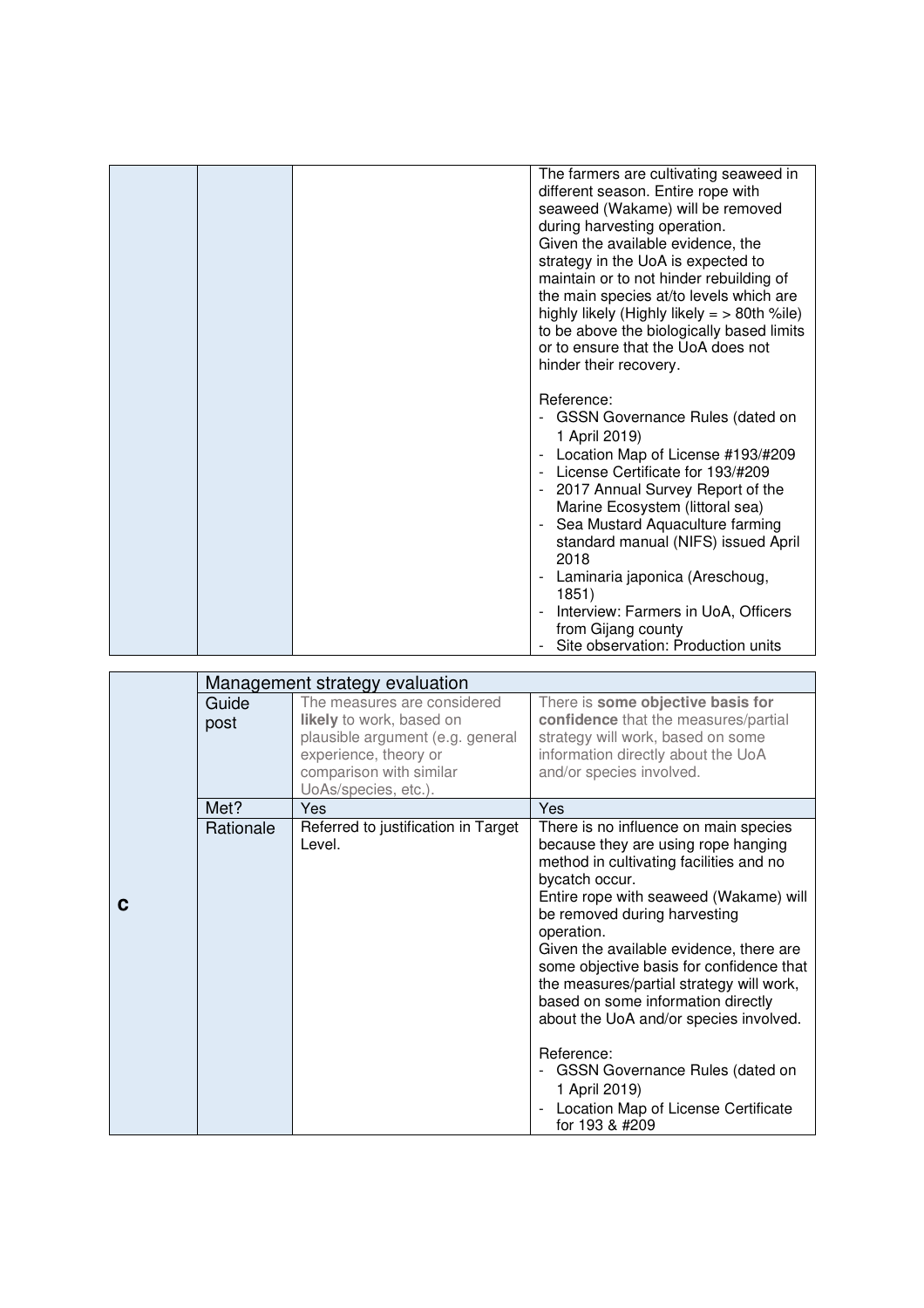|  | - License Certificate for 193 & #209<br>- 2017 Annual Survey Report of the<br>Marine Ecosystem (littoral sea)<br>- Sea Mustard Aquaculture farming<br>standard manual (NIFS) issued April<br>2018.<br>- Laminaria japonica (Areschoug,<br>1851)<br>- Interview: Farmers in UoA, Officers<br>from Gijang county |
|--|----------------------------------------------------------------------------------------------------------------------------------------------------------------------------------------------------------------------------------------------------------------------------------------------------------------|
|  |                                                                                                                                                                                                                                                                                                                |
|  | Site observation: Production units                                                                                                                                                                                                                                                                             |

|   |               | Management strategy implementation |                                                                                                                                                                                                                                                                                                                                                                                                                                                        |
|---|---------------|------------------------------------|--------------------------------------------------------------------------------------------------------------------------------------------------------------------------------------------------------------------------------------------------------------------------------------------------------------------------------------------------------------------------------------------------------------------------------------------------------|
| d | Guide<br>post |                                    | There is some evidence that the<br>measures/ partial strategy is being<br>implemented successfully.                                                                                                                                                                                                                                                                                                                                                    |
|   | Met?          |                                    | Yes                                                                                                                                                                                                                                                                                                                                                                                                                                                    |
|   | Rationale     |                                    | There is no influence on main species<br>because these are no bycatch occurred.<br>The management strategy is developed<br>and implemented among member<br>farmers which is documented in the<br><b>GSSN Governance Rules as efficient</b><br>management of aquafarm practice.<br>The evidences described above<br>demonstrates that the measures/partial<br>strategy is being implemented<br>successfully.                                            |
|   |               |                                    | Reference:<br>- GSSN Governance Rules (dated on<br>1 April 2019)<br>Location Map of License 193 & #209<br>- License Certificate for 193 & #209<br>2017 Annual Survey Report of the<br>Marine Ecosystem (littoral sea)<br>Sea Mustard Aquaculture farming<br>standard manual (NIFS) issued April<br>2018.<br>Laminaria japonica (Areschoug,<br>1851)<br>Interview: Farmers in UoA, Officers<br>from Gijang county<br>Site observation: Production units |

|   | Review of alternative measures |                                    |                                          |
|---|--------------------------------|------------------------------------|------------------------------------------|
| е | Guide                          | There is a review of the potential | There is a regular review of the         |
|   | post                           | effectiveness and practicality of  | potential effectiveness and practicality |
|   |                                | alternative measures to minimise   | of alternative measures to minimise      |
|   |                                | UoA-related mortality of           | UoA-related mortality of unwanted catch  |
|   |                                | unwanted catch of main species.    | of main species and they are             |
|   |                                |                                    | implemented as appropriate.              |
|   | Met?                           | Yes                                | Yes                                      |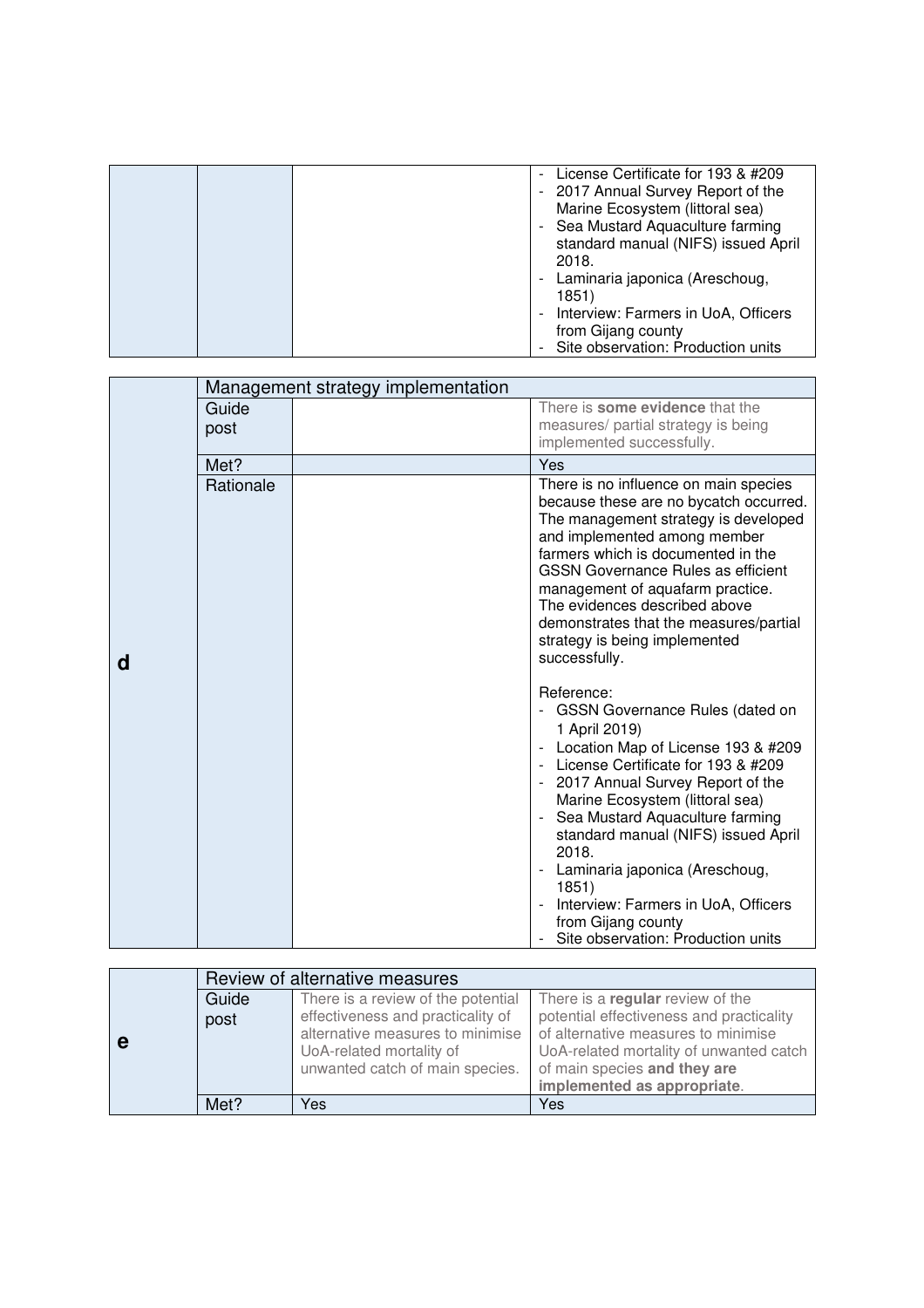| Rationale | N/A. There has been no catch of<br>other species nor UoA-related<br>mortality of unwanted catch,<br>which is verified with farmer | N/A. There has been no catch of other<br>species nor UoA-related mortality of<br>unwanted catch, which is verified with<br>farmer interview and daily work log. |
|-----------|-----------------------------------------------------------------------------------------------------------------------------------|-----------------------------------------------------------------------------------------------------------------------------------------------------------------|
|           | interview and daily work log.                                                                                                     |                                                                                                                                                                 |

#### PI 2.5 – Waste management and pollution control

|               |                 | Waste management and polluti <u>on control</u>                                            |                                                                                                                                                                                                                                                                                                                                                                                                                                                                                                                                                                                                                                                                                                                                                                                                                                                                                                                                                                                                                                                                                                                                                                                                                                                                |
|---------------|-----------------|-------------------------------------------------------------------------------------------|----------------------------------------------------------------------------------------------------------------------------------------------------------------------------------------------------------------------------------------------------------------------------------------------------------------------------------------------------------------------------------------------------------------------------------------------------------------------------------------------------------------------------------------------------------------------------------------------------------------------------------------------------------------------------------------------------------------------------------------------------------------------------------------------------------------------------------------------------------------------------------------------------------------------------------------------------------------------------------------------------------------------------------------------------------------------------------------------------------------------------------------------------------------------------------------------------------------------------------------------------------------|
| Scoring Issue |                 | Minimum                                                                                   | Target                                                                                                                                                                                                                                                                                                                                                                                                                                                                                                                                                                                                                                                                                                                                                                                                                                                                                                                                                                                                                                                                                                                                                                                                                                                         |
|               | Waste reduction |                                                                                           |                                                                                                                                                                                                                                                                                                                                                                                                                                                                                                                                                                                                                                                                                                                                                                                                                                                                                                                                                                                                                                                                                                                                                                                                                                                                |
|               | Guide<br>post   | There are some measures in<br>place that can help to reduce<br>waste produced by the UoA. | There is a strategy in place, which is<br>expected to reduce waste produced by<br>the UoA.                                                                                                                                                                                                                                                                                                                                                                                                                                                                                                                                                                                                                                                                                                                                                                                                                                                                                                                                                                                                                                                                                                                                                                     |
|               | Met?            | Yes                                                                                       | Yes                                                                                                                                                                                                                                                                                                                                                                                                                                                                                                                                                                                                                                                                                                                                                                                                                                                                                                                                                                                                                                                                                                                                                                                                                                                            |
| a             | Rationale       | Referred to justification in Target<br>Level.                                             | Gijang Sustainable Seaweed Network<br>developed a management policy for<br>clean environment conditions. Relevant<br>control procedures are defined for<br>waste materials control (liquid / non-<br>liquid) (Annex 6). It is not common to<br>generate waste from farming operation<br>because, there are no input generating<br>wastes. all ropes and other equipment<br>(buoys) are in control and recycled for<br>next season.<br>An annual plan for reduction activities is<br>specified. There are few wastes from<br>seaweed farm facilities and equipment.<br>Based on the policy and the normal<br>practice from sea operations. Farmers<br>don't bring any garbage and wastes to<br>the sea. and If farms collect any waste<br>from the farming facilities and it is<br>recorded in the relevant procedures<br>(Daily work Log).<br>Reference:<br>- GSSN Governance Rules (dated on<br>1 April 2019)<br>- Location Map of License #193/#209<br>- License Certificate for #193/#209<br>- 2017 Annual Survey Report of the<br>Marine Ecosystem (littoral sea)<br>- Sea Mustard Aquaculture farming<br>standard manual (NIFS) issued April<br>2018<br>- Interview: Farmers in UoA, Officers<br>from Gijang county<br>Site observation: Production units |

|       | Chemicals and hydrocarbon wastes |                                               |
|-------|----------------------------------|-----------------------------------------------|
| Guide | There are some measures in       | There is a <b>strategy</b> in place, which is |
| post  | place that can help to reduce    | expected to reduce chemical and               |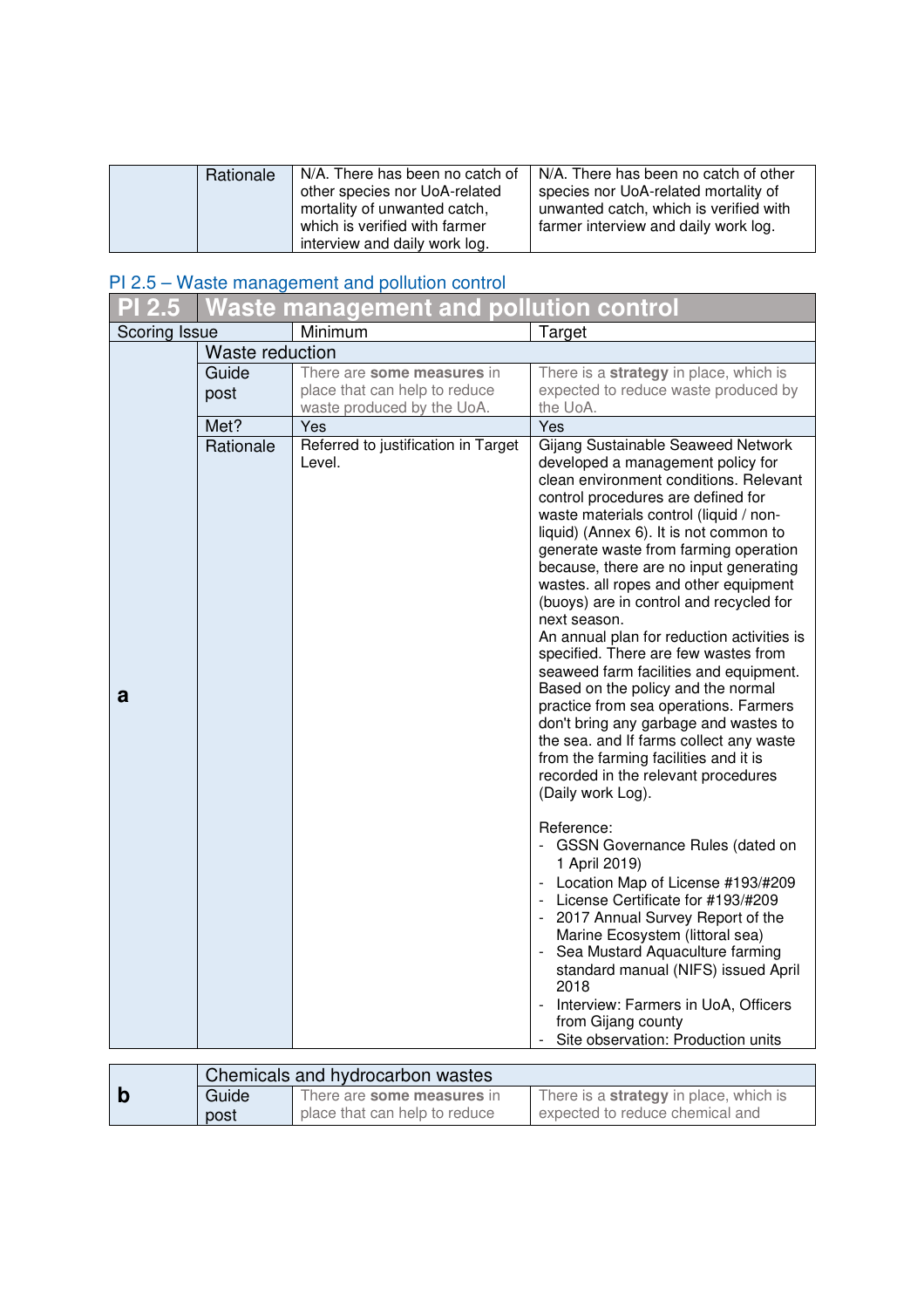|           | chemical and hydrocarbon                      | hydrocarbon waste produced by the                                                                                                                                                                                                                                                                                                                                                                                                                                                                                    |
|-----------|-----------------------------------------------|----------------------------------------------------------------------------------------------------------------------------------------------------------------------------------------------------------------------------------------------------------------------------------------------------------------------------------------------------------------------------------------------------------------------------------------------------------------------------------------------------------------------|
|           | wastes produced by the UoA.                   | UoA.                                                                                                                                                                                                                                                                                                                                                                                                                                                                                                                 |
| Met?      | Yes                                           | <b>Yes</b>                                                                                                                                                                                                                                                                                                                                                                                                                                                                                                           |
| Rationale | Referred to justification in Target<br>Level. | Most of the hydrocarbon waste originate<br>from vessel fuel. The organization kept<br>record of fuel usage.<br>Audit team confirmed the activities via<br>minutes of relevant interviews and<br>records. Control procedure is defined<br>for chemicals and hydrocarbon wastes.<br>Seaweed aquafarm does not use any<br>chemicals for farming.                                                                                                                                                                        |
|           |                                               | Reference:<br>GSSN Governance Rules (dated on<br>$\overline{\phantom{a}}$<br>1 April 2019)<br>Location Map of License #193/#209<br>$\overline{\phantom{a}}$<br>License Certificate for #193/#209<br>2017 Annual Survey Report of the<br>$\overline{\phantom{a}}$<br>Marine Ecosystem (littoral sea)<br>Sea Mustard Aquaculture farming<br>$\overline{\phantom{a}}$<br>standard manual (NIFS) issued April<br>2018<br>Interview: Farmers in UoA, Officers<br>from Gijang county<br>Site observation: Production units |

|   |           | Chemicals and hydrocarbon spills              |                                                                                    |
|---|-----------|-----------------------------------------------|------------------------------------------------------------------------------------|
|   | Guide     | There are some measures in                    | There is a spill prevention and                                                    |
|   | post      | place that can help to prevent                | response plan in place for chemicals                                               |
|   |           | spills of chemicals and                       | and hydrocarbons originating from the                                              |
|   |           | hydrocarbons originating from                 | UoA.                                                                               |
|   |           | the UoA.                                      |                                                                                    |
|   | Met?      | Yes                                           | Yes                                                                                |
|   | Rationale | Referred to justification in Target<br>Level. | No use of chemicals and hydrocarbon<br>in the farm. There was no power             |
|   |           |                                               | generator in a farming facility. The only<br>risk of a spill is vessel fuels. GSSN |
|   |           |                                               | defined the procedure for the prevention<br>and emergency action for fuel spill    |
| С |           |                                               | during transport, refuelling, storing. All                                         |
|   |           |                                               | fuels are stored in dedicated storage<br>tanks and are managed to prevent          |
|   |           |                                               | spills, which are planned and on-site                                              |
|   |           |                                               | verified during the audit, including                                               |
|   |           |                                               | temporary storage areas on and off the<br>vessel. Farmers maintained oil spillage  |
|   |           |                                               | kit in the vessel. If the incident happens,                                        |
|   |           |                                               | they are required to report to the local                                           |
|   |           |                                               | police & coast guard on the incident.                                              |
|   |           |                                               | Reference:                                                                         |
|   |           |                                               | GSSN Governance Rules (dated on<br>1 April 2019)                                   |
|   |           |                                               | Location Map of License #193/#209                                                  |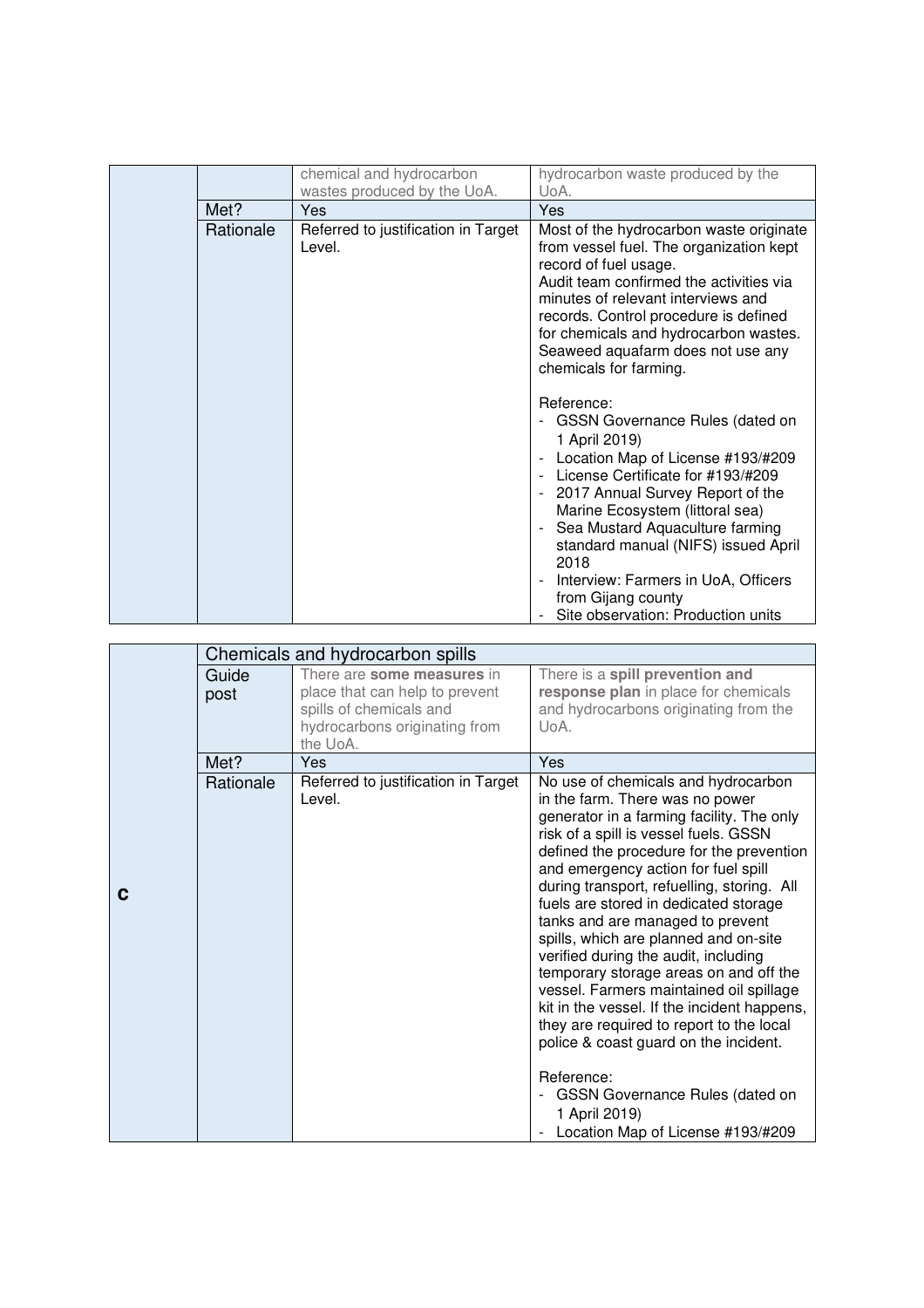| - License Certificate for #193/#209<br>- 2017 Annual Survey Report of the<br>Marine Ecosystem (littoral sea)<br>- Sea Mustard Aquaculture farming<br>standard manual (NIFS) issued April<br>2018<br>- Interview: Farmers in UoA, Officers |
|-------------------------------------------------------------------------------------------------------------------------------------------------------------------------------------------------------------------------------------------|
| from Gijang county<br>- Site observation: Production units                                                                                                                                                                                |

## PI 2.6 – Pest/s and disease/s management

| <b>PI 2.6</b> | <b>Pest/s and disease/s management</b> |                                         |                                                                                   |
|---------------|----------------------------------------|-----------------------------------------|-----------------------------------------------------------------------------------|
| Scoring Issue |                                        | Minimum                                 | Target                                                                            |
|               |                                        | Spread of pest/s and disease/s          |                                                                                   |
|               | Guide                                  | There is a <b>partial strategy</b> that | There is a strategy that is expected to                                           |
|               | post                                   | is expected to prevent the              | prevent the spread of pest/s and                                                  |
|               |                                        | spread of pest/s and disease/s.         | disease/s.                                                                        |
|               | Met?                                   | Yes                                     | Yes                                                                               |
|               | Rationale                              | Referred to justification in Target     | <b>GSSN Governance Rules is revised to</b>                                        |
|               |                                        | Level.                                  | include strategy preventing the                                                   |
|               |                                        |                                         | spreading of pest and disease (Annex                                              |
|               |                                        |                                         | 9), Strategy includes identification of<br>disease, reporting to the organization |
|               |                                        |                                         | committee, communicated to local                                                  |
|               |                                        |                                         | government, implement preventive and                                              |
|               |                                        |                                         | recovery measures.                                                                |
| a             |                                        |                                         | Common disease for Undaria: pin hole                                              |
|               |                                        |                                         | disease. Disease incident will be                                                 |
|               |                                        |                                         | reported to local government instantly.                                           |
|               |                                        |                                         | No disease was discovered since the                                               |
|               |                                        |                                         | last audit.                                                                       |
|               |                                        |                                         | Reference:                                                                        |
|               |                                        |                                         | <b>GSSN Governance Rules (dated on</b><br>$\frac{1}{2}$                           |
|               |                                        |                                         | 1 April 2019)                                                                     |
|               |                                        |                                         | Location Map of License #193/#209                                                 |
|               |                                        |                                         | License Certificate for #193/#209<br>$\blacksquare$                               |
|               |                                        |                                         | Sea Mustard Aquaculture farming<br>$\overline{\phantom{a}}$                       |
|               |                                        |                                         | standard manual (NIFS) issued April                                               |
|               |                                        |                                         | 2018                                                                              |

# PI 2.7 – Energy efficiency

|                      |           | <b>PI 2.7 Energy efficiency</b> |                                        |
|----------------------|-----------|---------------------------------|----------------------------------------|
| <b>Scoring Issue</b> |           | Minimum                         | Target                                 |
|                      |           | Energy use monitoring           |                                        |
|                      | Guide     | There is some information about | There is evidence of energy use        |
|                      | post      | energy use of the production    | monitoring relative to production and  |
| а                    |           | unit.                           | ongoing effort to improve efficiency.  |
|                      | Met?      | Yes                             | Yes                                    |
|                      | Rationale | Farmers use vessels on daily    | Main Energy sources for farming        |
|                      |           | operational to seaweed farm.    | operation is vessel fuel only. Farmers |
|                      |           | Boats use gasoline. Farmers has | use vessels during daily operation and |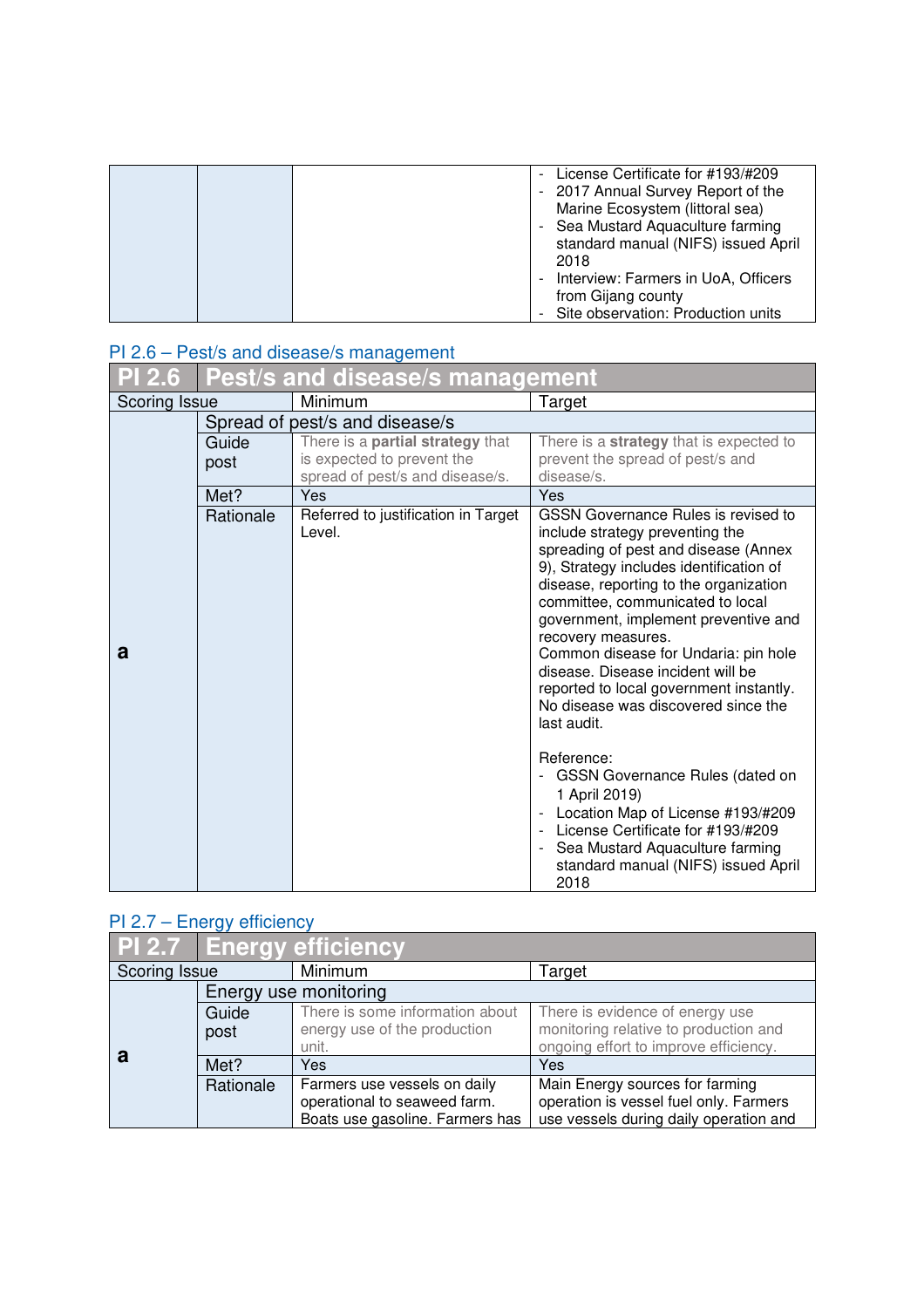|  | Daily Log to register amount of | during seaweed harvesting. Boat use                |
|--|---------------------------------|----------------------------------------------------|
|  | fuel and electricity.           | gasoline and Farmers keep records for              |
|  |                                 | the usage of gasoline amount. (Daily               |
|  |                                 | work log).                                         |
|  |                                 | - Total usage for UoA in 2020: 33,200              |
|  |                                 |                                                    |
|  |                                 | liter gasoline, electricity 213,044 KwH            |
|  |                                 | & Diesel 6800 liter.                               |
|  |                                 | Total Wakame harvest quantity in<br>$\blacksquare$ |
|  |                                 | 2020: 1496 MT.                                     |
|  |                                 |                                                    |
|  |                                 | Reference:                                         |
|  |                                 | Energy Usage Log: 2020.1.3: #209                   |
|  |                                 |                                                    |
|  |                                 | Jaeheung Jung Farm, 100 liter.                     |
|  |                                 | Meeting of gasoline energy efficient               |
|  |                                 | dated 2020.4.6: Conference of                      |
|  |                                 | Energy Efficiency Measures to                      |
|  |                                 | farmers.                                           |
|  |                                 |                                                    |

|   |           | Maintenance records of equipment              |                                                                                                                                                                                                                                                                                                                                                                                                                                                                                                                                                                                   |
|---|-----------|-----------------------------------------------|-----------------------------------------------------------------------------------------------------------------------------------------------------------------------------------------------------------------------------------------------------------------------------------------------------------------------------------------------------------------------------------------------------------------------------------------------------------------------------------------------------------------------------------------------------------------------------------|
|   | Guide     | There are maintenance records                 | Maintenance records for equipment are                                                                                                                                                                                                                                                                                                                                                                                                                                                                                                                                             |
|   | post      | for equipment.                                | up to date and available.                                                                                                                                                                                                                                                                                                                                                                                                                                                                                                                                                         |
|   | Met?      | Yes                                           | Yes                                                                                                                                                                                                                                                                                                                                                                                                                                                                                                                                                                               |
|   | Rationale | Referred to justification in Target<br>Level. | Maintenance records for equipment<br>(vessels) are available and up to date.<br>1. Fishing Vessel Survey Certificate,<br>issued by Korea Maritime<br>Transportation Safety Authority, there<br>are 4 certificates, each for the 2 farms.<br>Farm #209: vessel number 9906002-<br>6267104, latest checked date:<br>2019.5.8<br>Farm #193: vessel number 9801014-<br>6267102, latest checked date:<br>2019.7.31.                                                                                                                                                                    |
| b |           |                                               | 2. Operation Daily Log: maintenance<br>record, gasoline usage record. Feb 19,<br>2020, #178, recorded 100 liter of<br>gasoline, check condition of rope,<br>strength of belt. Farmers check<br>condition of the vessel, lubricants,<br>engine oil, tension of the belt, noise<br>level.<br>3. Equipment List: details the rope &<br>buoy maintenance. e.g. Farm #193,<br>May 26, 2020, change 10 ropes, check<br>rope tension.<br>Reference:<br>Maintenance records<br><b>Fishing Vessel Survey Certificate</b><br>Operation Daily Log<br><b>Equipment List</b><br>$\blacksquare$ |

PI 2.8 – Translocation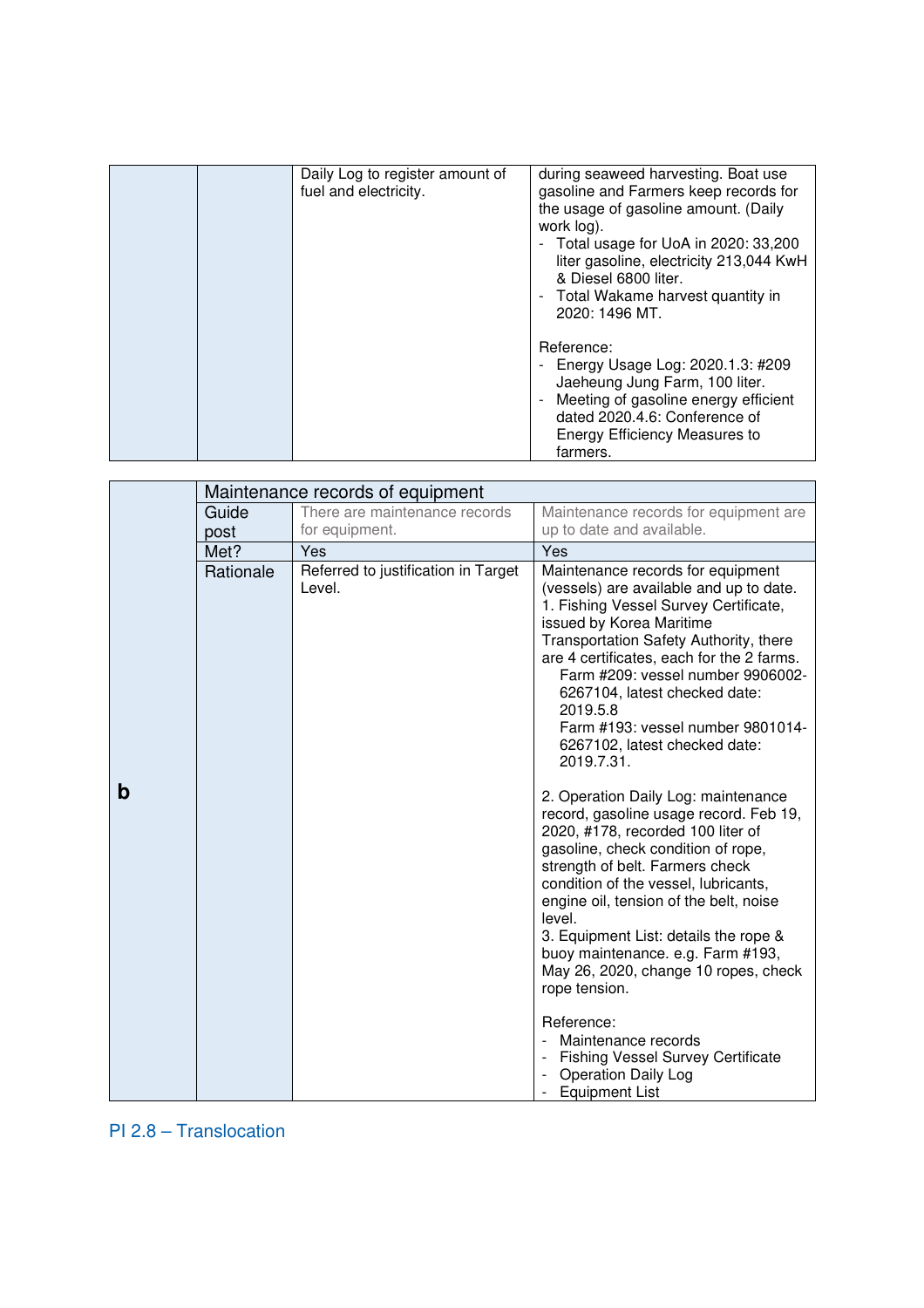|               | <b>PI 2.8 Translocations</b> |                                            |                                        |  |
|---------------|------------------------------|--------------------------------------------|----------------------------------------|--|
| Scoring Issue |                              | Minimum                                    | Target                                 |  |
|               |                              | Impact of translocation activity           |                                        |  |
|               | Guide                        | The translocation activity is              | The translocation activity is highly   |  |
|               | post                         | unlikely to introduce diseases,            | unlikely to introduce diseases, pests, |  |
|               |                              | pests, pathogens, or non-native            | pathogens, or non-native species into  |  |
| а             |                              | species into the surrounding<br>ecosystem. | the surrounding ecosystem.             |  |
|               | Met?                         | Yes                                        | Yes                                    |  |
|               |                              |                                            |                                        |  |
|               | Rationale                    | N/A. Translocation was not                 | N/A. Translocation is not occurring in |  |
|               |                              | occurred.                                  | the aquafarming sites.                 |  |

|           | Translocation management strategy evaluation                                                        |                                                                                                                      |
|-----------|-----------------------------------------------------------------------------------------------------|----------------------------------------------------------------------------------------------------------------------|
| Guide     | There is a partial strategy in                                                                      | There is a strategy in place that is                                                                                 |
| post      | place that is expected to protect                                                                   | expected to protect the surrounding                                                                                  |
|           | the surrounding ecosystem from                                                                      | ecosystem from the translocation                                                                                     |
|           | the translocation activity at levels<br>compatible with the translocation<br>impact target level of | activity at levels compatible with the<br>translocation impact target level of<br>performance defined in SIa (target |
|           | performance defined in Sla<br>(target level).                                                       | level).                                                                                                              |
| Met?      | Yes                                                                                                 | Yes                                                                                                                  |
| Rationale | N/A. Translocation was not                                                                          | This is not applicable. Because                                                                                      |
|           | occurred.                                                                                           | translocation is not occurring in the<br>aquafarming sites.                                                          |

## PI 2.9 – Introduction of alien species

| <b>PI 2.9</b> | Introduction of alien species |                                                                                                                     |                                                                                                                |  |
|---------------|-------------------------------|---------------------------------------------------------------------------------------------------------------------|----------------------------------------------------------------------------------------------------------------|--|
| Scoring Issue |                               | Minimum                                                                                                             | Target                                                                                                         |  |
|               |                               | Management of alien species                                                                                         |                                                                                                                |  |
|               | Guide                         | There is a <b>partial strategy</b> in                                                                               | There is a strategy in place to prevent                                                                        |  |
| а             | post                          | place to prevent progression of<br>ecosystem impacts from<br>occurring due to the presence of<br>the alien species. | progression of ecosystem impacts from<br>occurring due to the presence of the<br>alien species.                |  |
|               | Met?                          | Yes                                                                                                                 | Yes                                                                                                            |  |
|               | Rationale                     | UoA is not targeting alien<br>species. Use only Undaria<br>pinnatifida and Saccharida<br>japonica for cultivation   | UoA is not targeting alien species. Use<br>only Undaria pinnatifida and Saccharida<br>japonica for cultivation |  |

#### **Principle 3: Effective management**

#### PI 3.1 – Legal and/or customary framework

|                                                              | <b>PI 3.1 Legal and/or customary framework</b> |                                |                                       |
|--------------------------------------------------------------|------------------------------------------------|--------------------------------|---------------------------------------|
| Scoring Issue                                                |                                                | Minimum                        | Target                                |
| Compatibility of laws or standards with effective management |                                                |                                |                                       |
|                                                              | Guide                                          | There is an effective national | There is an effective national legal  |
|                                                              | post                                           | legal system and a framework   | system and organised and effective    |
|                                                              |                                                | for cooperation, with other    | cooperation, with other parties where |
|                                                              |                                                | parties where necessary, to    | necessary, to deliver management      |
|                                                              |                                                | deliver management outcomes    |                                       |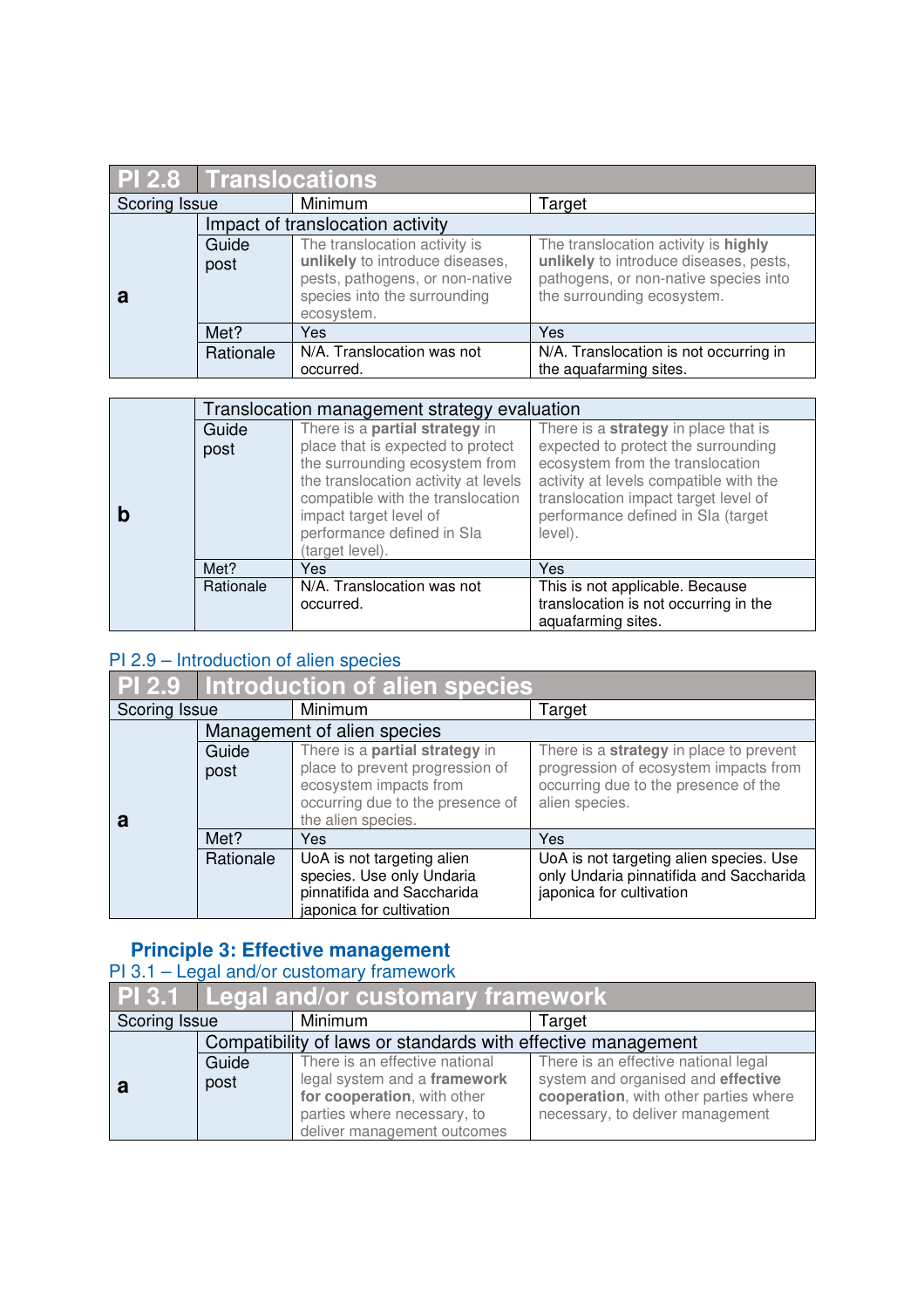|                   | consistent with the Principles of                                                                                                                                                                                                                                                                                                                                                                                                                                                                                                                                                                                                                                                                                                                                                      | outcomes consistent with the Principles                                                                                                                                                                                                                                                                                                                                                                                                                                                                                                                                                                                                                                                                                                                                                                                                                                                                                                                                                                                                                                                                                                                                                                                                                                                                                                                                                                                                                                                                                                                                                                                                                                                                                                                                                                                                                                                                                             |
|-------------------|----------------------------------------------------------------------------------------------------------------------------------------------------------------------------------------------------------------------------------------------------------------------------------------------------------------------------------------------------------------------------------------------------------------------------------------------------------------------------------------------------------------------------------------------------------------------------------------------------------------------------------------------------------------------------------------------------------------------------------------------------------------------------------------|-------------------------------------------------------------------------------------------------------------------------------------------------------------------------------------------------------------------------------------------------------------------------------------------------------------------------------------------------------------------------------------------------------------------------------------------------------------------------------------------------------------------------------------------------------------------------------------------------------------------------------------------------------------------------------------------------------------------------------------------------------------------------------------------------------------------------------------------------------------------------------------------------------------------------------------------------------------------------------------------------------------------------------------------------------------------------------------------------------------------------------------------------------------------------------------------------------------------------------------------------------------------------------------------------------------------------------------------------------------------------------------------------------------------------------------------------------------------------------------------------------------------------------------------------------------------------------------------------------------------------------------------------------------------------------------------------------------------------------------------------------------------------------------------------------------------------------------------------------------------------------------------------------------------------------------|
|                   | Yes                                                                                                                                                                                                                                                                                                                                                                                                                                                                                                                                                                                                                                                                                                                                                                                    | Yes                                                                                                                                                                                                                                                                                                                                                                                                                                                                                                                                                                                                                                                                                                                                                                                                                                                                                                                                                                                                                                                                                                                                                                                                                                                                                                                                                                                                                                                                                                                                                                                                                                                                                                                                                                                                                                                                                                                                 |
| Met?<br>Rationale | this standard.<br>Korea is a signatory party to The<br>Agreement for the<br>Implementation of the Provisions<br>of the United Nations<br>Convention on the Law of the<br>Sea of 10 December 1982<br>relating to the Conservation and<br>Management of Straddling Fish<br>Stocks and Highly Migratory Fish<br>Stocks (UNFSA) and Korea is a<br>signatory party to United Nations<br>Convention on the Law of the<br>Sea (UNCLOS).<br>There are national laws<br>governing the actions of the<br>authorities and actors involved in<br>managing the Units of<br>Assessment. These include<br>Fishery Management Act,<br><b>Fishing Ground Management</b><br><b>Act and Marine Environment</b><br>Management Act.<br>Reference:<br>The national law information<br>center (www.law.go.kr) | of this standard.<br>Korea is a signatory party to UNFSA<br>and UNCLOS and cooperates with<br>other parties to conventions as required<br>by the conventions.<br>Farming is managed and controlled<br>under national legal framework such as<br>Fishery Management Act, Fishing<br>Ground Management Act and Marine<br>Environment Management Act.<br>Ministry of Oceans and Fisheries and its<br>sub-organizations, and Ministry of<br>Foreign Affairs internally cooperate with<br>other governments and international<br>organizations.<br>The control procedure is defined in<br>Gijang Sustainable Seaweed Network<br>(GSSN) Manual. Legal requirements<br>from the national and international level<br>were identified and communicated to<br>UoA members on fisheries licenses and<br>permits include the Fisheries Act and<br>Inland Water Fisheries Act. In addition,<br>the "Fishery Management Act" for the<br>use and management duties of the<br>farms, the "Act on the indication of the<br>origin of agricultural and marine<br>products" for the indication of the origin<br>of aquaculture products, the "Act on the<br><b>Agricultural and Fishery Products</b><br>Quality Control" For the support of fish<br>farmers, there are "Agriculture, Forestry<br>and Fisheries Credit Guarantee Act"<br>and "Act on safety insurance for<br>farmers and fishers and prevention of<br>work accidents". Management decision<br>is made within the company.<br>Legal requirements in Korea.<br>"Fishery Management Act"<br>"Act on the indication of the origin of<br>agricultural and marine products" for<br>the indication of the origin of<br>aquaculture products,<br>"Act on the Agricultural and Fishery<br><b>Products Quality Control"</b><br>"Agriculture, Forestry and Fisheries<br>Credit Guarantee Act"<br>" Act on the Agricultural and Fishery<br><b>Products Quality Control"</b><br>"Labor standard act" |
|                   |                                                                                                                                                                                                                                                                                                                                                                                                                                                                                                                                                                                                                                                                                                                                                                                        | Reference:                                                                                                                                                                                                                                                                                                                                                                                                                                                                                                                                                                                                                                                                                                                                                                                                                                                                                                                                                                                                                                                                                                                                                                                                                                                                                                                                                                                                                                                                                                                                                                                                                                                                                                                                                                                                                                                                                                                          |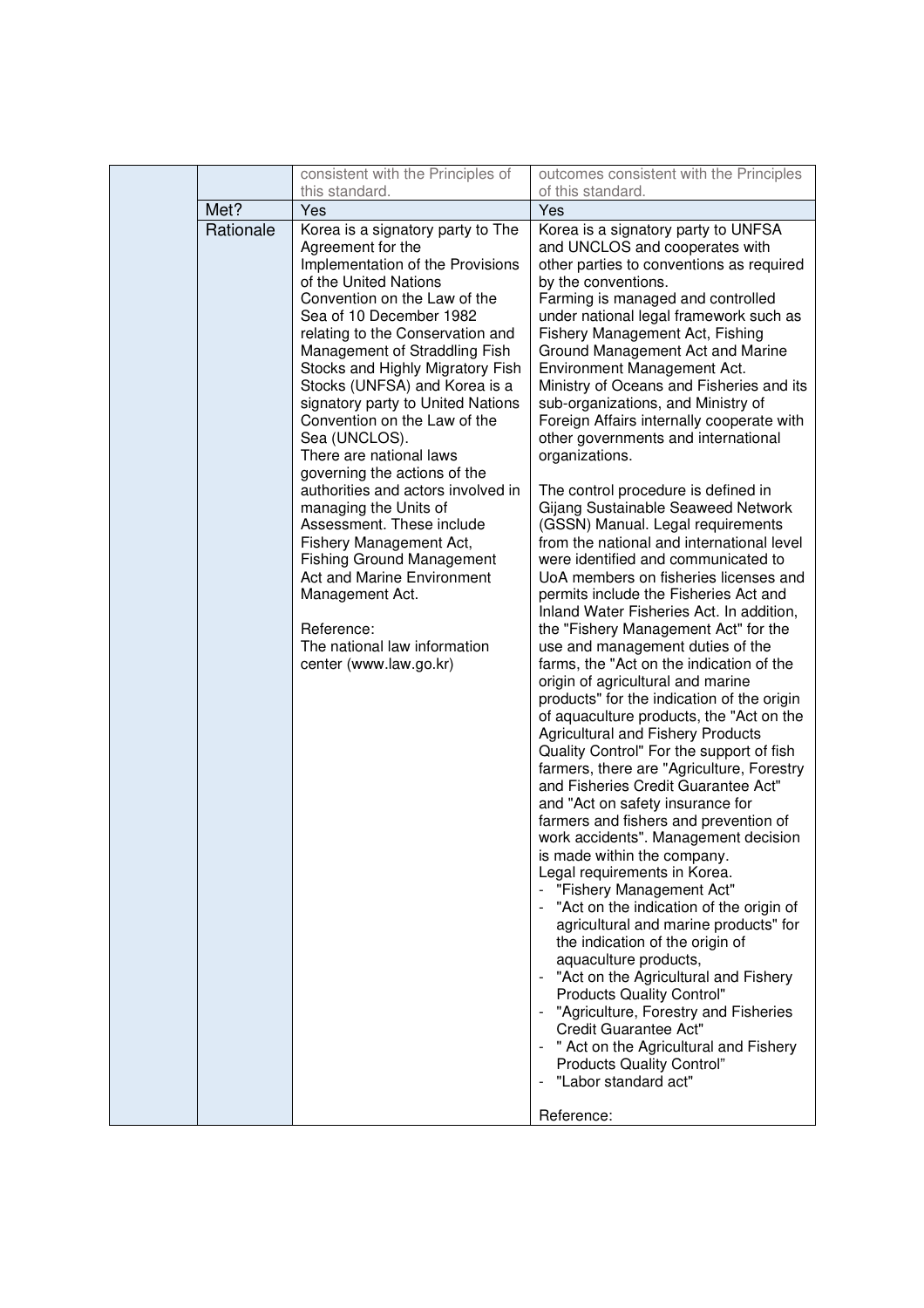|  | - Famers license certificate (5 years<br>period given)<br>- The national law information center<br>(www.law.go.kr) |
|--|--------------------------------------------------------------------------------------------------------------------|

|   | Respect for rights |                                                                                                                                                                                                                                                                                                |                                                                                                                                                                                                                                                                                                                                                                                                                                                                                                                                                                                                                                                                                                                                                                                                                                                                                                                                                                                                                  |
|---|--------------------|------------------------------------------------------------------------------------------------------------------------------------------------------------------------------------------------------------------------------------------------------------------------------------------------|------------------------------------------------------------------------------------------------------------------------------------------------------------------------------------------------------------------------------------------------------------------------------------------------------------------------------------------------------------------------------------------------------------------------------------------------------------------------------------------------------------------------------------------------------------------------------------------------------------------------------------------------------------------------------------------------------------------------------------------------------------------------------------------------------------------------------------------------------------------------------------------------------------------------------------------------------------------------------------------------------------------|
|   | Guide<br>post      | The management system has a<br>mechanism to generally<br>respect the legal rights created<br>explicitly or established by<br>custom of people dependent on<br>harvesting or farming for food or<br>livelihood in a manner consistent<br>with the objectives of Principles<br>of this standard. | The management system has a<br>mechanism to observe the legal rights<br>created explicitly or established by<br>custom of people dependent on<br>harvesting or farming for food or<br>livelihood in a manner consistent with<br>the objectives of Principles of this<br>standard.                                                                                                                                                                                                                                                                                                                                                                                                                                                                                                                                                                                                                                                                                                                                |
|   | Met?               | Yes                                                                                                                                                                                                                                                                                            | Yes                                                                                                                                                                                                                                                                                                                                                                                                                                                                                                                                                                                                                                                                                                                                                                                                                                                                                                                                                                                                              |
| b | Rationale          | The respect of laws is stated in<br>the Article 16, GSSN<br>Governance Rules.<br>All farms in the units of<br>assessment has proper and<br>valid licenses.<br>The legal rights are verified with<br>license.<br>Reference:<br><b>GSSN Governance Rules</b><br>(dated on 1 April 2019)          | The control procedure is defined and<br>prepared in the GSSN Governance<br>Rules. In general, the legal rights of<br>people dependent on farming for<br>livelihood in the sea and the inner water<br>are protected as fishery rights by the<br>fisheries law, and it is established as a<br>management system for GSSN.<br>Therefore, the management system has<br>a mechanism to observe the legal rights<br>created explicitly or established by the<br>custom of people dependent on<br>harvesting or farming for food or<br>livelihood in a manner consistent with<br>the objectives of Principles of this<br>standard.<br>There is no impact on the rights of the<br>local community to harvest or farming<br>activities. The public officer from Gijang<br>County states that the production units<br>have the legitimate license and comply<br>with the legal requirements.<br>Reference:<br>- GSSN Governance Rules (dated on<br>1 April 2019)<br>GSSN Manual (CY-01, 2 Jan, 2018)<br>Interview: Farmers |

### PI 3.2 – Decision-making processes

|               | <b>PI 3.2 Decision-making processes</b> |                                           |                                         |
|---------------|-----------------------------------------|-------------------------------------------|-----------------------------------------|
| Scoring Issue |                                         | Minimum                                   | Target                                  |
|               | <b>Objectives</b>                       |                                           |                                         |
|               | Guide                                   | Objectives to guide decision-             | Short and long-term objectives, which   |
|               | post                                    | making, which are consistent              | are consistent with achieving the       |
|               |                                         | with achieving the outcomes               | outcomes expressed in the Principles of |
|               |                                         | expressed in the Principles of            | this standard, are explicit within the  |
|               |                                         | this standard, are <i>implicit</i> within |                                         |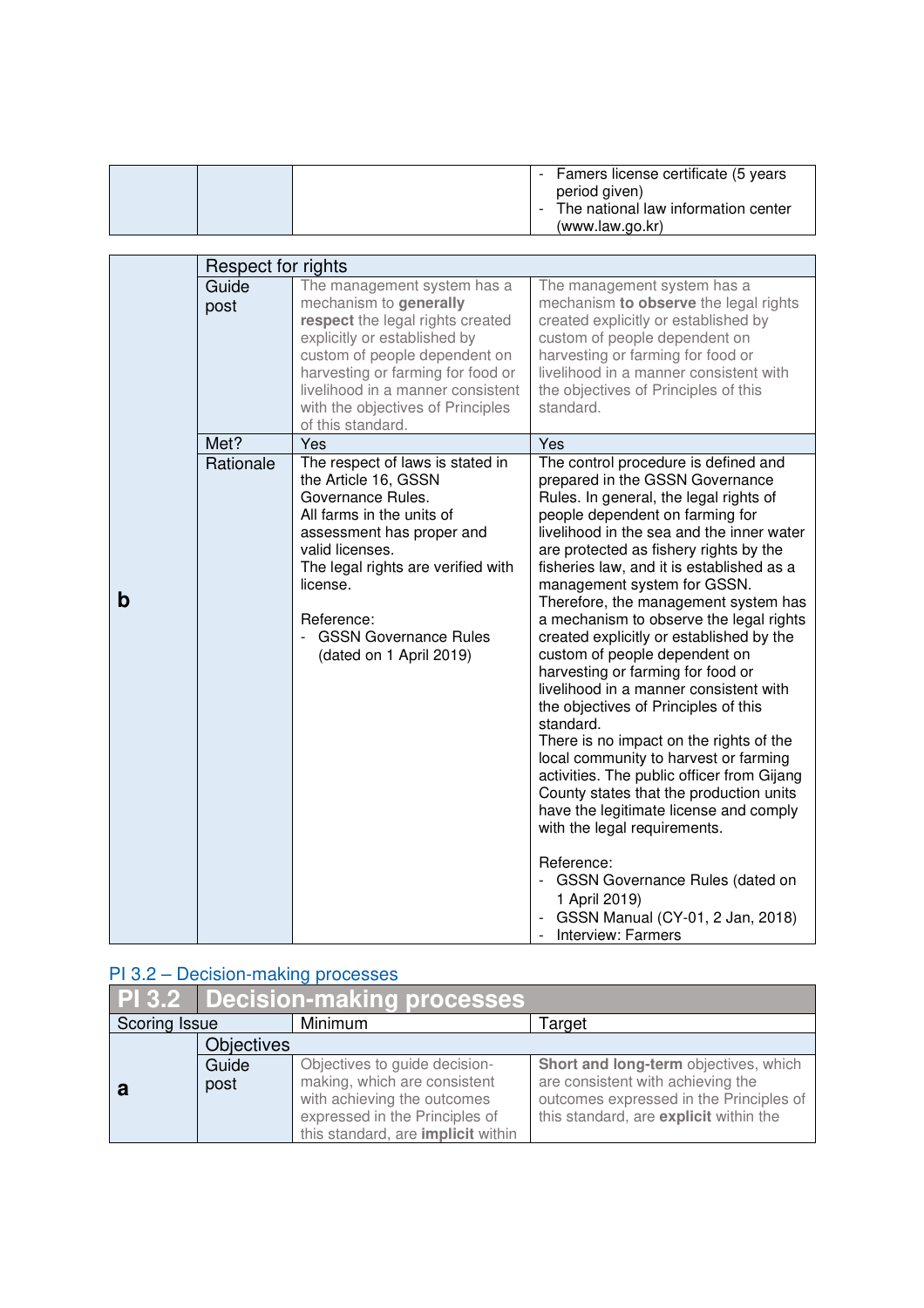|           | the production unit specific                  | production unit's specific management                                                                                                                                                                                                                                                                                                                                                                                                                                                                                                                                                                                                                                                                     |
|-----------|-----------------------------------------------|-----------------------------------------------------------------------------------------------------------------------------------------------------------------------------------------------------------------------------------------------------------------------------------------------------------------------------------------------------------------------------------------------------------------------------------------------------------------------------------------------------------------------------------------------------------------------------------------------------------------------------------------------------------------------------------------------------------|
| Met?      | management system.<br>Yes                     | system.<br>Yes                                                                                                                                                                                                                                                                                                                                                                                                                                                                                                                                                                                                                                                                                            |
| Rationale | Referred to justification in Target<br>Level. | The control procedure is defined in<br><b>GSSN Governance Rules. Following</b><br>specific plans have been developed<br>accordingly:<br>1. Target and activities plan for rare<br>species (biodiversity) care, reducing<br>waste and reducing energy<br>consumption, consistent with Principle 2<br>requirements.<br>2. Target and activities plan for<br>corporate social responsibility and<br>community relations, consistent with<br>Principle 4 and 5 of this standard.<br>The GSSN has specified long term<br>targets as sustainable and quality<br>production of Gijang Seaweed products<br>and short-term targets as regional farm<br>income increase and community<br>development.<br>Reference: |
|           |                                               | <b>GSSN Governance Rules (dated on</b><br>1 April 2019)<br>GSSN Manual (CY-01, 2 Jan, 2018)<br>Interview: Farmers in UoA                                                                                                                                                                                                                                                                                                                                                                                                                                                                                                                                                                                  |

|   |               | Decision-making processes                                                                                                                                    |                                                                                                                                                                                                                                                                                                                                                                                                                                                                                                                                                      |
|---|---------------|--------------------------------------------------------------------------------------------------------------------------------------------------------------|------------------------------------------------------------------------------------------------------------------------------------------------------------------------------------------------------------------------------------------------------------------------------------------------------------------------------------------------------------------------------------------------------------------------------------------------------------------------------------------------------------------------------------------------------|
|   | Guide<br>post | There are some decision-<br>making processes in place that<br>result in measures and<br>strategies to achieve the<br>production unit specific<br>objectives. | There are <b>established</b> decision-making<br>processes that result in measures and<br>strategies to achieve the production unit<br>specific objectives.                                                                                                                                                                                                                                                                                                                                                                                           |
|   | Met?          | <b>Yes</b>                                                                                                                                                   | Yes                                                                                                                                                                                                                                                                                                                                                                                                                                                                                                                                                  |
| b | Rationale     | Referred to justification in Target<br>Level.                                                                                                                | The control procedure is defined in the<br><b>GSSN Governance Rules. Authority</b><br>regulation specifies authorities of each<br>position. Decision-making processes<br>are clear. Interview manager and<br>farmers demonstrated that these<br>processes are duly followed.<br>Therefore, there are established<br>decision-making processes that result in<br>measures and strategies to achieve the<br>production unit specific objectives.<br>Reference:<br>GSSN Governance Rules (dated on<br>1 April 2019)<br>GSSN Manual (CY-01, 2 Jan, 2018) |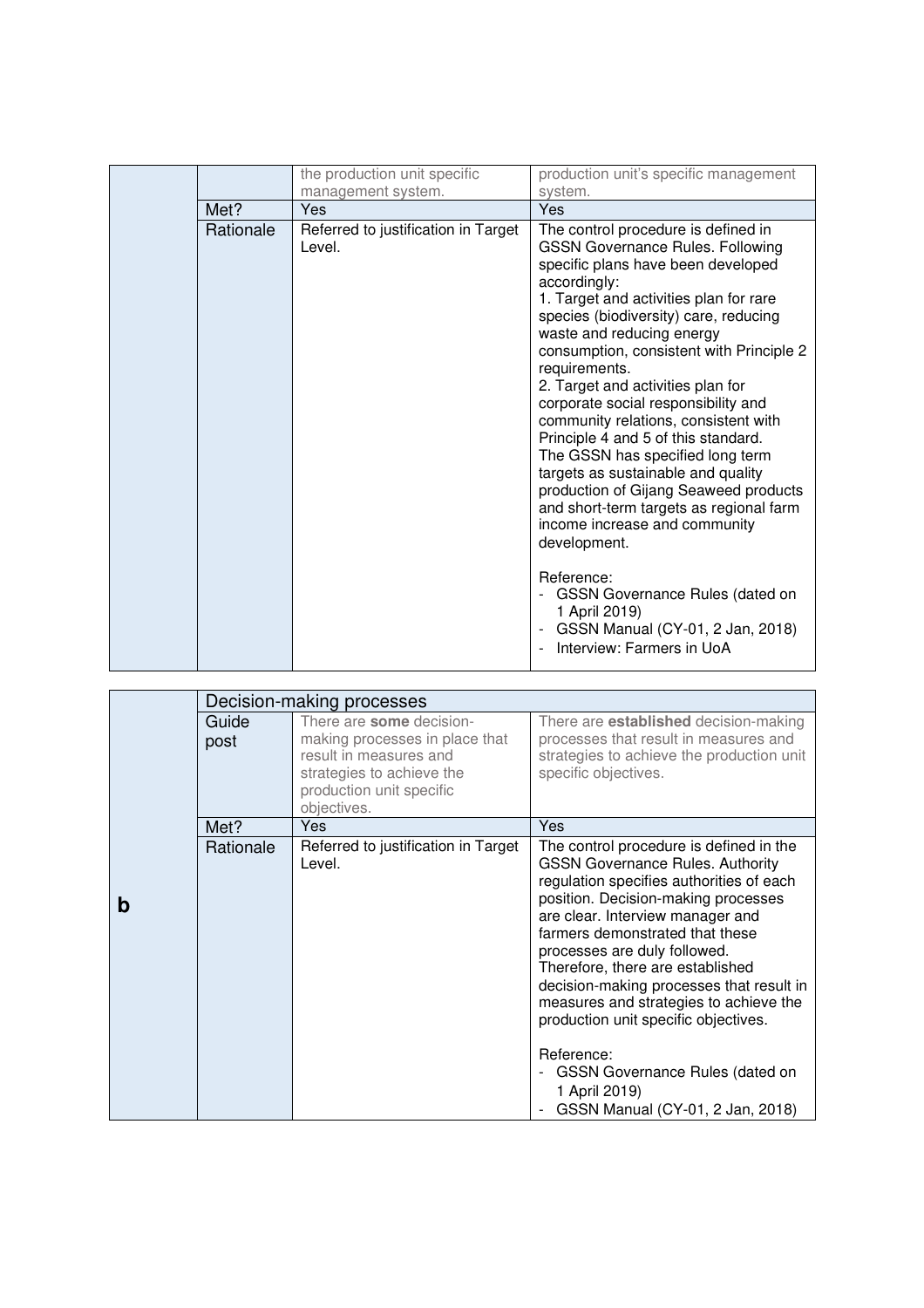| 'JoA<br>nara in<br>.<br>.<br>יש∟<br>- |
|---------------------------------------|
|---------------------------------------|

|   | Responsiveness of decision-making processes |                                                                                                                                                                                                                                                   |                                                                                                                                                                                                                                                                                                                                                                                                                                    |
|---|---------------------------------------------|---------------------------------------------------------------------------------------------------------------------------------------------------------------------------------------------------------------------------------------------------|------------------------------------------------------------------------------------------------------------------------------------------------------------------------------------------------------------------------------------------------------------------------------------------------------------------------------------------------------------------------------------------------------------------------------------|
|   | Guide<br>post                               | Decision-making processes<br>respond to serious issues<br>identified in relevant research,<br>monitoring, evaluation and<br>consultation, in a transparent,<br>timely and adaptive manner, and<br>take some account of the wider<br>implications. | Decision-making processes respond to<br>all issues identified in relevant<br>research, monitoring, evaluation and<br>consultation, in a transparent, timely<br>and adaptive manner, and take account<br>of the wider implications of decisions.                                                                                                                                                                                    |
|   | Met?                                        | Yes                                                                                                                                                                                                                                               | Yes                                                                                                                                                                                                                                                                                                                                                                                                                                |
| C | Rationale                                   | Referred to justification in Target<br>Level.                                                                                                                                                                                                     | GSSN has defined members meeting<br>and it was conducted on Dec 18, 2020.<br>Important issues about farm operations<br>(genetic procedures and performance<br>review) were covered from the meeting.<br>Monthly stakeholders meeting was<br>conducted to discuss all issue<br>pertaining to seaweed farming, e.g Dec<br>18, 2020, no major issue arise during<br>the meeting. Total 8 person including 3<br>farmers.<br>Reference: |
|   |                                             |                                                                                                                                                                                                                                                   | GSSN Governance Rules (dated on<br>1 April 2019)<br>GSSN Manual (CY-01, 2 Jan, 2018)<br>Interview: Farmers in UoA                                                                                                                                                                                                                                                                                                                  |

|   | Use of precautionary approach |  |                                                                                     |
|---|-------------------------------|--|-------------------------------------------------------------------------------------|
|   | Guide                         |  | Decision-making processes use the                                                   |
|   | post                          |  | precautionary approach and are based                                                |
|   |                               |  | on the best available information.                                                  |
|   | Met?                          |  | Yes                                                                                 |
|   | Rationale                     |  | Member's meetings were organized and                                                |
|   |                               |  | held with preventive manners and audit                                              |
|   |                               |  | team confirmed meeting minutes and                                                  |
|   |                               |  | training records for the issues related to<br>seaweed disease and farming operation |
|   |                               |  | safety, control of external complaints.                                             |
| d |                               |  | GSSN is proactively considering and                                                 |
|   |                               |  | implementing precautionary approach                                                 |
|   |                               |  | through communication with the                                                      |
|   |                               |  | stakeholders to avoid issues and                                                    |
|   |                               |  | concerns about safety, accidents,                                                   |
|   |                               |  | external complaints.                                                                |
|   |                               |  | Reference:                                                                          |
|   |                               |  | - GSSN Governance Rules (dated on                                                   |
|   |                               |  | 1 April 2019)                                                                       |
|   |                               |  | GSSN Manual (CY-01, 2 Jan, 2018)                                                    |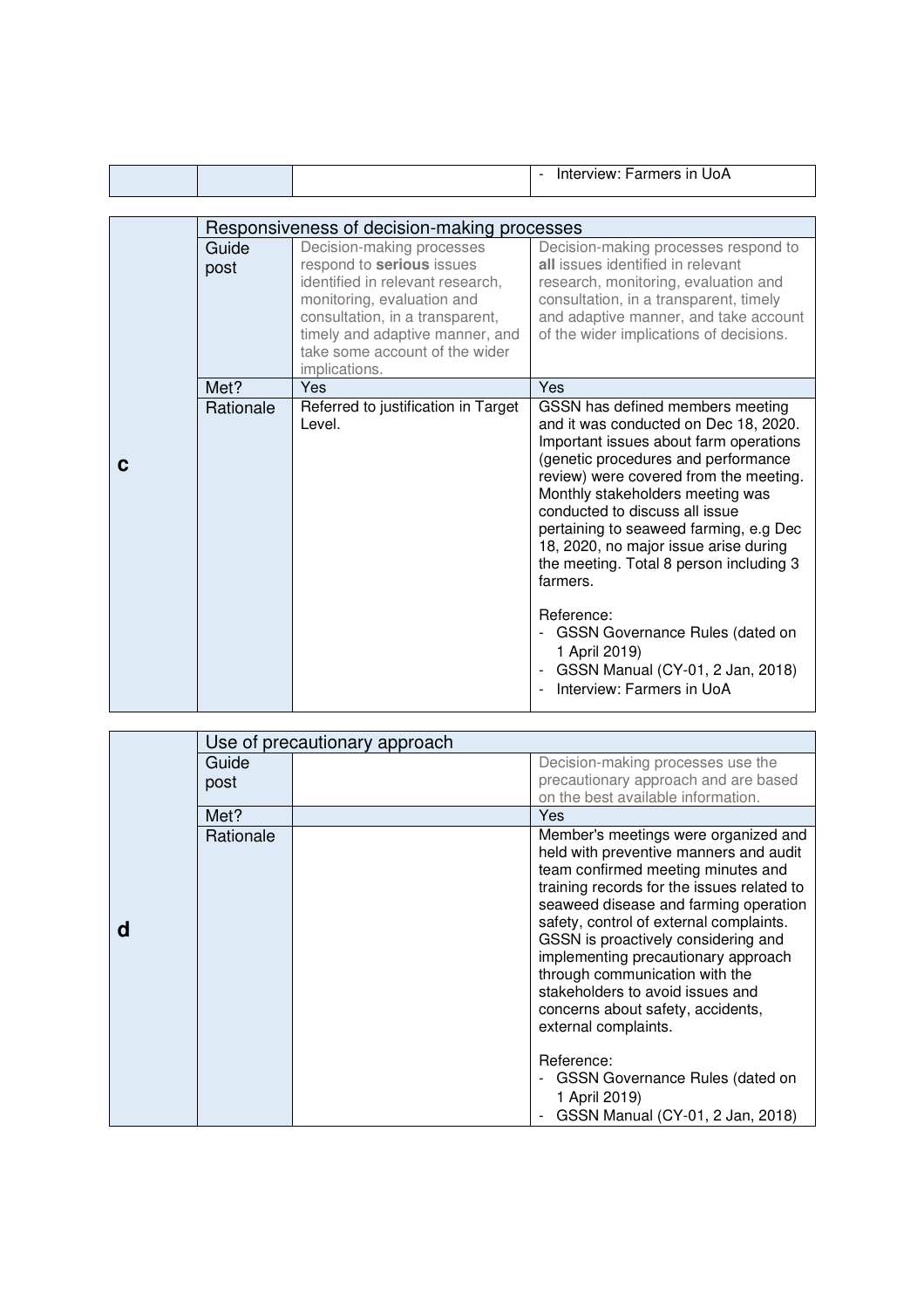|  | Management Meeting minutes on<br>2020.12.27 (signed by GSSM<br>Members and farmers (Mr Yeongtae,<br>Kim / Jaehong, Jung / Jeong Myeong<br>Lee). |
|--|-------------------------------------------------------------------------------------------------------------------------------------------------|
|  | Interview: Farmers in UoA                                                                                                                       |

|   |                |                                                                                                                 | Accountability and transparency of management system and decision-                                                                                                                                                                                                                                                                                                               |
|---|----------------|-----------------------------------------------------------------------------------------------------------------|----------------------------------------------------------------------------------------------------------------------------------------------------------------------------------------------------------------------------------------------------------------------------------------------------------------------------------------------------------------------------------|
|   | making process | Some information on the                                                                                         |                                                                                                                                                                                                                                                                                                                                                                                  |
|   | Guide<br>post  | production unit's performance<br>and management action is<br>generally available on request<br>to stakeholders. | Information on the production unit's<br>performance and management action is<br>available on request to stakeholders,<br>and explanations are provided for<br>any actions or lack of action<br>associated with findings and relevant<br>recommendations emerging from<br>research, monitoring evaluation and<br>review activity.                                                 |
|   | Met?           | Yes                                                                                                             | Yes                                                                                                                                                                                                                                                                                                                                                                              |
| е | Rationale      | Referred to justification in Target<br>Level.                                                                   | GSSN controls decision making<br>process through members meeting. All<br>the information from meeting minutes is<br>available upon request. So far, no<br>information requested from<br>stakeholders.<br>Audit team confirmed information on the<br>production unit's performance and<br>management action was provided to<br>local stakeholders during stakeholders<br>meeting. |
|   |                |                                                                                                                 | Reference:<br>- GSSN Governance Rules (dated on<br>1 April 2019)<br>- GSSN Manual (CY-01, 2 Jan, 2018)<br>- Management Meeting minutes on<br>2020.12.27 (signed by GSSM<br>Members and farmers (Mr Yeongtae,<br>Kim / Jaehong, Jung / Jeong Myeong<br>Lee).<br>- Stakeholder's meeting minutes dated<br>2020.12.18.<br>Interview: Farmers in UoA                                 |

|       | Approach to disputes                                                                                                                                                                                                                                                  |                                                                                                                                                 |
|-------|-----------------------------------------------------------------------------------------------------------------------------------------------------------------------------------------------------------------------------------------------------------------------|-------------------------------------------------------------------------------------------------------------------------------------------------|
| Guide | Although the management                                                                                                                                                                                                                                               | The management system or production                                                                                                             |
| post  | authority or production unit may<br>be subject to continuing court<br>challenges, it is not indicating a<br>disrespect or defiance of the law<br>by repeatedly violating the same<br>law or regulation necessary for<br>the sustainability of the<br>production unit. | unit is attempting to comply in a timely<br>fashion with judicial or administrative<br>tribunal decisions arising from any legal<br>challenges. |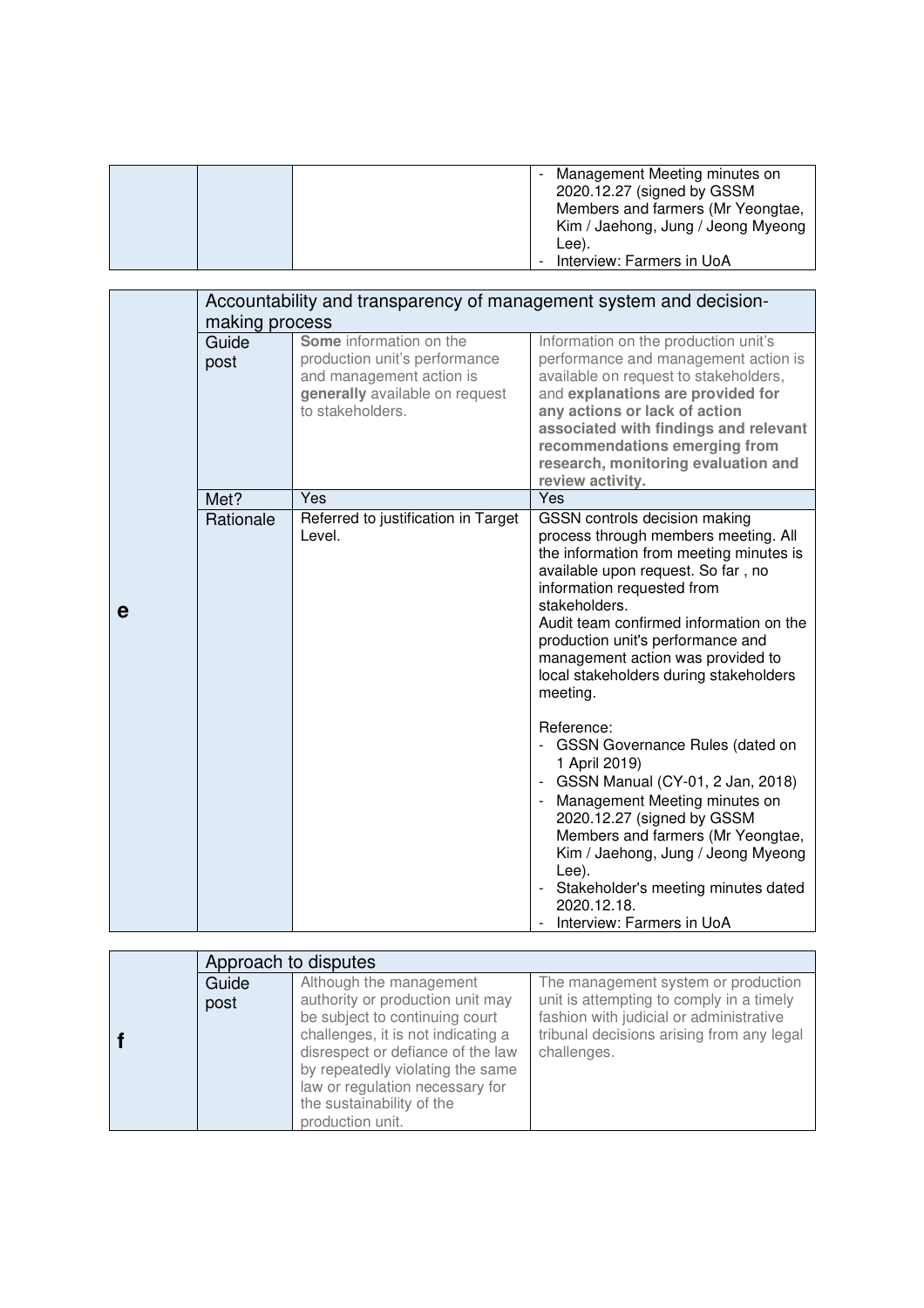| Met?      | <b>Yes</b>                                 | Yes                                                                                                                                                                                                                      |
|-----------|--------------------------------------------|--------------------------------------------------------------------------------------------------------------------------------------------------------------------------------------------------------------------------|
| Rationale | Referred justification in Target<br>Level. | The GSSN has not received any legal<br>challenges. All contacted cases are<br>handled appropriately and recorded.<br>Audit team confirmed<br>questions/opinions and records of how<br>they were addressed.<br>Reference: |
|           |                                            | - GSSN Governance Rules (dated on<br>1 April 2019)<br>GSSN Manual (CY-01, 2 Jan, 2018)<br>$\overline{\phantom{a}}$<br>Stakeholder's meeting minutes dated<br>2020.12.18.<br>Interview: Farmers in UoA                    |

## PI 3.3 – Compliance and enforcement

| 3.3           |                             | <b>Compliance and enforcement</b>                                                                                                                                                                                                                                                                                                                                                                                                                                              |                                                                                                                                                                                                                                                                                                                                                                                                                                                                                                                                                                                                                                                                                                                                                   |
|---------------|-----------------------------|--------------------------------------------------------------------------------------------------------------------------------------------------------------------------------------------------------------------------------------------------------------------------------------------------------------------------------------------------------------------------------------------------------------------------------------------------------------------------------|---------------------------------------------------------------------------------------------------------------------------------------------------------------------------------------------------------------------------------------------------------------------------------------------------------------------------------------------------------------------------------------------------------------------------------------------------------------------------------------------------------------------------------------------------------------------------------------------------------------------------------------------------------------------------------------------------------------------------------------------------|
| Scoring Issue |                             | Minimum                                                                                                                                                                                                                                                                                                                                                                                                                                                                        | Target                                                                                                                                                                                                                                                                                                                                                                                                                                                                                                                                                                                                                                                                                                                                            |
|               | MCS implementation<br>Guide | Monitoring, control and                                                                                                                                                                                                                                                                                                                                                                                                                                                        | A monitoring, control and surveillance                                                                                                                                                                                                                                                                                                                                                                                                                                                                                                                                                                                                                                                                                                            |
|               | post                        | surveillance (MCS)<br>mechanisms exist and are<br>implemented in the production<br>unit, and there is a reasonable<br>expectation that they are<br>effective.                                                                                                                                                                                                                                                                                                                  | system (MCS) has been implemented<br>in the production unit and has<br>demonstrated an ability to enforce<br>relevant management measures,<br>strategies and/or rules.                                                                                                                                                                                                                                                                                                                                                                                                                                                                                                                                                                            |
|               | Met?                        | Yes                                                                                                                                                                                                                                                                                                                                                                                                                                                                            | Yes                                                                                                                                                                                                                                                                                                                                                                                                                                                                                                                                                                                                                                                                                                                                               |
| a             | Rationale                   | Compliance and sanction<br>policies are addressed in the<br>Chapter 4 and Monitoring,<br>control and surveillance policies<br>are stated in the Chapter 5,<br><b>GSSN Governance Rules.</b><br>GSSN requires all members<br>comply with relevant laws and<br>GSSN rules. GSSN will sanction<br>the member who is not compliant<br>with legal requirements and<br>GSSN rules in the member<br>meeting.<br>Reference:<br><b>GSSN Governance Rules</b><br>(dated on 1 April 2019) | Internal audit is conducted to review<br>and monitor the compliance level of<br>members. The secretary of GSSN<br>conducts the internal audit. The GSSN<br>conducted an internal audit dated Sept<br>23, 2020.<br>Officers from Gijang County state that<br>non-compliance by GSSN and GSSN<br>members are not reported.<br>Therefore, a monitoring, control and<br>surveillance system (MCS) has been<br>implemented in the production unit and<br>has demonstrated an ability to enforce<br>relevant management measures,<br>strategies and/or rules.<br>Reference:<br><b>GSSN Governance Rules (dated on</b><br>1 April 2019)<br>GSSN Manual (CY-01, 2 Jan, 2018)<br>Internal audit report dated Sept 23,<br>$\overline{\phantom{a}}$<br>2020. |
|               |                             |                                                                                                                                                                                                                                                                                                                                                                                                                                                                                | Interview: Farmers in UoA, Officers<br>from Gijang County                                                                                                                                                                                                                                                                                                                                                                                                                                                                                                                                                                                                                                                                                         |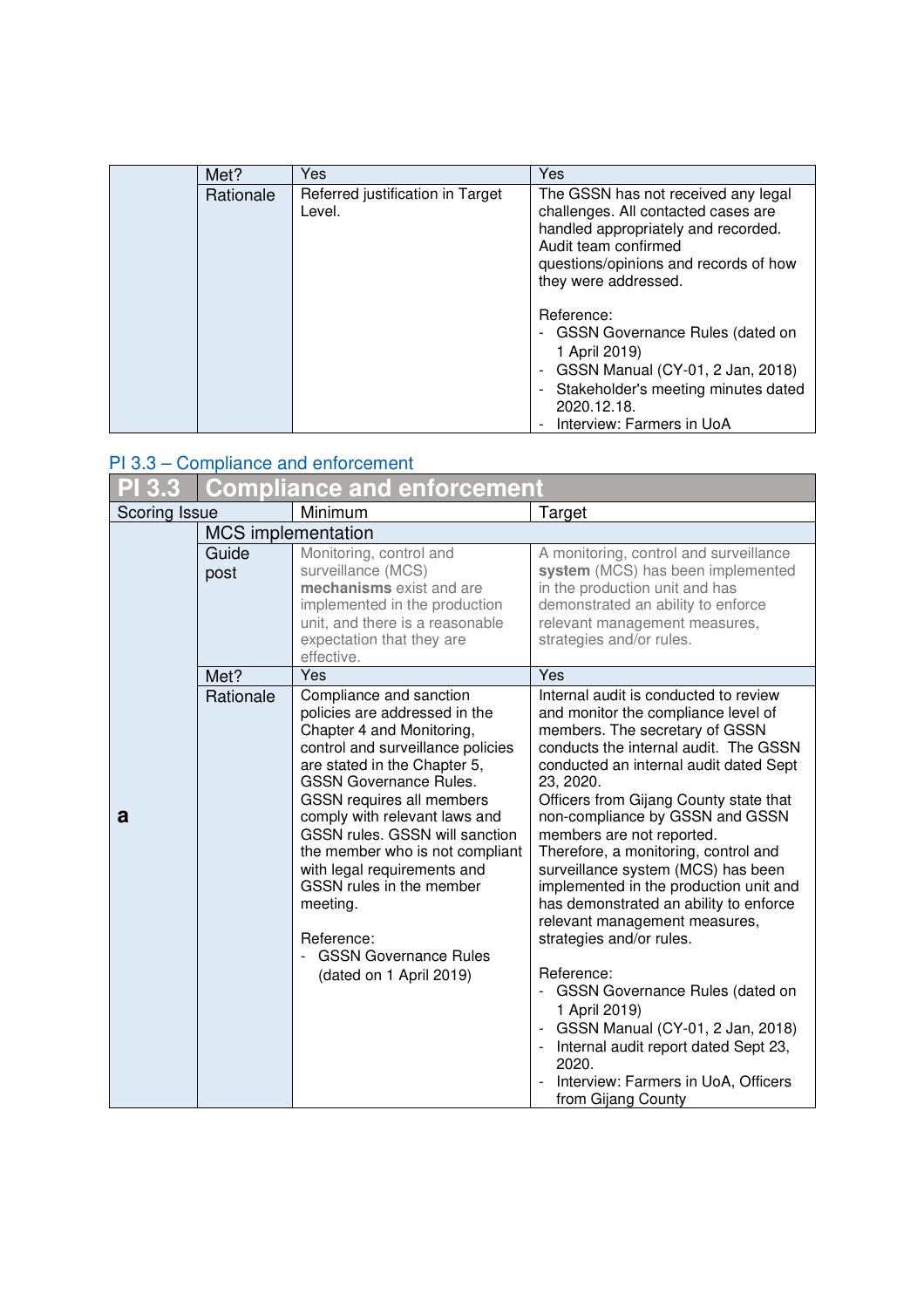|   | Sanctions     |                                                                                                                                                                                                                                                                                                                                      |                                                                                                                                                                                                                                                                                                                                                                                                                                                                                                                                                                                                                                                                                                                                                                                                                                                                                                                                                                                                                                                        |
|---|---------------|--------------------------------------------------------------------------------------------------------------------------------------------------------------------------------------------------------------------------------------------------------------------------------------------------------------------------------------|--------------------------------------------------------------------------------------------------------------------------------------------------------------------------------------------------------------------------------------------------------------------------------------------------------------------------------------------------------------------------------------------------------------------------------------------------------------------------------------------------------------------------------------------------------------------------------------------------------------------------------------------------------------------------------------------------------------------------------------------------------------------------------------------------------------------------------------------------------------------------------------------------------------------------------------------------------------------------------------------------------------------------------------------------------|
|   | Guide<br>post | Sanctions to deal with non-<br>compliance exist and there is<br>some evidence that they are<br>applied.                                                                                                                                                                                                                              | Sanctions to deal with non-compliance<br>exist, are consistently applied, and<br>thought to provide effective deterrence.                                                                                                                                                                                                                                                                                                                                                                                                                                                                                                                                                                                                                                                                                                                                                                                                                                                                                                                              |
|   | Met?          | Yes                                                                                                                                                                                                                                                                                                                                  | Yes                                                                                                                                                                                                                                                                                                                                                                                                                                                                                                                                                                                                                                                                                                                                                                                                                                                                                                                                                                                                                                                    |
| b | Rationale     | There has been no violation of<br>law or regulation in the<br>production units.<br>The officers from Gijang county<br>state that violation of law or<br>regulation in the production units<br>is not reported.<br>Reference:<br><b>GSSN Governance Rules</b><br>(dated on 1 April 2019)<br>Interview: Officers from Gijang<br>County | Sanction policy is addressed in the<br>Chapter 4, GSSN Governance Rules. If<br>any violation of law is detected or<br>reported by internal auditor, or<br>stakeholder, GSSN member meeting<br>will be held. The GSSN Secretary will<br>investigate the case and report to<br>member meeting. The sanction is<br>determined in the member meeting,<br>based on the investigation report and<br>the testimony of the one who violates<br>the law.<br>There has been no case against which<br>member meeting is held, as non-<br>compliance has not been detected nor<br>reported in the production units.<br>Farmers in the production units are<br>aware of this mechanism of sanctions.<br>Internal audits were conducted, and the<br>records are retained. The non-<br>conformities issued against GSSN rules<br>during the internal audits were<br>addressed appropriately and reported.<br>Although there have been no cases in<br>which the GSSN violated laws and<br>regulations, it deems that sanction<br>mechanism exists, and is consistently |
|   |               |                                                                                                                                                                                                                                                                                                                                      | applied.<br>Reference:<br>- GSSN Governance Rules (dated on<br>1 April 2019)<br>- GSSN Manual (CY-01, 2 Jan, 2018)<br>Internal audit report dated Sept 23,<br>2020<br>Interview: GSSM Members and<br>farmers (Yeongtae Kim / Jaehong<br>Jung / Jeong Myeong Lee)                                                                                                                                                                                                                                                                                                                                                                                                                                                                                                                                                                                                                                                                                                                                                                                       |

|  | Compliance |                                 |                                        |
|--|------------|---------------------------------|----------------------------------------|
|  | Guide      | Production units are generally  | Some evidence exists to demonstrate    |
|  | post       | thought to comply with the      | production units comply with the       |
|  |            | management system under         | management system under                |
|  |            | assessment, including, when     | assessment, including, when required,  |
|  |            | required, providing information | providing information of importance to |
|  |            | necessary for effective         | the effective management of the        |
|  |            | management.                     | production unit.                       |
|  | Met?       | Yes                             | Yes                                    |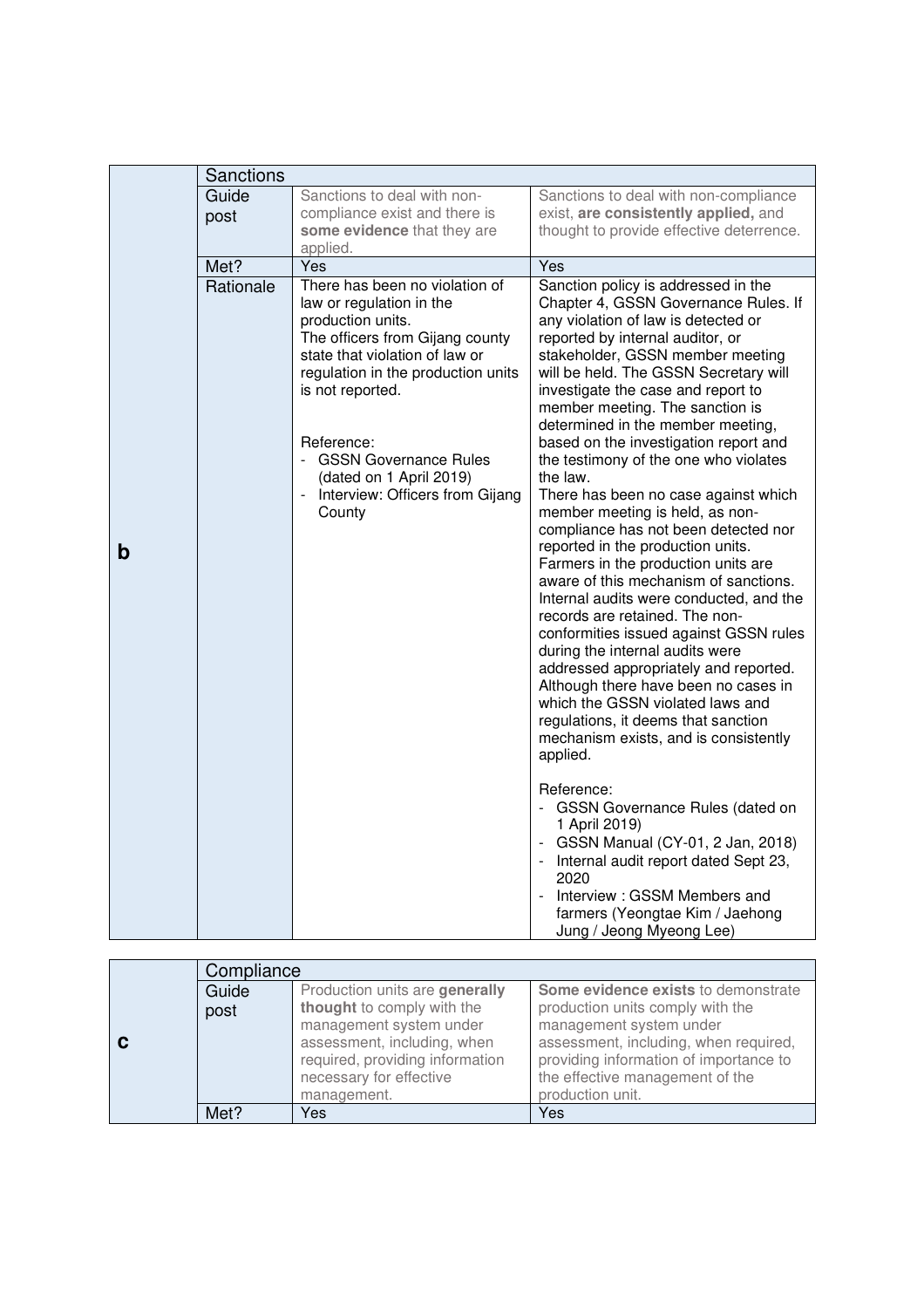| Rationale | Farmers can state the<br>management system established<br>in GSSN.<br>Record regarding Non-<br>compliance or non-conformance<br>is not noted during the document<br>review.<br>The chairman of GSSN explains<br>that member farmers are very<br>cooperative, and their support is<br>of help of effective management<br>of GSSN.<br>The officers from Gijang county<br>state that violation of law or<br>regulation in the production units<br>is not reported. | Evidence to demonstrate production<br>units comply with the management<br>system is verified. The evidence<br>includeS meeting minutes, training<br>records, internal audit report, statement<br>made by the chairman of GSSN and<br>member farmers of GSSN.<br>Regular meetings are held to share the<br>information and discuss the resolutions<br>on issues. Regular trainings are<br>provided to farmers regarding the<br>management system and ASC-MSC<br>Seaweeds standard. Internal audit is<br>performed to identify if noncompliance<br>exists. The records of these activities<br>are retained. |
|-----------|-----------------------------------------------------------------------------------------------------------------------------------------------------------------------------------------------------------------------------------------------------------------------------------------------------------------------------------------------------------------------------------------------------------------------------------------------------------------|-----------------------------------------------------------------------------------------------------------------------------------------------------------------------------------------------------------------------------------------------------------------------------------------------------------------------------------------------------------------------------------------------------------------------------------------------------------------------------------------------------------------------------------------------------------------------------------------------------------|
|           | Reference:<br><b>GSSN Governance Rules</b><br>(dated on 1 April 2019)<br>Interview: GSSM Members<br>and farmers (Mr Yeongtae,<br>Kim / Jaehong, Jung / Jeong<br>Myeong, Lee), Chairman of<br>GSSN, Officers from Gijang<br>County                                                                                                                                                                                                                               | Reference:<br><b>GSSN Governance Rules (dated on</b><br>1 April 2019)<br>GSSN Manual (CY-01, 2 Jan, 2018)<br>Internal audit report dated Sept 23,<br>2020.<br>Interview: GSSM Members and<br>farmers (Mr Yeongtae, Kim /<br>Jaehong, Jung / Jeong Myeong, Lee)                                                                                                                                                                                                                                                                                                                                            |

|  |               | Systematic non-compliance |                                                                                                                                                                                                                                                               |  |
|--|---------------|---------------------------|---------------------------------------------------------------------------------------------------------------------------------------------------------------------------------------------------------------------------------------------------------------|--|
|  | Guide<br>post |                           | There is no evidence of systematic non-<br>compliance.                                                                                                                                                                                                        |  |
|  | Met?          |                           | Yes                                                                                                                                                                                                                                                           |  |
|  | Rationale     |                           | No evidence of systematic non-<br>compliance was found by document<br>review, interview to managers,<br>employees, coast guard and local<br>community.<br>Reference:<br>- GSSN Governance Rules (dated on                                                     |  |
|  |               |                           | 1 April 2019)<br>- GSSN Manual (CY-01, 2 Jan, 2018)<br>Internal audit report dated Sept 23,<br>2020.<br>Interview: GSSM Members and<br>farmers (Mr Yeongtae, Kim /<br>Jaehong, Jung / Jeong Myeong,<br>Lee), Chairman of GSSN, Officers<br>from Gijang County |  |

### **Principle 4: Social responsibility**

PI 4.1 – Child labour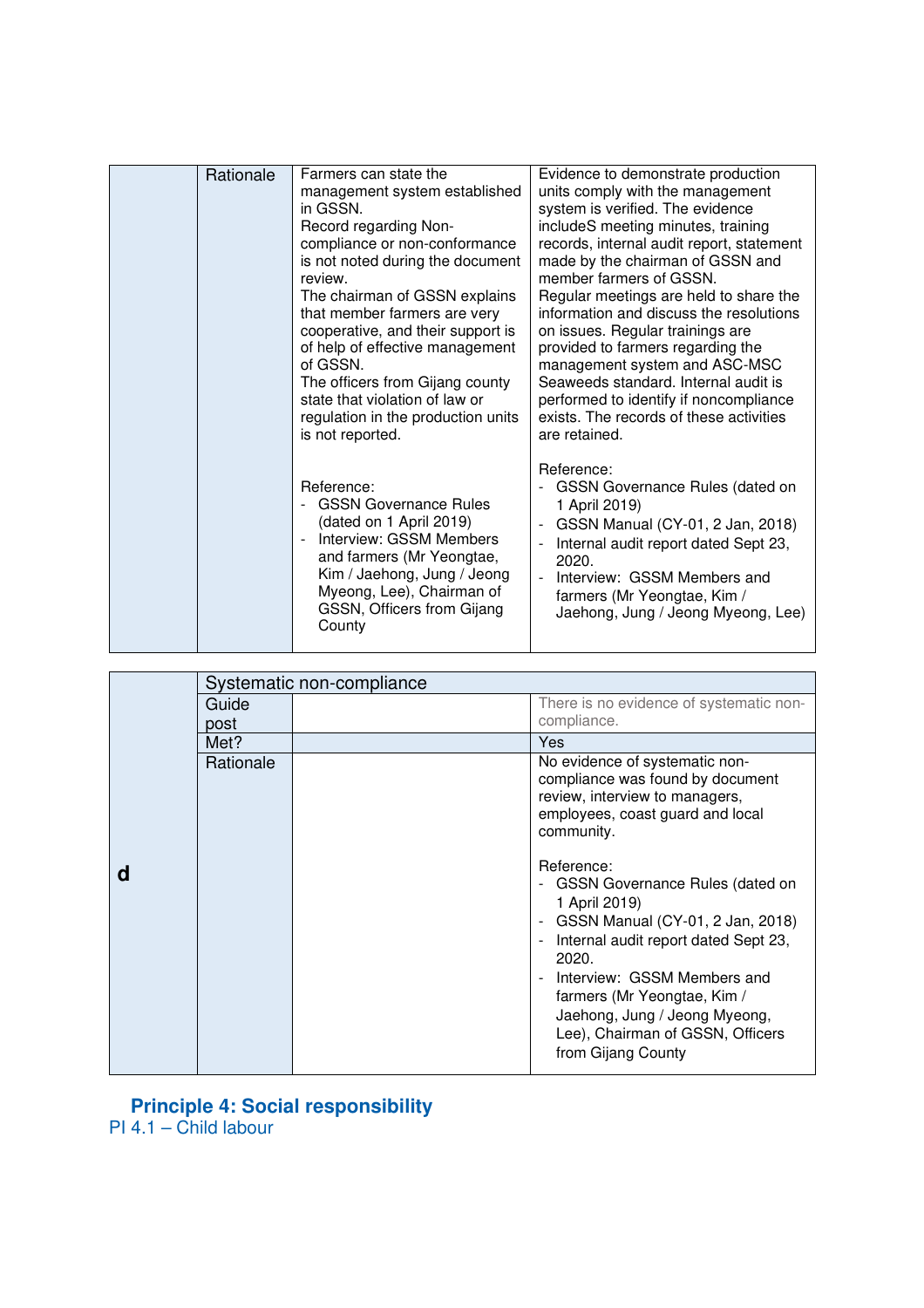|               | <b>Child labour</b> |                                                                                                                                                                                                                                                                                                                                                                                                                                                                                                                                                                                                                                                                                                   |                                                                                                                                                                                                                                                                                                                                                                                                                                                                                                                                                                                                                                                                                                                                                                                                                                                                                                                                                                                                                                                                                                                                                                              |
|---------------|---------------------|---------------------------------------------------------------------------------------------------------------------------------------------------------------------------------------------------------------------------------------------------------------------------------------------------------------------------------------------------------------------------------------------------------------------------------------------------------------------------------------------------------------------------------------------------------------------------------------------------------------------------------------------------------------------------------------------------|------------------------------------------------------------------------------------------------------------------------------------------------------------------------------------------------------------------------------------------------------------------------------------------------------------------------------------------------------------------------------------------------------------------------------------------------------------------------------------------------------------------------------------------------------------------------------------------------------------------------------------------------------------------------------------------------------------------------------------------------------------------------------------------------------------------------------------------------------------------------------------------------------------------------------------------------------------------------------------------------------------------------------------------------------------------------------------------------------------------------------------------------------------------------------|
| Scoring Issue |                     | Minimum                                                                                                                                                                                                                                                                                                                                                                                                                                                                                                                                                                                                                                                                                           | Target                                                                                                                                                                                                                                                                                                                                                                                                                                                                                                                                                                                                                                                                                                                                                                                                                                                                                                                                                                                                                                                                                                                                                                       |
|               | Child labour        |                                                                                                                                                                                                                                                                                                                                                                                                                                                                                                                                                                                                                                                                                                   |                                                                                                                                                                                                                                                                                                                                                                                                                                                                                                                                                                                                                                                                                                                                                                                                                                                                                                                                                                                                                                                                                                                                                                              |
|               | Guide<br>post       | No incidences of child labour or<br>young worker abuse are found<br>to have occurred.                                                                                                                                                                                                                                                                                                                                                                                                                                                                                                                                                                                                             | There is evidence that the risk of child<br>labour and young worker abuse has<br>been minimised.                                                                                                                                                                                                                                                                                                                                                                                                                                                                                                                                                                                                                                                                                                                                                                                                                                                                                                                                                                                                                                                                             |
|               | Met?                | Yes                                                                                                                                                                                                                                                                                                                                                                                                                                                                                                                                                                                                                                                                                               | Yes                                                                                                                                                                                                                                                                                                                                                                                                                                                                                                                                                                                                                                                                                                                                                                                                                                                                                                                                                                                                                                                                                                                                                                          |
| a             | Rationale           | Copies of all workers'<br>identification showing date of<br>birth are retained. It is observed<br>during the site visit that all<br>workers are above 18 years old<br>and workers confirm that there is<br>no child labour or young worker<br>in the production units.<br>Workers state not to see any<br>child labour or juvenile workers<br>working in the production units.<br>Workers confirm that they are<br>above 18 years old.<br>Child labor or young workers are<br>not observed during the site visit<br>to Farms.<br>Farmers state that they have<br>never employed a child labour or<br>juvenile worker.<br>Reference:<br>Interview: Workers, Farmers<br><b>Observation: 2 Farms</b> | During the site visit, child labour and<br>juvenile workers are not observed.<br>Officer in coast guard, officer in Gijang<br>county and a representative from<br>neighbour village state that no child<br>labour or juvenile workers are observed<br>in the farms in the UoA. It is addressed<br>in the Article 35, GSSN Governance<br>Rules dated on 1 April 2019 that a<br>worker under 18 years old should not be<br>employed. It is addressed in the Article<br>4.1.1, GSSN Manual (CY-01, Rev.0, 8<br>August 2016) that copies of worker's ID<br>should be kept and a worker under 18<br>years old should not be employed.<br>Juvenile workers should not be<br>assigned to hazardous job. Internal<br>audit was performed by GSSN<br>chairman. The internal audit report<br>dated on 24 September 2020 shows no<br>child labour or juvenile worker in the<br>production units. Farmers are aware of<br>the policy on a child labor and young<br>worker in the manual and GSSN<br>Governance Rules.<br>Reference:<br>- GSSN Manual (CY-01, 2 Jan, 2018)<br>- GSSN Governance Rules (dated on<br>1 April 2019)<br>- Internal audit report dated on 24<br>September 2020 |
|               |                     |                                                                                                                                                                                                                                                                                                                                                                                                                                                                                                                                                                                                                                                                                                   | - Interview: a representative of local<br>neighbour village, and officers from<br>Gijang county<br><b>Observation: 2 Farms</b>                                                                                                                                                                                                                                                                                                                                                                                                                                                                                                                                                                                                                                                                                                                                                                                                                                                                                                                                                                                                                                               |

# PI 4.2 – Forced, bonded or compulsory labour

|                                                             |       | PI 4.2 Forced, bonded, or compulsory labour                        |                                     |  |
|-------------------------------------------------------------|-------|--------------------------------------------------------------------|-------------------------------------|--|
| Scoring Issue                                               |       | Minimum                                                            | Target                              |  |
| Incidences and risk of forced, bonded, or compulsory labour |       |                                                                    |                                     |  |
|                                                             | Guide | No incidences of forced, bonded There is evidence that the risk of |                                     |  |
|                                                             | post  | or compulsory labour are found                                     | forced, bonded or compulsory labour |  |
|                                                             |       | to have occurred.                                                  | has been minimised.                 |  |
|                                                             | Met?  | Yes                                                                | Yes                                 |  |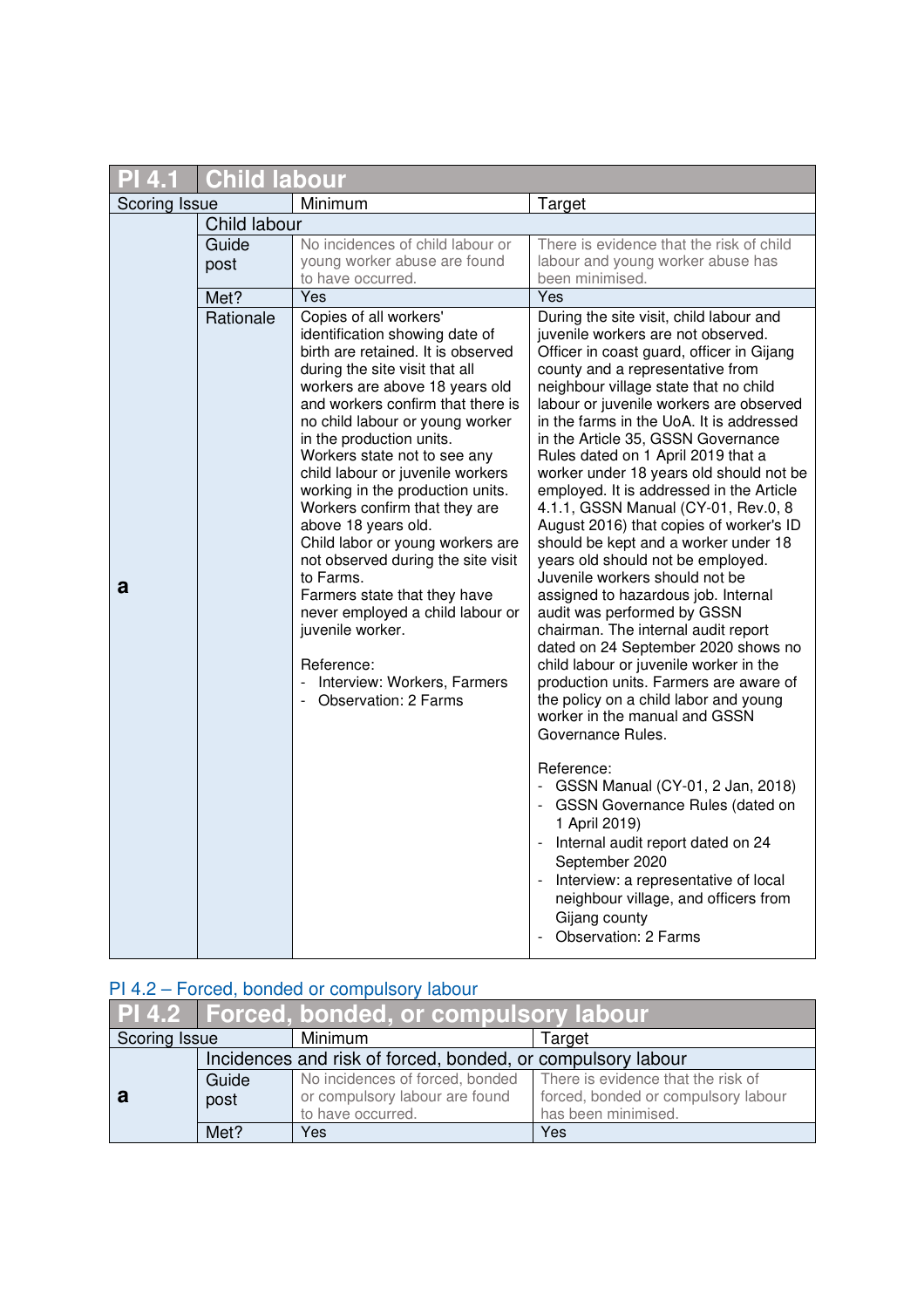| Rationale | Employment contracts are<br>written in Korean which is the<br>primary languages of workers in<br>the production units. There are<br>only 1 worker in the Farms in<br>UoA. The contract is issued to<br>worker. Workers state that any<br>fee is not paid to get the job.<br>Workers confirm that any original<br>identity documents are not<br>withheld by owners of production<br>units. Both workers and owners<br>of production units state that the<br>employment can be terminated<br>at worker's discretion. Workers<br>confirm that any part of the<br>salary, deposit or any valuables<br>are not withheld by owners.<br>Workers confirm that they are<br>free to leave the workplace when<br>they don't work. No deduction is<br>made from the wage.<br>Any complaint from workers<br>regarding unreasonable<br>deduction from the wage,<br>withholding wages or deposit is<br>not received.<br>Forced, bonded or compulsory<br>labor are not observed.<br>Reference:<br>- Interview: Workers, Farmers<br>in UoA,<br>- Observation: 2 Farms | Policy on prohibition of forced or<br>bonded labour is addressed in the<br>Article 4.2.1, GSSN Manual (CY-01,<br>Rev.0, 8 August 2016) and the Article<br>36, GSSN Governance Rules dated on<br>1 April 2019.<br>GSSN Manual is attached to the<br>employment contract. The employment<br>contract is issued to workers. Workers<br>understand the employment contract<br>and GSSN manual.<br>The migrant worker is hired via<br>Employment Permit System. Standard<br>employment contracts are used for<br>workers. Workers. Worker is not<br>required to pay any fees under<br>Employment Permit System operated<br>by Ministry of Employment and Labor.<br>Wages were paid monthly, which is<br>verified with bank transaction records.<br>Deduction is not made from the agreed<br>wage.<br>Officer in coast guard, officer in Gijang<br>county and a representative from<br>neighbour village state that any type of<br>forced labour is not observed in the<br>farms in the UoA.<br>Internal audit was performed by GSSN<br>chairman. The internal audit report<br>dated on 24 September 2020 shows no<br>child labour or juvenile worker in the<br>production units. Farmers are aware of<br>the policy on force labor in the manual<br>and GSSN Governance Rules.<br>Reference:<br>- GSSN Manual (CY-01, 2 Jan, 2018)<br>- GSSN Governance Rules (dated on<br>1 April 2019)<br>Internal audit report dated on 24<br>September 2020<br>Interview: a representative of local<br>neighbour village, and officer from<br>Gijang county, Officer from Coast<br>guard |
|-----------|------------------------------------------------------------------------------------------------------------------------------------------------------------------------------------------------------------------------------------------------------------------------------------------------------------------------------------------------------------------------------------------------------------------------------------------------------------------------------------------------------------------------------------------------------------------------------------------------------------------------------------------------------------------------------------------------------------------------------------------------------------------------------------------------------------------------------------------------------------------------------------------------------------------------------------------------------------------------------------------------------------------------------------------------------|-------------------------------------------------------------------------------------------------------------------------------------------------------------------------------------------------------------------------------------------------------------------------------------------------------------------------------------------------------------------------------------------------------------------------------------------------------------------------------------------------------------------------------------------------------------------------------------------------------------------------------------------------------------------------------------------------------------------------------------------------------------------------------------------------------------------------------------------------------------------------------------------------------------------------------------------------------------------------------------------------------------------------------------------------------------------------------------------------------------------------------------------------------------------------------------------------------------------------------------------------------------------------------------------------------------------------------------------------------------------------------------------------------------------------------------------------------------------------------------------------------------------------------------------------------------------------|

## PI 4.3 – Discrimination

|               | <b>PI 4.3 Discrimination</b>          |                                 |                                        |
|---------------|---------------------------------------|---------------------------------|----------------------------------------|
| Scoring Issue |                                       | Minimum                         | Target                                 |
|               | Incidences and risk of discrimination |                                 |                                        |
|               | Guide                                 | No incidences of discrimination | There is evidence that the risk of     |
|               | post                                  | are found to have occurred.     | discrimination covering all aspects of |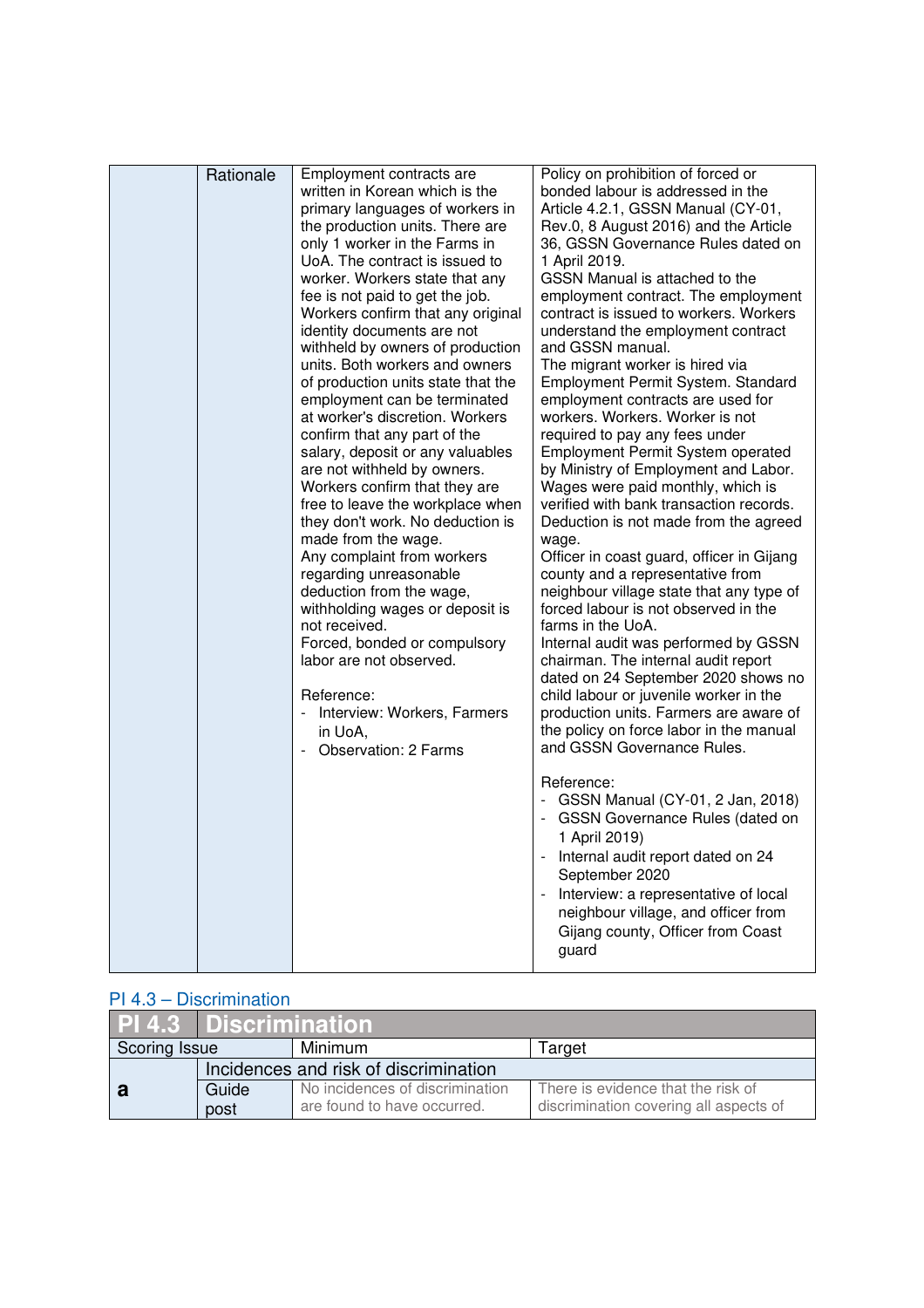|           |                                                                                                                                                                                                                                                                                                                                                                                                                                                                                                                                                                                                        | potential discrimination has been<br>minimised.                                                                                                                                                                                                                                                                                                                                                                                                                                                                                                                                                                                                                                                                                                                                                                                                                                                                                                                                               |
|-----------|--------------------------------------------------------------------------------------------------------------------------------------------------------------------------------------------------------------------------------------------------------------------------------------------------------------------------------------------------------------------------------------------------------------------------------------------------------------------------------------------------------------------------------------------------------------------------------------------------------|-----------------------------------------------------------------------------------------------------------------------------------------------------------------------------------------------------------------------------------------------------------------------------------------------------------------------------------------------------------------------------------------------------------------------------------------------------------------------------------------------------------------------------------------------------------------------------------------------------------------------------------------------------------------------------------------------------------------------------------------------------------------------------------------------------------------------------------------------------------------------------------------------------------------------------------------------------------------------------------------------|
| Met?      | Yes                                                                                                                                                                                                                                                                                                                                                                                                                                                                                                                                                                                                    | Yes                                                                                                                                                                                                                                                                                                                                                                                                                                                                                                                                                                                                                                                                                                                                                                                                                                                                                                                                                                                           |
| Rationale | Employment contracts, payroll<br>records, training records for<br>farmers and workers are<br>retained. Workers interviewed<br>state that there has been no<br>case of discrimination. A register<br>of complaints is prepared but<br>there has not been a case<br>reported.<br>Farmers state that they<br>understand the policy on<br>Prohibition of discrimination.<br>Reference:<br><b>Employment contracts</b><br>Payroll records<br>Training records (Training<br>material and attendance log)<br>Complaint/Grievance log<br>Interview: Workers, Farmers<br>in UoA,<br><b>Observation: 2 Farms</b> | Policy on Prohibition of discrimination is<br>addressed in the Article 4.3.1.1, GSSN<br>Manual (CY-01, Rev.0, 8 August 2016)<br>and in the Article 37, GSSN<br>Governance Rules dated on 1 April<br>2019. GSSN Governance Rules states<br>that GSSN members shall not engage<br>in or support discrimination at any point<br>of the employment stage based on the<br>national origin, religion, disability,<br>gender, sexual orientation, union<br>membership, political affiliation or age.<br>Trainings on the social accountability<br>are conducted for Farmers. Training<br>records (materials and training reports)<br>are retained. Subject on Discrimination<br>is noted from the records.<br>Internal audit was performed by GSSN<br>chairman. The internal audit report<br>dated on 24 September 2020 shows no<br>Nonconformity on discrimination in the<br>production units is noted.<br>Reference:<br>GSSN Manual (CY-01, 2 Jan, 2018)<br><b>GSSN Governance Rules (dated on</b> |
|           |                                                                                                                                                                                                                                                                                                                                                                                                                                                                                                                                                                                                        | 1 April 2019)<br>Internal audit report dated on 24<br>$\blacksquare$<br>September 2020<br>Interview: Workers, Farmers in UoA,<br><b>Observation: 2 Farms</b>                                                                                                                                                                                                                                                                                                                                                                                                                                                                                                                                                                                                                                                                                                                                                                                                                                  |

## PI 4.4 – Health, safety and insurance

|               |           | <b>PI 4.4 Health, safety, and insurance</b>                      |        |  |
|---------------|-----------|------------------------------------------------------------------|--------|--|
| Scoring Issue |           | Minimum                                                          | Target |  |
|               |           | Safe and healthy working and living environment for workers      |        |  |
|               | Guide     | The employer provides a safe                                     |        |  |
|               | post      | and healthy working and living                                   |        |  |
|               |           | environment (where<br>accommodation is provided) for             |        |  |
|               |           | workers.                                                         |        |  |
|               | Met?      | <b>Yes</b>                                                       |        |  |
| а             | Rationale | A safe and health working<br>environment is provided.            |        |  |
|               |           | Immediate serious hazards are                                    |        |  |
|               |           | not observed from the                                            |        |  |
|               |           | production units during the site                                 |        |  |
|               |           | visit. A worker interviewed states                               |        |  |
|               |           | that he can remove themselves<br>from immediate serious dangers. |        |  |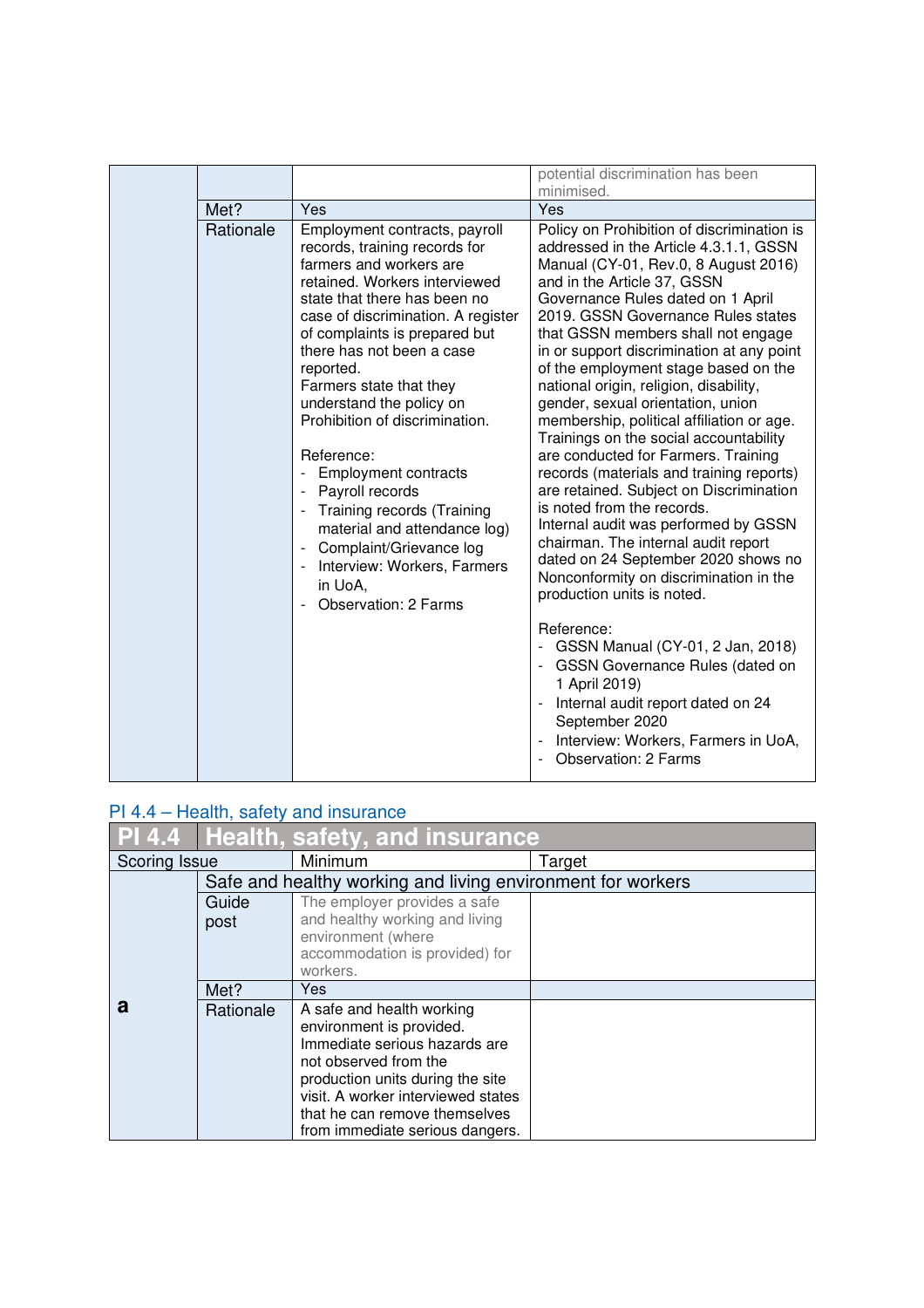| Farmers and the worker are          |  |
|-------------------------------------|--|
| aware of the hazards associated     |  |
| with works such as 'falling into    |  |
| water on the sea or while           |  |
| landing', 'slippery hazard          |  |
| especially harvesting work', 'hit   |  |
| by objects during lifting work',    |  |
| 'injury due to manual handling of   |  |
| heavy objects', etc. Farmers and    |  |
| the worker are supposed to wear     |  |
| life vest while on board. Life vest |  |
| is prepared on the vessel.          |  |
| Farmers were trained on the         |  |
| operation of lifting equipment in   |  |
| the port by local authority. The    |  |
| migrant worker states he is         |  |
| provided with a living quarter,     |  |
| food and drinking water by the      |  |
| farmer who is the employer. The     |  |
| living quarter is inspected and     |  |
| found clean and safe. Vessel        |  |
| Portal Service (VPS) system or      |  |
| GPS is installed in the vessels     |  |
| used for farming. The local coast   |  |
| guard can monitor the location of   |  |
| vessels with VPS system and         |  |
| the VPS system helps farmers        |  |
| navigate the farm areas. If a       |  |
| vessel is overturned or sank,       |  |
| coast guard immediately send a      |  |
| rescue team.                        |  |
| Vessels are basically not           |  |
| allowed to go to sea when           |  |
| Wind/Storm/Typhoon watch or         |  |
| warning is issued. Farmers are      |  |
| required to go to sea in pair.      |  |
| Farmers state that they don't       |  |
| normally go to sea even when it     |  |
| rains. The average lowest           |  |
| temperature in winter in Busan      |  |
| area is negative 1.4 Celsius        |  |
| degree for the last 30 years.       |  |
| (Korea Cold stress in the winter    |  |
| is assessed as medium risk.         |  |
| Countermeasures to prevent          |  |
| cold stress are prepared in the     |  |
| manual.                             |  |
|                                     |  |
| Reference:                          |  |
| - Weather Data Open Portal          |  |
| (https://data.kma.go.kr/),          |  |
| Korea Meteorological                |  |
| Administration                      |  |
|                                     |  |

Health and safety records and corrective action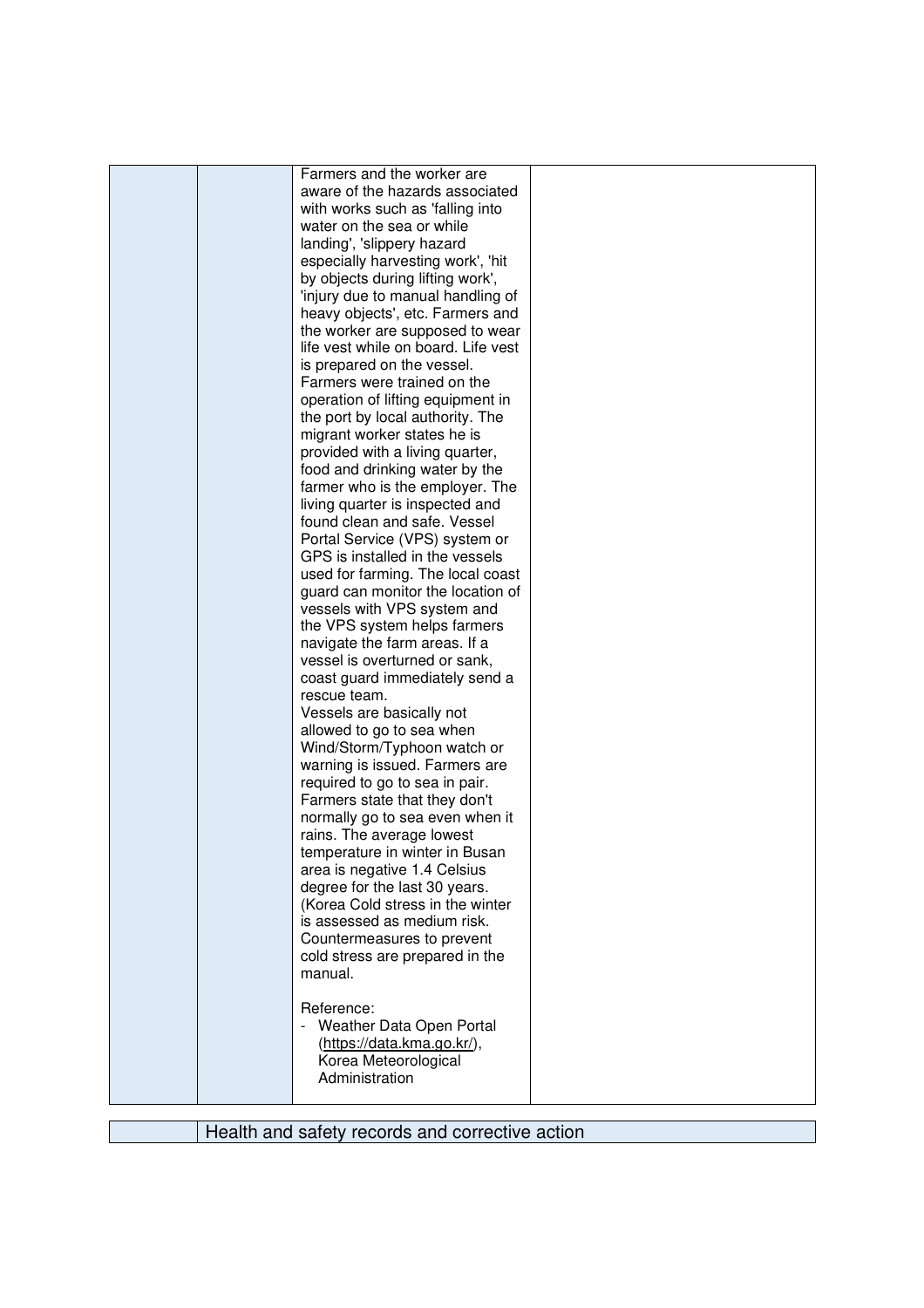| $\mathbf b$ | Guide<br>post | There is evidence that health<br>and safety related accidents and<br>violations are recorded and<br>corrective action is taken when                                                                                                                                                                                                                                                                                                                                                                                                                                                                                                                                                                                                                                                                                                                                                                                    | Hazards to personnel health and safety<br>are known. Accidents are analysed for<br>root causes. The root causes are<br>addressed and remediated to prevent                                                                                                                                                                                                                                                                                                                                                                                                                                                                                                                                                                                                                                                                                                                                                                                                                                                                                                                                                                                                                                                                                                                                                                                                                                                                                                                                                                                                                                                                                                     |
|-------------|---------------|------------------------------------------------------------------------------------------------------------------------------------------------------------------------------------------------------------------------------------------------------------------------------------------------------------------------------------------------------------------------------------------------------------------------------------------------------------------------------------------------------------------------------------------------------------------------------------------------------------------------------------------------------------------------------------------------------------------------------------------------------------------------------------------------------------------------------------------------------------------------------------------------------------------------|----------------------------------------------------------------------------------------------------------------------------------------------------------------------------------------------------------------------------------------------------------------------------------------------------------------------------------------------------------------------------------------------------------------------------------------------------------------------------------------------------------------------------------------------------------------------------------------------------------------------------------------------------------------------------------------------------------------------------------------------------------------------------------------------------------------------------------------------------------------------------------------------------------------------------------------------------------------------------------------------------------------------------------------------------------------------------------------------------------------------------------------------------------------------------------------------------------------------------------------------------------------------------------------------------------------------------------------------------------------------------------------------------------------------------------------------------------------------------------------------------------------------------------------------------------------------------------------------------------------------------------------------------------------|
|             |               | necessary. No immediate and<br>serious dangers to personnel<br>health or safety were identified.                                                                                                                                                                                                                                                                                                                                                                                                                                                                                                                                                                                                                                                                                                                                                                                                                       | future accidents of a similar nature. All<br>incidences including minor accidents are<br>included. Records are complete and<br>accurate.                                                                                                                                                                                                                                                                                                                                                                                                                                                                                                                                                                                                                                                                                                                                                                                                                                                                                                                                                                                                                                                                                                                                                                                                                                                                                                                                                                                                                                                                                                                       |
|             | Met?          | Yes                                                                                                                                                                                                                                                                                                                                                                                                                                                                                                                                                                                                                                                                                                                                                                                                                                                                                                                    | Yes                                                                                                                                                                                                                                                                                                                                                                                                                                                                                                                                                                                                                                                                                                                                                                                                                                                                                                                                                                                                                                                                                                                                                                                                                                                                                                                                                                                                                                                                                                                                                                                                                                                            |
|             | Rationale     | Farmers state that there has<br>been no health and safety<br>related accidents or violation.<br>Workers interviewed explains<br>that they didn't experience any<br>accident while he worked in the<br>farm.<br>Neighbours interviewed state<br>that they are not aware of<br>accidents from the farms in the<br>unit of assessment.<br>Immediate serious hazards are<br>not observed from the<br>production units during the site<br>visit.<br>Regular internal audits are<br>conducted of which scope<br>includes health & safety in order<br>to ensure the effectiveness of<br>Health & Safety program. The<br>audit findings are reported to<br>GSSN member meeting and<br>corrective actions are followed<br>up.<br>Reference:<br><b>GSSN Governance Rules</b><br>(dated 1 April 2019)<br>Interna audit reports<br>GSSN member meeting<br>minutes<br>Interview: Workers in UoA,<br>$\blacksquare$<br>Famers in UoA | Farmers and the worker are aware of<br>the hazards associated with works such<br>as 'falling into water on the sea or while<br>landing', 'slippery hazard especially<br>harvesting work', 'hit by objects during<br>lifting work', 'injury due to manual<br>handling of heavy objects', 'Cold stress',<br>etc.<br>Farmers in the unit of assessment state<br>that they can identify the work-related<br>hazards. Safety and Health responsible<br>is appointed in GSSN. Monthly trainings<br>on health and safety are conducted to<br>member farmers and workers, which is<br>verified with training records and daily<br>work log. e.g. Training in December was<br>conducted by Secretary of GSSN (Mr.<br>Kyung Yong Lee).<br>Date & Time: 22 December 202,<br>$\bullet$<br>15:00-17:00<br>Participants: Jaehong Jung<br>$\bullet$<br>Date & Time: 23 December 2020,<br>$\bullet$<br>15:00-17:00<br>Participants: Yeongtae Kim and a<br>$\bullet$<br>worker<br>Date & Time: 24 December 2020,<br>$\bullet$<br>15:00-17:00<br>Participants: Jeongmyeong Lee<br>$\bullet$<br>(Farmer) and a migrant worker<br>The migrant worker can speak simple<br>Korean and the training materials which<br>is written in the language of the migrant<br>worker are provided to the worker.<br>Training materials and training records<br>are retained. There has been no safety<br>accidents or violations. Farmers state<br>that they try to prevent accident. If it<br>happens, root cause will be identified<br>and removed to prevent recurrence<br>according to the GSSN Governance<br>Rules (Article 44).<br>Accident reports are not observed<br>during the audit. |
|             |               |                                                                                                                                                                                                                                                                                                                                                                                                                                                                                                                                                                                                                                                                                                                                                                                                                                                                                                                        | Reference:                                                                                                                                                                                                                                                                                                                                                                                                                                                                                                                                                                                                                                                                                                                                                                                                                                                                                                                                                                                                                                                                                                                                                                                                                                                                                                                                                                                                                                                                                                                                                                                                                                                     |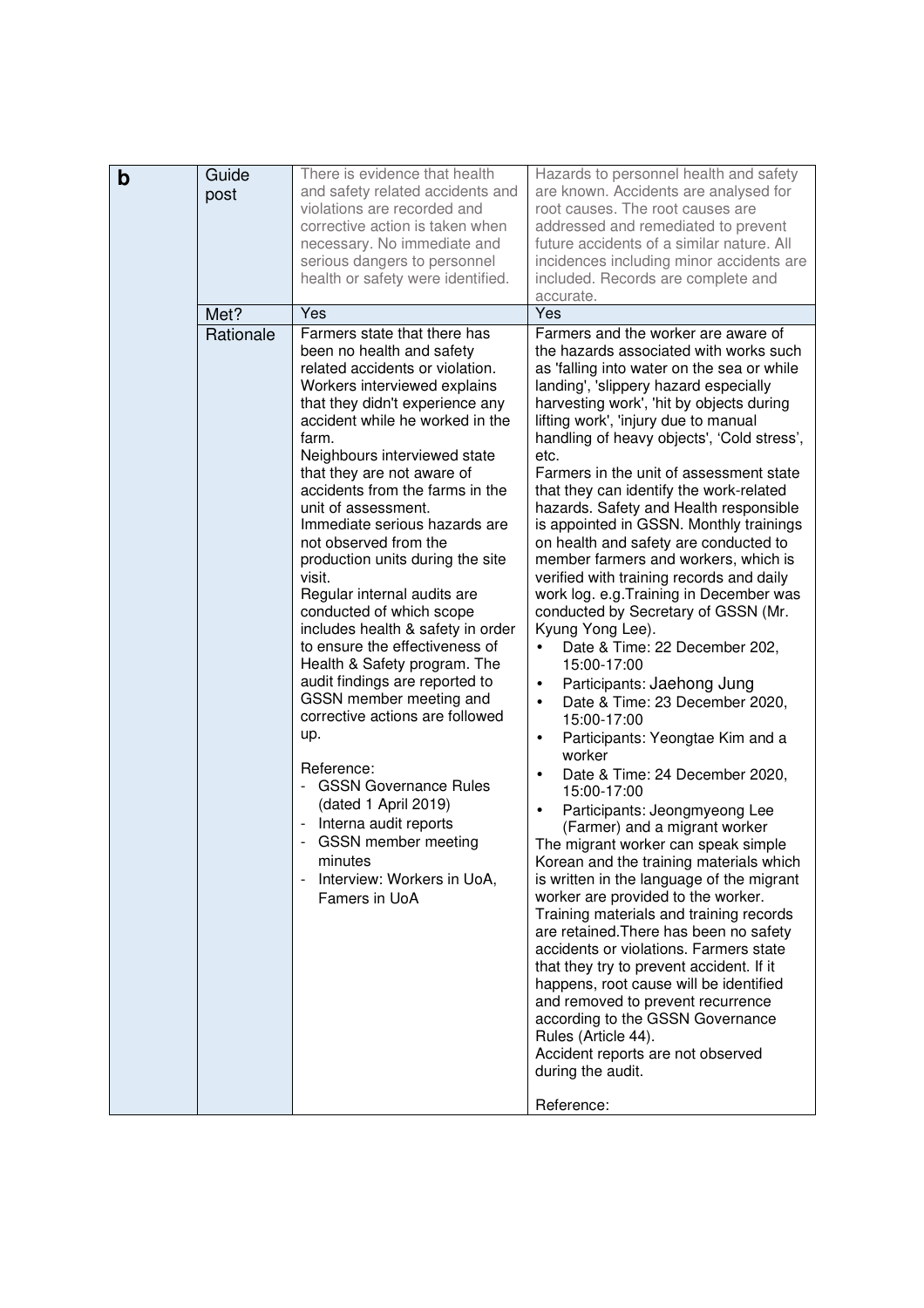|  | <b>GSSN Governance Rules (dated 1</b><br>$\overline{a}$<br>April 2019)<br>Daily work log<br>$\overline{a}$<br>Training records<br>$\overline{\phantom{a}}$<br>Interview: Workers in UoA, Famers in<br>$\overline{\phantom{a}}$<br>UoA, Coast guard officer, Gijang<br>county officer, GSSN Health and<br><b>Safety Responsible</b> |
|--|------------------------------------------------------------------------------------------------------------------------------------------------------------------------------------------------------------------------------------------------------------------------------------------------------------------------------------|
|--|------------------------------------------------------------------------------------------------------------------------------------------------------------------------------------------------------------------------------------------------------------------------------------------------------------------------------------|

|   | Occupational health and safety assessment and personnel training |                                                                                                                                                                                                                                                                                                                                                                                                                                                                                                                                                                                                                                       |                                                                                                                                                                                                                                                                                                                                                                                                                                                                                                                                                                                                                                                                                                                                                                                                                                                                                                                                                                                                                                                                                             |
|---|------------------------------------------------------------------|---------------------------------------------------------------------------------------------------------------------------------------------------------------------------------------------------------------------------------------------------------------------------------------------------------------------------------------------------------------------------------------------------------------------------------------------------------------------------------------------------------------------------------------------------------------------------------------------------------------------------------------|---------------------------------------------------------------------------------------------------------------------------------------------------------------------------------------------------------------------------------------------------------------------------------------------------------------------------------------------------------------------------------------------------------------------------------------------------------------------------------------------------------------------------------------------------------------------------------------------------------------------------------------------------------------------------------------------------------------------------------------------------------------------------------------------------------------------------------------------------------------------------------------------------------------------------------------------------------------------------------------------------------------------------------------------------------------------------------------------|
|   | Guide<br>post                                                    | There is evidence that<br>personnel are trained effectively<br>on health and safety topics<br>related to their role,<br>responsibilities and activities.                                                                                                                                                                                                                                                                                                                                                                                                                                                                              | Formal and regular training courses are<br>undertaken. Risk assessments are<br>documented and/or certified. Personnel<br>are appointed to apply health and safety<br>risk assessment, which may include an<br>overseeing management committee,<br>first aiders and/or fire marshals.<br>Special risks associated with changing<br>workplace or worker condition, such as<br>expectant mothers, will have due<br>consideration.                                                                                                                                                                                                                                                                                                                                                                                                                                                                                                                                                                                                                                                              |
|   | Met?                                                             | Yes                                                                                                                                                                                                                                                                                                                                                                                                                                                                                                                                                                                                                                   | Yes                                                                                                                                                                                                                                                                                                                                                                                                                                                                                                                                                                                                                                                                                                                                                                                                                                                                                                                                                                                                                                                                                         |
| C | Rationale                                                        | GSSN has arranged training<br>sessions for its member farmers<br>and workers. More than 10<br>trainings were provided to<br>farmers for last year. Health and<br>Safety topics are noted in the<br>training subjects. Training<br>records are retained.<br>All farmers have completed<br>yearly safe work training of<br>fisher men and farmers as per<br>the Article 29, Vessel Safe work<br>rules. Certificates of completion<br>are verified.<br>Reference:<br>- GSSN Governance Rules<br>(dated 1 April 2019)<br><b>Training Records including</b><br>training materials<br>Interview: Workers in UoA,<br>$\Box$<br>Famers in UoA | Safety and Health responsible are<br>appointed in GSSN.<br>Pregnant worker or nursing mother is<br>not observed during the site visit.<br>Farmers state female worker has not<br>been hired so far. If a worker is pregnant<br>or has a baby, she won't be assigned to<br>works which may be hazardous to the<br>worker or baby. During the site visit, it is<br>observed that the risk assessment is<br>conducted and documented. GSSN<br>regularly reviews risk assessment,<br>however the hazards associated with<br>virus infection not identified. The primary<br>processing is performed by the same<br>people who are engaged in the<br>harvesting and farming work.<br>A condition is raised to this point.<br>The ASC-MSC Seaweed (Algae)<br>standard requires Risk assessments are<br>documented and/or certified if<br>processing of seaweeds are performed<br>by the same people engaged in the<br>harvesting or farming work, however the<br>hazards associated with COVID-19<br>Pandemic are not identified nor the risks<br>are evaluate in the risk assessment<br>document. |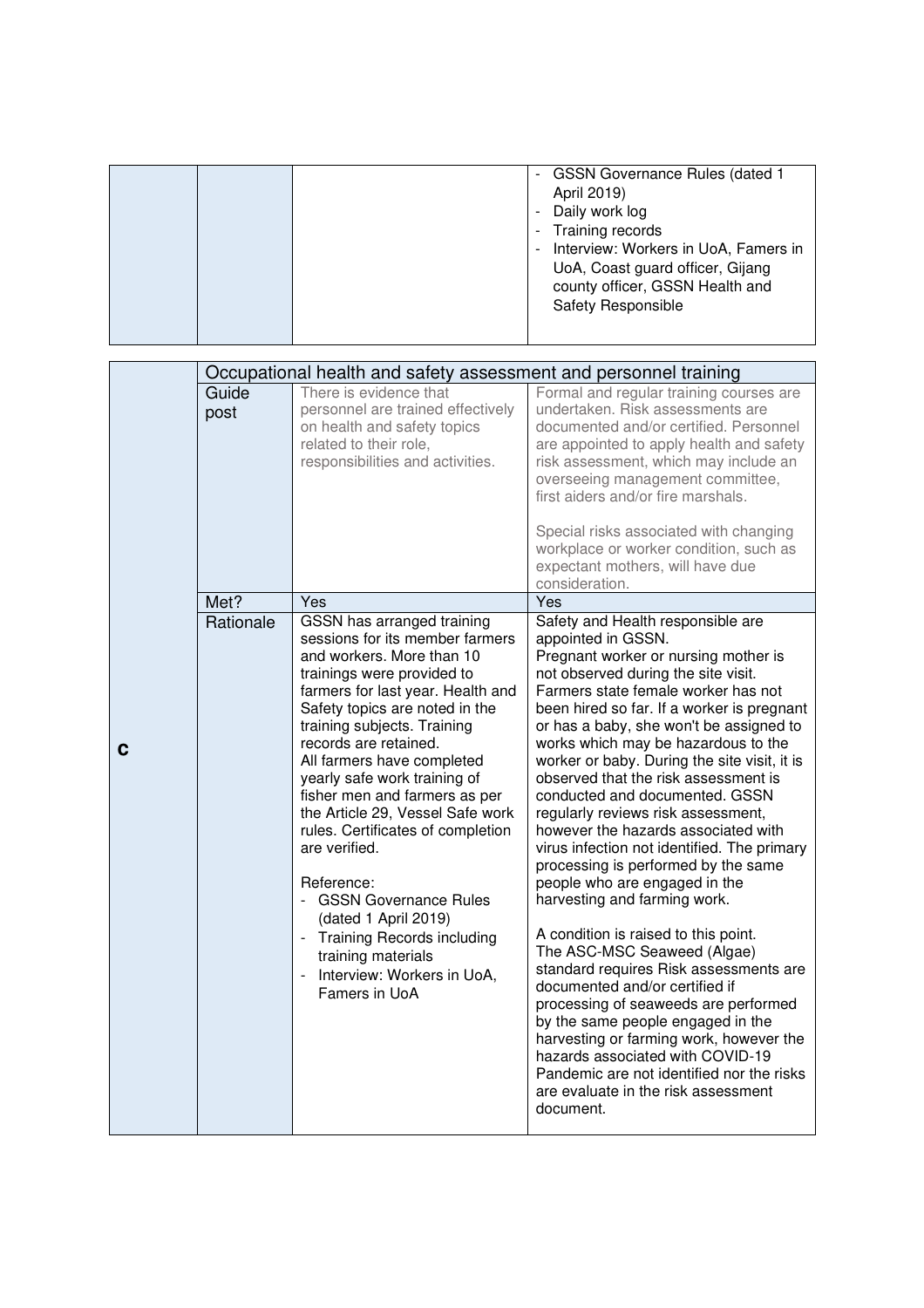|  |  | Reference:<br><b>GSSN Governance Rules (dated 1</b><br>-<br>April 2019)<br>Training Records including training<br>materials<br>Risk assessment<br>Interview: Workers in UoA, Famers in<br>$\sim$<br>UoA, Safety and Health Responsible |
|--|--|----------------------------------------------------------------------------------------------------------------------------------------------------------------------------------------------------------------------------------------|
|--|--|----------------------------------------------------------------------------------------------------------------------------------------------------------------------------------------------------------------------------------------|

|   | Organisation responsibility and insurance provided for personnel accident or<br>injury |                                                                                                                                                                                                                                                                                                                                                                                                                                                                                                                                                                      |                                                                                                                                                                                                                                                                                                                                                                                                                                                                                                                                                                                                        |                                                                                                                                                                                                                                                                                                                                                                                                                                                                                                                                                       |
|---|----------------------------------------------------------------------------------------|----------------------------------------------------------------------------------------------------------------------------------------------------------------------------------------------------------------------------------------------------------------------------------------------------------------------------------------------------------------------------------------------------------------------------------------------------------------------------------------------------------------------------------------------------------------------|--------------------------------------------------------------------------------------------------------------------------------------------------------------------------------------------------------------------------------------------------------------------------------------------------------------------------------------------------------------------------------------------------------------------------------------------------------------------------------------------------------------------------------------------------------------------------------------------------------|-------------------------------------------------------------------------------------------------------------------------------------------------------------------------------------------------------------------------------------------------------------------------------------------------------------------------------------------------------------------------------------------------------------------------------------------------------------------------------------------------------------------------------------------------------|
|   | Guide<br>post                                                                          | expenses.                                                                                                                                                                                                                                                                                                                                                                                                                                                                                                                                                            | No incidences of workers having to<br>cover their own work-related medical                                                                                                                                                                                                                                                                                                                                                                                                                                                                                                                             | The organisation is responsible and<br>there is proof of insurance (accident<br>or injury) for personnel medical costs<br>in a job-related accident or injury,<br>unless otherwise covered. This<br>includes all seasonal workers.                                                                                                                                                                                                                                                                                                                    |
|   | Met?                                                                                   | Yes                                                                                                                                                                                                                                                                                                                                                                                                                                                                                                                                                                  |                                                                                                                                                                                                                                                                                                                                                                                                                                                                                                                                                                                                        | Yes                                                                                                                                                                                                                                                                                                                                                                                                                                                                                                                                                   |
| d | Rationale                                                                              | their own work-related medical<br>expenses is not observed.<br>violation. The worker interviewed<br>work-related medical expenses.<br>Workers are covered by the sailor<br>insurance.<br>Insurance details are as follows;<br>Vessel owner<br>Vessel number<br>Certificate number<br>Validity<br>Number of sailors<br>covered<br>Certificate number<br>Validity<br>Number of sailors<br>covered<br>Vessel owner<br>Vessel number<br>Certificate number<br>Validity<br>Number of sailors<br>covered<br>Certificate number<br>Validity<br>Number of sailors<br>covered | Incidence of workers having to cover<br>Farmers state that there has been no<br>health and safety related accidents or<br>explains that he didn't experience any<br>accident while he worked in the farm.<br>Farmers have sailor insurance to cover<br>Sailor insurance is renewed yearly.<br>Yeongtae Kim<br>9801014-6267102<br>9801-0071-3159<br>1 Jan. 2020 - 31 Dec.<br>2020<br>$\mathbf{1}$<br>9801-0092-2153<br>1 Jan. 2021 - 31 Dec.<br>2021<br>Yeongtae Kim<br>1609010-6469108<br>9801-0067-0348<br>1 Jan. 2020 - 31 Dec.<br>2020<br>2<br>9801-0097-6997<br>1 Jan. 2021 - 31 Dec.<br>2021<br>2 | It is addressed in the Article 40,<br><b>GSSN Governance Rules that</b><br>farmers shall provide the insurance<br>worker to cover work-related medical<br>expenses of workers. And members<br>shall pay the work-related medical<br>expenses.<br>Famers, workers and coast guard<br>officer state that there has been no<br>accident in the units of assessment.<br>Reference:<br><b>GSSN Governance Rules (dated</b><br>1 April 2019)<br>Insurance policies<br>Daily Work Log<br>Interview: Workers in UoA,<br>Famers in UoA, Coast guard<br>officer |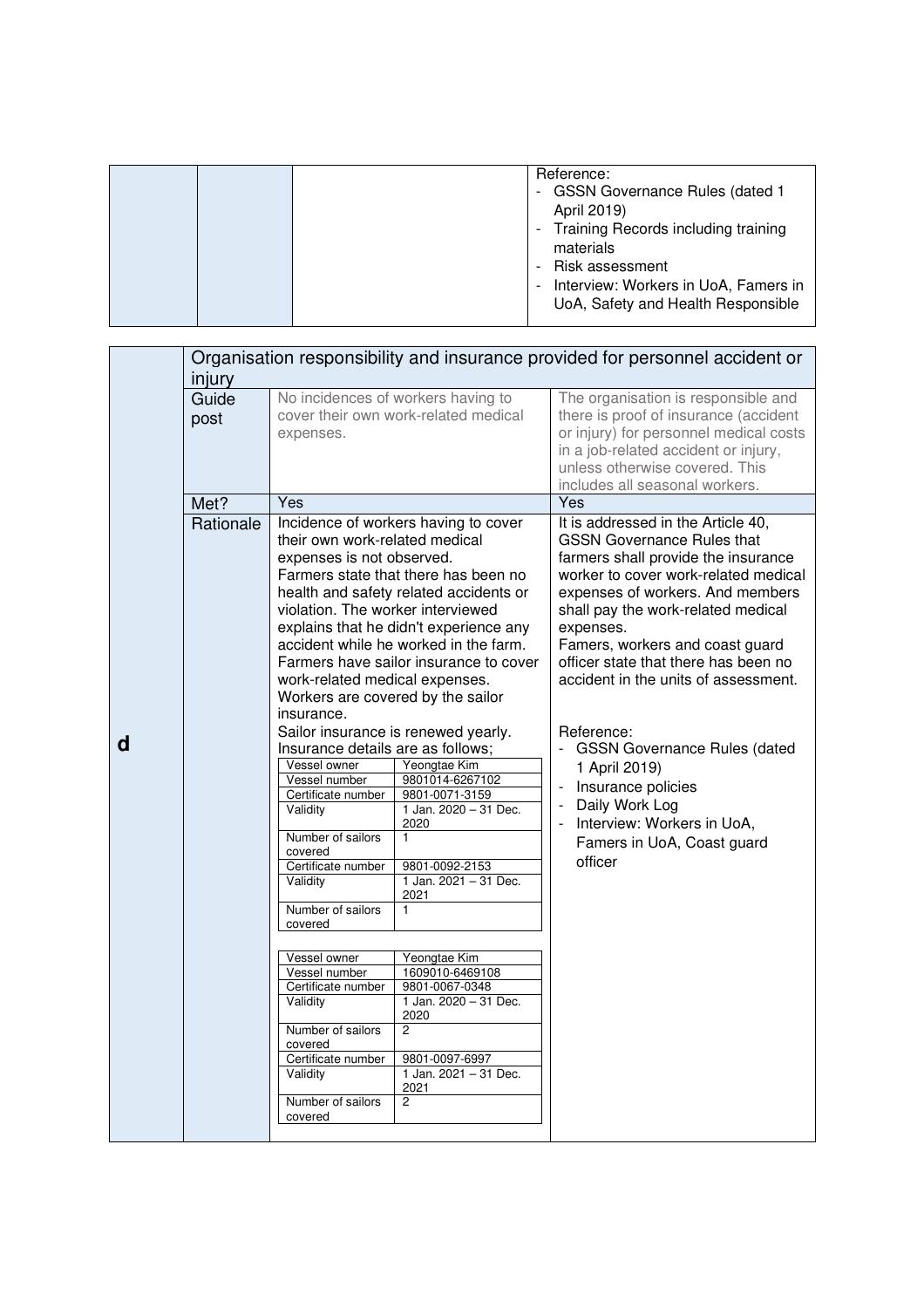|  | Vessel owner                                                                                    | Jeongmyeong Lee                                                         |  |
|--|-------------------------------------------------------------------------------------------------|-------------------------------------------------------------------------|--|
|  | Vessel number                                                                                   | 0511014-6468907                                                         |  |
|  | Certificate number                                                                              | 9801-0089-6636                                                          |  |
|  | Validity                                                                                        | 1 Jan. 2020 - 31 Dec.<br>2020                                           |  |
|  | Number of sailors<br>covered                                                                    | 1                                                                       |  |
|  | Certificate number                                                                              | 9801-0090-5636                                                          |  |
|  | Validity                                                                                        | 1 Jan. 2021 - 31 Dec.<br>2021                                           |  |
|  | Number of sailors<br>covered                                                                    |                                                                         |  |
|  | Reference:<br>April 2019)<br>Insurance policies<br>$\blacksquare$<br>- Daily Work Log<br>in UoA | - GSSN Governance Rules (dated 1<br>- Interview: Workers in UoA, Famers |  |

## PI 4.5 – Fair and decent wages

| 4.5           | Fair and decent wages    |                                                                                                                                                                                                                                                                                                                                                                                                                                                                                                                                                                                                                                    |                                                                                                                                                                                                                                                                                                                                                                                                                                                                                                                                                                                                                                                                                                                                                                                                               |  |
|---------------|--------------------------|------------------------------------------------------------------------------------------------------------------------------------------------------------------------------------------------------------------------------------------------------------------------------------------------------------------------------------------------------------------------------------------------------------------------------------------------------------------------------------------------------------------------------------------------------------------------------------------------------------------------------------|---------------------------------------------------------------------------------------------------------------------------------------------------------------------------------------------------------------------------------------------------------------------------------------------------------------------------------------------------------------------------------------------------------------------------------------------------------------------------------------------------------------------------------------------------------------------------------------------------------------------------------------------------------------------------------------------------------------------------------------------------------------------------------------------------------------|--|
|               | Scoring Issue<br>Minimum |                                                                                                                                                                                                                                                                                                                                                                                                                                                                                                                                                                                                                                    | Target                                                                                                                                                                                                                                                                                                                                                                                                                                                                                                                                                                                                                                                                                                                                                                                                        |  |
| Guide<br>post |                          | Fair and decent wages<br>The organisation pays at least<br>the legally required minimum<br>wage. Deductions in pay for<br>disciplinary actions are not<br>allowed and payments are made<br>in a manner convenient to<br>workers.                                                                                                                                                                                                                                                                                                                                                                                                   | The organisation pays a living wage and<br>there are no labour-only contracting<br>relationships.                                                                                                                                                                                                                                                                                                                                                                                                                                                                                                                                                                                                                                                                                                             |  |
|               | Met?                     | Yes                                                                                                                                                                                                                                                                                                                                                                                                                                                                                                                                                                                                                                | Yes                                                                                                                                                                                                                                                                                                                                                                                                                                                                                                                                                                                                                                                                                                                                                                                                           |  |
| a             | Rationale                | Minimum wage is determined by<br>Minimum wage commission<br>(www.minimumwage.go.kr)<br>every year in Korea. Only one<br>minimum wage across Korea is<br>applied. Workers are paid above<br>the minimum wage. Wage is<br>paid by bank transfer to workers<br>or by Cash as worker wishes.<br>Bank transaction record is<br>verified.<br>It is addressed in the Article 34,<br><b>GSSN Governance Rules that</b><br>members of GSSN shall pay<br>workers above the Gijang<br>County living wage. Wage<br>deduction shall not be excised<br>as a disciplinary measure.<br>Payment shall be made in a<br>manner convenient to workers. | The living wage announced by local<br>government, Gijang County office<br>(www.gijang.go.kr). GSSN Governance<br>Rules (Article 13.2.6) states that farmer<br>shall ensure that at least the Gijang<br>County living wage is paid. During the<br>site visit, it was observed that the<br>evidence showing the living wage was<br>paid. The Gijang County living wage is<br>more than 15% higher than the<br>minimum wage announced by Minimum<br><b>Wage Commission</b><br>(www.minimumwage.go.kr).<br>The wages indicated in the employment<br>contracts are observed higher than the<br>Gijang County living wage. As for the<br>migrant worker, food, housing, water,<br>transport are provided by farmer in<br>addition to the wage. Labour-only<br>contracting is not observed during the<br>site visit. |  |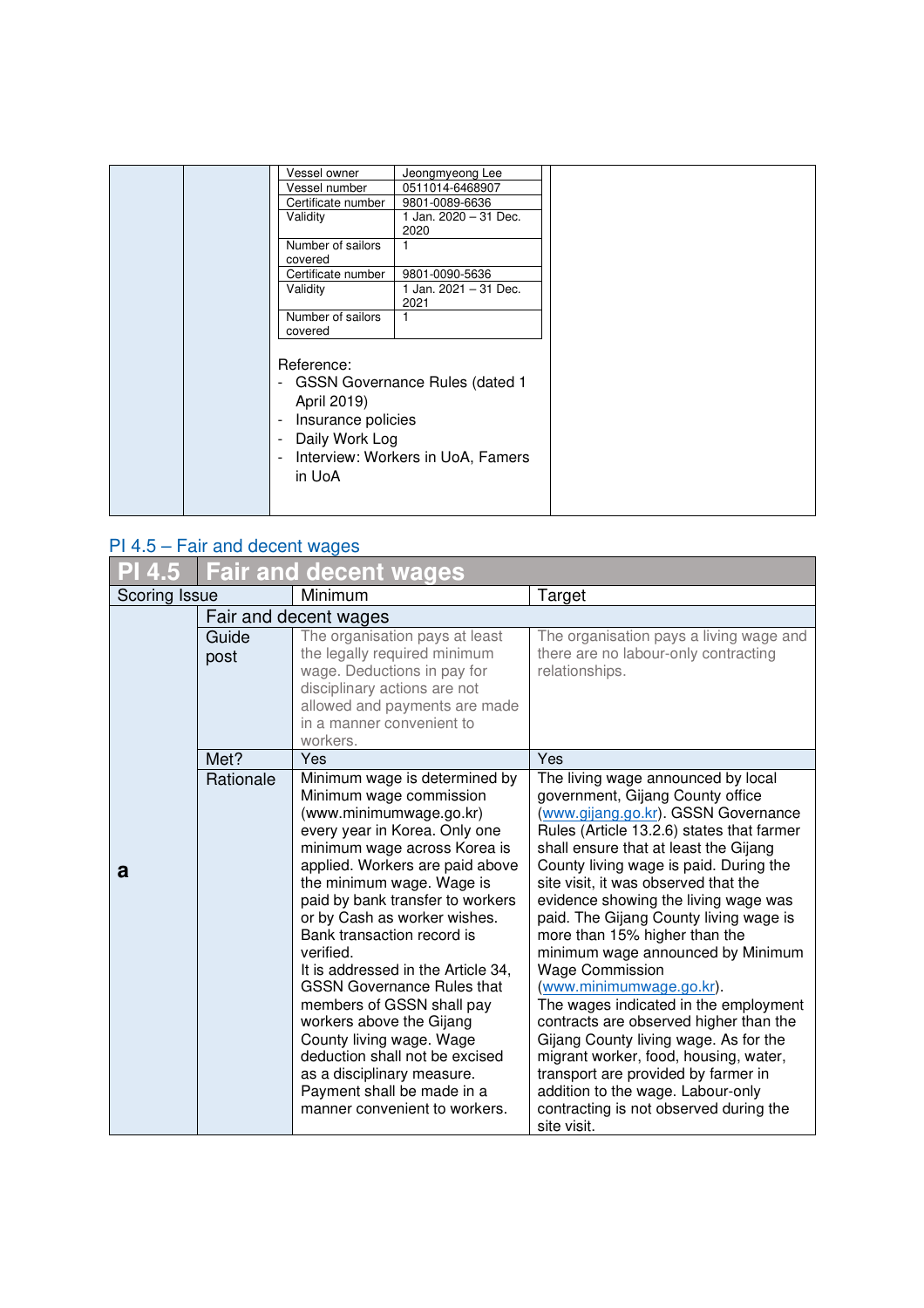| The worker interviewed states<br>that the wage agreed is paid by<br>bank transfer. No deduction was<br>made.<br>Reference:<br><b>GSSN Governance Rules</b><br>(dated 1 April 2019)<br>Pay stub<br>Bank transaction records<br>Gijang County Living wage<br>(www.gijang.go.kr)<br>Minimum wage (Minimum<br>$\overline{\phantom{a}}$<br><b>Wage Commission</b><br>(www.minimumwage.go.kr)<br>Interview: Workers in UoA,<br>$\overline{\phantom{a}}$<br>Famers in UoA | Reference:<br><b>GSSN Governance Rules (dated 1</b><br>April 2019)<br>Pay stub<br>Bank transaction records<br>$\blacksquare$<br>Gijang County Living wage<br>(www.gijang.go.kr)<br>Minimum wage (Minimum Wage<br>$\overline{a}$<br>Commission<br>(www.minimumwage.go.kr)<br>Interview: Workers in UoA, Famers in<br>L,<br><b>UoA</b> |
|--------------------------------------------------------------------------------------------------------------------------------------------------------------------------------------------------------------------------------------------------------------------------------------------------------------------------------------------------------------------------------------------------------------------------------------------------------------------|--------------------------------------------------------------------------------------------------------------------------------------------------------------------------------------------------------------------------------------------------------------------------------------------------------------------------------------|
|--------------------------------------------------------------------------------------------------------------------------------------------------------------------------------------------------------------------------------------------------------------------------------------------------------------------------------------------------------------------------------------------------------------------------------------------------------------------|--------------------------------------------------------------------------------------------------------------------------------------------------------------------------------------------------------------------------------------------------------------------------------------------------------------------------------------|

## PI 4.6 – Freedom of association and collective bargaining

| PI 4.6 |                          |                                                                     | Freedom of association and collective bargaining                                     |
|--------|--------------------------|---------------------------------------------------------------------|--------------------------------------------------------------------------------------|
|        | Minimum<br>Scoring Issue |                                                                     | Target                                                                               |
|        |                          | Freedom of association and collective bargaining                    |                                                                                      |
|        | Guide                    | There are no incidences of the                                      | There is evidence that the risk of                                                   |
|        | post                     | production unit restricting worker                                  | restrictions to freedom of association                                               |
|        |                          | access to associate or bargain                                      | and collective bargaining has been                                                   |
|        |                          | collectively.                                                       | minimised.                                                                           |
|        | Met?                     | Yes                                                                 | Yes                                                                                  |
|        | Rationale                | It is addressed in the Article 38,                                  | It is addressed in the Article 38, GSSN                                              |
|        |                          | <b>GSSN Governance Rules that</b><br>members shall not restrict the | Governance Rules that members shall<br>not restrict the freedom of association       |
|        |                          | freedom of association and                                          | and collective bargaining.                                                           |
|        |                          | collective bargaining. Trade                                        | Farmers are trained on the freedom of                                                |
|        |                          | union is not formed in GSSN.                                        | association and collective bargaining.                                               |
| а.     |                          | The worker interviewed state                                        | Farmers state to be aware of the policy                                              |
|        |                          | that his employer (a farmer)                                        | on the freedom of association and                                                    |
|        |                          | never restricted or threated them                                   | collective bargaining. They explain that                                             |
|        |                          | not to form a trade union.<br>Farmers state only 2 farmers          | in practice, full time workers were only 2<br>workers employed to 2 farms, one each. |
|        |                          | had one full time worker each.                                      | Trade union is not formed in GSSN.                                                   |
|        |                          |                                                                     |                                                                                      |
|        |                          | Reference:                                                          | Reference:                                                                           |
|        |                          | <b>GSSN Governance Rules</b>                                        | <b>GSSN Governance Rules (dated 1</b>                                                |
|        |                          | (dated 1 April 2019)                                                | April 2019)                                                                          |
|        |                          | Interview: Workers in UoA,<br>$\blacksquare$                        | Interview: Workers in UoA, Famers in                                                 |
|        |                          | Famers in UoA                                                       | <b>UoA</b>                                                                           |
|        |                          |                                                                     |                                                                                      |

## PI 4.7 – Disciplinary practices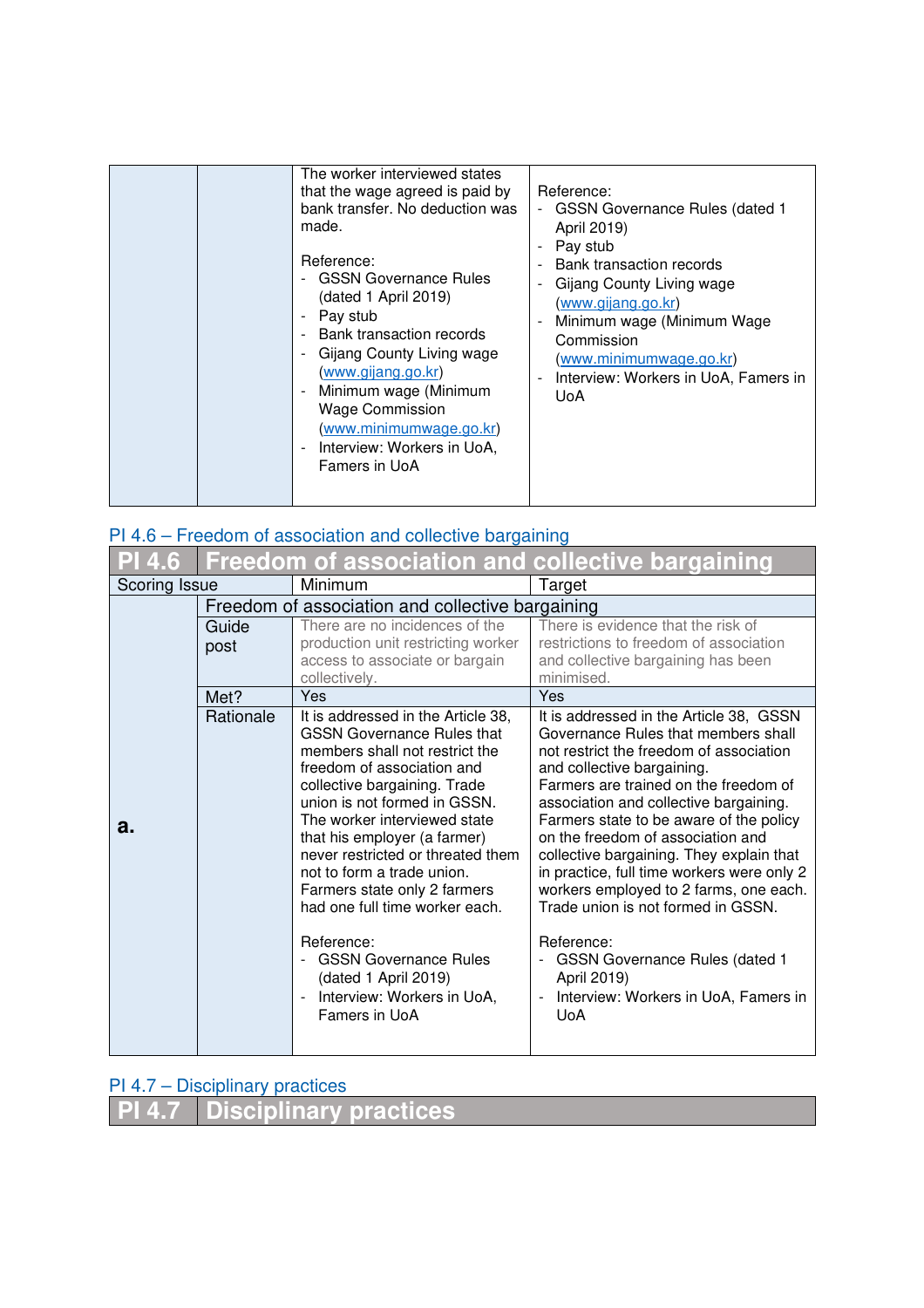| Scoring Issue |                        | Minimum                                                                                                                                                                                                                                                                                                                                                                                                                                                                                                   | Target                                                                                                                                                                                                                                                                                                                                                                                                                                                                                                                                                                                                                                                                                                                                                                                  |
|---------------|------------------------|-----------------------------------------------------------------------------------------------------------------------------------------------------------------------------------------------------------------------------------------------------------------------------------------------------------------------------------------------------------------------------------------------------------------------------------------------------------------------------------------------------------|-----------------------------------------------------------------------------------------------------------------------------------------------------------------------------------------------------------------------------------------------------------------------------------------------------------------------------------------------------------------------------------------------------------------------------------------------------------------------------------------------------------------------------------------------------------------------------------------------------------------------------------------------------------------------------------------------------------------------------------------------------------------------------------------|
|               | Disciplinary practices |                                                                                                                                                                                                                                                                                                                                                                                                                                                                                                           |                                                                                                                                                                                                                                                                                                                                                                                                                                                                                                                                                                                                                                                                                                                                                                                         |
|               | Guide<br>post          | There is a policy in place to<br>ensure against abusive<br>disciplinary practices. No<br>incidences of tolerated abuse<br>have taken place.                                                                                                                                                                                                                                                                                                                                                               | The risk of potential abuse around<br>discipline has been minimised. There<br>are clearly outlined procedures to raise,<br>file and respond to a complaint of abuse<br>in an effective manner. Management<br>and workers are clear on the policy and<br>procedures. Training is provided to<br>supervisors on acceptable disciplinary<br>measures.                                                                                                                                                                                                                                                                                                                                                                                                                                      |
|               | Met?                   | Yes                                                                                                                                                                                                                                                                                                                                                                                                                                                                                                       | Yes                                                                                                                                                                                                                                                                                                                                                                                                                                                                                                                                                                                                                                                                                                                                                                                     |
| a             | Rationale              | Farmers state that there has<br>been no disciplinary action<br>taken. The worker interviewed<br>states that he has not<br>experienced any abuse or<br>harassment.<br>Neighbours says they have<br>never heard of worker abuse<br>case.<br>Public officer from Gijang<br>County office confirms that<br>any abuse case of worker is<br>not reported.<br>Reference:<br>- GSSN Governance Rules<br>(dated 1 April 2019)<br>Interview: Workers in UoA,<br>Famers in UoA, Officer from<br>Gijang county office | It is addressed in the Article 39,<br><b>GSSN Governance Rules that</b><br>members shall not exercise<br>physical, verbal and/or mental<br>abuse, bullying, harassment.<br>Farmers state that they will report to<br>GSSN if disciplinary action is<br>necessary.<br>Training records on the policy on<br>disciplinary measures and anti-<br>harassment and anti-abuse policy<br>are retained.<br>Worker can file a grievance to<br>GSSN if unfair disciplinary action is<br>taken against them. (Article 39,<br><b>GSSN Governance Rules)</b><br>Workers interviewed state that there<br>has been no disciplinary action.<br>Reference:<br><b>GSSN Governance Rules (dated 1</b><br>April 2019)<br>- Interview: Workers in UoA, Famers in<br>UoA, Officer from Gijang county<br>office |

## PI 4.8 – Working hours

|               | <b>PI 4.8 Working hours</b> |                                                                                                                         |                                                                                                                                                                              |
|---------------|-----------------------------|-------------------------------------------------------------------------------------------------------------------------|------------------------------------------------------------------------------------------------------------------------------------------------------------------------------|
| Scoring Issue |                             | Minimum                                                                                                                 | Target                                                                                                                                                                       |
|               | Working hours               |                                                                                                                         |                                                                                                                                                                              |
|               | Guide<br>post               | The organisation abides at least<br>to the legally required working<br>and overtime laws. All overtime<br>is voluntary. | The organisation abides by industry<br>norms. Overtime is not regular. Workers<br>are provided with at least one day off<br>following every six consecutive days of<br>work. |
|               | Met?                        | Yes                                                                                                                     | Yes                                                                                                                                                                          |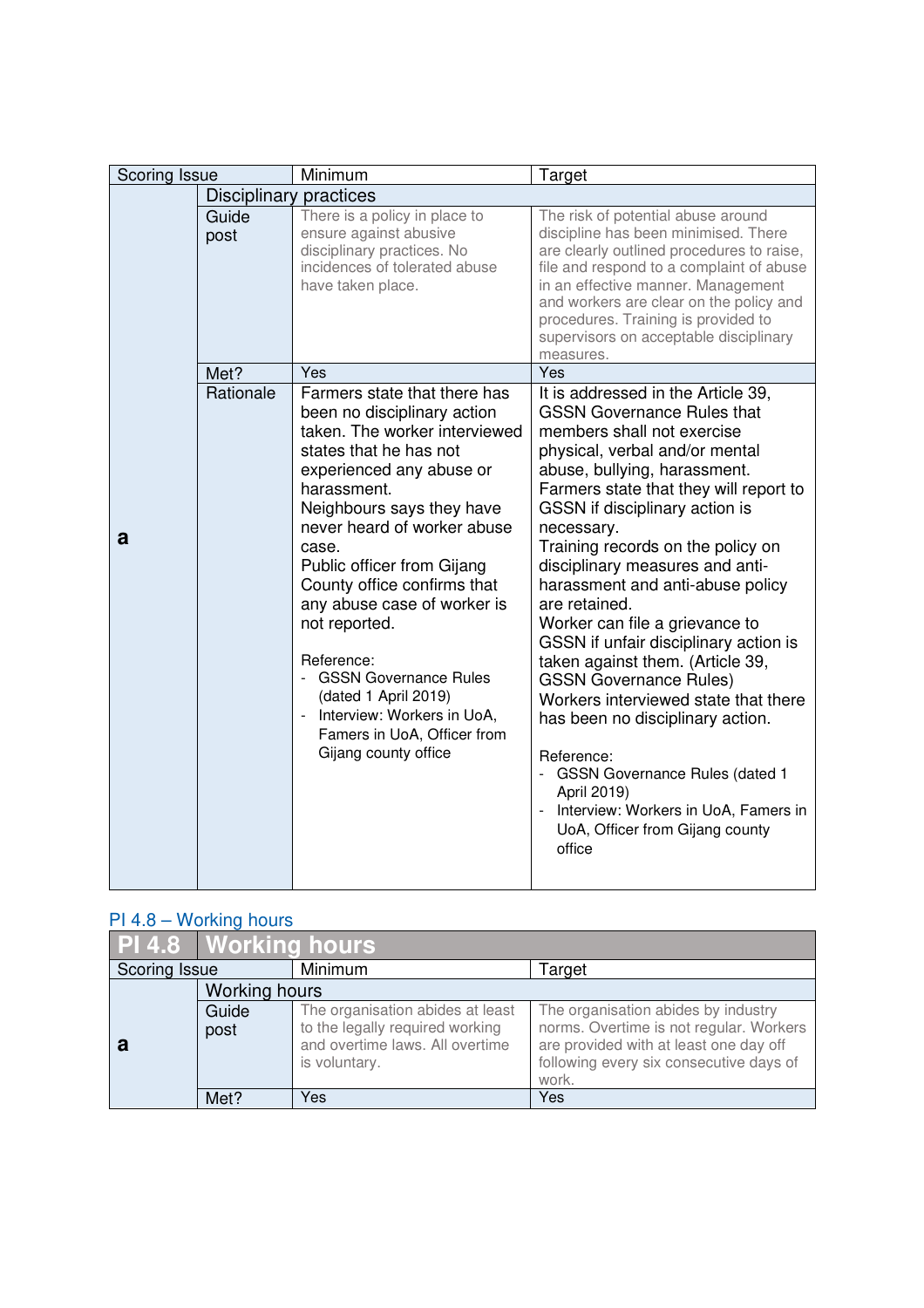| Rationale |                                                                                                                                                                                                                                                                                                                                                                                                                                                                                                                                                                                                                                                                                                                                                                                                                                                                                                                                                                                                                                                                                                                                                                                                                                                                 | Weekly working hours don't exceed                                                                                                                                                                                                                                                                                                                                                                                                                                                                                                                                                                                                                                                                                                                                                                                         |
|-----------|-----------------------------------------------------------------------------------------------------------------------------------------------------------------------------------------------------------------------------------------------------------------------------------------------------------------------------------------------------------------------------------------------------------------------------------------------------------------------------------------------------------------------------------------------------------------------------------------------------------------------------------------------------------------------------------------------------------------------------------------------------------------------------------------------------------------------------------------------------------------------------------------------------------------------------------------------------------------------------------------------------------------------------------------------------------------------------------------------------------------------------------------------------------------------------------------------------------------------------------------------------------------|---------------------------------------------------------------------------------------------------------------------------------------------------------------------------------------------------------------------------------------------------------------------------------------------------------------------------------------------------------------------------------------------------------------------------------------------------------------------------------------------------------------------------------------------------------------------------------------------------------------------------------------------------------------------------------------------------------------------------------------------------------------------------------------------------------------------------|
|           | Farmers are fully aware of the<br>Labour Standard Act in which<br>weekly working hours and<br>overtime limit are defined.<br>Currently the number of<br>employees in the respective<br>production units are less than<br>4. 40 hours of weekly working<br>hours and 12 hours of<br>overtime rules are not<br>applicable to the organization<br>hiring less than 5 employees<br>as per the Annex 1,<br><b>Presidential Decree of Labour</b><br>Standard Act. In addition,<br>Article 63, Labour Standard<br>Act states that working hours<br>rules and rest day rules are<br>not applicable to aqua culture<br>business.<br>Records show that working<br>hours of workers are less<br>than legally defined working<br>hours threshold. The worker<br>interviewed states that they<br>don't do overtime. Daily<br>working hours are less than 8<br>hours.<br>Working hours procedure is<br>addressed in the Article 34,<br><b>GSSN Governance Rules that</b><br>Workers state that overtime<br>work is voluntary, but they<br>have not done overtime work<br>at all.<br>Reference:<br><b>GSSN Governance Rules</b><br>(dated 1 April 2019)<br>- National Law Information<br>Center (www.law.go.kr)<br>Interview: Workers in UoA,<br>$\mathbb{L}$<br>Famers in UoA | 40 hours. No overtime is performed.<br>It is addressed in the Article 34,<br><b>GSSN Governance Rules that weekly</b><br>working hours are clearly defined.<br>GSSN is committed to 40 hours of<br>weekly working. Any overtime work<br>are supposed to be clearly recorded<br>in the daily work log. Farmers shall<br>pay for overtime and rest day work<br>at a premium rate. It is also stated in<br><b>GSSN Governance Rules that a rest</b><br>day is given to workers every 6<br>consecutive days of working.<br>The worker interviewed states that<br>he was given a day off after 6<br>consecutive days of work.<br>Reference:<br>- GSSN Governance Rules (dated 1<br>April 2019)<br>- National Law Information Center<br>(www.law.go.kr)<br>Daily Work Log<br>Interview: Workers in UoA, Famers in<br><b>UoA</b> |

## PI 4.9 – Environmental and social training

|               | <b>PL4.9 Environmental and social training</b> |         |       |
|---------------|------------------------------------------------|---------|-------|
| Scoring Issue |                                                | Minimum | arget |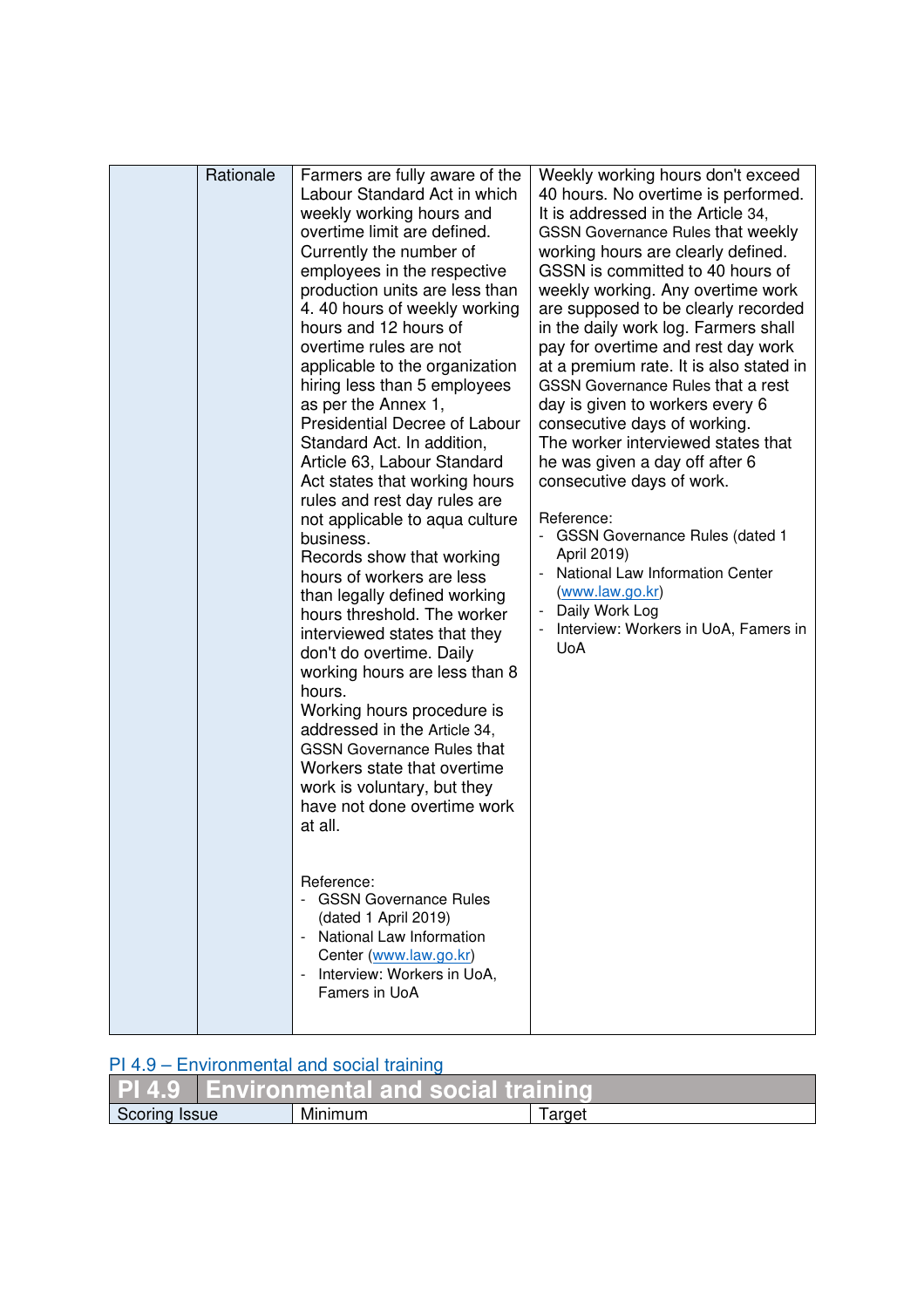|   | Environmental awareness and training |                                                                                                                                                                                                                                                                                                                                                                                                                                                                                                                                                                                                                                                                                                                                                                                                                                                                                                                                                                                                                                                                                                                                                                                                                                                                |                                                                                                                                                                                                                                                                                                                                                                                                                                                                                                                                                                                                                                                                                                                                                                                                                                                                              |
|---|--------------------------------------|----------------------------------------------------------------------------------------------------------------------------------------------------------------------------------------------------------------------------------------------------------------------------------------------------------------------------------------------------------------------------------------------------------------------------------------------------------------------------------------------------------------------------------------------------------------------------------------------------------------------------------------------------------------------------------------------------------------------------------------------------------------------------------------------------------------------------------------------------------------------------------------------------------------------------------------------------------------------------------------------------------------------------------------------------------------------------------------------------------------------------------------------------------------------------------------------------------------------------------------------------------------|------------------------------------------------------------------------------------------------------------------------------------------------------------------------------------------------------------------------------------------------------------------------------------------------------------------------------------------------------------------------------------------------------------------------------------------------------------------------------------------------------------------------------------------------------------------------------------------------------------------------------------------------------------------------------------------------------------------------------------------------------------------------------------------------------------------------------------------------------------------------------|
|   | Guide<br>post                        | Information is delivered to<br>production unit workers about<br>environmental and social issues<br>included in this standard such as<br>disposal of waste, and<br>prevention and management of<br>chemical and hydrocarbon spills,<br>grievance procedure.                                                                                                                                                                                                                                                                                                                                                                                                                                                                                                                                                                                                                                                                                                                                                                                                                                                                                                                                                                                                     | There is evidence of environmental and<br>social awareness and training in<br>production unit workers, sufficient for<br>them to properly dispose of waste, and<br>prevent and manage chemical and<br>hydrocarbon spills, or to lodge a<br>grievance.                                                                                                                                                                                                                                                                                                                                                                                                                                                                                                                                                                                                                        |
|   | Met?                                 | Yes                                                                                                                                                                                                                                                                                                                                                                                                                                                                                                                                                                                                                                                                                                                                                                                                                                                                                                                                                                                                                                                                                                                                                                                                                                                            | Yes                                                                                                                                                                                                                                                                                                                                                                                                                                                                                                                                                                                                                                                                                                                                                                                                                                                                          |
| a | Rationale                            | GSSN has arranged training<br>sessions for its member<br>farmers. More than 10<br>trainings were provided to<br>farmers for last 1 year.<br>Training in December was<br>conducted by Secretary of<br>GSSN (Mr. Kyung Yong Lee).<br>Date & Time: 22 December<br>$\bullet$<br>202, 15:00-17:00<br>Participants: Jaehong Jung<br>$\bullet$<br>Date & Time: 23 December<br>$\bullet$<br>2020, 15:00-17:00<br>Participants: Yeongtae Kim<br>$\bullet$<br>and a worker<br>Date & Time: 24 December<br>2020, 15:00-17:00<br>Participants: Jeongmyeong<br>Lee (Farmer) and a migrant<br>worker<br>The migrant worker can speak<br>simple Korean and the training<br>materials which is written in the<br>language of the migrant worker<br>are provided to the worker.<br>Training subjects include<br>environmental and social<br>issues such as disposal of<br>waste, prevention and<br>response to chemical<br>spillage, grievance, etc.<br>Health and Safety issues are<br>also included.<br>Training records are retained.<br>Farmers and workers who<br>completed the training sign in<br>the attendance log.<br>Trainings on environmental<br>and social issues are<br>provided to workers by<br>farmers. Training result is<br>recorded in the daily work log. | It is addressed in the Article 40,<br><b>GSSN Governance Rules that</b><br>farmers shall complete the safety<br>trainings prior to work. In the Article<br>41, GSSN shall provide the training<br>on member farmers regularly.<br>Annex 10 of GSSN Governance<br>Rules state that training subjects,<br>frequency, training records.<br>Training subjects include the<br>environmental and social topics<br>associated with farming.<br>Training records are retained in the<br>daily work log. The worker<br>interviewed states that training on<br>waste control, chemical handling,<br>prevention of spillage, grievance,<br>etc.<br>Reference:<br><b>GSSN Governance Rules (dated 1</b><br>$\overline{\phantom{a}}$<br>April 2019)<br>Training Records including training<br>$\overline{\phantom{0}}$<br>materials<br>Interview: Workers in UoA, Famers in<br><b>UoA</b> |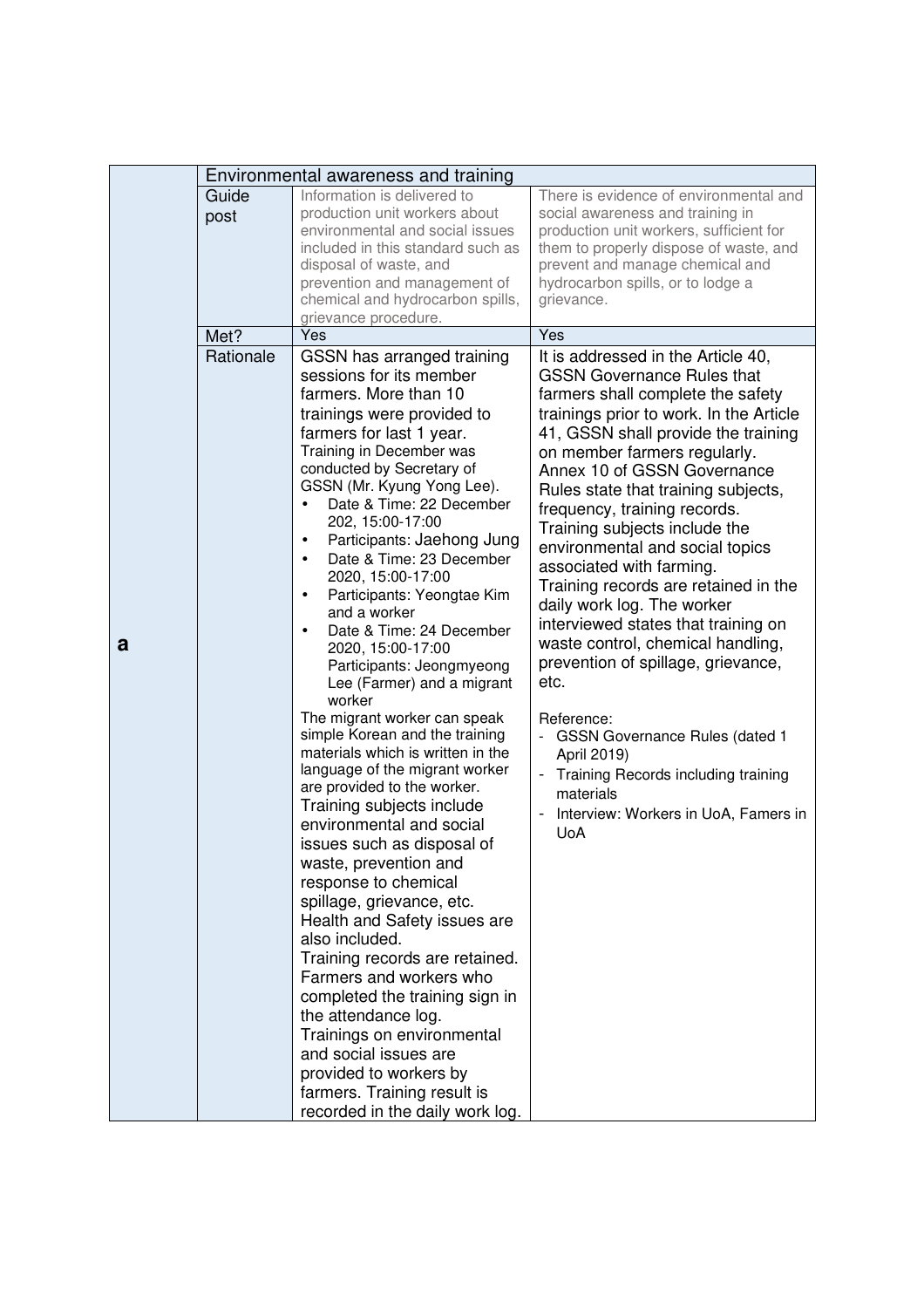| Famers and workers state<br>what training were provided<br>and what are safety,<br>environment and social rules<br>in place in GSSN.                                                                                |  |
|---------------------------------------------------------------------------------------------------------------------------------------------------------------------------------------------------------------------|--|
| Reference:<br>- GSSN Governance Rules<br>(dated 1 April 2019)<br><b>Training Records including</b><br>$\blacksquare$<br>training materials, attendance<br>log<br>Interview: Farmers and<br>$\sim$<br>Workers in UoA |  |

# **Principle 5: Community relations and interaction**

| $PI 5.1 - Community$ impacts |  |
|------------------------------|--|
|------------------------------|--|

| 5.1           | <b>Community impacts</b> |                                                                                                                                                                                                                                                                                                                                                                                                                                                                                                                                                                                                                                                                                                                                               |                                                                                                                                                                                                                                                                                                                                                                                                                                                                                                                                                                                                                                                                                                                                                                                                              |
|---------------|--------------------------|-----------------------------------------------------------------------------------------------------------------------------------------------------------------------------------------------------------------------------------------------------------------------------------------------------------------------------------------------------------------------------------------------------------------------------------------------------------------------------------------------------------------------------------------------------------------------------------------------------------------------------------------------------------------------------------------------------------------------------------------------|--------------------------------------------------------------------------------------------------------------------------------------------------------------------------------------------------------------------------------------------------------------------------------------------------------------------------------------------------------------------------------------------------------------------------------------------------------------------------------------------------------------------------------------------------------------------------------------------------------------------------------------------------------------------------------------------------------------------------------------------------------------------------------------------------------------|
| Scoring Issue |                          | Minimum                                                                                                                                                                                                                                                                                                                                                                                                                                                                                                                                                                                                                                                                                                                                       | Target                                                                                                                                                                                                                                                                                                                                                                                                                                                                                                                                                                                                                                                                                                                                                                                                       |
|               | Community impact         |                                                                                                                                                                                                                                                                                                                                                                                                                                                                                                                                                                                                                                                                                                                                               |                                                                                                                                                                                                                                                                                                                                                                                                                                                                                                                                                                                                                                                                                                                                                                                                              |
|               | Guide<br>post            | An assessment of the<br>production unit community<br>impact is conducted, and if<br>determined necessary by the<br>assessment, an independent p-<br>SIA is conducted.                                                                                                                                                                                                                                                                                                                                                                                                                                                                                                                                                                         | Recommendations of the production<br>unit's community impact assessment are<br>being implemented and the production<br>unit is shown to have positive social<br>benefits for the community.                                                                                                                                                                                                                                                                                                                                                                                                                                                                                                                                                                                                                  |
|               | Met?                     | Yes                                                                                                                                                                                                                                                                                                                                                                                                                                                                                                                                                                                                                                                                                                                                           | Yes                                                                                                                                                                                                                                                                                                                                                                                                                                                                                                                                                                                                                                                                                                                                                                                                          |
| a             | Rationale                | The procedure for the<br>production unit community<br>impact is established in Annex<br>4, the GSSN Governance<br>Rules.<br>An assessment of the<br>production unit community<br>impact was conducted on 18<br>December 2020 and on 27<br>December 2020. GSSN invited<br>stakeholders including farmers<br>in the UoA, representative of<br>neighbour village and neighbour<br>farmer, officer from Gijang<br>county, Professor from<br>University for Production unit<br>community impact assessment.<br>Meeting agenda, minutes,<br>reports are available. The risks<br>and actual impacts of the<br>production units are assessed.<br>All stakeholders participated in<br>the assessment and had input in<br>the assessment. The risks and | As a result of the assessment, the<br>mitigation and monitoring plans for<br>negative impacts are established.<br>Recommendations from the initial<br>impact assessment were implemented<br>such as prevention of complaints from<br>local community due to noise, odour,<br>light. No complaint has been received<br>from local communities, which is verified<br>by interview with a representative of<br>local neighbour village, and officers from<br>Gijang county.<br>Complaint or grievance is not observed<br>from Complaint/Grievance log.<br>Updated assessment report addresses<br>to promote hiring local worker so that<br>GSSN contributes to the economy of<br>local community.<br>Reference:<br>GSSN Governance Rules (dated on 1<br>April 2019)<br>Monthly Meeting minutes<br>$\frac{1}{2}$ |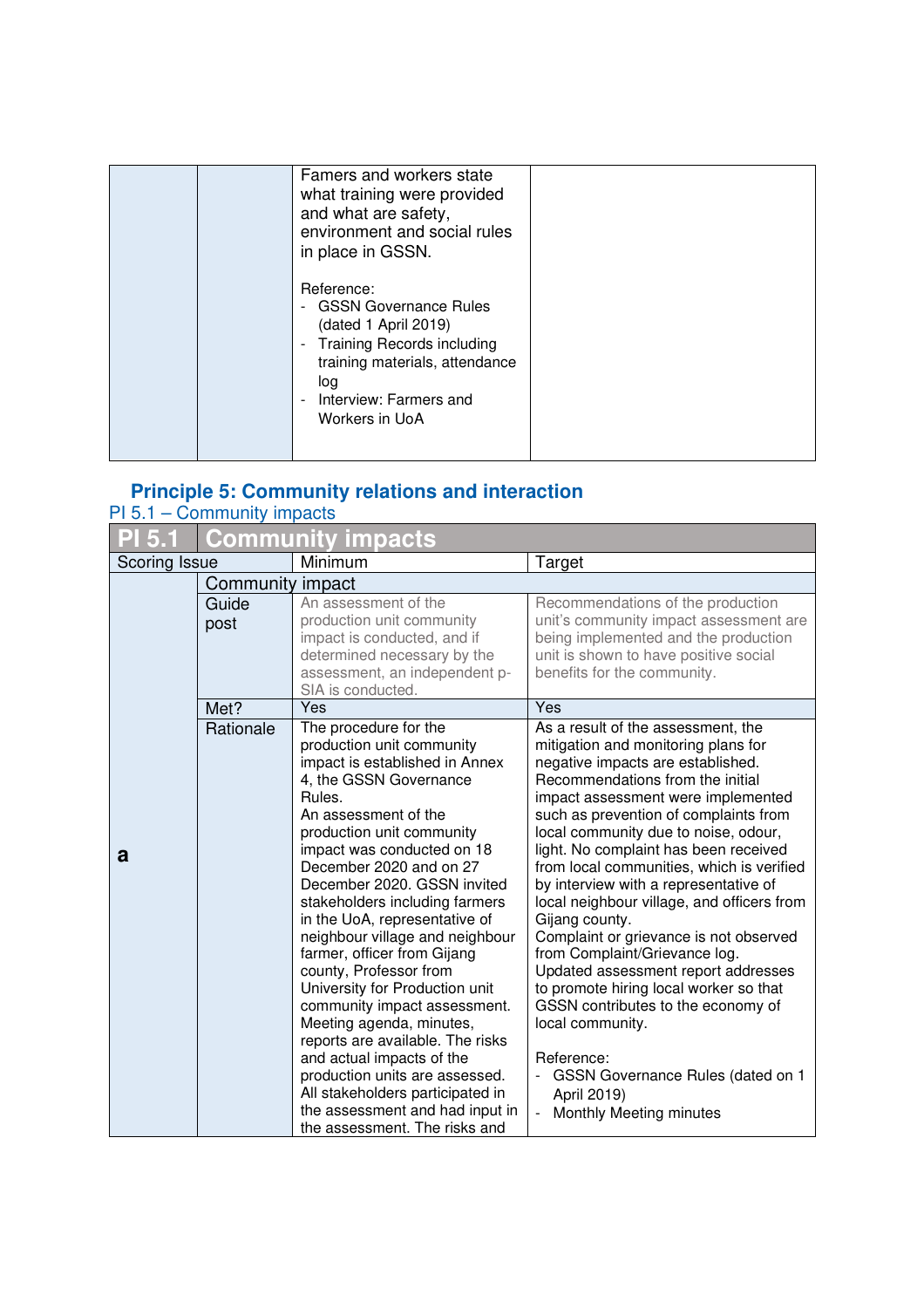| actual impacts of the current<br>production unit was included in<br>the assessment.<br>Reference:                                                                                                     | Response Plan on the production unit<br>$\overline{\phantom{m}}$<br>community impact dated on 27<br>December 2020<br>Complaint/Grievance log<br>$\blacksquare$<br>Interview: a representative of local<br>- |
|-------------------------------------------------------------------------------------------------------------------------------------------------------------------------------------------------------|-------------------------------------------------------------------------------------------------------------------------------------------------------------------------------------------------------------|
| <b>GSSN Governance Rules</b><br>(dated 1 April 2019)<br>Assessment Report on the<br>production unit community<br>impact dated on 27<br>December 2020<br>Meeting minutes on 18 and 27<br>December 2020 | neighbour village, and officers from<br>Gijang county                                                                                                                                                       |

### PI 5.2 – Conflict resolution

| PI 5.2        |               | <b>Conflict resolution</b>                                                                                                                                                                                                                                                                                                                                                                                                                                                                                                                                                                                  |                                                                                                                                                                                                                                                                                                                                                                                                                                                                                                                                                                                                                                                                                                                                                                                                                                                                                                                                                                                                                                                                                                                                                                              |
|---------------|---------------|-------------------------------------------------------------------------------------------------------------------------------------------------------------------------------------------------------------------------------------------------------------------------------------------------------------------------------------------------------------------------------------------------------------------------------------------------------------------------------------------------------------------------------------------------------------------------------------------------------------|------------------------------------------------------------------------------------------------------------------------------------------------------------------------------------------------------------------------------------------------------------------------------------------------------------------------------------------------------------------------------------------------------------------------------------------------------------------------------------------------------------------------------------------------------------------------------------------------------------------------------------------------------------------------------------------------------------------------------------------------------------------------------------------------------------------------------------------------------------------------------------------------------------------------------------------------------------------------------------------------------------------------------------------------------------------------------------------------------------------------------------------------------------------------------|
| Scoring Issue |               | Minimum                                                                                                                                                                                                                                                                                                                                                                                                                                                                                                                                                                                                     | Target                                                                                                                                                                                                                                                                                                                                                                                                                                                                                                                                                                                                                                                                                                                                                                                                                                                                                                                                                                                                                                                                                                                                                                       |
|               |               | Resolution of disputes                                                                                                                                                                                                                                                                                                                                                                                                                                                                                                                                                                                      |                                                                                                                                                                                                                                                                                                                                                                                                                                                                                                                                                                                                                                                                                                                                                                                                                                                                                                                                                                                                                                                                                                                                                                              |
|               | Guide<br>post | The management system<br>incorporates or is subject by<br>law to a mechanism for the<br>resolution of legal disputes<br>arising within the system.                                                                                                                                                                                                                                                                                                                                                                                                                                                          | The management system incorporates or<br>is subject by law to a transparent<br>mechanism for the resolution of legal<br>disputes, which is considered to be<br>effective in dealing with most issues and<br>that is appropriate to the context of the<br>UoA.                                                                                                                                                                                                                                                                                                                                                                                                                                                                                                                                                                                                                                                                                                                                                                                                                                                                                                                |
|               | Met?          | Yes                                                                                                                                                                                                                                                                                                                                                                                                                                                                                                                                                                                                         | Yes                                                                                                                                                                                                                                                                                                                                                                                                                                                                                                                                                                                                                                                                                                                                                                                                                                                                                                                                                                                                                                                                                                                                                                          |
| a             | Rationale     | Farmers and Chairman of<br>Gijang Sustainable Seaweed<br>Network (GSSN) state that<br>there has been no complaint,<br>grievance or legal disputes. 2<br>neighbours interviewed state<br>that there was no legal dispute<br>or complaint against the<br>production units.<br>Conflict resolution is addressed<br>in Article 30, Chapter 7 of the<br><b>GSSN Governance Rules.</b><br>It states that the conflict<br>resolution is made as per the<br><b>GSSN Governance Rules and</b><br>subject by law.<br>Reference:<br><b>GSSN Governance Rules</b><br>(dated on 1 April 2019)<br>Complaint/Grievance log | Conflict resolution procedure is in place.<br>(Annex 2 of the GSSN Governance<br>Rules) Any complaint or grievance shall<br>be reported to the Chairman of Gijang<br>Sustainable Seaweed Network (GSSN).<br>The procedure states that stakeholder<br>who raises concern will be invited to<br>consultation meeting and all discussions<br>will be recorded.<br>There has been no complaint, grievance<br>or legal disputes. A representative from<br>neighbouring village states he is invited<br>to the meeting in GSSN and can speak<br>out his opinion on behalf of village. He<br>adds that there is no legal dispute or<br>complaint against the production units<br>and GSSN. Local community can always<br>freely raise a grievance or complaint to<br>the chairman of GSSN. Public officers<br>from Gijang county state that there has<br>been no legal dispute or complaint<br>against the production units.<br>GSSN has installed complaint/Grievance<br>boxes where local people can easily<br>access. The key of boxes is kept by the<br>secretary of GSSN and the secretary<br>monitors the boxes on a monthly basis if<br>any complaint/grievance is received. |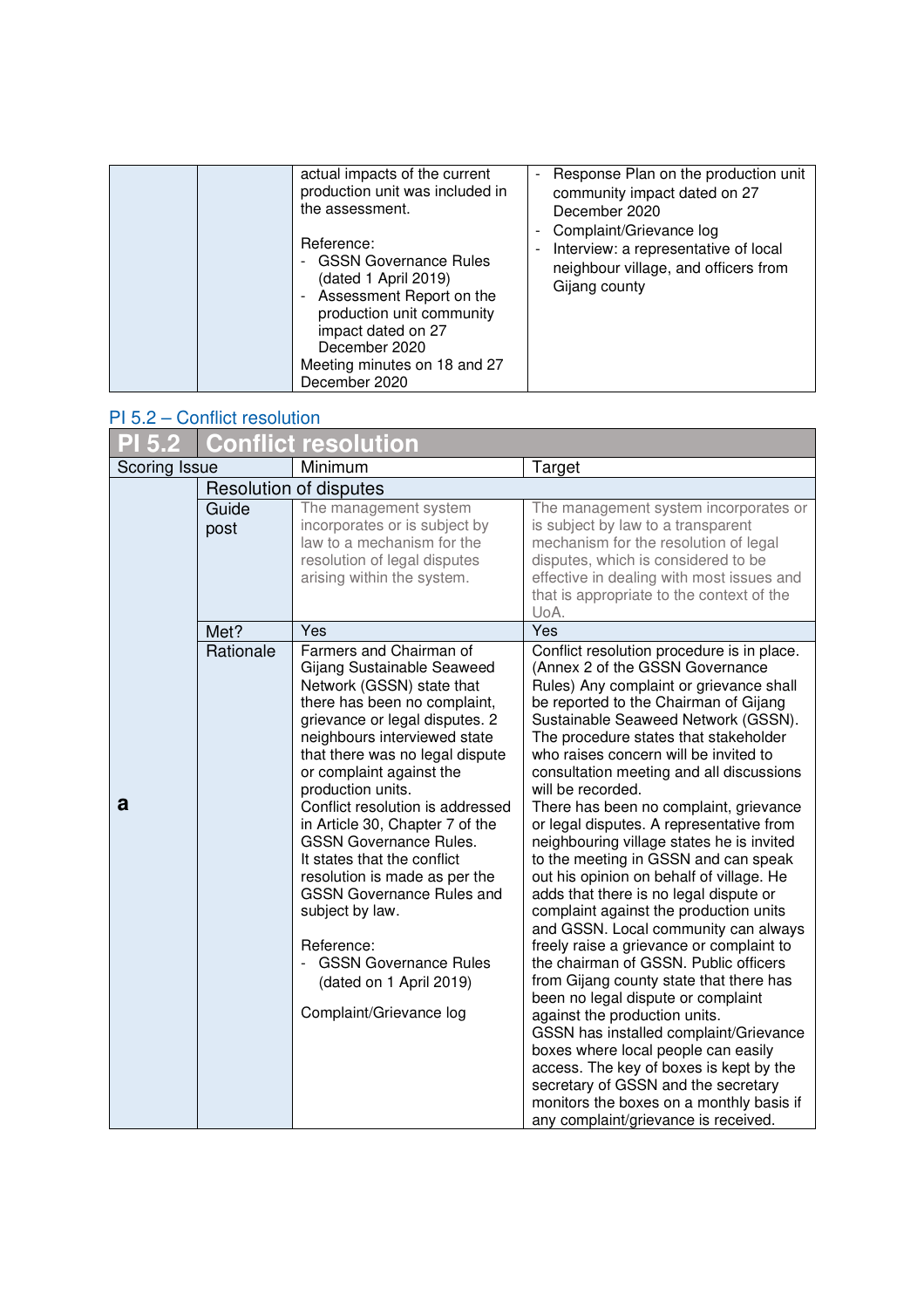|  |  |  | Reference:<br>- GSSN Governance Rules (dated on 1<br>April 2019)<br>- Complaint/Grievance log<br>Interview: a representative of local<br>neighbour village, and officers from<br>Gijang county, Secretary of GSSN<br>Observation: complaint/Grievance<br>boxes |
|--|--|--|----------------------------------------------------------------------------------------------------------------------------------------------------------------------------------------------------------------------------------------------------------------|
|--|--|--|----------------------------------------------------------------------------------------------------------------------------------------------------------------------------------------------------------------------------------------------------------------|

|   | Roles and responsibilities |                                                                                                                                                                                                                                                                                                                                                                                                                                             |                                                                                                                                                                                                                                                                                                                                                                                                                                                                                                                                                                                                                                                                                                                                                                                                                                                                                                                                                                                                                                                                                                                                                                                                                           |
|---|----------------------------|---------------------------------------------------------------------------------------------------------------------------------------------------------------------------------------------------------------------------------------------------------------------------------------------------------------------------------------------------------------------------------------------------------------------------------------------|---------------------------------------------------------------------------------------------------------------------------------------------------------------------------------------------------------------------------------------------------------------------------------------------------------------------------------------------------------------------------------------------------------------------------------------------------------------------------------------------------------------------------------------------------------------------------------------------------------------------------------------------------------------------------------------------------------------------------------------------------------------------------------------------------------------------------------------------------------------------------------------------------------------------------------------------------------------------------------------------------------------------------------------------------------------------------------------------------------------------------------------------------------------------------------------------------------------------------|
|   | Guide<br>post              | Organisations and individuals<br>involved in the management<br>process have been identified.<br>Functions, roles and<br>responsibilities are generally<br>understood.                                                                                                                                                                                                                                                                       | Functions, roles and responsibilities are<br>explicitly defined and well understood<br>for key areas of responsibility and<br>interaction/s.                                                                                                                                                                                                                                                                                                                                                                                                                                                                                                                                                                                                                                                                                                                                                                                                                                                                                                                                                                                                                                                                              |
|   | Met?                       | Yes                                                                                                                                                                                                                                                                                                                                                                                                                                         | Yes                                                                                                                                                                                                                                                                                                                                                                                                                                                                                                                                                                                                                                                                                                                                                                                                                                                                                                                                                                                                                                                                                                                                                                                                                       |
| b | Rationale                  | In the conflict resolution<br>procedure (Annex 2 of the<br>GSSN Governance Rules),<br>organisation and individual in<br>charge of managing conflict<br>resolution are identified. The<br>Chairman of Gijang Sustainable<br>Seaweed Network (GSSN)<br>plays key roles in conflict<br>resolution. The roles and<br>responsibilities are defined in<br>the procedure.<br>Reference:<br><b>GSSN Governance Rules</b><br>(dated on 1 April 2019) | Chairman of Gijang Sustainable<br>Seaweed Network (GSSN) can explain<br>his role and responsibility in resolving<br>any conflict or disputes with<br>stakeholders. Material determination<br>and decisions are made in the resolution<br>meeting by GSSN with stakeholders.<br>Farmers state they are aware of the<br>conflict resolution process in GSSN.<br>Regular meeting and irregular meeting<br>are to be arranged according to the<br>conflict resolution procedure. All<br>discussion in the consultation meeting<br>should be recorded in the meeting<br>minute. 12 months of resolution period<br>are addressed in the procedure. Filed<br>complaint/grievance should be resolved<br>within 12 months. The resolution is<br>made if both parties agree and accept<br>the decision made in the consultation<br>meeting. If necessary, the case can be<br>brought to local authority for arbitration.<br>Reference:<br><b>GSSN Governance Rules (dated on 1</b><br>$\blacksquare$<br>April 2019)<br>Complaint/Grievance log<br>Interview: a representative of local<br>neighbour village and officers from<br>Gijang county, Chairman of GSSN,<br>Secretary of GSSN<br>Observation: complaint/Grievance<br>boxes |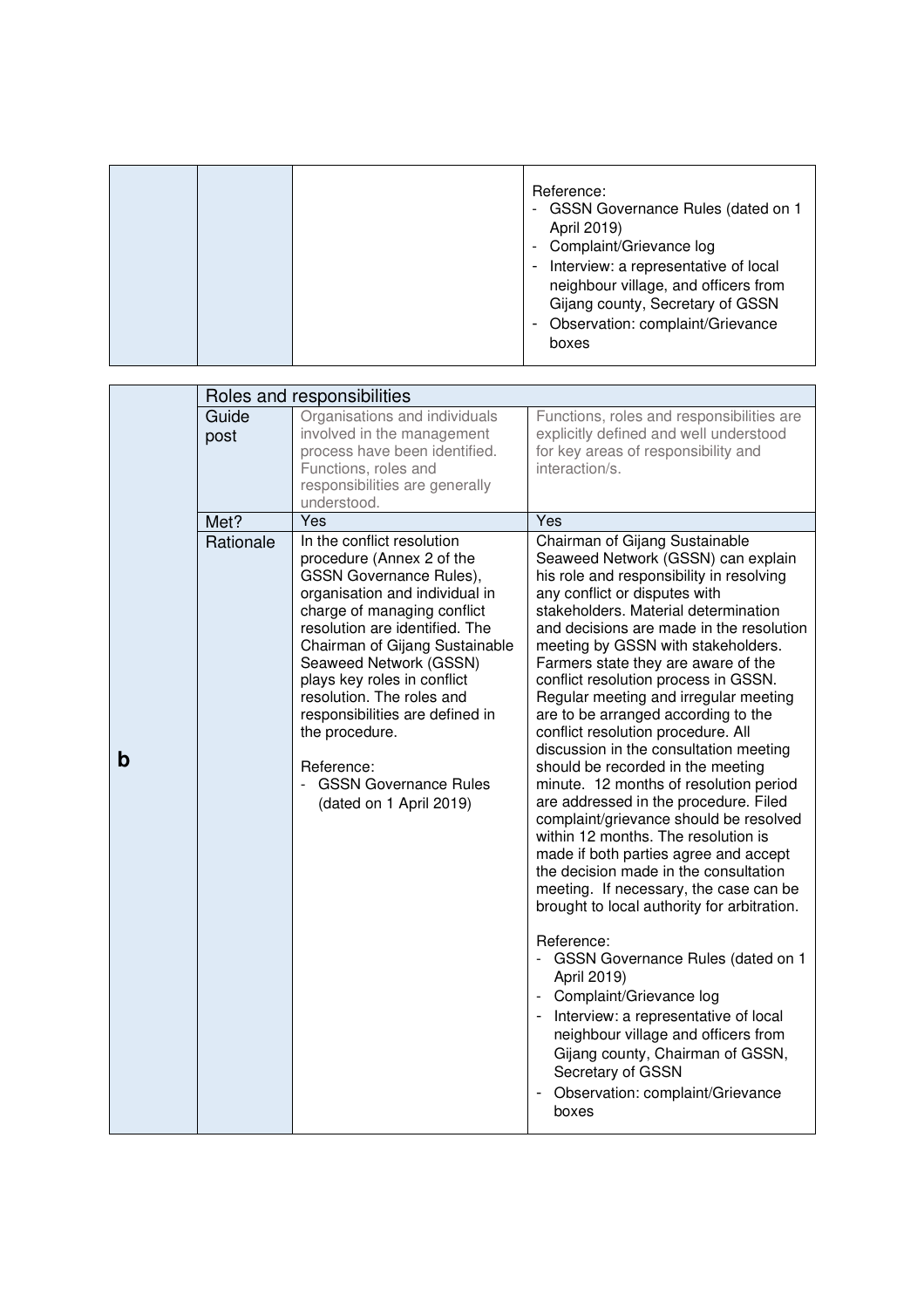|   | <b>Consultation process</b> |                                                                                                                                                                                                                                                                                                                                                                                                                                                                                                                                                                                                                                                                                                                                                                                                                               |                                                                                                                                                                                                                                                                                                                                                                                                                                                                                                                                                                                                                                                                                                                                                                                                                                                                                                                                                                                                                                                                                                                                                                              |
|---|-----------------------------|-------------------------------------------------------------------------------------------------------------------------------------------------------------------------------------------------------------------------------------------------------------------------------------------------------------------------------------------------------------------------------------------------------------------------------------------------------------------------------------------------------------------------------------------------------------------------------------------------------------------------------------------------------------------------------------------------------------------------------------------------------------------------------------------------------------------------------|------------------------------------------------------------------------------------------------------------------------------------------------------------------------------------------------------------------------------------------------------------------------------------------------------------------------------------------------------------------------------------------------------------------------------------------------------------------------------------------------------------------------------------------------------------------------------------------------------------------------------------------------------------------------------------------------------------------------------------------------------------------------------------------------------------------------------------------------------------------------------------------------------------------------------------------------------------------------------------------------------------------------------------------------------------------------------------------------------------------------------------------------------------------------------|
|   | Guide<br>post               | The management system<br>includes consultation processes<br>that obtain relevant information<br>from the main affected parties,<br>including local communities and<br>knowledge, to inform the<br>management system.<br>Yes                                                                                                                                                                                                                                                                                                                                                                                                                                                                                                                                                                                                   | The management system includes<br>consultation processes that regularly<br>seek and accept relevant information,<br>including local communities and<br>knowledge. The management system<br>demonstrates transparency and<br>consideration of the information<br>obtained.                                                                                                                                                                                                                                                                                                                                                                                                                                                                                                                                                                                                                                                                                                                                                                                                                                                                                                    |
| C | Met?<br>Rationale           | In the article 5.2.1.3, GSSN<br>manual, GSSN shall<br>interview the relevant<br>stakeholders in the course of<br>conflict resolution. The<br>obtained information will be<br>integrated into the<br>investigation report for the<br>member meeting.<br>GSSN invites stakeholders to<br>explain the policy and<br>management policies. The<br>main purpose of this<br>stakeholder engagement is to<br>consult various stakeholders<br>to get information or advice<br>with regards to sustainable<br>management of marine<br>environment, sustainable<br>operation of seaweeds farms,<br>societal impact on local<br>community by seaweeds<br>farms, etc.<br>Reference:<br>GSSN Manual (CY-01, 2 Jan,<br>2018)<br>Meeting minutes<br>Interview: Farmers in UoA,<br>$\blacksquare$<br>Neighbours, Officer from<br>Gijang County | Yes<br>Consultation process is described in<br>the article 5.2.1.3, GSSN manual.<br>Stakeholder meeting is the main<br>channel to consult with the<br>representatives from various<br>stakeholders including local<br>communities. The meeting minutes<br>demonstrate the consultation<br>process is in place and stakeholders<br>are invited in the meetings.<br>Stakeholder engagement meeting is<br>held monthly.<br>Time limit to resolve complaints from<br>the community is clearly indicated in<br>the Annex 2, GSSN Governance<br>Rules. Complaints and/or grievance<br>received shall be recorded and<br>complaints shall be resolved within<br>30 days from the receipt. if not<br>resolved, the period is extended.<br>The extended period shall not<br>exceed 12 months from the receipt.<br>Chairman of GSSN states that<br>complaint or grievance is not<br>received.<br>Reference:<br><b>GSSN Governance Rules (dated on 1</b><br>April 2019)<br>Complaint/Grievance log<br>Interview: a representative of local<br>neighbour village and officers from<br>Gijang county, Chairman of GSSN,<br>Secretary of GSSN<br>Observation: complaint/Grievance<br>boxes |

|  | Participation |                              |  |
|--|---------------|------------------------------|--|
|  | Guide         | The consultation process     |  |
|  |               | provides opportunity for all |  |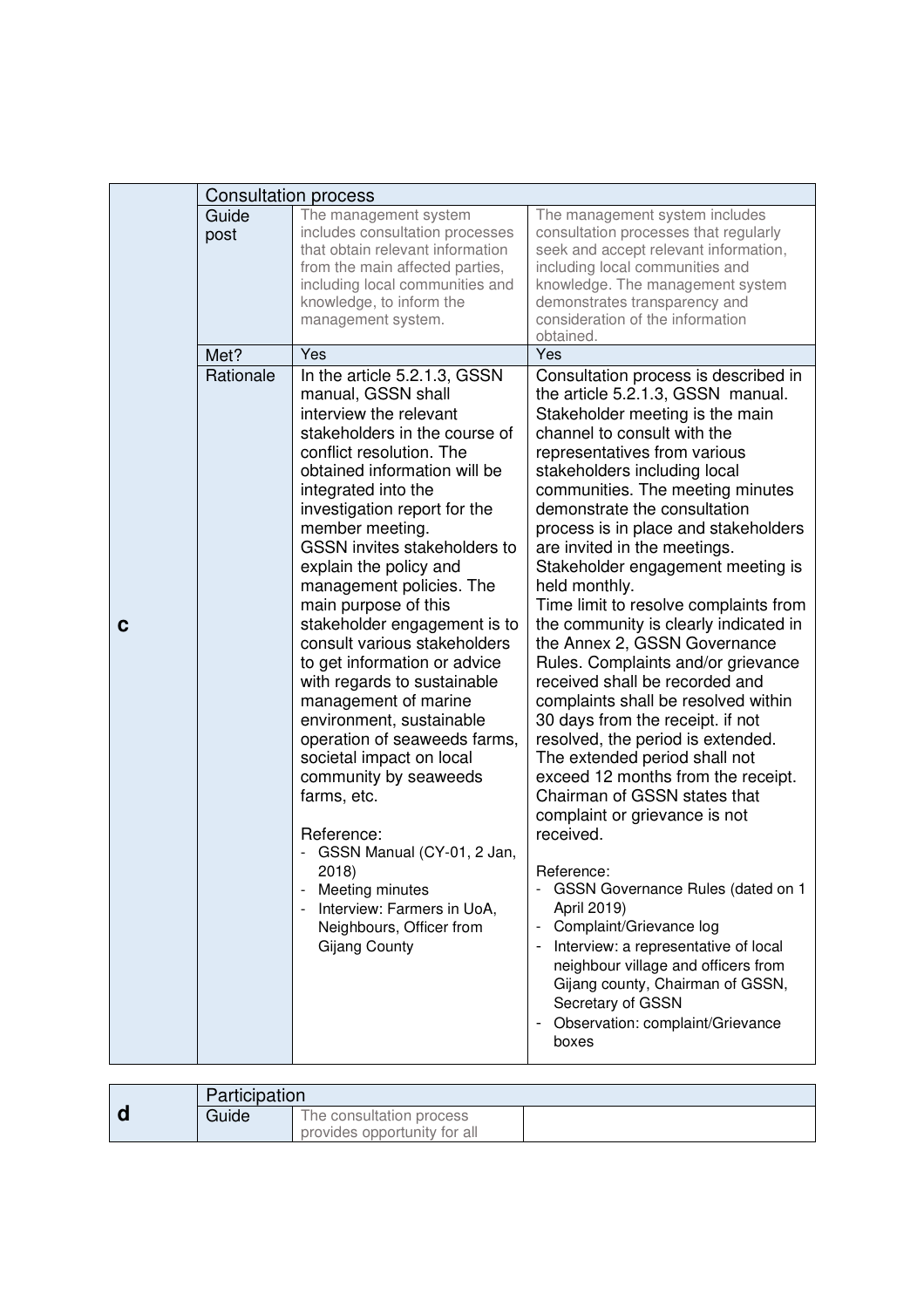| post      | interested and affected parties                                                                                                                                                                                                                                                                                                                                                                                                                                                                                                                                                                                                                                                                                                                                                                                                                                                                                                                                                                                                                                                                          |  |
|-----------|----------------------------------------------------------------------------------------------------------------------------------------------------------------------------------------------------------------------------------------------------------------------------------------------------------------------------------------------------------------------------------------------------------------------------------------------------------------------------------------------------------------------------------------------------------------------------------------------------------------------------------------------------------------------------------------------------------------------------------------------------------------------------------------------------------------------------------------------------------------------------------------------------------------------------------------------------------------------------------------------------------------------------------------------------------------------------------------------------------|--|
|           | to be involved.                                                                                                                                                                                                                                                                                                                                                                                                                                                                                                                                                                                                                                                                                                                                                                                                                                                                                                                                                                                                                                                                                          |  |
| Met?      | Yes                                                                                                                                                                                                                                                                                                                                                                                                                                                                                                                                                                                                                                                                                                                                                                                                                                                                                                                                                                                                                                                                                                      |  |
| Rationale | There has been no<br>complaint, grievance or legal<br>disputes.<br>2 neighbours interviewed<br>state that there was no legal<br>dispute or complaint against<br>the production units. Local<br>community can always freely<br>raise a grievance or<br>complaint to the chairman of<br><b>GSSN and/or GSSN</b><br>members.<br><b>GSSN</b> makes<br>grievance/complaint box<br>available to local<br>communities. Any<br>stakeholder can lodge a<br>complaint or leave his/her<br>opinion.<br>Stakeholders including<br>representatives from local<br>community, officers from<br>Gijang County and university<br>professor and others are<br>invited to the monthly<br>stakeholder meeting.<br>The signboard put on the<br>grievance/complaint box<br>contains name of Person-in-<br>charge, postal address,<br>telephone number, e-mail<br>address of GSSN. Anyone<br>who wants to express his/her<br>opinion on GSSN and its<br>member farmers has the<br>opportunity to talk to GSSN.<br>Stakeholder meeting<br>minutes demonstrate that<br>stakeholders participated in<br>the meeting.<br>Reference: |  |
|           | GSSN Manual (CY-01, 2<br>Jan, 2018)<br>Meeting minutes                                                                                                                                                                                                                                                                                                                                                                                                                                                                                                                                                                                                                                                                                                                                                                                                                                                                                                                                                                                                                                                   |  |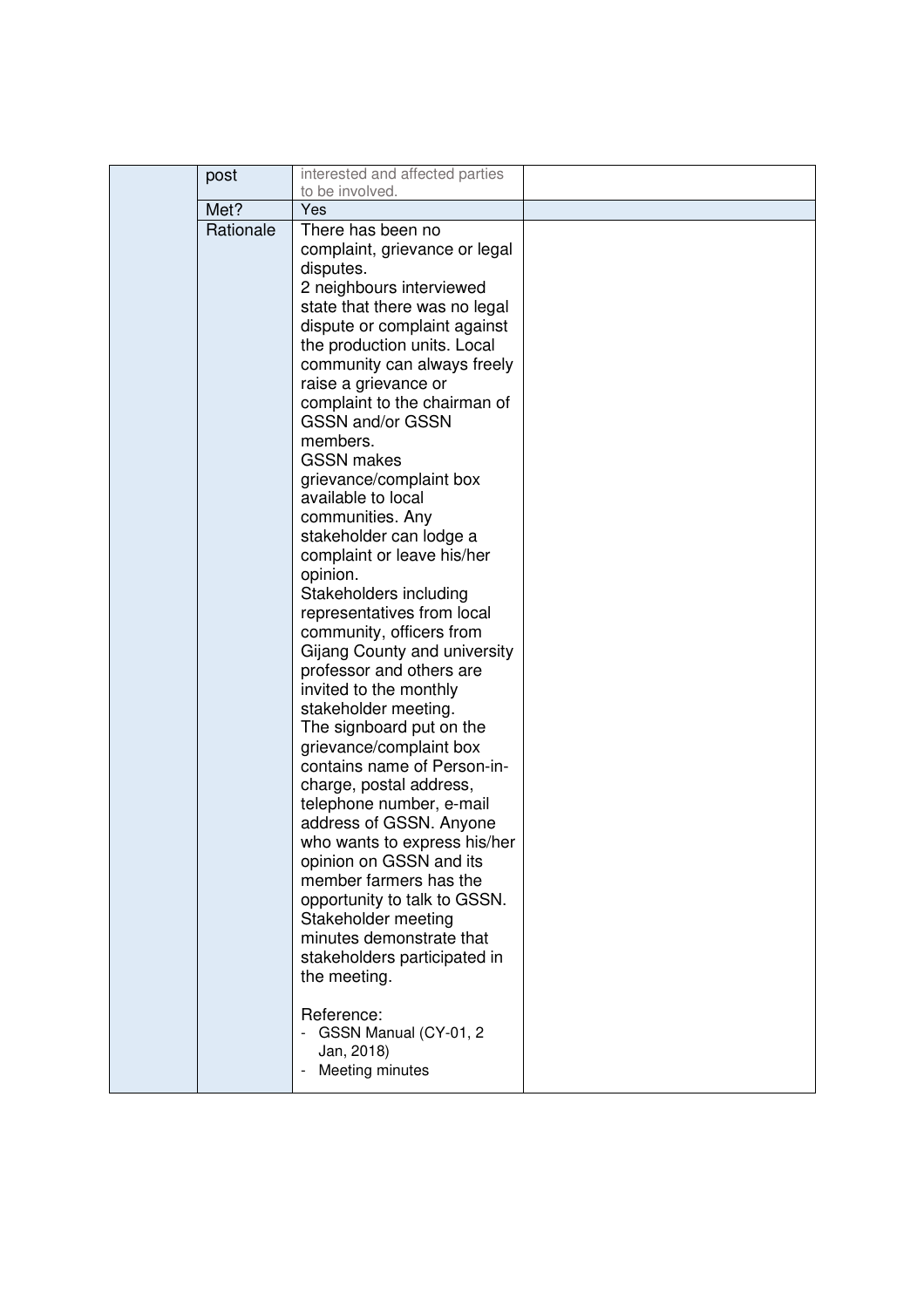|  | Interview: Farmers in UoA,<br>Neighbours, Officer from Gijang |  |
|--|---------------------------------------------------------------|--|
|  | County                                                        |  |

### PI 5.3 – Rights of indigenous people

| <b>PI 5.3</b> | <b>Rights of indigenous people</b> |                                                                                                                                                                                                          |        |
|---------------|------------------------------------|----------------------------------------------------------------------------------------------------------------------------------------------------------------------------------------------------------|--------|
| Scoring Issue |                                    | Minimum                                                                                                                                                                                                  | Target |
|               |                                    | Rights of indigenous people                                                                                                                                                                              |        |
|               | Guide                              | There is evidence that the rights                                                                                                                                                                        |        |
|               | post                               | of indigenous people are                                                                                                                                                                                 |        |
|               |                                    | respected by the production unit                                                                                                                                                                         |        |
|               |                                    | (where applicable to growing<br>area) and attempts are made to                                                                                                                                           |        |
|               |                                    | accommodate their needs.                                                                                                                                                                                 |        |
|               | Met?                               | Yes                                                                                                                                                                                                      |        |
| a             | Rationale                          | There are no indigenous people<br>in the region where production<br>units are located.<br>No relevant local and/or<br>national laws and regulations<br>with indigenous people in<br>Korea.<br>Reference: |        |
|               |                                    | Interview: Officers from Gijang<br>county                                                                                                                                                                |        |

### PI 5.4 – Visibility, positioning, and orientation of production units or water-based structures

| <b>PI 5.4</b> | Visibility, positioning, and orientation of production |                                                              |                                                                                  |
|---------------|--------------------------------------------------------|--------------------------------------------------------------|----------------------------------------------------------------------------------|
|               |                                                        | units or water-based structures                              |                                                                                  |
| Scoring Issue |                                                        | Minimum                                                      | Target                                                                           |
|               |                                                        | Compliance with navigational rules and regulations           |                                                                                  |
|               | Guide                                                  | Production units allow access                                | Production units proactively facilitate                                          |
|               | post                                                   | for other resource users as                                  | access for other water users.                                                    |
|               |                                                        | prescribed by custom or law.                                 |                                                                                  |
|               | Met?                                                   | Yes                                                          | Yes                                                                              |
|               | Rationale                                              | Production units have acquired                               | Access to the production units by users                                          |
|               |                                                        | the aqua culture farming                                     | of other resources is addressed in                                               |
|               |                                                        | licenses from Gijang county.<br>Licenses are observed valid. | Annex 3 of GSSN Governance Rules                                                 |
| a             |                                                        | Officers state that the licenses                             | dated on 1 April 2019. Farmers state<br>that other resource users can access the |
|               |                                                        | issued to the farmers in UoA                                 | production units except the case that an                                         |
|               |                                                        | are valid. And they say that                                 | accident may occur. Local fishermen are                                          |
|               |                                                        | other resource users are                                     | observed near the production units.                                              |
|               |                                                        | allowed to access to production                              | Neighbours interviewed state that others                                         |
|               |                                                        | units as prescribed by Fishing                               | can access the area.                                                             |
|               |                                                        | ground management Act.                                       |                                                                                  |
|               |                                                        |                                                              | Reference:                                                                       |
|               |                                                        | Reference:                                                   | GSSN Governance Rules (dated on 1                                                |
|               |                                                        |                                                              | April 2019)                                                                      |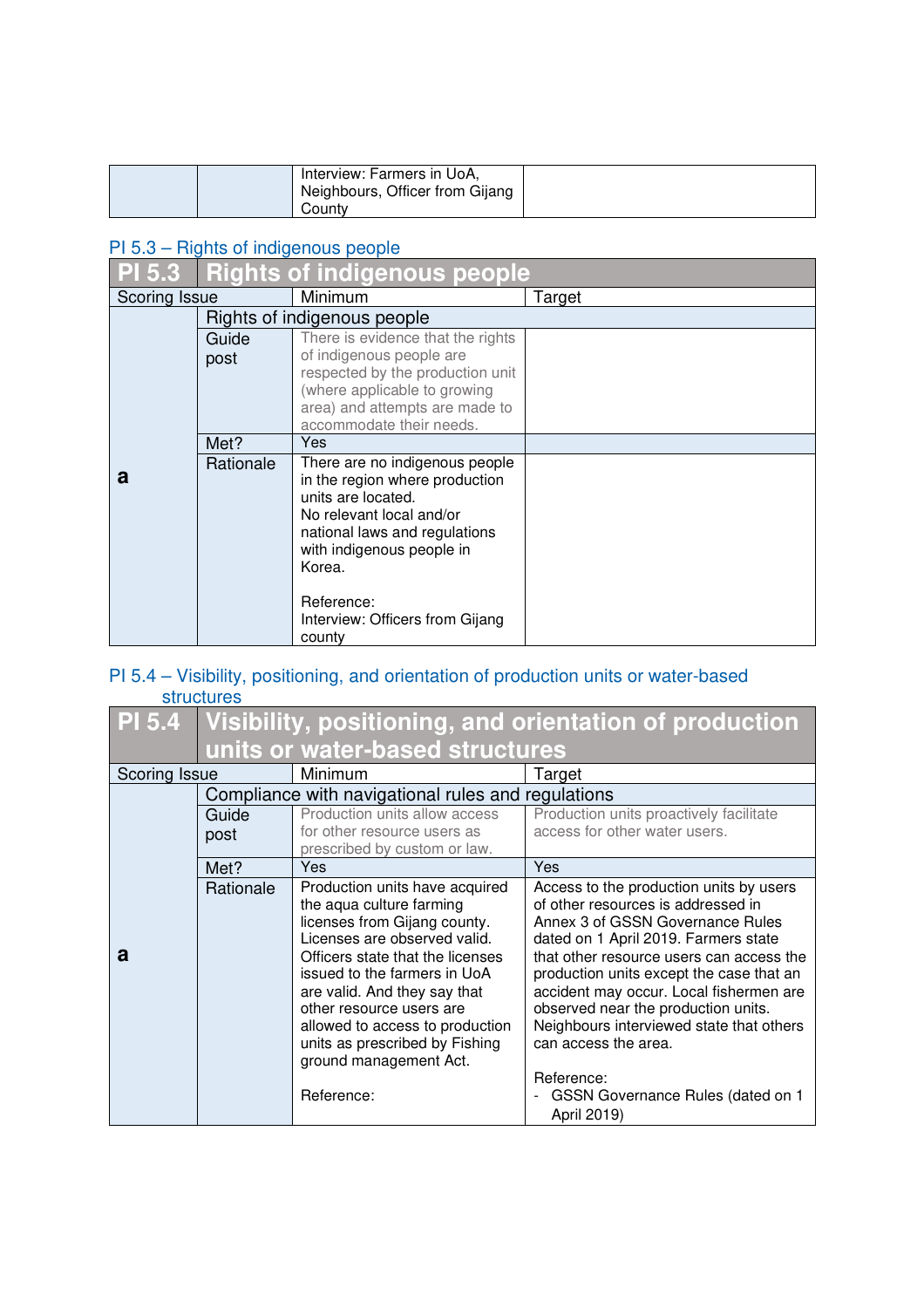|  | License #193 (previously<br>#123), #209(previously<br>#139),<br>National Law Information<br>$\overline{\phantom{0}}$<br>Center (www.law.go.kr)<br>operated by Korea Ministry of<br>Government Legislation | Interview: a representative of local<br>neighbour village and officers from<br>Gijang county, Farmers in UoA<br>Observation: 2 farms |
|--|-----------------------------------------------------------------------------------------------------------------------------------------------------------------------------------------------------------|--------------------------------------------------------------------------------------------------------------------------------------|
|  | Interview: officers from Gijang<br>county                                                                                                                                                                 |                                                                                                                                      |

|   |           | Positioning of production unit sites                        |                                                                          |
|---|-----------|-------------------------------------------------------------|--------------------------------------------------------------------------|
|   | Guide     | Visible structures of production                            | Visible structures of production units are                               |
|   | post      | units are arranged in an                                    | arranged in a uniform orientation and                                    |
|   |           | orientation and position as<br>prescribed by custom or law. | position, except where specified by law.                                 |
|   | Met?      | Yes                                                         | Yes                                                                      |
|   | Rationale | The visible structures of                                   | It is stated in Annex 3 of GSSN                                          |
|   |           | production units are installed in                           | Governance Rules dated on 1 April 2019                                   |
|   |           | the orientation and position as                             | that aqua culture farm shall be structured                               |
|   |           | stated in the Aqua culture                                  | in a uniform orientation and position as                                 |
|   |           | farming licenses issued by<br>Gijang county. The float      | indicated in the license. Visible<br>structures of production units are  |
|   |           | installed meets the product                                 | observed to be uniformly positioned and                                  |
|   |           | quality standard as prescribed                              | oriented as per the license and the                                      |
|   |           | by Fishing ground management                                | enforcement decree of Ministry of                                        |
|   |           | Act. It is observed that farms in                           | Oceans and Fisheries (Rules on                                           |
|   |           | UoA are arranged and                                        | management of fishery license issued on                                  |
| b |           | positioned as per the licenses<br>and legal requirements.   | 15 May 2020). Officer from Gijang<br>county and officer from Coast guard |
|   |           |                                                             | state that the farms along the coast are                                 |
|   |           | Reference:                                                  | structured as per the licenses. It is                                    |
|   |           | License #193 (previously                                    | observed that farms in UoA are arranged                                  |
|   |           | #123), #209(previously                                      | and positioned as per the licenses and                                   |
|   |           | #139),                                                      | legal requirements.                                                      |
|   |           | National Law Information                                    | Reference:                                                               |
|   |           | Center (www.law.go.kr)                                      | License #193 (previously #123),                                          |
|   |           | operated by Korea Ministry of<br>Government Legislation     | #209(previously #139),                                                   |
|   |           | Observation: 2 farms                                        | National Law Information Center                                          |
|   |           |                                                             | (www.law.go.kr) operated by Korea                                        |
|   |           |                                                             | Ministry of Government Legislation                                       |
|   |           |                                                             | Interview: Officer from Gijang county,                                   |
|   |           |                                                             | Officer from Coast guard                                                 |
|   |           |                                                             | Observation: 2 farms                                                     |

## PI 5.5 – Identification and recovery of substantial gear

|                                    | <b>PI 5.5 Identification and recovery of substantial gear</b> |         |        |
|------------------------------------|---------------------------------------------------------------|---------|--------|
| Scoring Issue                      |                                                               | Minimum | Target |
| Identification of substantial gear |                                                               |         |        |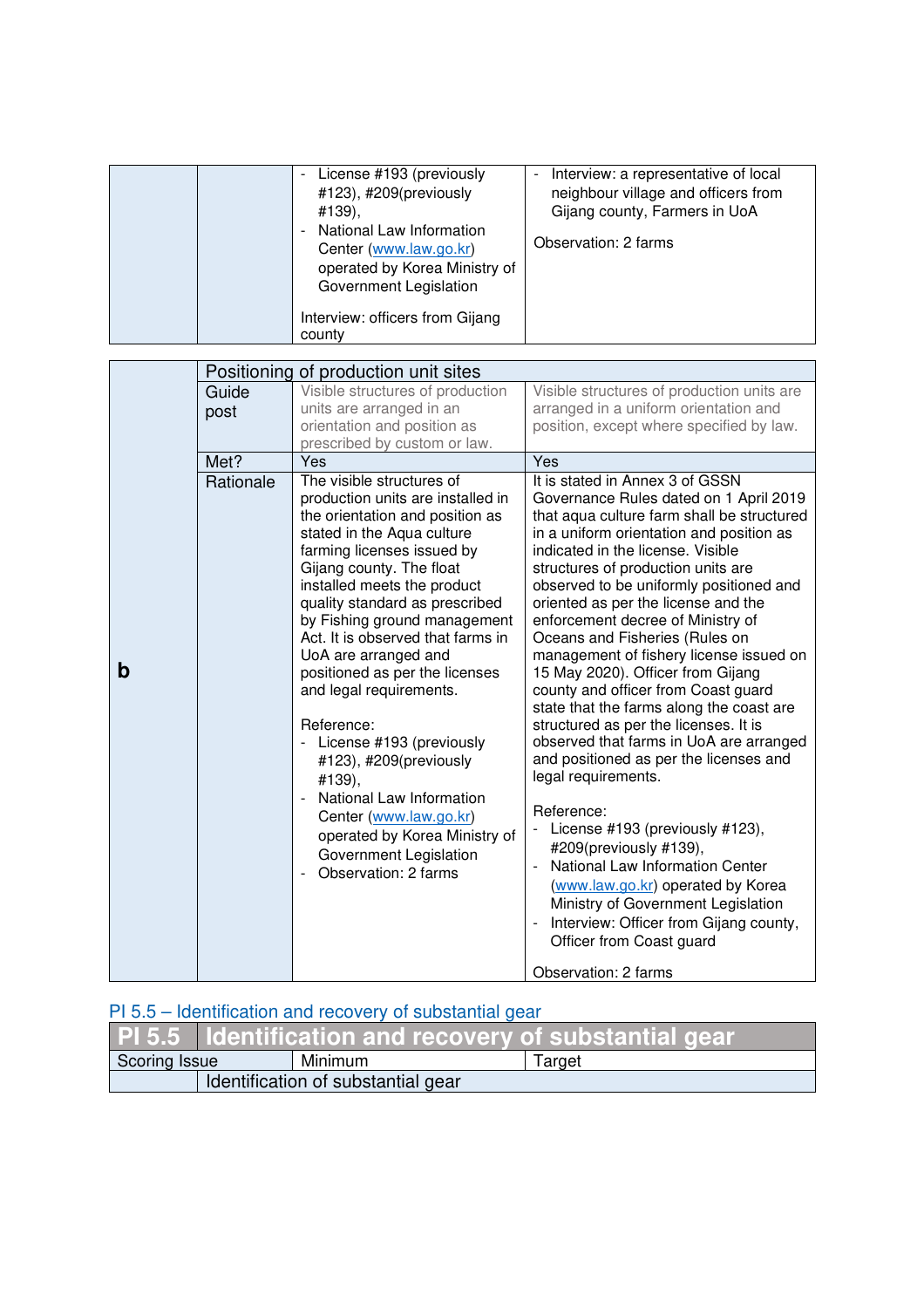| a | Guide<br>post | There is evidence that all<br>substantial gear is identifiable to<br>the production unit.                                                                                                                                                                                                                                                                                                                                                                                                       |  |
|---|---------------|-------------------------------------------------------------------------------------------------------------------------------------------------------------------------------------------------------------------------------------------------------------------------------------------------------------------------------------------------------------------------------------------------------------------------------------------------------------------------------------------------|--|
|   | Met?          | Yes                                                                                                                                                                                                                                                                                                                                                                                                                                                                                             |  |
|   | Rationale     | All substantial gear is<br>identifiable to the production<br>unit.<br>Boundary of seaweed farm is<br>identified with flags on which<br>the license number and 'ASC'<br>are indicated. All substantial<br>gears and production unit<br>equipment are identifiable by<br>color coding. Yellow circle is<br>drawn gears and equipment.<br>Other farms in Gigang area<br>doesn't apply identification with<br>color nor tag, etc. The color<br>mark is unique identification of<br>production unit. |  |
|   |               | Reference:<br>License #193 (previously<br>#123), #209 (previously<br>#139)                                                                                                                                                                                                                                                                                                                                                                                                                      |  |
|   |               | Observation: 2 farms                                                                                                                                                                                                                                                                                                                                                                                                                                                                            |  |

|   | Gear recovery |                                                                                                                                                                                                                                                                                                                                                                                                                                                                                                                                                                                                                                                       |                                                                                                                                                                                                                                                                                                                                                                                                                                                                                                                                                    |
|---|---------------|-------------------------------------------------------------------------------------------------------------------------------------------------------------------------------------------------------------------------------------------------------------------------------------------------------------------------------------------------------------------------------------------------------------------------------------------------------------------------------------------------------------------------------------------------------------------------------------------------------------------------------------------------------|----------------------------------------------------------------------------------------------------------------------------------------------------------------------------------------------------------------------------------------------------------------------------------------------------------------------------------------------------------------------------------------------------------------------------------------------------------------------------------------------------------------------------------------------------|
|   | Guide<br>post | There is evidence that gear<br>recovery is conducted by the<br>production unit.                                                                                                                                                                                                                                                                                                                                                                                                                                                                                                                                                                       | The production unit ensures that they<br>maintain the proper equipment and /or<br>mechanisms for recovering lost gear.                                                                                                                                                                                                                                                                                                                                                                                                                             |
|   | Met?          | Yes                                                                                                                                                                                                                                                                                                                                                                                                                                                                                                                                                                                                                                                   | Yes                                                                                                                                                                                                                                                                                                                                                                                                                                                                                                                                                |
| b | Rationale     | Maintenance of gears and floats<br>in the production units are<br>recorded in the daily work log.<br>The records are retained.<br>Farmers in Gijang County help<br>each other recover lost gears<br>found near/in their production<br>units. The recovered gears are<br>moved to land and stored in the<br>designated area by local<br>government for disposal. Local<br>government (Gijang county)<br>regularly cleans up the coast<br>lines with the support of<br>fisherman/farm's association to<br>which the owners of production<br>units belong. Waste including<br>lost gears is not observed from<br>the shoreline during the site<br>visit. | Procedure on maintenance of equipment<br>is addressed in Annex 3 of GSSN<br>Governance Rules dated on 1 April<br>2019. Farmer in UoA have boats and<br>equipment used for recovering lost<br>gears. Shorelines were observed<br>nearest harbour area from seaweed<br>farms. Wastes abandoned are not<br>observed. Shoreline is observed clean.<br>Reference:<br>GSSN Governance Rules (dated on 1<br>April 2019)<br>Interview: Officer from Gijang County,<br>Neighbour farmer<br>Observation: 2 farms, Waste disposal<br>area near Daebyeong port |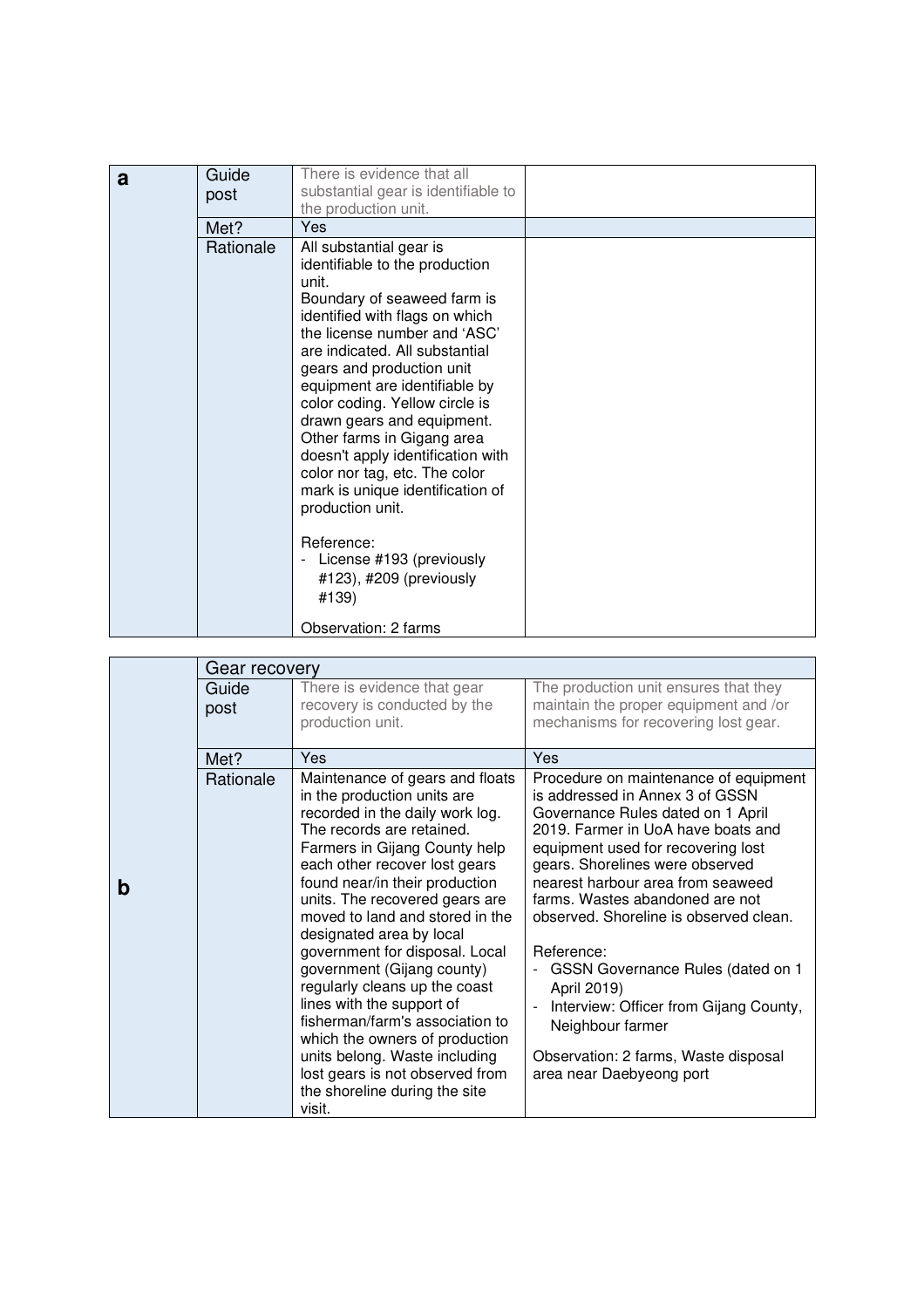|  | Cleaning shoreline in response<br>to the loss of gears is<br>addressed in the Article 5.5.2,<br>GSSN Manual (CY-01, Rev.0, 8<br>August 2016).       |  |
|--|-----------------------------------------------------------------------------------------------------------------------------------------------------|--|
|  | Reference:<br>GSSN Manual (CY-01,<br>Rev.0, 8 August 2016)<br>Interview: Officer from Gijang<br>$\overline{\phantom{a}}$<br>County, Neighbour famer |  |
|  | Observation: 2 farms, Waste<br>disposal area near Daebyeong<br>port                                                                                 |  |

|   | Float use     |                                                                                                                                                                                                                                                                                                                                                                                                                                                                                                                                                                                                                                           |  |
|---|---------------|-------------------------------------------------------------------------------------------------------------------------------------------------------------------------------------------------------------------------------------------------------------------------------------------------------------------------------------------------------------------------------------------------------------------------------------------------------------------------------------------------------------------------------------------------------------------------------------------------------------------------------------------|--|
|   | Guide<br>post | Float use is recorded by the<br>production unit. Floats are<br>securely attached so that they<br>do not become loose.                                                                                                                                                                                                                                                                                                                                                                                                                                                                                                                     |  |
|   | Met?          | Yes                                                                                                                                                                                                                                                                                                                                                                                                                                                                                                                                                                                                                                       |  |
| C | Rationale     | Use of float is recorded in the<br>daily work log and equipment<br>maintenance log. The records<br>are retained. It is observed<br>during the site visit that floats<br>are securely installed to prevent<br>from losing. It is addressed in<br>the Article 5.5.3, GSSN Manual<br>(CY-01, Rev.0, 8 August 2016)<br>that use of float should be<br>recorded including<br>consumption, loss, recovery<br>and replacement of float.<br>Reference:<br>GSSN Manual (CY-01,<br>Rev.0, 8 August 2016)<br>Interview: Farmers<br>$\blacksquare$<br>Observation: 2 farms, Waste<br>$\overline{\phantom{a}}$<br>disposal area near<br>Daebyeong port |  |

## PI 5.6 – Noise, light, and odour<br>
Management Ann and Solomon Management Ann and Ann and Ann and Ann and Ann and Ann and Ann and Ann and Ann and Ann and Ann and Ann and Ann and Ann and Ann and Ann and Ann and Ann and Ann an

|                         | PI 5.6 Noise, light, and odour |                               |                                          |
|-------------------------|--------------------------------|-------------------------------|------------------------------------------|
| Scoring Issue           |                                | Minimum                       | Target                                   |
| Noise, light, and odour |                                |                               |                                          |
|                         | Guide                          | There are some measures that  | There is evidence that noise, light and  |
| а                       | post                           | can help minimise operational | odour originating from the production    |
|                         |                                | noise, light and odour as     | unit are minimised in areas where it may |
|                         |                                | appropriate to local custom.  | impact others or as prescribed by law.   |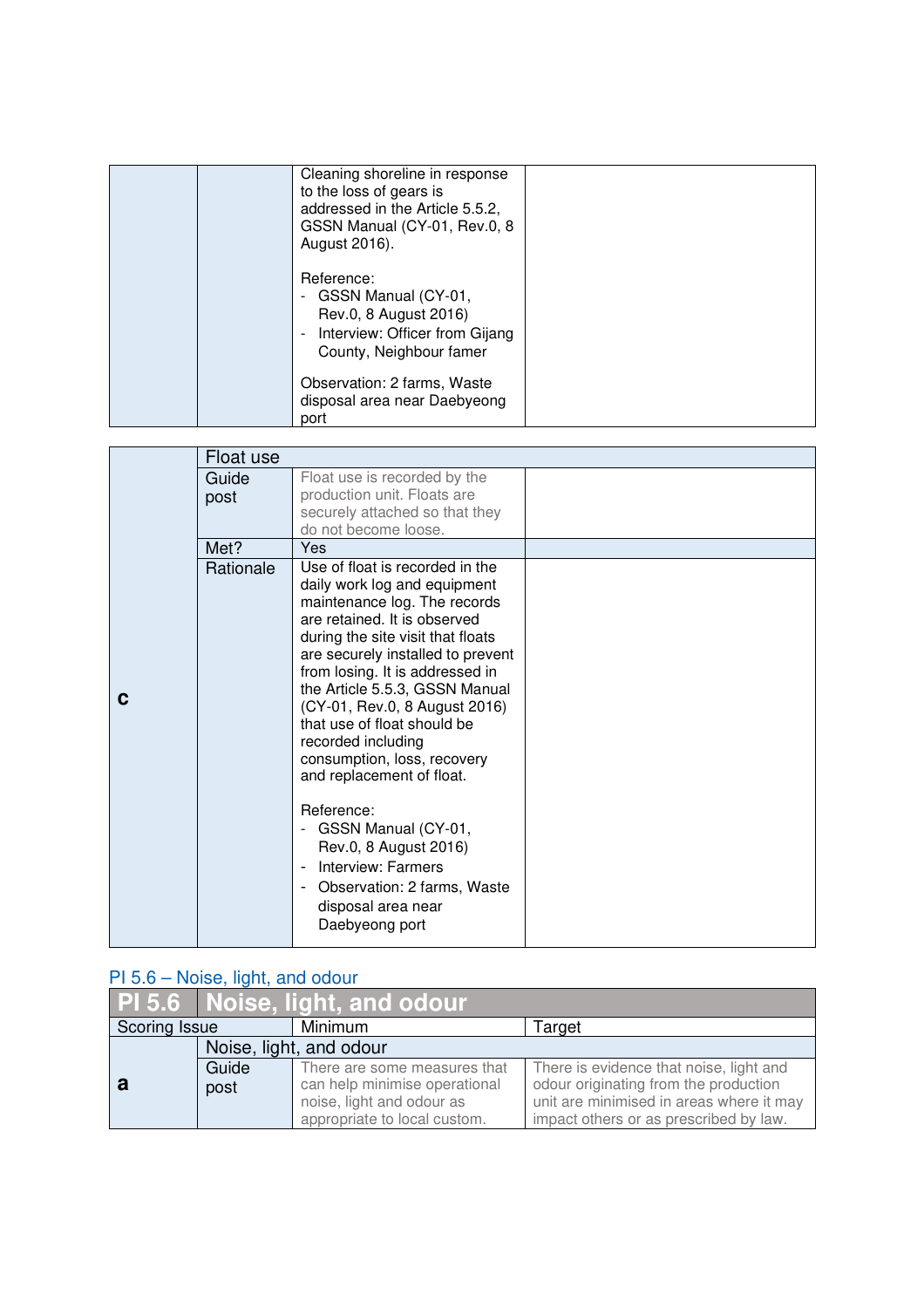| Met?      | Yes                                                                                                                                                                                                                                                                                                                                                                                                                                                                                                                                                                                                                                                                                                                                            | Yes                                                                                                                                                                                                                                                                                                                                                                                                                                                                                                                                                                                                                                                                                                                                                                                                                                                                                                                                                                                                 |
|-----------|------------------------------------------------------------------------------------------------------------------------------------------------------------------------------------------------------------------------------------------------------------------------------------------------------------------------------------------------------------------------------------------------------------------------------------------------------------------------------------------------------------------------------------------------------------------------------------------------------------------------------------------------------------------------------------------------------------------------------------------------|-----------------------------------------------------------------------------------------------------------------------------------------------------------------------------------------------------------------------------------------------------------------------------------------------------------------------------------------------------------------------------------------------------------------------------------------------------------------------------------------------------------------------------------------------------------------------------------------------------------------------------------------------------------------------------------------------------------------------------------------------------------------------------------------------------------------------------------------------------------------------------------------------------------------------------------------------------------------------------------------------------|
| Rationale | Source of operational noise,<br>light and odour is identified and<br>preventive measures to<br>minimise operational noise, light<br>and odour are addressed in<br>Annex 8 of GSSN Governance<br>Rules dated on 1 April 2019 to<br>minimise the impact from<br>operational light, noise and<br>odour.<br>Farmers and workers state that<br>they seldom conduct night work<br>as night work is dangerous. If<br>the vessel is operated before<br>sun rise and after sunset, light<br>may be used. But as the<br>distance from the farm and<br>village is far.<br>Reference:<br><b>GSSN Governance Rules</b><br>(dated on 1 April 2019)<br>Interview: Farmers in UoA,<br>Officer from Gijang County,<br>Neighbours<br><b>Observation: 2 Farms</b> | Local coast guard explains that work<br>boat should be operated at low speed<br>within port area to prevent accident,<br>which actually helps to minimize the<br>noise level. Public complaint with<br>regards to noise, light or odour is not<br>received. Farm owners and workers of<br>production units state to implement the<br>instruction. For example, work boat is<br>operated at low speed within port area to<br>minimise the noise, and more care is<br>taken especially before sun rise and<br>after sunset. It is observed that lighting is<br>not installed in the production unit.<br>Operational noise from work and work<br>boat is not constant. Odour is not<br>sensed during the site visit to farms.<br>Waste gears are stored in a designated<br>area which is relatively remote to<br>prevent from emitting odour.<br>Reference:<br>GSSN Governance Rules (dated on 1<br>April 2019)<br>Interview: Officer from Coast guard<br>Observation: 2 Farms, Waste disposal<br>area |

| PI 5.7 – Decommissioning of abandoned production units or water-based structures |                                                                |  |  |
|----------------------------------------------------------------------------------|----------------------------------------------------------------|--|--|
|                                                                                  | <b>PI 5.7 Decommissioning of abandoned production units or</b> |  |  |
|                                                                                  | water-based structures                                         |  |  |

|               | mator paooa on aotaroo     |                                                        |        |
|---------------|----------------------------|--------------------------------------------------------|--------|
| Scoring Issue |                            | Minimum                                                | Target |
|               | Abandoned production units |                                                        |        |
|               | Guide                      | There is a mechanism in place                          |        |
|               | post                       | for clearing up any unused                             |        |
|               |                            | production units.                                      |        |
|               | Met?                       | Yes.                                                   |        |
|               | Rationale                  | Farmers in UoA shall dismantle                         |        |
|               |                            | and clean up the structure as                          |        |
|               |                            | per Fisheries Act. Removal of                          |        |
| a             |                            | damaged gears is recorded in                           |        |
|               |                            | the daily work log. The gears                          |        |
|               |                            | are transported to land and                            |        |
|               |                            | stored in the place designated                         |        |
|               |                            | by Gijang County.<br>It is addressed in the Annex 6 of |        |
|               |                            |                                                        |        |
|               |                            | <b>GSSN Governance rules dated</b>                     |        |
|               |                            | dated on 1 April 2019 that                             |        |
|               |                            | dismantled gears should be                             |        |
|               |                            | disposed to legitimate vendor                          |        |